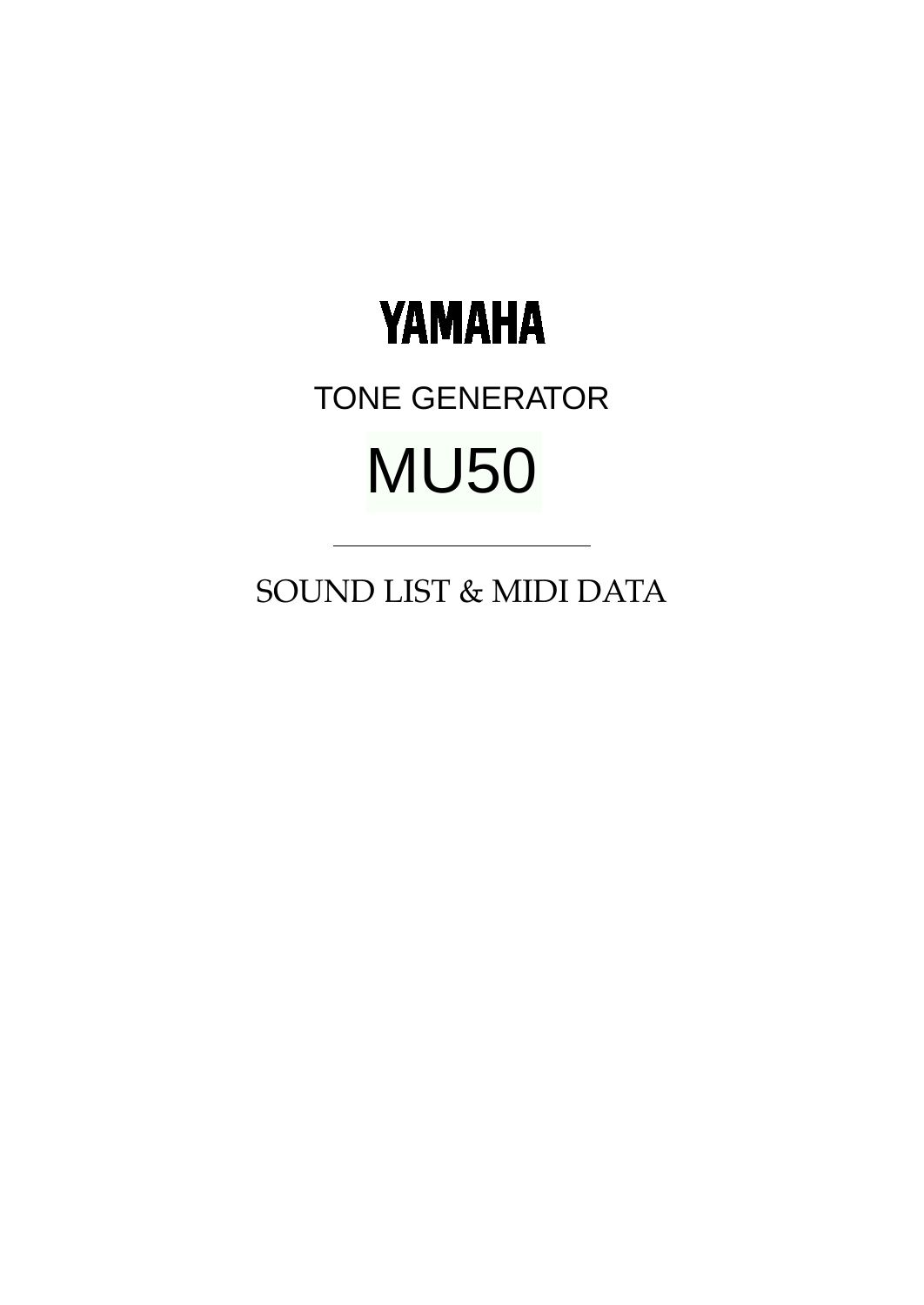# REVERB

|               | 1757 LIV<br>msb lsb |                  | No. Exclusive Effect Type | Description                                                                                                         |
|---------------|---------------------|------------------|---------------------------|---------------------------------------------------------------------------------------------------------------------|
| $\mathbf{0}$  | $\mathbf{0}$        | $\bf{0}$         | NO EFFECT                 | Effect turned off.                                                                                                  |
| 1             | 1                   | 0                | HALL1                     | Reverb simulating the resonance of a hall.                                                                          |
| 2             | 1                   | $\mathbf{1}$     | HALL2                     | Reverb simulating the resonance of a hall.                                                                          |
| 3             | 2                   | $\mathbf{0}$     | ROOM1                     | Reverb simulating the resonance of a room.                                                                          |
| 4             | 2                   | $\mathbf{1}$     | ROOM <sub>2</sub>         | Reverb simulating the resonance of a room.                                                                          |
| 5             | 2                   | 2                | ROOM3                     | Reverb simulating the resonance of a room.                                                                          |
| 6             | 3                   | $\mathbf{0}$     | STAGE1                    | Reverb appropriate for a solo instrument.                                                                           |
| 7             | 3                   | 1                | STAGE2                    | Reverb appropriate for a solo instrument.                                                                           |
| 8             | 4                   | 0                | PLATE                     | Reverb simulating a metal plate reverb unit.                                                                        |
| 9             | 10                  | $\mathbf{0}$     | WHITE ROOM                | A unique short reverb with a bit of initial delay.                                                                  |
| 10            | 11                  | $\bf{0}$         | TUNNEL                    | Simulation of a tunnel space expanding to left and right.                                                           |
| 11            | 13                  | $\boldsymbol{0}$ | <b>BASEMENT</b>           | A bit of initial delay followed by reverb with a unique resonance.                                                  |
|               |                     |                  |                           |                                                                                                                     |
| <b>CHORUS</b> |                     |                  |                           |                                                                                                                     |
|               |                     |                  | No. Exclusive Effect Type | Description                                                                                                         |
|               | msb lsb             |                  |                           |                                                                                                                     |
| 0             | $\bf{0}$            | 0                | NO EFFECT                 | Effect turned off.                                                                                                  |
| 1             | 41                  | $\mathbf{0}$     | <b>CHORUS1</b>            | Conventional chorus program that adds natural spaciousness.                                                         |
| 2             | 41                  | -1               | CHORUS2                   | Conventional chorus program that adds natural spaciousness.                                                         |
| 3             | 41                  | 2                | CHORUS3                   | Conventional chorus program that adds natural spaciousness.                                                         |
| 4             | 41                  | 8                | <b>CHORUS4</b>            |                                                                                                                     |
| 5             | 42                  | $\bf{0}$         | CELESTE1                  | Chorus with stereo input. The pan setting specified for the Part will also apply to the effect sound.               |
|               |                     | $\mathbf{1}$     |                           | A 3-phase LFO adds modulation and spaciousness to the sound.                                                        |
| 6             | 42<br>42            | $\overline{c}$   | CELESTE2                  | A 4-phase LFO adds modulation and spaciousness to the sound.                                                        |
| 7             |                     |                  | CELESTE3                  | A 5-phase LFO adds modulation and spaciousness to the sound.                                                        |
| 8             | 42                  | 8                | CELESTE4                  | CELESTE with stereo input. The pan setting specified for the Part will also apply to the effect sound.              |
| 9             | 43                  | 0                | FLANGER1                  | Adds a jet-airplane effect to the sound.                                                                            |
| 10            | 43                  | 1                | <b>FLANGER2</b>           | Adds a jet-airplane effect to the sound.                                                                            |
| 11            | 43                  | 8                | FLANGER3                  | Adds a jet-airplane effect to the sound.                                                                            |
|               |                     |                  |                           |                                                                                                                     |
|               |                     | VARIATION        |                           |                                                                                                                     |
|               |                     |                  | No. Exclusive Effect Type | Description                                                                                                         |
|               | msb lsb             |                  |                           |                                                                                                                     |
| 0             | $\bf{0}$            | 0                | NO EFFECT                 | Effect turned off.                                                                                                  |
| 1             | 1                   | $\boldsymbol{0}$ | HALL1                     | Reverb simulating the resonance of a hall.                                                                          |
| 2             | 1                   | $\mathbf{1}$     | HALL2                     | Reverb simulating the resonance of a hall.                                                                          |
| 3             | 2                   | 0                | ROOM1                     | Reverb simulating the resonance of a room.                                                                          |
| 4             | 2                   | $\mathbf{1}$     | ROOM2                     | Reverb simulating the resonance of a room.                                                                          |
| 5             | $\overline{c}$      | $\overline{c}$   | ROOM3                     | Reverb simulating the resonance of a room.                                                                          |
| 6             | 3                   | 0                | STAGE1                    | Reverb appropriate for a solo instrument.                                                                           |
| 7             | 3                   | 1                | STAGE2                    | Reverb appropriate for a solo instrument.                                                                           |
| 8             | $\overline{4}$      | $\mathbf{0}$     | <b>PLATE</b>              | Reverb simulating a metal plate reverb unit.                                                                        |
| 9             | 5                   | 0                | DELAY L,C,R               | A program that creates three delay sounds; L, R, and C (center).                                                    |
| 10            | 6                   | 0                | DELAY L,R                 | A program that creates two delay sounds; L and R. Two feedback delays are provided.                                 |
| 11            | 7                   | $\mathbf{0}$     | ECHO                      | Two delays (L and R) and independent feedback delays for L and R.                                                   |
| 12            | 8                   | 0                | CROSS DELAY               | A program that crosses the feedback of two delays.                                                                  |
| 13            | 9                   | 0                | ER1                       | An effect that produces only the early reflection component of reverb.                                              |
| 14            | 9                   | 1                | ER2                       | An effect that produces only the early reflection component of reverb.                                              |
| 15            | A                   | 0                | GATE REVERB               | A simulation of gated reverb.                                                                                       |
| 16            | B                   | 0                | REVERSE GATE              | A program that simulates gated reverb played backwards.                                                             |
| 17            | 14                  | $\mathbf{0}$     | <b>KARAOKE1</b>           | A delay with feedback of the same type as used for karaoke reverb.                                                  |
| 18            | 14                  | 1                | KARAOKE 2                 | A delay with feedback of the same type as used for karaoke reverb.                                                  |
| 19            | 14                  | 2                | KARAOKE 3                 | A delay with feedback of the same type as used for karaoke reverb.                                                  |
| 20            | 41                  | $\mathbf{0}$     | <b>CHORUS1</b>            | A conventional chorus program, providing natural spaciousness.                                                      |
| 21            | 41                  | 1                | <b>CHORUS2</b>            | A conventional chorus program, providing natural spaciousness.                                                      |
| 22            | 41                  | 2                | CHORUS3                   | A conventional chorus program, providing natural spaciousness.                                                      |
| 23            | 41                  | 8                | CHORUS4                   | Chorus with stereo input.                                                                                           |
| 24            | 42                  | $\bf{0}$         | CELESTE1                  | A 3-phase LFO adds modulation and spaciousness to the sound.                                                        |
| 25            | 42                  | $\mathbf{1}$     | CELESTE2                  | A 4-phase LFO adds modulation and spaciousness to the sound.                                                        |
|               |                     |                  |                           |                                                                                                                     |
| 26            | 42                  | $\overline{c}$   | CELESTE3                  | A 5-phase LFO adds modulation and spaciousness to the sound.                                                        |
| 27            | 42                  | 8                | CELESTE4                  | Celeste with stereo input.                                                                                          |
| 28            | 43                  | $\bf{0}$         | <b>FLANGER1</b>           | Adds a jet-airplane effect to the sound.                                                                            |
| 29            | 43                  | $\mathbf{I}$     | FLANGER2                  | Adds a jet-airplane effect to the sound.                                                                            |
| 30            | 43 8                |                  | <b>FLANGER3</b>           | Adds a jet-airplane effect to the sound.                                                                            |
|               | 31 44               | $\bf{0}$         | <b>SYMPHONIC</b>          | A multi-phase version of CELESTE.                                                                                   |
|               | 32 45 0             |                  | <b>ROTARY SPEAKER</b>     | A simulation of a rotary speaker. You can use an AC1 (assignable controller) etc. to control the speed of rotation. |
| 33            | 46                  | $\bf{0}$         | TREMOLO                   | An effect that cyclically modulates the volume.                                                                     |
| 34            | 47                  | $\boldsymbol{0}$ | AUTO PAN                  | A program that cyclically moves the sound image to left and right, front and back.                                  |
| 35            | -48                 | 0                | PHASER1                   | Cyclically changes the phase to add modulation to the sound.                                                        |
| 36            | -48                 | 8                | PHASER <sub>2</sub>       | Phaser with stereo input.                                                                                           |
|               | 37 49               | $\bf{0}$         | <b>DISTORTION</b>         | Adds a sharp-edged distortion to the sound.                                                                         |
|               | 38 4A 0             |                  | OVER DRIVE                | Adds mild distortion to the sound.                                                                                  |
| 39            | 4B 0                |                  | AMP SIMULATOR             | A simulation of a guitar amp.                                                                                       |
|               | 40 4C 0             |                  | 3-BAND EQ(MONO)           | A mono EQ with adjustable LOW, MID, and HIGH equalizing.                                                            |
|               | 41 4D 0             |                  | 2-BAND EQ(STEREO)         | A stereo EQ with adjustable LOW and HIGH. Ideal for drum Parts.                                                     |
|               | 42 4E 0             |                  | AUTO WAH(LFO)             | Cyclically modulates the center frequency of a wah filter. With an AC1 etc. this can function as a pedal wah.       |
|               | 43 40 0             |                  | THRU                      | Bypass without applying an effect.                                                                                  |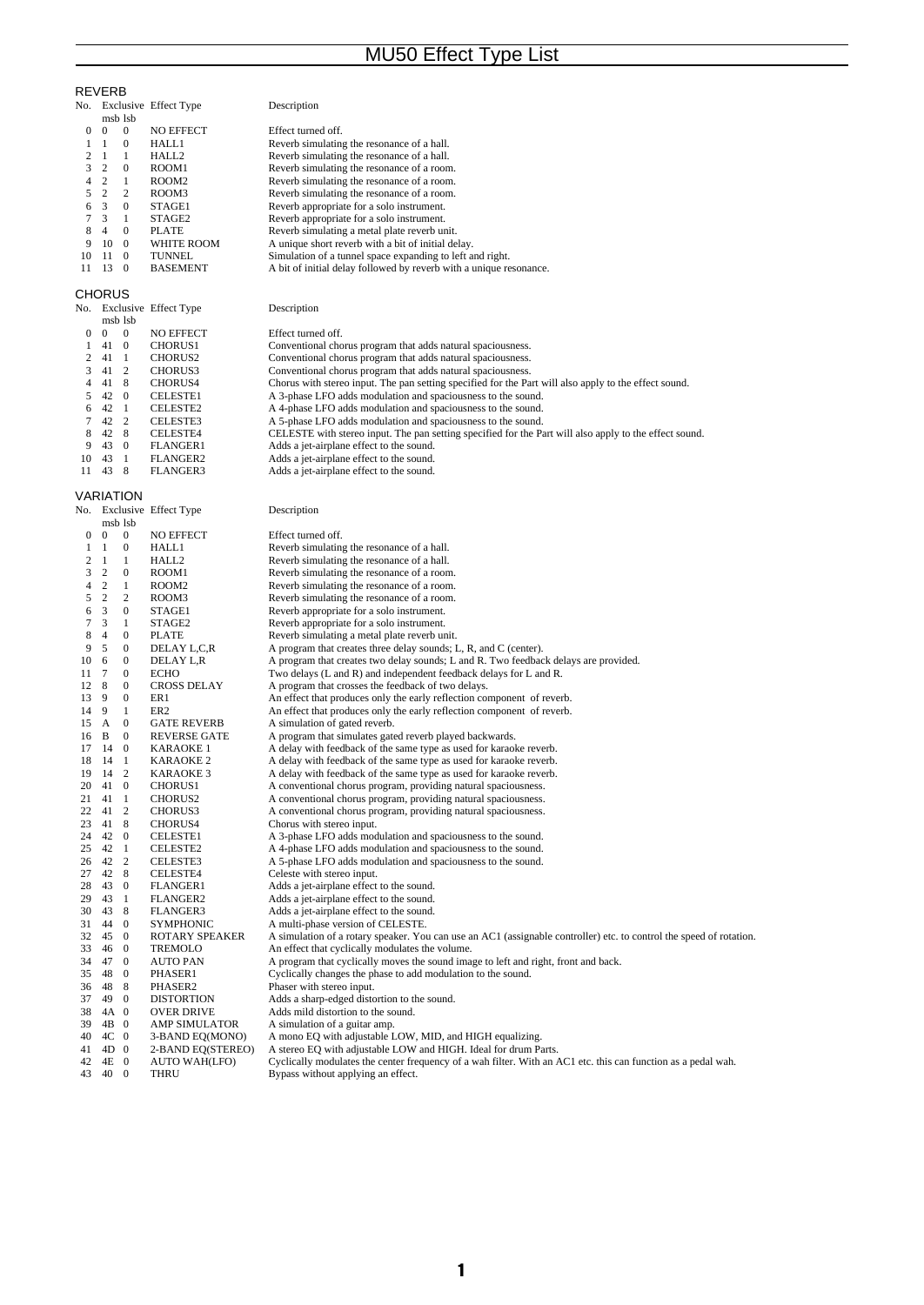|                                               |                                                                                                                                                                |                        |                                               |                        |                    | parameter $1 - 10$ = required parameters<br>parameter $11 - 16$ = optional parameters |           |
|-----------------------------------------------|----------------------------------------------------------------------------------------------------------------------------------------------------------------|------------------------|-----------------------------------------------|------------------------|--------------------|---------------------------------------------------------------------------------------|-----------|
| <b>BASIC EFFECT TYPE</b><br>No. Parameter     | <b>Display</b>                                                                                                                                                 |                        | Value See Table                               | <b>MU80</b>            |                    | <b>MU50</b>                                                                           | Control   |
| CHORUS1, 2, 3, 4<br>CELESTE1,2,3,4            |                                                                                                                                                                |                        |                                               |                        |                    |                                                                                       |           |
| 1 LFO Frequency                               | $0.00 - 39.7$ Hz                                                                                                                                               |                        | 0-127 table#1                                 |                        |                    |                                                                                       |           |
| 2 LFO PM Depth<br>Feedback Level<br>3         | $0 - 127$<br>$-63$ ~+63                                                                                                                                        | $0 - 63$<br>$1 - 127$  |                                               | ٠<br>٠                 |                    | $T$ 0-127<br>٠                                                                        |           |
| Delay Offset<br>4                             | $0 - 127$                                                                                                                                                      |                        | 0-127 table#2                                 | $\bullet$              |                    | ٠                                                                                     |           |
| 5<br>EQ Low Frequency<br>6                    | 50Hz~2.0kHz                                                                                                                                                    | 8-40                   | table#3                                       | Τ                      | 4-40 32Hz~2.0kHz   |                                                                                       |           |
| 7<br>EQ Low Gain                              | $-12$ ~+12dB                                                                                                                                                   | 52-76                  |                                               | $\bullet$              |                    |                                                                                       |           |
| EQ High Frequency<br>8<br>EQ High Gain<br>9.  | 500Hz~16.0kHz<br>$-12$ ~+12dB                                                                                                                                  | 28-58<br>52-76         | table#3                                       | ٠<br>٠                 |                    | $\bullet$<br>٠                                                                        |           |
| 10 Dry/Wet                                    | $D63>$ W ~ D=W ~ D <w63< td=""><td><math>1 - 127</math></td><td></td><td>٠</td><td></td><td></td><td></td></w63<>                                              | $1 - 127$              |                                               | ٠                      |                    |                                                                                       |           |
| EQ Mid Frequency<br>11<br>EQ Mid Gain<br>12   | 100Hz~10.0kHz<br>$-12$ ~+12dB                                                                                                                                  | 52-76                  | 14-54 table#3                                 | $\bullet$<br>٠         |                    |                                                                                       |           |
| 13<br>EQ Mid Width                            | $1.0 - 12.0$                                                                                                                                                   | 10-120                 |                                               | ٠                      |                    |                                                                                       |           |
| LFO AM Depth<br>14<br><b>Input Mode</b><br>15 | $0 - 127$<br>mono/stereo                                                                                                                                       | $0 - 127$<br>$0 - 1$   |                                               |                        |                    | ۰                                                                                     |           |
| 16                                            |                                                                                                                                                                |                        |                                               |                        |                    |                                                                                       |           |
| FLANGER1,2,3                                  |                                                                                                                                                                |                        |                                               |                        |                    |                                                                                       |           |
| 1 LFO Frequency                               | $0.00 - 39.7$ Hz                                                                                                                                               |                        | 0-127 table#1                                 |                        |                    |                                                                                       |           |
| 2 LFO Depth<br>3<br>Feedback Level            | $0 - 127$<br>$-63$ ~+63                                                                                                                                        | $0 - 127$<br>$1 - 127$ |                                               | ٠<br>٠                 |                    |                                                                                       |           |
| Delay Offset<br>4                             | $0 - 63$                                                                                                                                                       | $0 - 63$               | table#2                                       |                        |                    |                                                                                       |           |
| 5<br>6 EQ Low Frequency                       | 50Hz~2.0kHz                                                                                                                                                    | $8-40$                 | table#3                                       | т                      | 4-40 32Hz~2.0kHz   |                                                                                       |           |
| 7<br>EQ Low Gain                              | $-12$ ~+12dB                                                                                                                                                   | $52 - 76$              |                                               | ٠                      |                    | $\bullet$                                                                             |           |
| EQ High Frequency<br>8<br>9.<br>EQ High Gain  | 500Hz~16.0kHz<br>$-12$ ~+12dB                                                                                                                                  | $52 - 76$              | 28-58 table#3                                 | ٠<br>٠                 |                    | $\bullet$                                                                             |           |
| Dry/Wet<br>10                                 | $D63>$ W ~ D=W ~ D <w63< td=""><td><math>1 - 127</math></td><td></td><td><math>\bullet</math><br/><math>\bullet</math></td><td></td><td></td><td>٠</td></w63<> | $1 - 127$              |                                               | $\bullet$<br>$\bullet$ |                    |                                                                                       | ٠         |
| 11<br>EQ Mid Frequency<br>12<br>EQ Mid Gain   | 100Hz~10.0kHz<br>$-12$ ~+12dB                                                                                                                                  | $52 - 76$              | 14-54 table#3                                 |                        |                    |                                                                                       |           |
| EQ Mid Width<br>13                            | $1.0 - 12.0$                                                                                                                                                   | $10-120$               |                                               |                        |                    |                                                                                       |           |
| LFO Phase Difference<br>14<br>15              | $-180 - +180$ deg                                                                                                                                              |                        | 4-124 resolution = $30 \text{deg.}$ $\bullet$ |                        |                    | $\overline{\phantom{a}}$ resolution = 3 deg.                                          |           |
| 16                                            |                                                                                                                                                                |                        |                                               |                        |                    |                                                                                       |           |
| SYMPHONIC                                     |                                                                                                                                                                |                        |                                               |                        |                    |                                                                                       |           |
| 1 LFO Frequency<br>2 LFO Depth                | $0.00 - 39.7$ Hz<br>$0 - 127$                                                                                                                                  | $0 - 127$              | 0-127 table#1                                 | ٠                      |                    |                                                                                       |           |
| 3<br>Delay Offset                             | $0 - 127$                                                                                                                                                      |                        | 0-127 table#2                                 | $\bullet$              |                    |                                                                                       |           |
| 4<br>5                                        |                                                                                                                                                                |                        |                                               |                        |                    |                                                                                       |           |
| 6 EQ Low Frequency                            | 50Hz~2.0kHz                                                                                                                                                    | 8-40                   | table#3                                       | Τ                      | 4-40 32Hz~2.0kHz   |                                                                                       |           |
| EQ Low Gain<br>7<br>8<br>EQ High Frequency    | $-12$ ~+12dB<br>500Hz~16.0kHz                                                                                                                                  | 52-76<br>28-58         | table#3                                       | ٠<br>٠                 |                    | $\bullet$                                                                             |           |
| 9<br>EQ High Gain                             | $-12$ ~+12dB                                                                                                                                                   | 52-76                  |                                               | ٠                      |                    |                                                                                       |           |
| Dry/Wet<br>10<br>EQ Mid Frequency<br>11       | $D63>$ W ~ D=W ~ D <w63<br>100Hz~10.0kHz</w63<br>                                                                                                              | $1 - 127$<br>14-54     | table#3                                       | $\bullet$<br>٠         |                    |                                                                                       |           |
| EQ Mid Gain<br>12                             | $-12$ ~+12dB                                                                                                                                                   | 52-76                  |                                               | ٠                      |                    |                                                                                       |           |
| EQ Mid Width<br>13<br>14                      | $1.0 - 12.0$                                                                                                                                                   | 10-120                 |                                               |                        |                    |                                                                                       |           |
| 15                                            |                                                                                                                                                                |                        |                                               |                        |                    |                                                                                       |           |
| 16                                            |                                                                                                                                                                |                        |                                               |                        |                    |                                                                                       |           |
| ROTARY SPEAKER                                |                                                                                                                                                                |                        |                                               | ٠                      |                    |                                                                                       | $\bullet$ |
| 1 LFO Frequency<br>2 LFO Depth                | $0.00 - 39.7$ Hz<br>$0 - 127$                                                                                                                                  | $0 - 127$              | 0-127 table#1                                 | ٠                      |                    |                                                                                       |           |
| 3<br>4                                        |                                                                                                                                                                |                        |                                               |                        |                    |                                                                                       |           |
| 5                                             |                                                                                                                                                                |                        |                                               |                        |                    |                                                                                       |           |
| 6 EQ Low Frequency<br>EQ Low Gain<br>7        | 50Hz~2.0kHz<br>$-12$ ~+12dB                                                                                                                                    | 52-76                  | 8-40 table#3                                  |                        | T 4-40 32Hz~2.0kHz |                                                                                       |           |
| 8 EQ High Frequency                           | 500Hz~16.0kHz                                                                                                                                                  |                        | 28-58 table#3                                 | ٠                      |                    |                                                                                       |           |
| 9 EQ High Gain<br>10 Dry/Wet                  | $-12$ ~+12dB<br>$D63>$ W ~ $D=$ W ~ $D<$ W63                                                                                                                   | 52-76<br>$1 - 127$     |                                               | ٠<br>٠                 |                    | $\bullet$                                                                             |           |
| <b>EQ Mid Frequency</b><br>11                 | 100Hz~10.0kHz                                                                                                                                                  |                        | 14-54 table#3                                 | $\bullet$              |                    |                                                                                       |           |
| EQ Mid Gain<br>12<br>13<br>EQ Mid Width       | $-12$ ~+12dB<br>$1.0 - 12.0$                                                                                                                                   | 52-76<br>10-120        |                                               | $\bullet$              |                    |                                                                                       |           |
| 14                                            |                                                                                                                                                                |                        |                                               |                        |                    |                                                                                       |           |
| 15<br>16                                      |                                                                                                                                                                |                        |                                               |                        |                    |                                                                                       |           |
|                                               |                                                                                                                                                                |                        |                                               |                        |                    |                                                                                       |           |
| <b>TREMOLO</b><br>1 LFO Frequency             | $0.00 - 39.7$ Hz                                                                                                                                               |                        | 0-127 table#1                                 |                        |                    |                                                                                       | $\bullet$ |
| 2 AM Depth                                    | $0 - 127$                                                                                                                                                      | $0 - 127$              |                                               | $\bullet$              |                    |                                                                                       |           |
| 3<br>PM Depth<br>4                            | $0 - 127$                                                                                                                                                      | $0 - 127$              |                                               |                        |                    |                                                                                       |           |
| 5                                             |                                                                                                                                                                |                        |                                               |                        |                    |                                                                                       |           |
| 6 EQ Low Frequency<br>7<br>EQ Low Gain        | 50Hz~2.0kHz<br>$-12$ ~+12dB                                                                                                                                    | 8-40<br>52-76          | table#3                                       | Τ                      | 4-40 32Hz~2.0kHz   |                                                                                       |           |
| 8 EQ High Frequency<br>9<br>EQ High Gain      | 500Hz~16.0kHz<br>$-12 - +12dB$                                                                                                                                 | 52-76                  | 28-58 table#3                                 | ٠<br>٠                 |                    | ٠                                                                                     |           |
| 10                                            |                                                                                                                                                                |                        |                                               |                        |                    |                                                                                       |           |
| 11 EQ Mid Frequency<br>12 EQ Mid Gain         | 100Hz~10.0kHz<br>$-12 - +12dB$                                                                                                                                 | 52-76                  | 14-54 table#3                                 | ٠<br>$\bullet$         |                    |                                                                                       |           |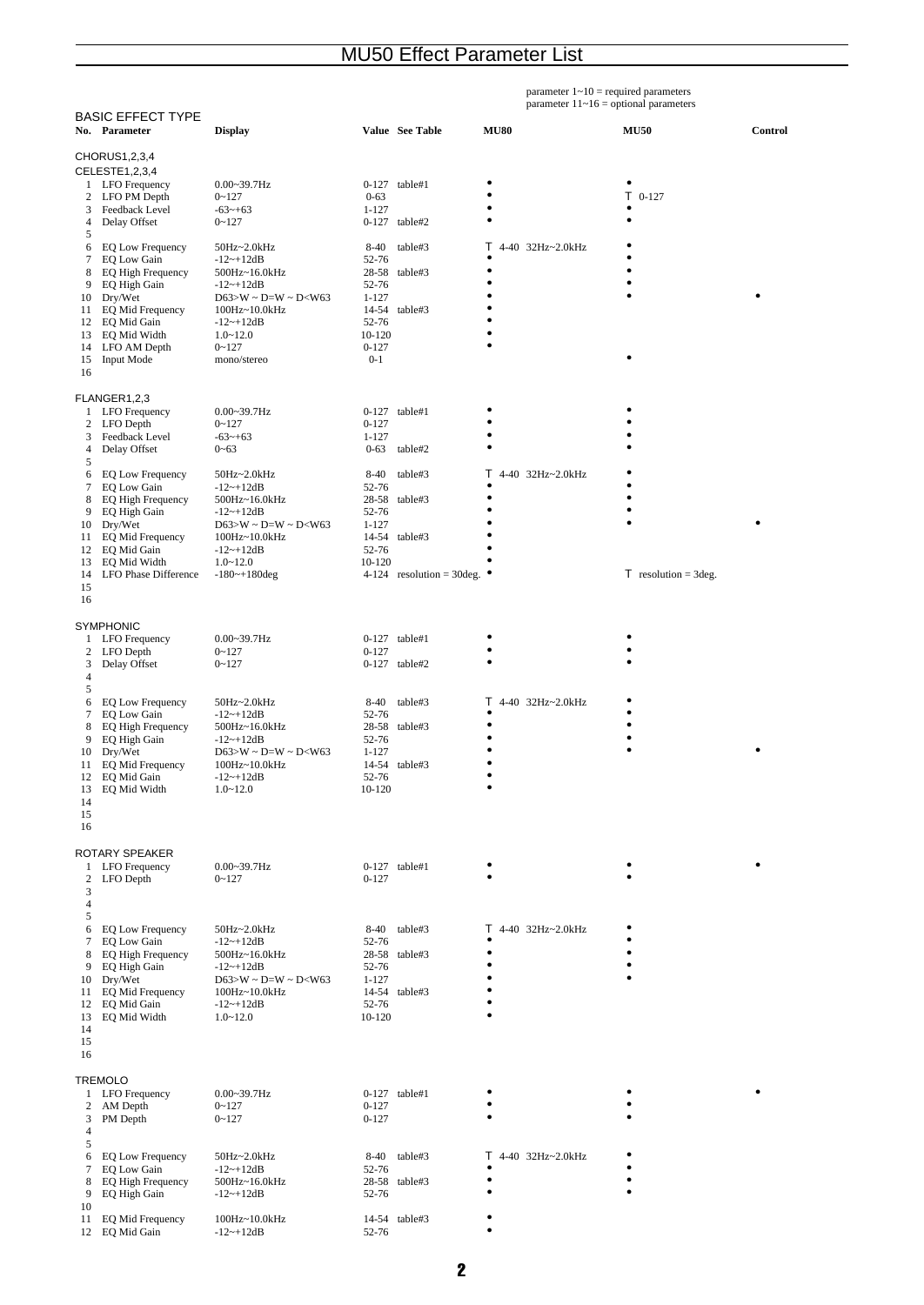| 13<br>14<br>16                                                  | No. Parameter<br>EQ Mid Width<br>LFO Phase Difference<br>15 Input Mode                                                                                                                                                         | <b>Display</b><br>$1.0 - 12.0$<br>$-180 - +180$ deg<br>mono/stereo                                                                                                                                 | 10-120<br>$0 - 1$                                                            | Value See Table<br>4-124 resolution = 30 deg. $\bullet$       | ٠                                                            | <b>MU80</b>                               | <b>MU50</b><br>$T$ resolution = 3deg.                                       | Control   |
|-----------------------------------------------------------------|--------------------------------------------------------------------------------------------------------------------------------------------------------------------------------------------------------------------------------|----------------------------------------------------------------------------------------------------------------------------------------------------------------------------------------------------|------------------------------------------------------------------------------|---------------------------------------------------------------|--------------------------------------------------------------|-------------------------------------------|-----------------------------------------------------------------------------|-----------|
| 4<br>5<br>7<br>8<br>10<br>11<br>12<br>13                        | <b>AUTO PAN</b><br>1 LFO Frequency<br>2 L/R Depth<br>3 F/R Depth<br><b>PAN Direction</b><br>6 EQ Low Frequency<br>EQ Low Gain<br><b>EQ High Frequency</b><br>9 EQ High Gain<br>EQ Mid Frequency<br>EQ Mid Gain<br>EQ Mid Width | $0.00 - 39.7$ Hz<br>$0 - 127$<br>$0 - 127$<br>L<->R,L->R,L<-R,Lturn,Rturn,L/R 0-5<br>50Hz~2.0kHz<br>$-12$ ~+12dB<br>500Hz~16.0kHz<br>$-12$ ~+12dB<br>100Hz~10.0kHz<br>$-12$ ~+12dB<br>$1.0 - 12.0$ | $0 - 127$<br>$0 - 127$<br>8-40<br>52-76<br>52-76<br>52-76<br>10-120          | 0-127 table#1<br>table#3<br>28-58 table#3<br>14-54 table#3    | ٠<br>$\bullet$<br>٠<br>$\bullet$<br>Τ<br>٠<br>٠<br>$\bullet$ | 4-40 32Hz~2.0kHz                          |                                                                             | $\bullet$ |
| 14<br>15<br>16                                                  |                                                                                                                                                                                                                                |                                                                                                                                                                                                    |                                                                              |                                                               |                                                              |                                           |                                                                             |           |
| 3<br>$\overline{4}$<br>5<br>8<br>9<br>11                        | PHASER1, PHASER2<br>1 LFO Frequency<br>2 LFO Depth<br>Phase Shift Offset<br>Feedback Level<br>6 EQ Low Frequency<br>7 EQ Low Gain<br><b>EQ High Frequency</b><br>EQ High Gain<br>10 Dry/Wet<br>Stage                           | $0.00 - 39.7$ Hz<br>$0 - 127$<br>$0 - 127$<br>$-63$ ~+63<br>50Hz~2.0kHz<br>$-12$ ~+12dB<br>500Hz~16.0kHz<br>$-12$ ~+12dB<br>$D63>$ W ~ $D=$ W ~ $D<$ W63<br>$3 - 10$                               | $0 - 127$<br>$0 - 127$<br>$1 - 127$<br>52-76<br>52-76<br>$1 - 127$<br>$3-10$ | $0-127$ table#1<br>8-40 table#3<br>28-58 table#3              | ٠<br>$\bullet$<br>Τ<br>$\bullet$<br>٠<br>٠<br>▲              | 4-40 32Hz~2.0kHz<br>4,6,8,                | $\bullet$<br>$\bullet$<br>▲<br>$6 \sim 10$ (phaser1) / $3 \sim 5$ (phaser2) |           |
| 12<br>13<br>14<br>15<br>16                                      | Diffusion<br>LFO Phase Difference                                                                                                                                                                                              | Mono/Stereo<br>$-180 \rightarrow +180$ deg.                                                                                                                                                        | $0 - 1$                                                                      | $4-124$ resolution = 3deg.                                    |                                                              |                                           | $\bullet$<br>٠<br>phaser2 only                                              |           |
| 3<br>6<br>7<br>8<br>9<br>10<br>11<br>12<br>13<br>14<br>15<br>16 | <b>DISTORTION</b><br>OVERDRIVE<br>1 Drive<br>2 EQ Low Frequency<br>EQ Low Gain<br>4 LPF Cutoff<br>5 Output Level<br>EQ Mid Frequency<br>EQ Mid Gain<br>EQ Mid Width<br>Dry/Wet<br>Edge(Clip Curve)                             | $0 - 127$<br>50Hz~2.0kHz<br>$-12$ ~+12dB<br>1.0k~Thru<br>$0 - 127$<br>500Hz~10.0kHz<br>$-12$ ~+12dB<br>$1.0 - 12.0$<br>$D63>$ W ~ D=W ~ D <w63<br><math>0 - 127</math></w63<br>                    | $0 - 127$<br>8-40<br>52-76<br>$0 - 127$<br>52-76<br>10-120<br>$1 - 127$      | table#3<br>34-60 table#3<br>28-54 table#3<br>0-127 mild~sharp | ٠<br>٠<br>$\bullet$<br>٠<br>٠<br>٠                           | 4-40 32Hz~2.0kHz<br>T 14-54 100Hz~10.0kHz | ٠<br>٠<br>$\bullet$                                                         |           |
| 2<br>3<br>4<br>5<br>6<br>$\tau$<br>$\,$ 8 $\,$<br>9             | <b>GUITAR AMP SIMULATOR</b><br>1 Drive<br>AMP Type<br>LPF Cutoff<br>Output Level                                                                                                                                               | $0 - 127$<br>Off,Stack,Combo,Tube<br>$1.0k~T$ hru<br>$0 - 127$                                                                                                                                     | $0-127$<br>$0 - 3$<br>$0 - 127$                                              | 34-60 table#3                                                 | ٠                                                            |                                           | ٠                                                                           | ٠         |
| 10<br>11<br>12<br>13<br>14<br>15<br>16                          | Dry/Wet<br>Edge(Clip Curve)                                                                                                                                                                                                    | $D63>$ W ~ D=W ~ D <w63<br><math>0 - 127</math></w63<br>                                                                                                                                           | $1 - 127$                                                                    | 0-127 mild~sharp                                              |                                                              |                                           |                                                                             |           |
| 6<br>7<br>8<br>9<br>$\overline{10}$                             | 3-BAND EQ<br>1 EQ Low Gain<br>2 EQ Mid Frequency<br>3 EQ Mid Gain<br>4 EQ Mid Width<br>5 EQ High Gain<br><b>EQ Low Frequency</b><br><b>EQ High Frequency</b>                                                                   | $-12$ ~+12dB<br>500Hz~10.0kHz<br>$-12$ ~+12dB<br>$1.0 - 12.0$<br>$-12$ ~+12dB<br>50Hz~2.0kHz<br>500Hz~16.0kHz                                                                                      | 52-76<br>52-76<br>10-120<br>52-76                                            | 28-54 table#3<br>8-40 table#3<br>28-58 table#3                | т<br>٠<br>٠<br>Т                                             | 14-54 100Hz~10.0kHz<br>4-40 32Hz~2.0kHz   |                                                                             |           |

10 11 12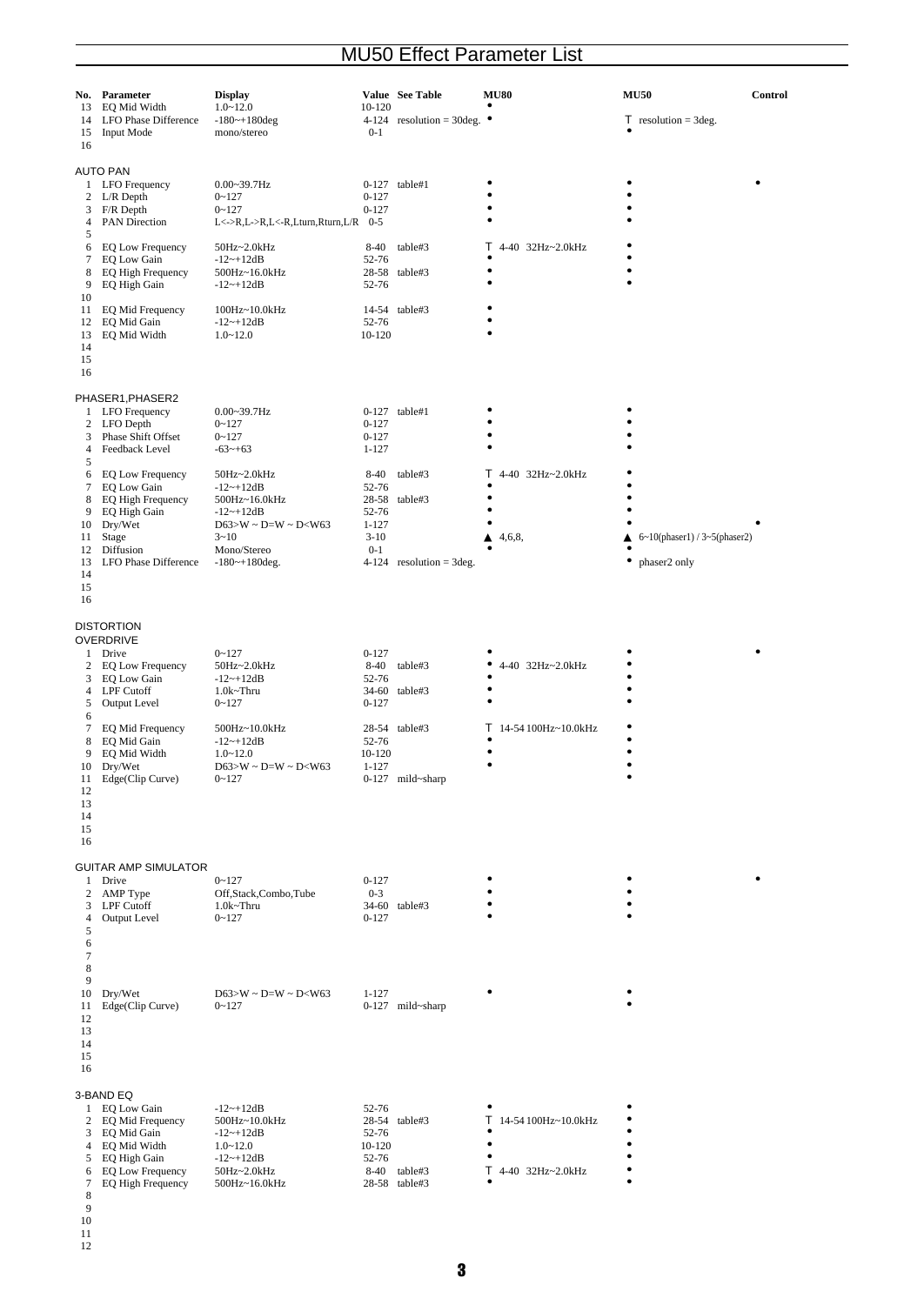| 13<br>14<br>15<br>16                                                  | No. Parameter                                                                                                               | <b>Display</b>                                                                                                                                                                                     |                                                                            | Value See Table                                | <b>MU80</b>                              | <b>MU50</b> | Control |
|-----------------------------------------------------------------------|-----------------------------------------------------------------------------------------------------------------------------|----------------------------------------------------------------------------------------------------------------------------------------------------------------------------------------------------|----------------------------------------------------------------------------|------------------------------------------------|------------------------------------------|-------------|---------|
| $\mathbf{1}$<br>3<br>4<br>5<br>6<br>$\tau$<br>8                       | 2-BAND EQ<br>EQ Low Frequency<br>2 EQ Low Gain<br>EQ High Frequency<br>EQ High Gain                                         | 50Hz~2.0kHz<br>$-12$ ~+12dB<br>500Hz~16.0kHz<br>$-12$ ~+12dB                                                                                                                                       | $8-40$<br>52-76<br>52-76                                                   | table#3<br>28-58 table#3                       | Τ<br>4-40 32Hz~2.0kHz<br>٠<br>$\bullet$  |             |         |
| 9<br>10<br>11<br>12<br>13<br>14<br>15<br>16                           | <b>EQ Mid Frequency</b><br>EQ Mid Gain<br>EQ Mid Width                                                                      | 100Hz~10.0kHz<br>$-12 - +12dB$<br>$1.0 - 12.0$                                                                                                                                                     | 52-76<br>10-120                                                            | 14-54 table#3                                  |                                          |             |         |
| 3<br>4                                                                | AUTO WAH<br>1 LFO Frequency<br>2 LFO Depth<br>Cutoff Frequency Offset 0~127<br>Resonance                                    | $0.00 - 39.7$ Hz<br>$0 - 127$<br>$1.0 - 12.0$                                                                                                                                                      | $0 - 127$<br>$0 - 127$<br>10-120                                           | 0-127 table#1                                  |                                          |             |         |
| 5<br>7<br>8<br>9                                                      | 6 EQ Low Frequency<br>EQ Low Gain<br>EQ High Frequency<br>EQ High Gain<br>10 Dry/Wet                                        | 50Hz~2.0kHz<br>$-12$ ~+12dB<br>500Hz~16.0kHz<br>$-12$ ~+12dB<br>$D63>$ W ~ $D=$ W ~ $D<$ W63                                                                                                       | 8-40<br>52-76<br>52-76<br>$1 - 127$                                        | table#3<br>28-58 table#3                       | т<br>4-40 32Hz~2.0kHz<br>٠<br>٠<br>٠     | ٠           |         |
| 11<br>12<br>13<br>14<br>15<br>16                                      | Drive                                                                                                                       | $0 - 127$                                                                                                                                                                                          | $0 - 127$                                                                  |                                                | $\bullet$                                |             |         |
|                                                                       | HALL1,HALL2<br>ROOM1,ROOM2,ROOM3<br>STAGE1,STAGE2                                                                           |                                                                                                                                                                                                    |                                                                            |                                                |                                          |             |         |
| PLATE<br>$\mathbf{1}$<br>3<br>4<br>5 <sup>5</sup><br>6<br>$\tau$<br>8 | Reverb Time<br>2 Diffusion<br><b>Initial Delay</b><br><b>HPF</b> Cutoff<br>LPF Cutoff                                       | $0.3 - 30.0s$<br>$0 - 10$<br>$0 - 63$<br>Thru~8.0kHz<br>$1.0k~T$ hru                                                                                                                               | $0 - 69$<br>$0 - 10$<br>$0 - 63$<br>$0 - 52$                               | table#4<br>table#5<br>table#3<br>34-60 table#3 |                                          |             |         |
| 9<br>11<br>12<br>13<br>16                                             | 10 Dry/Wet<br>Rev Delay<br>Density<br>Er/Rev Balance<br>14 High Damp<br>15 Feedback Level                                   | $D63>$ W ~ D=W ~ D <w63<br><math>0 - 63</math><br/><math>0 - 3</math><br/><math>E63&gt;R \sim E=R \sim E &lt; R63</math><br/><math>0.1 - 1.0</math><br/><math>-63</math>~<math>+63</math></w63<br> | $1 - 127$<br>$0 - 63$<br>$0 - 3$<br>$1 - 127$<br>$1 - 10$<br>$1 - 127$     | table#5                                        | т<br>$0-4$ *REV(0-4), VAR(0-3)<br>٠<br>٠ |             | ٠       |
| 3<br>$\overline{4}$<br>5<br>6<br>7<br>8                               | DELAY L,C,R<br>1 Lch Delay<br>2 Rch Delay<br>Cch Delay<br>Feedback Delay<br>Feedback Level<br>Cch Level<br><b>High Damp</b> | $0.1 - 715.0$ ms<br>$0.1 - 715.0$ ms<br>$0.1 - 715.0$ ms<br>$0.1 - 715.0$ ms<br>$-63$ ~+63<br>$0 - 127$<br>$0.1 - 1.0$                                                                             | 1-7150<br>1-7150<br>1-7150<br>1-7150<br>$1 - 127$<br>$0 - 127$<br>$1 - 10$ |                                                |                                          |             |         |
| 9                                                                     | 10 Dry/Wet                                                                                                                  | $D63>$ W ~ D=W ~ D <w63< td=""><td><math>1 - 127</math></td><td></td><td></td><td></td><td></td></w63<>                                                                                            | $1 - 127$                                                                  |                                                |                                          |             |         |
| 11                                                                    | <b>HPF</b> Cutoff<br>12 LPF Cutoff<br>13 EQ Low Frequency<br>14 EQ Low Gain<br>15 EQ High Frequency<br>16 EQ High Gain      | Thru~8.0kHz<br>1.0k~Thru<br>50Hz~2.0kHz<br>$-12$ ~+12dB<br>500Hz~16.0kHz<br>$-12$ ~+12dB                                                                                                           | $0 - 52$<br>34-60<br>8-40<br>52-76<br>52-76                                | table#3<br>table#3<br>table#3<br>28-58 table#3 |                                          |             |         |
| $\mathbf{1}$                                                          | DELAY L,R<br>Lch Delay                                                                                                      | $0.1 - 715.0$ ms                                                                                                                                                                                   | 1-7150                                                                     |                                                |                                          |             |         |
| $\mathbf{2}$<br>3<br>4<br>5<br>6                                      | <b>Rch Delay</b><br>Feedback Delay 1<br>Feedback Delay 2<br>Feedback Level<br><b>High Damp</b>                              | $0.1 - 715.0$ ms<br>$0.1 - 715.0$ ms<br>$0.1 - 715.0$ ms<br>$-63 - +63$<br>$0.1 - 1.0$                                                                                                             | 1-7150<br>1-7150<br>1-7150<br>$1 - 127$<br>$1 - 10$                        |                                                |                                          |             |         |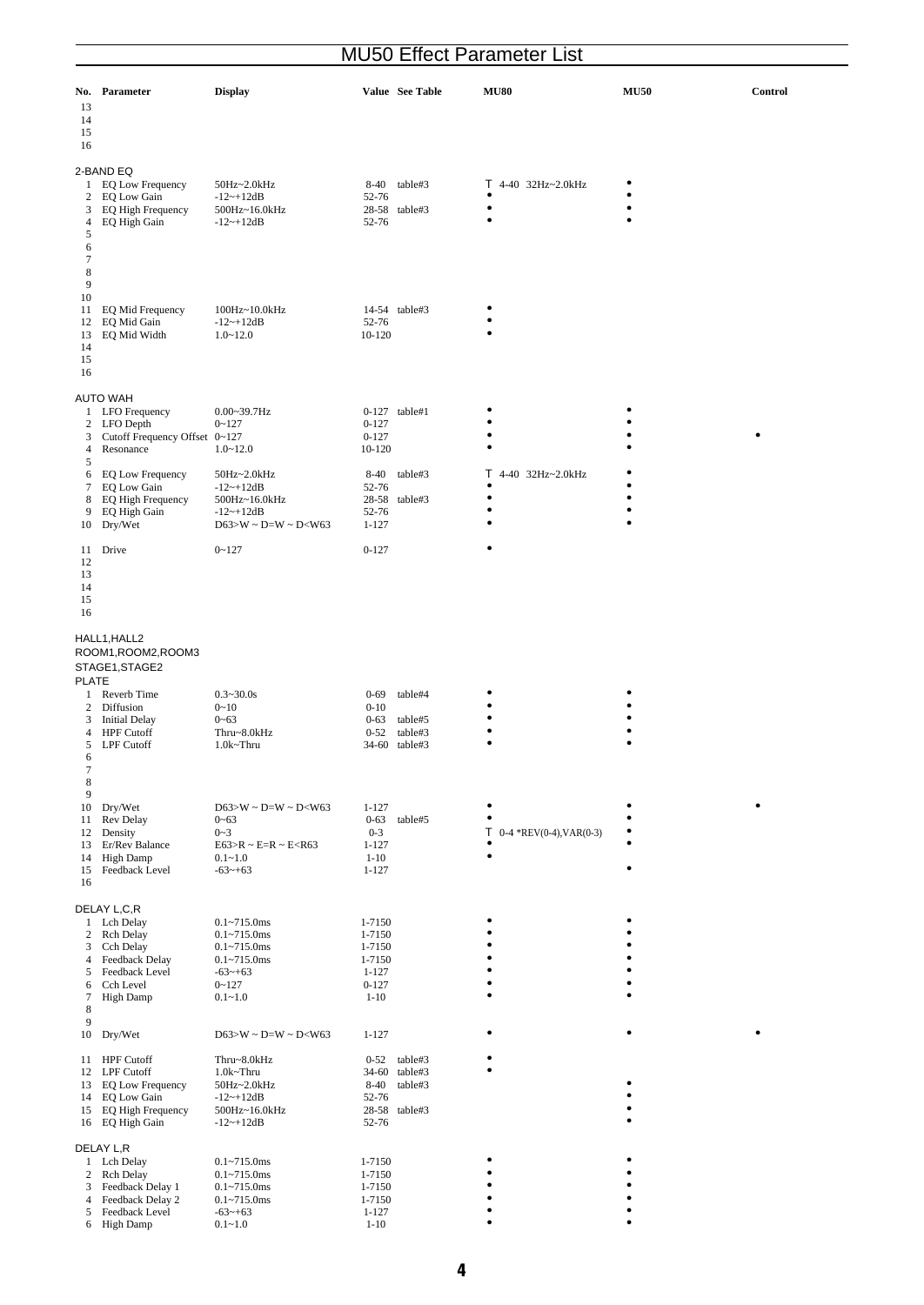| 7                                                                                        | No. Parameter                                                                                                                          | <b>Display</b>                                                                                                                                                     |                                                                                            | Value See Table                                           | <b>MU80</b> | <b>MU50</b> | Control |
|------------------------------------------------------------------------------------------|----------------------------------------------------------------------------------------------------------------------------------------|--------------------------------------------------------------------------------------------------------------------------------------------------------------------|--------------------------------------------------------------------------------------------|-----------------------------------------------------------|-------------|-------------|---------|
| 8<br>9<br>11<br>12<br>13<br>14<br>15                                                     | 10 Dry/Wet<br><b>HPF</b> Cutoff<br><b>LPF</b> Cutoff<br><b>EQ Low Frequency</b><br>EQ Low Gain<br>EQ High Frequency<br>16 EQ High Gain | $D63>$ W ~ $D=$ W ~ $D<$ W63<br>Thru~8.0kHz<br>$1.0k~$ Thru<br>50Hz~2.0kHz<br>$-12$ ~+12dB<br>500Hz~16.0kHz<br>$-12$ ~+12dB                                        | $1 - 127$<br>34-60<br>8-40<br>52-76<br>52-76                                               | $0-52$ table#3<br>table#3<br>table#3<br>28-58 table#3     |             | ٠           |         |
| <b>ECHO</b>                                                                              |                                                                                                                                        |                                                                                                                                                                    |                                                                                            |                                                           |             |             |         |
| $\mathbf{1}$<br>2<br>3<br>$\overline{4}$<br>7<br>8<br>9                                  | Lch Delay1<br>Lch Feedback Level<br>Rch Delay1<br>Rch Feedback Level<br>5 High Damp<br>6 Lch Delay2<br>Rch Delay2<br>Delay2 Level      | $0.1 - 355.0$ ms<br>$-63 - +63$<br>$0.1 - 355.0$ ms<br>$-63 - +63$<br>$0.1 - 1.0$<br>$0.1 - 355.0$ ms<br>$0.1 - 355.0$ ms<br>$0 - 127$                             | 1-3550<br>$1 - 127$<br>1-3550<br>$1 - 127$<br>$1 - 10$<br>1-3550<br>1-3550<br>$0-127$      |                                                           |             |             |         |
| 11<br>13<br>14<br>15                                                                     | 10 Dry/Wet<br>HPF Cutoff<br>12 LPF Cutoff<br><b>EQ Low Frequency</b><br>EQ Low Gain<br>EQ High Frequency<br>16 EQ High Gain            | $D63>$ W ~ D=W ~ D <w63<br>Thru~8.0kHz<br/>1.0k~Thru<br/>50Hz~2.0kHz<br/><math>-12</math>~+12dB<br/>500Hz~16.0kHz<br/><math>-12</math>~+12dB</w63<br>              | $1 - 127$<br>$0 - 52$<br>34-60<br>$8 - 40$<br>52-76<br>52-76                               | table#3<br>table#3<br>table#3<br>28-58 table#3            |             |             |         |
|                                                                                          | <b>CROSS DELAY</b><br>1 L->R Delay                                                                                                     | $0.1 - 355.0$ ms                                                                                                                                                   | 1-3550                                                                                     |                                                           |             | $\bullet$   |         |
| 3<br>4<br>5<br>6<br>$\tau$<br>$\,$ 8 $\,$                                                | 2 R->L Delay<br>Feedback Level<br><b>Input Select</b><br><b>High Damp</b>                                                              | $0.1 - 355.0$ ms<br>$-63 - +63$<br>L, R, L & R<br>$0.1 - 1.0$                                                                                                      | 1-3550<br>$1 - 127$<br>$0 - 2$<br>$1 - 10$                                                 |                                                           |             |             |         |
| 9<br>10<br>11<br>13<br>14<br>15                                                          | Dry/Wet<br><b>HPF</b> Cutoff<br>12 LPF Cutoff<br>EQ Low Frequency<br>EQ Low Gain<br>EQ High Frequency<br>16 EQ High Gain               | $D63>$ W ~ D=W ~ D <w63<br>Thru~8.0kHz<br/><math>1.0k~T</math>hru<br/>50Hz~2.0kHz<br/><math>-12</math>~+12dB<br/>500Hz~16.0kHz<br/><math>-12</math>~+12dB</w63<br> | $1 - 127$<br>8-40<br>52-76<br>52-76                                                        | 0-52 table#3<br>34-60 table#3<br>table#3<br>28-58 table#3 |             |             |         |
|                                                                                          | EARLY REF1, EARLY REF2                                                                                                                 |                                                                                                                                                                    |                                                                                            |                                                           |             |             |         |
| $\mathbf{1}$<br>$\mathbf{2}$<br>3<br>$\overline{4}$<br>5<br>6<br>7<br>8<br>9<br>10<br>11 | Type<br>Room Size<br>Diffusion<br><b>Initial Delay</b><br>Feedback Level<br><b>HPF Cutoff</b><br>LPF Cutoff<br>Dry/Wet<br>Liveness     | S-H, L-H, Rdm, Rvs, Plt, Spr<br>$0.1 - 7.0$<br>$0 - 10$<br>$0 - 63$<br>$-63$ ~+63<br>Thru~8.0kHz<br>$1.0k~T$ hru<br>$D63>$ W ~ $D=$ W ~ $D<$ W63<br>$0 - 10$       | $0 - 5$<br>$0 - 44$<br>$0 - 10$<br>$1 - 127$<br>$0 - 52$<br>34-60<br>$1 - 127$<br>$0 - 10$ | table#6<br>0-63 table#5                                   |             |             |         |
| 12<br>13<br>14<br>15<br>16                                                               | Density<br>High Damp                                                                                                                   | $0 - 3$<br>$0.1 - 1.0$                                                                                                                                             | $0 - 3$<br>$1 - 10$                                                                        |                                                           | $\bullet$   |             |         |
|                                                                                          | <b>GATE REVERB</b><br><b>REVERSE GATE</b>                                                                                              |                                                                                                                                                                    |                                                                                            |                                                           |             |             |         |
| $\mathbf{1}$<br>2<br>3<br>$\overline{4}$<br>5<br>6<br>7<br>8<br>9                        | Type<br>Room Size<br>Diffusion<br><b>Initial Delay</b><br>Feedback Level<br><b>HPF</b> Cutoff<br>LPF Cutoff                            | TypeA,TypeB<br>$0.1 - 7.0$<br>$0 - 10$<br>$0 - 63$<br>$-63$ ~+63<br>Thru~8.0kHz<br>$1.0k~T$ hru                                                                    | $0 - 1$<br>$0 - 44$<br>$0 - 10$<br>$1 - 127$<br>$0 - 52$<br>34-60                          | table#6<br>0-63 table#5                                   |             | ٠           |         |
| 10<br>11<br>12<br>13<br>14<br>15<br>16                                                   | Dry/Wet<br>Liveness<br>Density<br>High Damp                                                                                            | $D63>$ W ~ D=W ~ D <w63<br><math>0 - 10</math><br/><math>0 - 3</math><br/><math>0.1 - 1.0</math></w63<br>                                                          | $1 - 127$<br>$0 - 10$<br>$0 - 3$<br>$1 - 10$                                               |                                                           |             |             |         |

# OPTION EFFECT TYPE

# PITCH CHANGE

| 1 Pitch         | $-24 - 24$ | 40-88           |  |
|-----------------|------------|-----------------|--|
| 2 Initial Delay | $0 - 127$  | $0-127$ table#7 |  |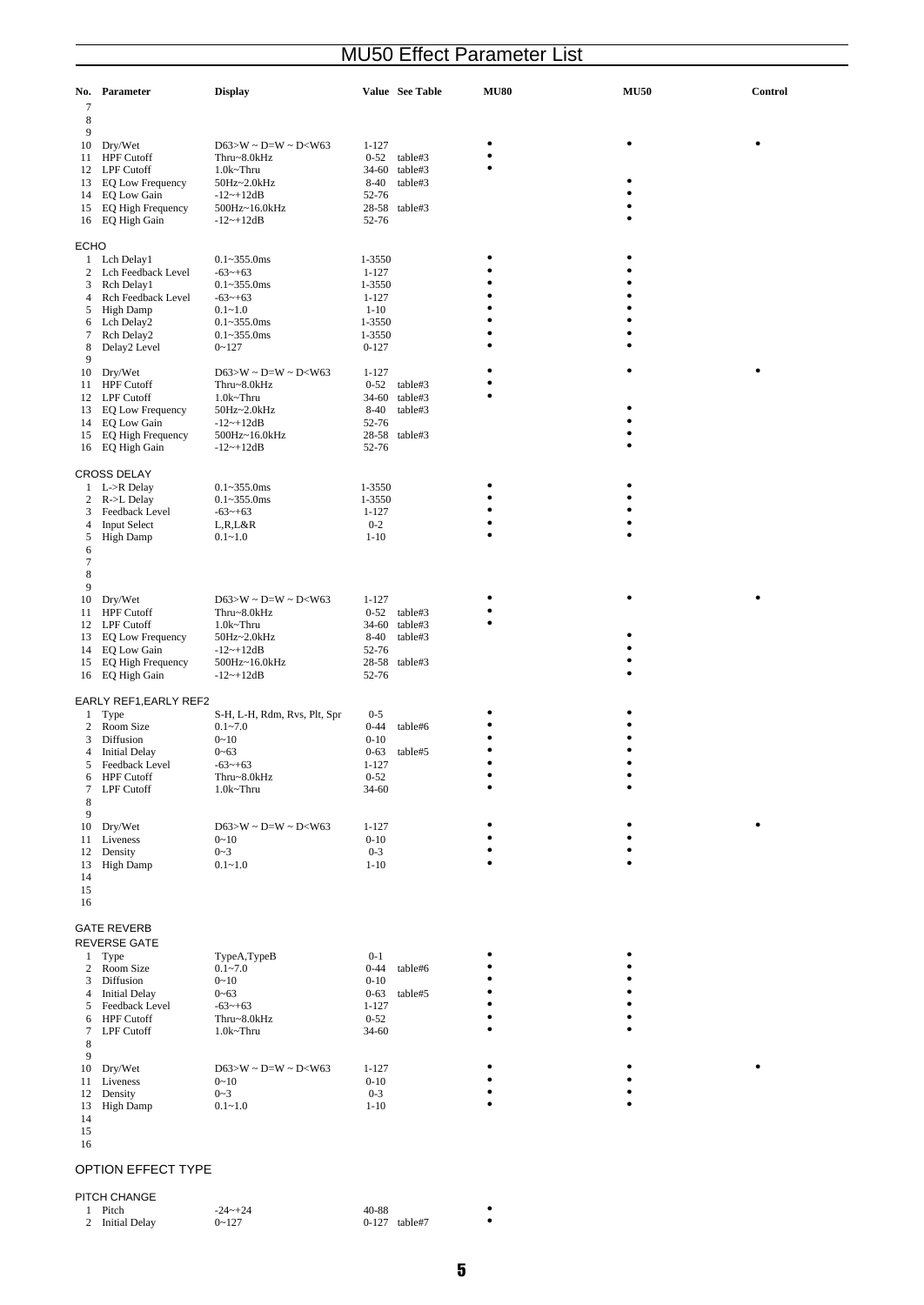| 3<br>$\overline{4}$<br>5<br>6<br>$\tau$<br>$\,$ 8 $\,$                                                                                                        | No. Parameter<br>Fine 1<br>Fine 2<br>Feedback Gain                                              | <b>Display</b><br>$-50 - +50$<br>$-50-+50$<br>$-99 - +99%$                                                             | Value See Table<br>14-114<br>14-114<br>$1 - 127$                                       | <b>MU80</b><br>$\bullet$<br>$\bullet$<br>$\bullet$ | <b>MU50</b> | Control   |
|---------------------------------------------------------------------------------------------------------------------------------------------------------------|-------------------------------------------------------------------------------------------------|------------------------------------------------------------------------------------------------------------------------|----------------------------------------------------------------------------------------|----------------------------------------------------|-------------|-----------|
| 9<br>11<br>12<br>13<br>14<br>15<br>16                                                                                                                         | 10 Dry/Wet<br>Pan 1<br>Output Level 1<br>Pan 2<br>Output Level 2                                | $D63>$ W ~ $D=$ W ~ $D<$ W63<br>$L63 - R63$<br>$0 - 127$<br>L63~R63<br>$0 - 127$                                       | $1 - 127$<br>$1 - 127$<br>$0 - 127$<br>$1 - 127$<br>$0 - 127$                          | ٠<br>$\bullet$<br>$\bullet$                        |             | ٠         |
| $\mathbf{1}$<br>$\overline{c}$<br>3<br>$\overline{4}$<br>$\sqrt{5}$<br>$\sqrt{6}$<br>$\tau$<br>$\,$ 8 $\,$<br>9<br>$10\,$<br>11<br>12<br>13<br>14<br>15<br>16 | AURAL EXICETER<br>HPF cutoff<br>Drive<br>Mix Level                                              | 500Hz~16.0kHz<br>$0 - 127$<br>$0 - 127$                                                                                | 28-58<br>$0 - 127$<br>$0 - 127$                                                        | ٠                                                  |             |           |
| $\mathbf{1}$<br>$\boldsymbol{2}$<br>3                                                                                                                         | TOUCH WAH, WAH+DIST<br>Sensitive<br>Cutoff Frequency Offset 0~127<br>Resonance                  | $0 - 127$<br>$1.0 - 12.0$                                                                                              | $0 - 127$<br>$0 - 127$<br>$10 - 120$                                                   |                                                    |             | $\bullet$ |
| $\overline{4}$<br>5<br>6<br>7<br>8<br>9<br>10<br>11<br>12<br>13<br>14<br>15<br>16                                                                             | <b>EQ Low Frequency</b><br>EQ Low Gain<br>EQ High Frequency<br>EQ High Gain<br>Dry/Wet<br>Drive | 32Hz~2.0kHz<br>$-12 - +12dB$<br>500Hz~16.0kHz<br>$-12$ ~+12dB<br>D63>W ~ D=W ~ D <w63<br><math>0 - 127</math></w63<br> | $4 - 40$<br>table#3<br>52-76<br>28-58 table#3<br>52-76<br>$1 - 127$<br>$0 - 127$       | ٠<br>$\bullet$<br>$\bullet$<br>٠                   |             |           |
| 1<br>$\overline{c}$<br>3<br>$\overline{4}$<br>$\sqrt{5}$<br>6<br>$\tau$<br>$\,$ 8 $\,$<br>$\mathbf{Q}$<br>10<br>11<br>12<br>13<br>14<br>15                    | <b>COMPRESSOR</b><br>Attack<br>Release<br>Threshold<br>Ratio<br><b>Output Level</b>             | $1 - 40$ ms<br>$10 - 680$ ms<br>$-48 - -6dB$<br>$1.0 - 20.0$<br>$0 - 127$                                              | $0-19$<br>table#8<br>table#9<br>$0 - 15$<br>79-121<br>$0 - 7$<br>table#10<br>$0 - 127$ | ٠<br>٠<br>$\bullet$                                |             |           |
| 16<br>$\overline{2}$<br>3<br>4<br>$\sqrt{5}$<br>6<br>$\tau$<br>$\,$ 8 $\,$                                                                                    | <b>NOISE GATE</b><br>1 Attack<br>Release<br>Threshold<br>Output Level                           | $1 - 40$ ms<br>$10 - 680$ ms<br>$-72 - -30dB$<br>$0 - 127$                                                             | $0-19$<br>table#8<br>$0 - 15$<br>table#9<br>55-97<br>$0 - 127$                         | ٠<br>٠<br>٠<br>$\bullet$                           |             |           |
| 9<br>$10\,$<br>11<br>12<br>13<br>14<br>15<br>16                                                                                                               | Ratio                                                                                           | $1.0 - 5.0$                                                                                                            | $0 - 7$                                                                                |                                                    |             |           |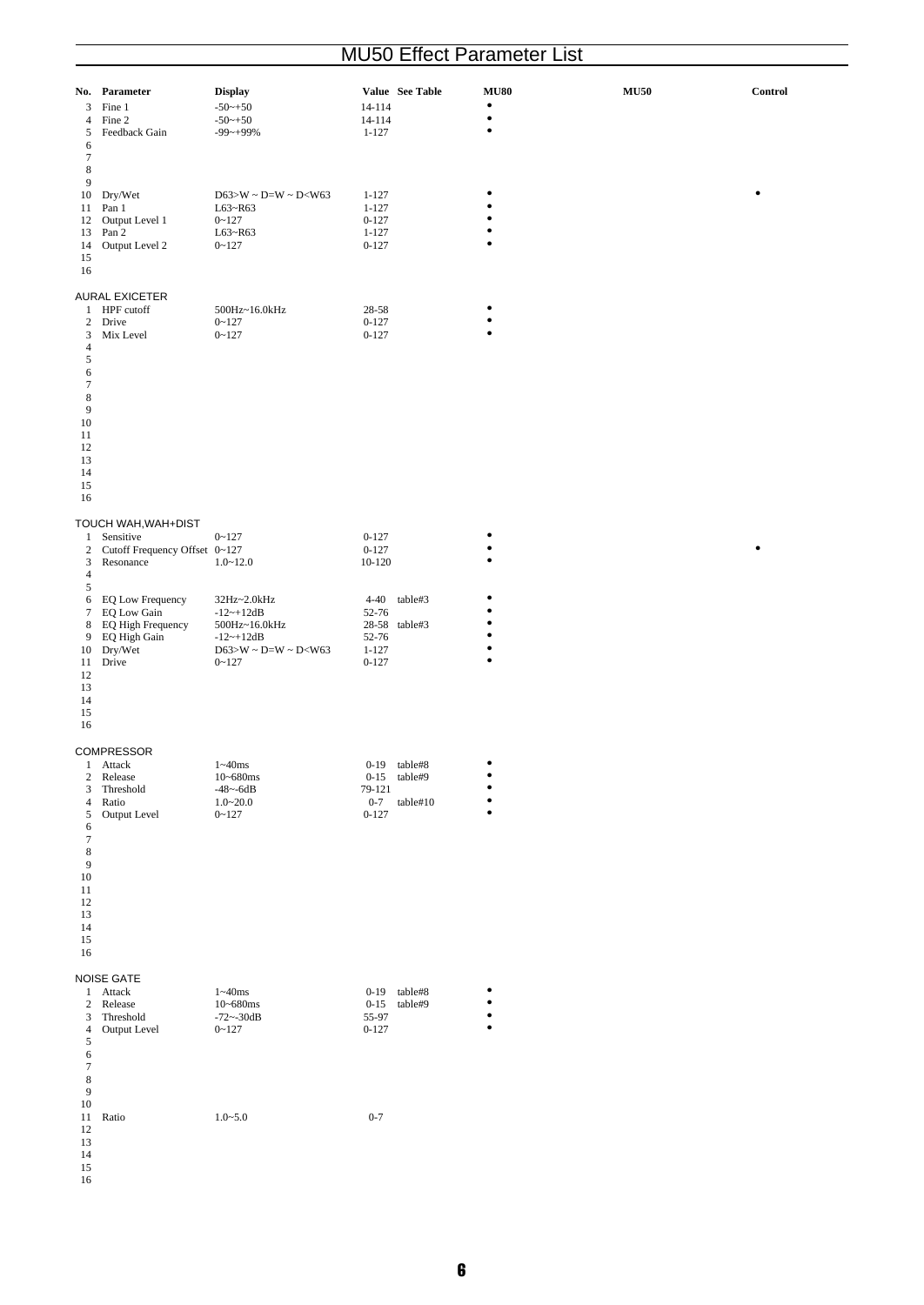|               | No. Parameter        | <b>Display</b>                |           | Value See Table | <b>MU80</b>  | <b>MU50</b>                   | Control |
|---------------|----------------------|-------------------------------|-----------|-----------------|--------------|-------------------------------|---------|
|               | WHITE ROOM           |                               |           |                 |              |                               |         |
| <b>TUNNEL</b> |                      |                               |           |                 |              |                               |         |
|               | CANYON (MU80 Only)   |                               |           |                 |              |                               |         |
|               | <b>BASEMENT</b>      |                               |           |                 |              |                               |         |
| $\mathbf{1}$  | <b>Reverb Time</b>   | $0.3 - 30.0s$                 | $0 - 69$  | table#4         |              |                               |         |
| 2             | Diffusion            | $0 - 10$                      | $0 - 10$  |                 |              |                               |         |
| 3             | <b>Initial Delay</b> | $0 - 63$                      | $0 - 63$  | table#5         |              |                               |         |
| 4             | <b>HPF</b> Cutoff    | Thru~8.0kHz                   | $0 - 52$  | table#3         |              |                               |         |
| 5             | <b>LPF</b> Cutoff    | $1.0k~T$ hru                  |           | 34-60 table#3   |              |                               |         |
| 6             | Width                | $0.5 - 10.2m$                 | $0 - 37$  | table#11        |              |                               |         |
| 7             | Heigt                | $0.5 - 20.2m$                 | $0 - 73$  | table#11        |              |                               |         |
| 8             | Depth                | $0.5 - 30.2m$                 |           | 0-104 table#11  |              |                               |         |
| 9             | Wall Vary            | $0 - 30$                      | $0 - 30$  |                 |              |                               |         |
| 10            | Dry/Wet              | $D63>$ W ~ $D=$ W ~ $D<$ W63  | $1 - 127$ |                 |              |                               |         |
| 11            | Rev Delay            | $0 - 63$                      | $0 - 63$  | table#5         |              |                               |         |
| 12            | Density              | $0 - 3$                       | $0 - 3$   |                 | т<br>$0 - 4$ | *REV(0-4), VAR(0-3) $\bullet$ |         |
| 13            | Er/Rev Balance       | $E63>R \sim E=R \sim E < R63$ | $1 - 127$ |                 |              |                               |         |
| 14            | <b>High Damp</b>     | $0.1 - 1.0$                   | $1 - 10$  |                 |              |                               |         |
| 15            | Feedback Level       | $-63 - +63$                   | $1 - 127$ |                 |              | ٠                             |         |
| 16            |                      |                               |           |                 |              |                               |         |
|               | KARAOKE1,2,3         |                               |           |                 |              |                               |         |
| 1             | Delay Time           | $0 - 127$                     |           | 0-127 table#7   |              |                               |         |
| 2             | Feedback Level       | $-63 - +63$                   | $1 - 127$ |                 |              |                               |         |
| 3             | <b>HPF</b> Cutoff    | Thru~8.0kHz                   | $0 - 52$  |                 |              |                               |         |
| 4             | LPF Cutoff           | $1.0k~T$ hru                  | 34-60     |                 |              |                               |         |
| 5             |                      |                               |           |                 |              |                               |         |
| 6             |                      |                               |           |                 |              |                               |         |
| 7             |                      |                               |           |                 |              |                               |         |
| 8             |                      |                               |           |                 |              |                               |         |
| 9             |                      |                               |           |                 |              |                               |         |
| 10            | Dry/Wet              | $D63>$ W ~ $D=$ W ~ $D<$ W63  | $1 - 127$ |                 |              |                               |         |
| 11            |                      |                               |           |                 |              |                               |         |
| 12            |                      |                               |           |                 |              |                               |         |
| 13            |                      |                               |           |                 |              |                               |         |
| 14            |                      |                               |           |                 |              |                               |         |

14 15 16

7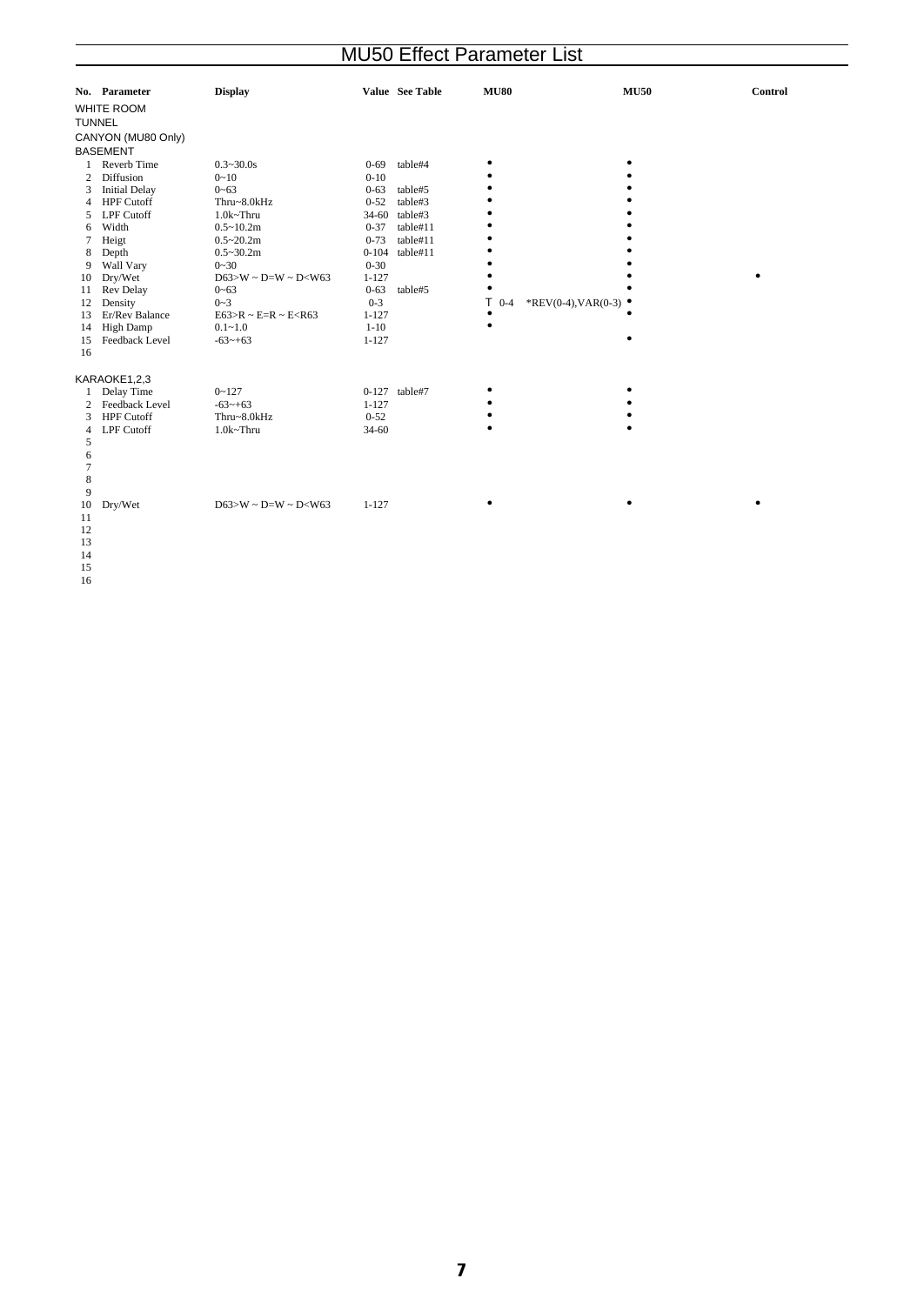Changes from the MU80 Delete tables #8,#9,#10(comp attack time,comp release time, comp ratio). Exchange table#1 with updated table

| table#1                                                                                                                                                                                                                                                                                                                                                                                                                                                                                                                                                                                                                                                                                                                                                                                                                                                                                                                                                                                                                                                                                                                                                                                                                                                                                                                                                                                                                                                         | table#2                                                                                                                                                                                                                                                                                                                                                                                                                                                                                                                                                                                                                                                                                                                                                                                                                                                                                                                                                                                                                                                                                                                                                                                                                                                                                                                                                                                                                                                                       | table#3                                                                                                                                                                                                                                                                                                                                                                                                                                                                                                                                                                                                                                                                                                   | table#4                                                                                                                                                                                                                                                                                                                                                                                                                                                                                                                                                                                                                                                                                                                                                                                                                                                                                                      | table#5                                                                                                                                                                                                                                                                                                                                                                                                                                                                                                                                                                                                                                                                                                                                                                                                                                                                                                                                                                                                                                                                                                                                                                                                                                                                               | table#6                                                                                                                                                                                                                                                                                                                                                                                                                                                                                                                                                                                                                                                                                                                                                                                    | table#7                                                                                                                                                                                                                                                                                                                                                                                                                                                                                                                                                                                                                                                                                                                                                                                                                                                                                                                                                                                                                                                                                                                                                                                                                                                                                                                                                                                                                                                               | table#8                                                                                                                                                                                                                                                                                                                                                                                                                                                                                                                                                                                                                                                                                                                                                                                                                                                                                                                                                                                                                                                                                                                                                                                                                                                                                                                                                                                                                                                                                                             |
|-----------------------------------------------------------------------------------------------------------------------------------------------------------------------------------------------------------------------------------------------------------------------------------------------------------------------------------------------------------------------------------------------------------------------------------------------------------------------------------------------------------------------------------------------------------------------------------------------------------------------------------------------------------------------------------------------------------------------------------------------------------------------------------------------------------------------------------------------------------------------------------------------------------------------------------------------------------------------------------------------------------------------------------------------------------------------------------------------------------------------------------------------------------------------------------------------------------------------------------------------------------------------------------------------------------------------------------------------------------------------------------------------------------------------------------------------------------------|-------------------------------------------------------------------------------------------------------------------------------------------------------------------------------------------------------------------------------------------------------------------------------------------------------------------------------------------------------------------------------------------------------------------------------------------------------------------------------------------------------------------------------------------------------------------------------------------------------------------------------------------------------------------------------------------------------------------------------------------------------------------------------------------------------------------------------------------------------------------------------------------------------------------------------------------------------------------------------------------------------------------------------------------------------------------------------------------------------------------------------------------------------------------------------------------------------------------------------------------------------------------------------------------------------------------------------------------------------------------------------------------------------------------------------------------------------------------------------|-----------------------------------------------------------------------------------------------------------------------------------------------------------------------------------------------------------------------------------------------------------------------------------------------------------------------------------------------------------------------------------------------------------------------------------------------------------------------------------------------------------------------------------------------------------------------------------------------------------------------------------------------------------------------------------------------------------|--------------------------------------------------------------------------------------------------------------------------------------------------------------------------------------------------------------------------------------------------------------------------------------------------------------------------------------------------------------------------------------------------------------------------------------------------------------------------------------------------------------------------------------------------------------------------------------------------------------------------------------------------------------------------------------------------------------------------------------------------------------------------------------------------------------------------------------------------------------------------------------------------------------|---------------------------------------------------------------------------------------------------------------------------------------------------------------------------------------------------------------------------------------------------------------------------------------------------------------------------------------------------------------------------------------------------------------------------------------------------------------------------------------------------------------------------------------------------------------------------------------------------------------------------------------------------------------------------------------------------------------------------------------------------------------------------------------------------------------------------------------------------------------------------------------------------------------------------------------------------------------------------------------------------------------------------------------------------------------------------------------------------------------------------------------------------------------------------------------------------------------------------------------------------------------------------------------|--------------------------------------------------------------------------------------------------------------------------------------------------------------------------------------------------------------------------------------------------------------------------------------------------------------------------------------------------------------------------------------------------------------------------------------------------------------------------------------------------------------------------------------------------------------------------------------------------------------------------------------------------------------------------------------------------------------------------------------------------------------------------------------------|-----------------------------------------------------------------------------------------------------------------------------------------------------------------------------------------------------------------------------------------------------------------------------------------------------------------------------------------------------------------------------------------------------------------------------------------------------------------------------------------------------------------------------------------------------------------------------------------------------------------------------------------------------------------------------------------------------------------------------------------------------------------------------------------------------------------------------------------------------------------------------------------------------------------------------------------------------------------------------------------------------------------------------------------------------------------------------------------------------------------------------------------------------------------------------------------------------------------------------------------------------------------------------------------------------------------------------------------------------------------------------------------------------------------------------------------------------------------------|---------------------------------------------------------------------------------------------------------------------------------------------------------------------------------------------------------------------------------------------------------------------------------------------------------------------------------------------------------------------------------------------------------------------------------------------------------------------------------------------------------------------------------------------------------------------------------------------------------------------------------------------------------------------------------------------------------------------------------------------------------------------------------------------------------------------------------------------------------------------------------------------------------------------------------------------------------------------------------------------------------------------------------------------------------------------------------------------------------------------------------------------------------------------------------------------------------------------------------------------------------------------------------------------------------------------------------------------------------------------------------------------------------------------------------------------------------------------------------------------------------------------|
|                                                                                                                                                                                                                                                                                                                                                                                                                                                                                                                                                                                                                                                                                                                                                                                                                                                                                                                                                                                                                                                                                                                                                                                                                                                                                                                                                                                                                                                                 |                                                                                                                                                                                                                                                                                                                                                                                                                                                                                                                                                                                                                                                                                                                                                                                                                                                                                                                                                                                                                                                                                                                                                                                                                                                                                                                                                                                                                                                                               |                                                                                                                                                                                                                                                                                                                                                                                                                                                                                                                                                                                                                                                                                                           |                                                                                                                                                                                                                                                                                                                                                                                                                                                                                                                                                                                                                                                                                                                                                                                                                                                                                                              |                                                                                                                                                                                                                                                                                                                                                                                                                                                                                                                                                                                                                                                                                                                                                                                                                                                                                                                                                                                                                                                                                                                                                                                                                                                                                       |                                                                                                                                                                                                                                                                                                                                                                                                                                                                                                                                                                                                                                                                                                                                                                                            |                                                                                                                                                                                                                                                                                                                                                                                                                                                                                                                                                                                                                                                                                                                                                                                                                                                                                                                                                                                                                                                                                                                                                                                                                                                                                                                                                                                                                                                                       |                                                                                                                                                                                                                                                                                                                                                                                                                                                                                                                                                                                                                                                                                                                                                                                                                                                                                                                                                                                                                                                                                                                                                                                                                                                                                                                                                                                                                                                                                                                     |
| <b>LFO</b> Frequency<br>Data Value<br>Data<br>Value<br>2.69<br>$\overline{0}$<br>$\Omega$<br>64<br>2.77<br>0.04<br>65<br>2.86<br>$\overline{2}$<br>0.08<br>66<br>2.94<br>0.12<br>67<br>3<br>3.02<br>$\overline{4}$<br>0.16<br>68 l<br>3.11<br>5<br>0.21<br>69 l<br>$\overline{6}$<br>3.19<br>0.25<br>70<br>$\overline{\tau}$<br>71<br>3.28<br>0.29<br>8<br>0.33<br>72<br>3.36<br>73<br>$\overline{9}$<br>0.37<br>3.44<br>10<br>0.42<br>74<br>3.53<br>$\overline{75}$<br>11<br>0.46<br>3.61<br>76<br>3.70<br>12<br>0.50<br>13<br>0.54<br>77<br>3.86<br>0.58<br>78<br>4.03<br>14<br>79<br>4.20<br>0.63<br>15<br>80<br>4.37<br>16<br>0.67<br>17<br>0.71<br>81<br>4.54<br>82<br>4.71<br>18<br>0.75<br>83<br>4.87<br>19<br>0.79<br>20<br>84<br>5.04<br>0.84<br>21<br>0.88<br>85 l<br>5.21<br>$\overline{22}$<br>0.92<br>86<br>5.38<br>$\overline{23}$<br>5.55<br>87<br>0.96<br>24<br>5.72<br>1.00<br>88<br>25<br>1.05<br>89<br>6.05<br>26<br>90<br>6.39<br>1.09<br>27<br>91<br>6.72<br>1.13<br>28<br>1.17<br>92<br>7.06<br>$\overline{29}$<br>93<br>7.40<br>1.22<br>30<br>1.26<br>94<br>7.73<br>95<br>8.07<br>31<br>1.30<br>32<br>1.34<br>96 <sup>1</sup><br>8.41<br>33<br>97<br>1.38<br>8.74<br>$\overline{34}$<br>98<br>9.08<br>1.43<br>35<br>99<br>9.42<br>1.47<br>9.75<br>36<br>1.51<br>$100^{-1}$<br>$\overline{37}$<br>1.55<br>10.0<br>101<br>10.7<br>38<br>1.59<br>102<br>39<br>1.64<br>103<br>11.4<br>12.1<br>40<br>104<br>1.68<br>12.7<br>41<br>1.72<br>105 | <b>Modulation Delay Offset</b><br>Value<br>Data<br>Value<br><b>Data</b><br>$\overline{0}$<br>0.0<br>64<br>6.4<br>0.1<br>6.5<br>1<br>65<br>$\overline{2}$<br>0.2<br>66<br>6.6<br>0.3<br>67<br>$\overline{\mathbf{3}}$<br>6.7<br>68<br>$\overline{4}$<br>0.4<br>6.8<br>$\overline{5}$<br>0.5<br>69<br>6.9<br>$\overline{6}$<br>70<br>7.0<br>0.6<br>71<br>$\overline{7}$<br>7.1<br>0.7<br>8<br>0.8<br>72<br>7.2<br>73<br>$\overline{9}$<br>0.9<br>7.3<br>10<br>1.0<br>74<br>7.4<br>$\overline{11}$<br>1.1<br>75<br>7.5<br>1.2<br>$\overline{76}$<br>7.6<br>12<br>13<br>1.3<br>77<br>7.7<br>1.4<br>78<br>7.8<br>14<br>79<br>7.9<br>15<br>1.5<br>1.6<br>80<br>8.0<br>16<br>17<br>1.7<br>81<br>8.1<br>1.8<br>82<br>18<br>8.2<br>1.9<br>83<br>19<br>8.3<br>$\overline{2.0}$<br>20<br>84<br>8.4<br>85<br>21<br>2.1<br>8.5<br>$\overline{22}$<br>2.2<br>86<br>8.6<br>2.3<br>$\overline{23}$<br>87<br>8.7<br>2.4<br>24<br>88<br>8.8<br>$\overline{25}$<br>2.5<br>8.9<br>89<br>2.6<br>26<br>90<br>9.0<br>27<br>2.7<br>91<br>9.1<br>$\overline{28}$<br>2.8<br>92<br>9.2<br>$\overline{29}$<br>2.9<br>93<br>9.3<br>30<br>3.0<br>94<br>9.4<br>3.1<br>95<br>9.5<br>31<br>32<br>3.2<br>96<br>9.6<br>33<br>3.3<br>97<br>9.7<br>3.4<br>$\overline{34}$<br>98<br>9.8<br>3.5<br>$\overline{35}$<br>9.9<br>99<br>100<br>10.0<br>36<br>3.6<br>$\overline{37}$<br>3.7<br>101<br>11.1<br>38<br>3.8<br>102<br>12.2<br>39<br>3.9<br>13.3<br>103<br>40<br>4.0<br>104<br>14.4<br>41<br>4.1<br>105<br>15.5 | <b>EO</b> Frequency<br>Data<br>Value<br>8<br>50<br>56<br>$\overline{9}$<br>10<br>63<br>$\overline{11}$<br>70<br>80<br>12<br>13<br>90<br>$\overline{14}$<br>100<br>15<br>110<br>16<br>125<br>140<br>17<br>18<br>160<br>19<br>180<br>$\overline{20}$<br>200<br>225<br>21<br>250<br>22<br>$\overline{23}$<br>280<br>24<br>315<br>25<br>355<br>26<br>400<br>27<br>450<br>$\overline{28}$<br>500<br>29<br>560<br>30<br>630<br>$\overline{31}$<br>700<br>32<br>800<br>33<br>900<br>34<br>1.0k<br>35<br>1.1k<br>36<br>1.2k<br>37<br>1.4k<br>38<br>1.6k<br>39<br>1.8k<br>40<br>2.0k<br>41<br>2.2k<br>42<br>2.5k<br>2.8k<br>43<br>44<br>3.2k<br>45<br>3.6k<br>46<br>4.0k<br>47<br>4.5k<br>48<br>5.0k<br>49<br>5.6k | Reverb time<br>Data Value<br>Data<br>Value<br>0.3<br>64<br>17.0<br>$\bf{0}$<br>0.4<br>65<br>18.0<br>0.5<br>$\overline{2}$<br>66<br>19.0<br>0.6<br>67<br>20.0<br>3<br>25.0<br>$\overline{4}$<br>0.7<br>68 l<br>30.0<br>5<br>0.8<br>69 l<br>$\overline{6}$<br>0.9<br>$\overline{7}$<br>1.0<br>$\overline{8}$<br>1.1<br>$\overline{9}$<br>1.2<br>10<br>1.3<br>11<br>1.4<br>$\overline{12}$<br>1.5<br>13<br>1.6<br>14<br>1.7<br>15<br>1.8<br>16<br>1.9<br>17<br>2.0<br>2.1<br>18<br>19<br>2.2<br>2.3<br>20<br>21<br>2.4<br>$\overline{22}$<br>2.5<br>$\overline{23}$<br>2.6<br>2.7<br>$\overline{24}$<br>$\overline{25}$<br>2.8<br>2.9<br>26<br>27<br>3.0<br>$\overline{28}$<br>3.1<br>29<br>3.2<br>30<br>3.3<br>31<br>3.4<br>$\overline{32}$<br>3.5<br>33<br>3.6<br>$\overline{34}$<br>3.7<br>$\overline{35}$<br>3.8<br>3.9<br>36<br>$\overline{37}$<br>4.0<br>38<br>4.1<br>39<br>4.2<br>40<br>4.3<br>41<br>4.4 | Delay Time(200.0ms)<br>Data Value<br>Data<br>Value<br>0.1<br>$64$ 100.8<br>$\mathbf{0}$<br>1.7<br>$65 \mid 102.4$<br>3.2<br>$\overline{c}$<br>66 104.0<br>4.8<br>$67$ 105.6<br>3<br>68 107.1<br>$\overline{4}$<br>6.4<br>69 108.7<br>5<br>8.0<br>$\overline{6}$<br>70 110.3<br>9.5<br>$\overline{\tau}$<br>71 111.9<br>11.1<br>8<br>12.7<br>72 113.4<br>73 115.0<br>9<br>14.3<br>10<br>15.8<br>74 116.6<br>$75$ 118.2<br>11<br>17.4<br>76 119.7<br>12<br>19.0<br>13<br>20.6<br>$77$ 121.3<br>22.1<br>78 122.9<br>14<br>23.7<br>79 124.4<br>15<br>25.3<br>80 126.0<br>16<br>17<br>26.9<br>81 127.6<br>82 129.2<br>28.4<br>18<br>83 130.7<br>19<br>30.0<br>20<br>31.6<br>84 132.3<br>21<br>33.2<br>85 133.9<br>86 135.5<br>22<br>34.7<br>$\overline{23}$<br>87 137.0<br>36.3<br>24<br>37.9<br>88 138.6<br>25<br>39.5<br>89 140.2<br>26<br>41.0<br>90 141.8<br>27<br>42.6<br>91 143.3<br>$92$ 144.9<br>28<br>44.2<br>29<br>93 146.5<br>45.7<br>30<br>47.3<br>94 148.1<br>95 149.6<br>31<br>48.9<br>32<br>50.5<br>96 151.2<br>33<br>52.0<br>97 152.8<br>$\overline{34}$<br>53.6<br>98 154.4<br>35<br>55.2<br>99 155.9<br>36<br>56.8<br>100 157.5<br>37<br>58.3<br>$101$ 159.1<br>38<br>59.9<br>102 160.6<br>103 162.2<br>39<br>61.5<br>40<br>63.1<br>104 163.8<br>41<br>105 165.4<br>64.6 | Room Size<br>Value<br>Data<br>0.1<br>$\bf{0}$<br>0.3<br>$\mathbf{1}$<br>2<br>0.4<br>0.6<br>3<br>$\overline{4}$<br>0.7<br>$\overline{5}$<br>0.9<br>$\overline{6}$<br>$\overline{1.0}$<br>7<br>1.2<br>8<br>1.4<br>$\overline{9}$<br>1.5<br>10<br>1.7<br>$\overline{11}$<br>1.8<br>2.0<br>12<br>2.1<br>13<br>2.3<br>14<br>2.5<br>15<br>2.6<br>16<br>2.8<br>17<br>2.9<br>18<br>3.1<br>19<br>3.2<br>20<br>21<br>3.4<br>$\overline{22}$<br>3.5<br>$\overline{23}$<br>3.7<br>3.9<br>24<br>$\overline{25}$<br>4.0<br>26<br>4.2<br>27<br>4.3<br>$\overline{28}$<br>4.5<br>$\overline{29}$<br>4.6<br>30<br>4.8<br>31<br>5.0<br>32<br>5.1<br>33<br>5.3<br>5.4<br>$\overline{34}$<br>$\overline{35}$<br>5.6<br>5.7<br>36<br>$\overline{37}$<br>5.9<br>38<br>6.1<br>39<br>6.2<br>40<br>6.4<br>41<br>6.5 | Delay Time(400.0ms)<br>Data<br>Value<br>Value<br>Data<br>201.6<br>$\overline{0}$<br>0.1<br>64<br>$\overline{3.2}$<br>204.8<br>65<br>$\mathbf{1}$<br>207.9<br>2<br>6.4<br>66<br>$\overline{3}$<br>211.1<br>9.5<br>67<br>68 214.2<br>4 <sup>1</sup><br>12.7<br>$\overline{5}$<br>69 217.4<br>15.8<br>6<br>19.0<br>70 220.5<br>$71 \overline{)223.7}$<br>$\overline{7}$<br>22.1<br>$\overline{8}$<br>25.3<br>$72$ 226.8<br>$\overline{9}$<br>73<br>28.4<br>230.0<br>$10^{-}$<br>31.6<br>$74$ 233.1<br>$\overline{11}$<br>34.7<br>75 236.3<br>37.9<br>76 239.4<br>12<br>13<br>41.0<br>77<br>242.6<br>44.2<br>78 245.7<br>14<br>47.3<br>79 248.9<br>15<br>50.5<br>80<br>252.0<br>16<br>81 255.2<br>17<br>53.6<br>82 258.3<br>18<br>56.8<br>83<br>19<br>59.9<br>261.5<br>84<br>20<br>264.6<br>63.1<br>21<br>66.2<br>85 267.7<br>$\overline{22}$<br>69.4<br>86<br>270.9<br>23<br>72.5<br>87<br>274.0<br>88 277.2<br>24<br>75.7<br>25<br>78.8<br>89<br>280.3<br>26<br>82.0<br>90<br>283.5<br>27<br>85.1<br>91<br>286.6<br>$\overline{28}$<br>92 289.8<br>88.3<br>$\overline{29}$<br>93 292.9<br>91.4<br>30<br>94.6<br>94<br>296.1<br>31<br>97.7<br>95<br>299.2<br>302.4<br>32<br>100.9<br>96<br>33<br>97<br>305.5<br>104.0<br>34<br>107.2<br>98<br>308.7<br>35<br>99<br>311.8<br>110.3<br>100<br>36<br>113.5<br>315.0<br>37<br>318.1<br>116.6<br>101<br>38<br>119.8<br>102 321.3<br>39<br>324.4<br>122.9<br>$103 -$<br>$40$ 126.1<br>104 327.6<br>41<br>129.2<br>105<br>330.7 | Reverb Width; Depth; Height<br>Value<br>Data<br>Data<br>Value<br>0.5<br>$\overline{0}$<br>64<br>17.6<br>0.8<br>65<br>17.9<br>$\mathbf{1}$<br>2<br>1.0<br>18.2<br>66<br>$\overline{3}$<br>1.3<br>67<br>18.5<br>4 <sup>1</sup><br>1.5<br>68<br>18.8<br>1.8<br>69<br>5 <sup>1</sup><br>19.1<br>2.0<br>6<br>$\overline{70}$<br>19.4<br>2.3<br>7<br>71<br>19.7<br>2.6<br>8<br>$\overline{72}$<br>20.0<br>9<br>2.8<br>73<br>20.2<br>$10^{-}$<br>3.1<br>74<br>20.5<br>3.3<br>$\overline{75}$<br>11<br>20.8<br>3.6<br>$\overline{76}$<br>12<br>21.1<br>13<br>3.9<br>77<br>21.4<br>14<br>4.1<br>78<br>21.7<br>4.4<br>15<br>79<br>22.0<br>16<br>4.6<br>80<br>22.4<br>4.9<br>$\overline{81}$<br>$\frac{22.7}{23.0}$<br>17<br>5.2<br>18<br>82<br>19<br>5.4<br>23.3<br>83<br>20<br>5.7<br>84<br>23.6<br>21<br>5.9<br>85<br>23.9<br>$\overline{22}$<br>6.2<br>86<br>24.2<br>$\overline{23}$<br>6.5<br>87<br>24.5<br>24<br>6.7<br>88<br>24.9<br>$\overline{25}$<br>7.0<br>89<br>25.2<br>7.2<br>26<br>90<br>25.5<br>7.5<br>27<br>91<br>25.8<br>7.8<br>$\overline{92}$<br>28<br>$\frac{26.1}{26.5}$<br>$\overline{29}$<br>8.0<br>93<br>30 <sup>7</sup><br>8.3<br>94<br>26.8<br>$\overline{31}$<br>8.6<br>95<br>27.1<br>32<br>8.8<br>96<br>27.5<br>33<br>9.1<br>97<br>27.8<br>$\overline{34}$<br>9.4<br>$\overline{98}$<br>28.1<br>9.6<br>35<br>28.5<br>99<br>36<br>9.9<br>100<br>28.8<br>$\overline{37}$<br>10.2<br>101<br>29.2<br>38<br>10.4<br>102<br>29.5<br>39<br>10.7<br>103<br>29.9<br>40<br>11.0<br>104<br>30.2<br>41<br>11.2 |
| 42<br>13.4<br>1.76<br>106<br>43<br>107<br>14.1<br>1.80<br>44<br>14.8<br>1.85<br>108<br>45<br>1.89<br>109<br>15.4<br>16.1<br>46<br>1.93<br>110<br>47<br>1.97<br>111<br>16.8<br>17.5<br>48<br>2.01<br>112<br>18.1<br>49<br>2.06<br>113<br>19.5<br>50<br>2.10<br>114                                                                                                                                                                                                                                                                                                                                                                                                                                                                                                                                                                                                                                                                                                                                                                                                                                                                                                                                                                                                                                                                                                                                                                                               | 42<br>4.2<br>106<br>17.1<br>4.3<br>43<br>107<br>18.6<br>44<br>4.4<br>108<br>20.2<br>45<br>4.5<br>109<br>21.8<br>23.3<br>4.6<br>46<br>110<br>47<br>4.7<br>111<br>24.9<br>4.8<br>112<br>26.5<br>48<br>49<br>4.9<br>113<br>28.0<br>5.0<br>29.6<br>50<br>114                                                                                                                                                                                                                                                                                                                                                                                                                                                                                                                                                                                                                                                                                                                                                                                                                                                                                                                                                                                                                                                                                                                                                                                                                      | 50<br>6.3k<br>51<br>7.0k<br>52<br>8.0k<br>53<br>9.0k<br>54<br>10.0 <sub>k</sub><br>55<br>11.0k<br>56<br>12.0k<br>57<br>14.0k<br>58<br>16.0k                                                                                                                                                                                                                                                                                                                                                                                                                                                                                                                                                               | 42<br>4.5<br>43<br>4.6<br>44<br>4.7<br>45<br>4.8<br>46<br>4.9<br>47<br>5.0<br>5.5<br>48<br>49<br>6.0<br>50<br>6.5                                                                                                                                                                                                                                                                                                                                                                                                                                                                                                                                                                                                                                                                                                                                                                                            | 42<br>66.2<br>106 166.9<br>43<br>67.8<br>$107$ 168.5<br>170.1<br>44<br>69.4<br>108<br>45<br>70.9<br>109<br>171.7<br>72.5<br>110 173.2<br>46<br>47<br>74.1<br>174.8<br>111<br>75.7<br>48<br>112<br>176.4<br>77.2<br>113 178.0<br>49<br>114 179.5<br>50<br>78.8                                                                                                                                                                                                                                                                                                                                                                                                                                                                                                                                                                                                                                                                                                                                                                                                                                                                                                                                                                                                                         | 42<br>6.7<br>43<br>6.8<br>44<br>7.0                                                                                                                                                                                                                                                                                                                                                                                                                                                                                                                                                                                                                                                                                                                                                        | 42<br>132.4<br>106<br>333.9<br>337.0<br>43<br>135.5<br>107<br>44<br>138.6<br>340.2<br>108<br>45<br>141.8<br>109<br>343.3<br>46<br>144.9<br>110 346.5<br>47<br>349.6<br>148.1<br>111<br>352.8<br>48<br>151.2<br>112<br>154.4<br>355.9<br>49<br>113<br>157.5<br>359.1<br>50<br>114                                                                                                                                                                                                                                                                                                                                                                                                                                                                                                                                                                                                                                                                                                                                                                                                                                                                                                                                                                                                                                                                                                                                                                                      | 42<br>11.5<br>43<br>11.8<br>44<br>12.1<br>12.3<br>45<br>12.6<br>$\overline{46}$<br>47<br>12.9<br>48<br>13.1<br>49<br>13.4<br>50<br>13.7                                                                                                                                                                                                                                                                                                                                                                                                                                                                                                                                                                                                                                                                                                                                                                                                                                                                                                                                                                                                                                                                                                                                                                                                                                                                                                                                                                             |
| 2.14<br>115<br>20.8<br>51<br>22.2<br>52<br>2.18<br>116<br>53<br>23.5<br>2.22<br>117<br>54<br>2.27<br>24.8<br>118<br>55<br>2.31<br>119<br>26.2<br>27.5<br>56<br>2.35<br>120<br>$\overline{57}$<br>2.39<br>28.9<br>121<br>58<br>2.43<br>122<br>30.2<br>59<br>2.48<br>123<br>31.6<br>2.52<br>124<br>32.9<br>60<br>2.56<br>125<br>34.3<br>61<br>2.60<br>126<br>37.0<br>62<br>127<br>39.7<br>63<br>2.65                                                                                                                                                                                                                                                                                                                                                                                                                                                                                                                                                                                                                                                                                                                                                                                                                                                                                                                                                                                                                                                              | $\overline{51}$<br>5.1<br>115<br>31.2<br>$\overline{5.2}$<br>52<br>32.8<br>116<br>53<br>5.3<br>34.3<br>117<br>54<br>5.4<br>118<br>35.9<br>55<br>5.5<br>119<br>37.5<br>56<br>5.6<br>120<br>39.0<br>$\overline{57}$<br>5.7<br>121<br>40.6<br>42.2<br>58<br>5.8<br>122<br>123<br>59<br>5.9<br>43.7<br>124<br>60<br>6.0<br>45.3<br>125<br>46.9<br>61<br>6.1<br>6.2<br>126<br>48.4<br>62<br>6.3<br>127<br>63<br>50.0                                                                                                                                                                                                                                                                                                                                                                                                                                                                                                                                                                                                                                                                                                                                                                                                                                                                                                                                                                                                                                                               | 59<br>18.0k<br>60 THRU(20.0k)                                                                                                                                                                                                                                                                                                                                                                                                                                                                                                                                                                                                                                                                             | $\overline{51}$<br>7.0<br>52<br>7.5<br>$\overline{53}$<br>8.0<br>$\overline{54}$<br>8.5<br>55<br>9.0<br>56<br>9.5<br>57<br>10.0<br>58<br>11.0<br>59<br>12.0<br>60<br>13.0<br>61<br>14.0<br>62<br>15.0<br>63<br>16.0                                                                                                                                                                                                                                                                                                                                                                                                                                                                                                                                                                                                                                                                                          | $\overline{51}$<br>$115$ 181.1<br>80.4<br>52<br>81.9<br>116   182.7<br>$\overline{53}$<br>83.5<br>$117$ 184.3<br>54<br>85.1<br>118   185.8<br>55<br>86.7<br>119 187.4<br>56<br>88.2<br>120<br>189.0<br>57<br>89.8<br>121<br>190.6<br>58<br>91.4<br>122<br>192.1<br>59<br>93.0<br>123 193.7<br>94.5<br>124 195.3<br>60<br>96.1<br>125 196.9<br>61<br>97.7<br>126 198.4<br>62<br>127 200.0<br>63<br>99.3                                                                                                                                                                                                                                                                                                                                                                                                                                                                                                                                                                                                                                                                                                                                                                                                                                                                                |                                                                                                                                                                                                                                                                                                                                                                                                                                                                                                                                                                                                                                                                                                                                                                                            | 51<br>362.2<br>160.7<br>115<br>52<br>116 365.4<br>163.8<br>$\overline{53}$<br>167.0<br>117<br>368.5<br>54<br>118<br>170.1<br>371.7<br>55<br>173.3<br>119<br>374.8<br>56<br>176.4<br>120 378.0<br>57<br>121<br>381.1<br>179.6<br>58<br>182.7<br>122<br>384.3<br>123<br>59<br>185.9<br>387.4<br>189.0<br>124<br>390.6<br>60<br>192.2<br>125<br>393.7<br>61<br>62<br>195.3<br>126 396.9<br>127 400.0<br>63 198.5                                                                                                                                                                                                                                                                                                                                                                                                                                                                                                                                                                                                                                                                                                                                                                                                                                                                                                                                                                                                                                                         | 51<br>14.0<br>52<br>14.2<br>$\overline{53}$<br>14.5<br>54<br>14.8<br>55<br>15.1<br>56<br>15.4<br>57<br>15.6<br>58<br>15.9<br>59<br>16.2<br>16.5<br>60<br>61<br>16.8<br>17.1<br>62<br>63<br>17.3                                                                                                                                                                                                                                                                                                                                                                                                                                                                                                                                                                                                                                                                                                                                                                                                                                                                                                                                                                                                                                                                                                                                                                                                                                                                                                                     |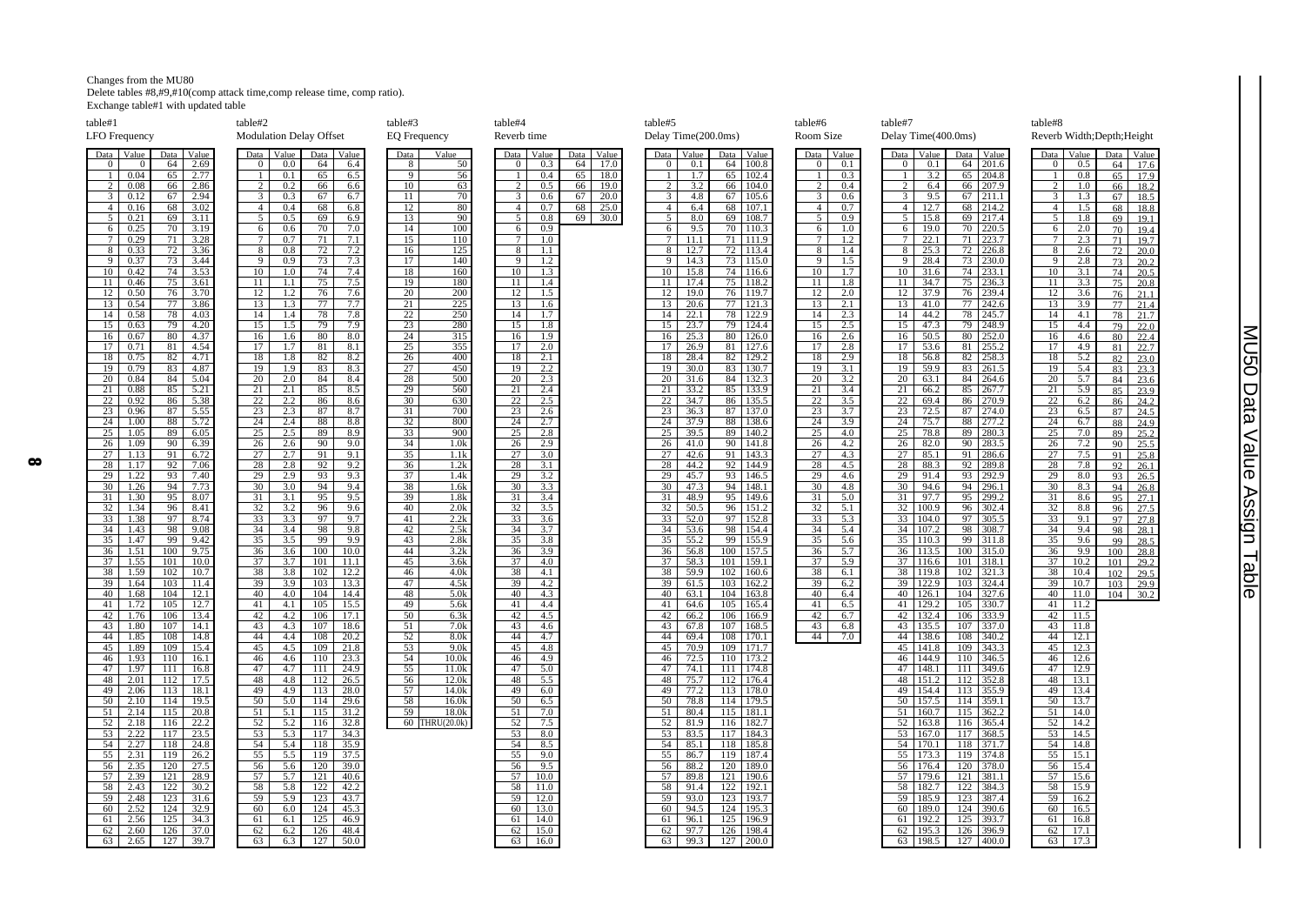#### REVERB TYPE

The following effect types are required under XG. 11typ 11typ 11typ 11typ 11typ 11typ 11typ 11typ 11typ 11typ 11typ 11typ 11typ 11typ 11typ 11typ 11typ 11typ 11typ 11typ 11typ 11typ 11typ 11typ 11typ 11typ 11typ 11typ 11ty

| <b>TYPE MSB</b>             |                      | <b>TYPE LSB</b>          |               |             |        |
|-----------------------------|----------------------|--------------------------|---------------|-------------|--------|
| <b>DEC</b>                  | <b>HEX</b>           | $00\,$                   | 01            | 02          | <br>08 |
| 000                         | $\Omega$             | <b>NO EFFECT</b><br>[0]  |               |             |        |
| 001                         |                      | HALL1<br>$\sqcap$        | $[2]$ HALL2   |             |        |
| 002                         | 2                    | ROOM1<br>$[3]$           | ROOM2<br>[4]  | $[5]$ ROOM3 |        |
| 003                         | 3                    | STAGE1<br>[6]            | STAGE2<br>[7] |             |        |
| 004                         | 4                    | <b>PLATE</b><br>[8]      |               |             |        |
| 005                         | $\overline{5}$       | <b>NO EFFECT</b>         |               |             |        |
| $\bullet$                   | $\ddot{\phantom{a}}$ |                          |               |             |        |
| 015                         | F                    | <b>NO EFFECT</b>         |               |             |        |
| 016                         | 10                   | <b>WHITE ROOM</b><br>[9] |               |             |        |
| 017                         | 11                   | [10] TUNNEL              |               |             |        |
| 018                         | 12                   | <b>NO EFFECT</b>         |               |             |        |
| 019                         | 13                   | [11] BASEMENT            |               |             |        |
| 020                         | 14                   | <b>NO EFFECT</b>         |               |             |        |
| $\bullet$<br>$\blacksquare$ | $\bullet$            |                          |               |             |        |
| 127                         | 7F                   | <b>NO EFFECT</b>         |               |             |        |

NO EFFECT same as BASIC EFFECT(LSB=0)

| <b>CHORUS TYPE</b> |              |                         |                              |                              |                       | 11type |
|--------------------|--------------|-------------------------|------------------------------|------------------------------|-----------------------|--------|
| <b>TYPE MSB</b>    |              | <b>TYPE LSB</b>         |                              |                              |                       |        |
| <b>DEC</b>         | <b>HEX</b>   | 0 <sup>0</sup>          | 01                           | 02                           | <br>08                |        |
| 000                | $\mathbf{0}$ | <b>NO EFFECT</b><br>[0] |                              |                              |                       |        |
| 001                |              | <b>NO EFFECT</b>        |                              |                              |                       |        |
| $\bullet$          |              |                         |                              |                              |                       |        |
| 064                | 40           | <b>NO EFFECT</b>        |                              |                              |                       |        |
| 065                | 41           | <b>CHORUS1</b>          | CHORUS2<br>$\lceil 2 \rceil$ | $\lceil 3 \rceil$<br>CHORUS3 | <b>CHORUS4</b><br>[4] |        |
| 066                | 42           | <b>CELESTE1</b><br>51   | <b>CELESTE2</b><br>[6]       | Γ7<br><b>CELESTE3</b>        | CELESTE4<br>[8]       |        |
| 067                | 43           | <b>FLANGER 1</b><br>Γ9  | $[10]$ FLANGER $2$           |                              | [11] FLANGER3         |        |
| 068                | 44           | <b>NO EFFECT</b>        |                              |                              |                       |        |
|                    |              |                         |                              |                              |                       |        |
| 127                | 7F           | <b>NO EFFECT</b>        |                              |                              |                       |        |

NO EFFECT same as BASIC EFFECT(LSB=0)

VARIATION TYPE(0~63) 42type TYPE MSB TYPE LSB 00 01 02 ... 08<br>000 0 [0] NO EFFECT 02 ... 08<br>001 1 [1] HALL1 [2] HALL2 002 2 [3] ROOM1 [4] ROOM2 [5] ROOM3 003 3 [6] STAGE1 [7] STAGE2 004 4 [8] PLATE 005 5 [9] DELAY L,C,R 006 6 [10] DELAY L,R 007 7 [11] ECHO<br>008 8 [12] CROSS 008 8 [12] CROSS DELAY<br>009 9 [13] ER1 [14] ER2 010 A [15] GATE REVERB<br>011 B [16] REVERSE GATE 011 B [16] REVERSE GATE<br>012 C NO EFFECT or THRU NO EFFECT or THRU : :: 019 13 NO EFFECT or THRU<br>020 14 [17] KARAOKE1 020 14 [17] KARAOKE1 [18] KARAOKE2 [19] KARAOKE3<br>021 15 NO EFFECT or THRU NO EFFECT or THRU : :: 063 3F NO EFFECT or THRU

> NO EFFECT (for SYS) or THRU (for INS) same as BASIC EFFECT (LSB=0)

# VARIATION TYPE(64~127)

| <b>TYPE MSB</b> |            | <b>TYPE LSB</b>        |                |               |               |
|-----------------|------------|------------------------|----------------|---------------|---------------|
| <b>DEC</b>      | <b>HEX</b> | $^{00}$                | 01             | 02            | <br>08        |
| 064             | 40         | [43] THRU              |                |               |               |
| 065             | 41         | [20] CHORUS1           | [21] CHORUS2   | [22] CHORUS3  | [23] CHORUS4  |
| 066             | 42         | [24] CELESTE1          | [25] CELESTE2  | [26] CELESTE3 | [27] CELESTE4 |
| 067             | 43         | [28] FLANGER 1         | [29] FLANGER 2 |               | [30] FLANGER3 |
| 068             | 44         | [31] SYMPHONIC         |                |               |               |
| 069             | 45         | [32] ROTARY SPEAKER    |                |               |               |
| 070             | 46         | [33] TREMOLO           |                |               |               |
| 071             | 47         | [34] AUTO PAN          |                |               |               |
| 072             | 48         | [35] PHASER1           |                |               | [36] PHASER2  |
| 073             | 49         | <b>[37] DISTORTION</b> |                |               |               |
| 074             | 4A         | [38] OVER DRIVE        |                |               |               |
| 075             | 4B         | [39] AMP SIMULATOR     |                |               |               |
| 076             | 4C         | [40] 3-BAND EQ(MONO)   |                |               |               |
| 077             | 4D         | [41] 2-BAND EQ(STEREO) |                |               |               |
| 078             | 4E         | [42] AUTO WAH(LFO)     |                |               |               |
| 079             | 4F         | <b>THRU</b>            |                |               |               |
|                 |            |                        |                |               |               |
| 127             | 7F         | <b>THRU</b>            |                |               |               |

THRU same as BASIC EFFECT (LSB=0)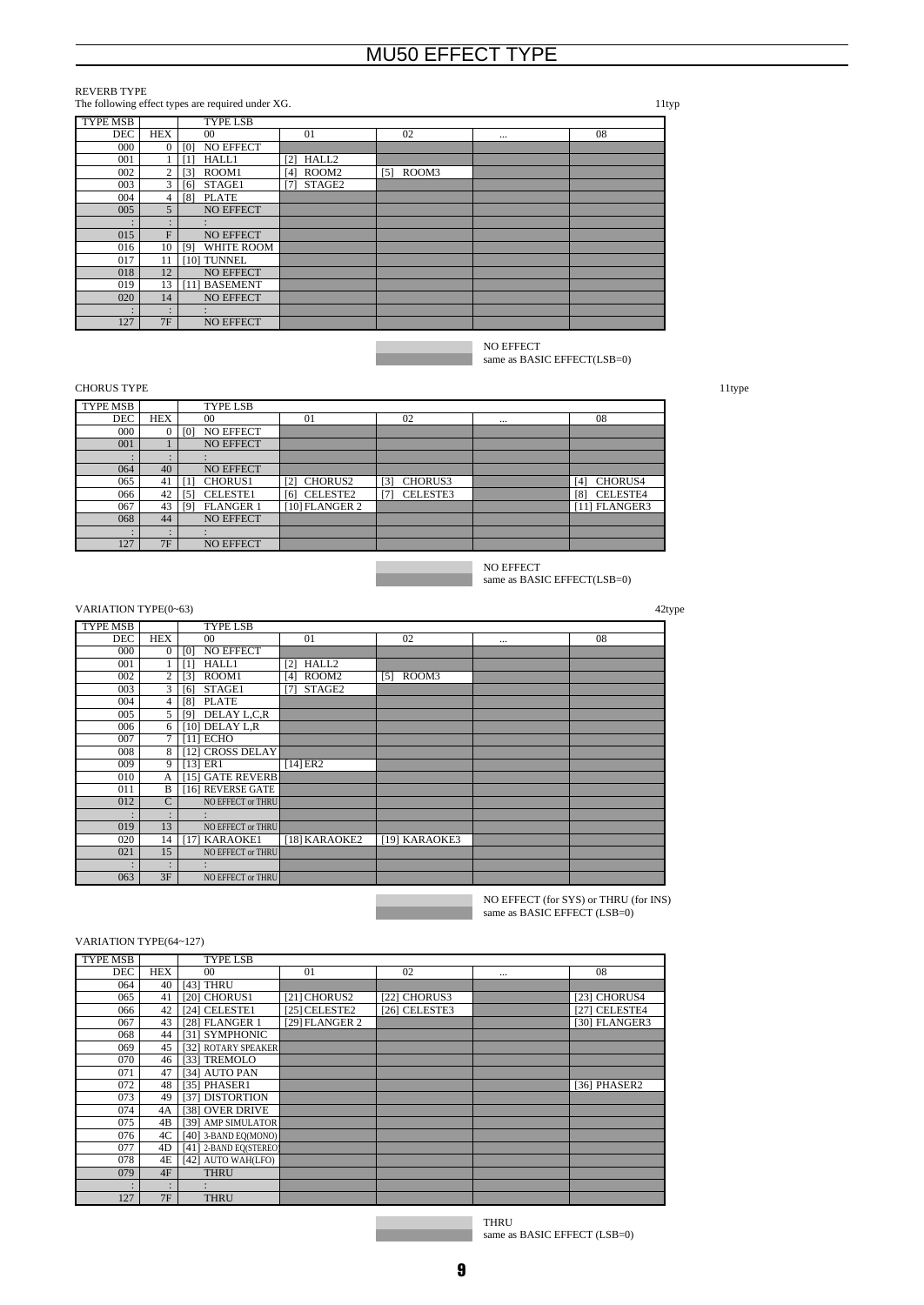### 1. Channel messages

1.1 Key on / Key off Reception note range =C-2~G8 Velocity range  $= 1 - 127$  (Velocity is received only for Note Off) Not received by a Part for which the Multi Part parameter Rcv NOTE MESSAGE = OFF Not received by a Rhythm Part for which Rcv NOTE OFF = OFF Key On is not received by a Rhythm Part for which Rcv NOTE ON = OFF

#### 1.2 Control change

Control Changes are not received by a Part for which the Multi Part parameter Rcv CONTROL CHANGE = OFF

#### 1.2.1 Bank Select

Cntrl# parameter Data Range 0 Bank Select MSB 0:Normal, 64:SFX, 126-127:Drum<br>32 Bank Select LSB 0...127 Bank Select LSB 0...127

Bank Select processing is suspended until a Program Change is received. When Sound Module Mode = C/M, all Bank Select messages are ignored.

#### 1.2.2 Modulation

| Cntrl# | parameter  | Data Range |
|--------|------------|------------|
|        | Modulation | 0127       |

When the Multi Part parameter Rcv MODULATION = OFF, that Part will not receive Modulation messages.

#### 1.2.3 Portamento Time

| Cntrl# | parameter       | Data Range |
|--------|-----------------|------------|
| 5      | Portamento Time | 0.127      |

When the parameter 1.2.9 Portamento = ON, this adjusts the speed of pitch change. A setting of 0 is minimum portamento time, and 127 is longest portamento time.

#### 1.2.4 Data Entry

| Cntrl# | parameter      | Data Range |
|--------|----------------|------------|
| б      | Data Entry MSB | 0127       |
| 38     | Data Entry LSB | 0127       |

Use this to set the value of the parameter specified by RPN and NRPN.

#### 1.2.5 Main Volume

| Cint1#        | parameter   | Data Range |
|---------------|-------------|------------|
| $\mathcal{I}$ | Main Volume | 0127       |

When the Multi Part parameter Rcv VOLUME = OFF, that Part will not receive Volume messages.

1.2.6 Pan

| Cntrl# | parameter | Data Range |  |
|--------|-----------|------------|--|
| 10     | Pan       | 0127       |  |

0 is left, 127 is right.

When the Multi Part parameter Rcv PAN = OFF, that Part will not receive Pan messages.

#### 1.2.7 Expression

| Cint1# | parameter  | Data Range |
|--------|------------|------------|
| 11     | Expression | 0127       |

When the Multi Part parameter Rcv EXPRESSION = OFF, that Part will not receive Expression messages.

#### 1.2.8 Hold1

| $Cntr$ <sup>#</sup> | parameter | Data Range              |
|---------------------|-----------|-------------------------|
| 64                  | Hold1     | 0.127                   |
|                     |           | $(0-63:off, 64-127:on)$ |

When the Multi Part parameter Rcv HOLD1 = OFF, that Part will not receive Hold1 messages.

#### 1.2.9 Portamento

| $Cntr$ <sup>#</sup> | parameter  | Data Range              |
|---------------------|------------|-------------------------|
| 65                  | Portamento | 0127                    |
|                     |            | $(0-63:off, 64-127:on)$ |

When the Multi Part parameter Rcv PORTAMENTO = OFF, that Part will not receive Portamento messages.

### 1.2.10 Sostenuto

| $Cntr$ <sup>#</sup> | parameter |
|---------------------|-----------|
| 66                  | Sostenuto |

Data Range  $0...127$ (0-63:off, 64-127:on)

When the Multi Part parameter Rcv SOSTENUTO = OFF, that Part will not receive Sostenuto messages.

#### 1.2.11 Soft Pedal

| $Cntr$ <sup>#</sup> | parameter  | Data Range                  |
|---------------------|------------|-----------------------------|
| -67                 | Soft Pedal | 0127                        |
|                     |            | $(0-63:$ off. $64-127:$ on) |

When the Multi Part parameter Rcv SOFT PEDAL= OFF, that Part will not receive Soft Pedal messages.

1.2.12 Harmonic Content

| $_{\rm Chtr}$ | parameter             | Data Range                |
|---------------|-----------------------|---------------------------|
| 71            | Harmonic Content 0127 |                           |
|               |                       | $(0:-64, 64:+0, 127:+63)$ |

This message adjusts the resonance specified by the voice data. Since this is a relative change parameter,

specify the increase or decrease relative to a center value of 64. Higher values will result in a more characteristic sound.

Depending on the voice, the range of effect may be narrower than the range available for setting.

1.2.13 Release Time

| Cntrl# | parameter    | Data Range             |
|--------|--------------|------------------------|
| 72     | Release Time | 0127                   |
|        |              | $(0:64.64:+0.127:+63)$ |

This message adjusts the envelope release time specified by the voice data. Since this is a relative change parameter, specify an increase or decrease relative to a center value of 64.

#### 1.2.14 Attack Time

| $Cntr$ <sup>#</sup> | parameter          | Data Range                |
|---------------------|--------------------|---------------------------|
| -73                 | <b>Attack Time</b> | 0127                      |
|                     |                    | $(0:-64, 64:+0, 127:+63)$ |

This message adjusts the envelope attack time specified by the voice data. Since this is a relative change parameter,

specify an increase or decrease relative to a central value of 64.

#### 1.2.15 Brightness

| $Cntr$ <sup>#</sup> | parameter         | Data Range                |
|---------------------|-------------------|---------------------------|
| 74                  | <b>Brightness</b> | 0127                      |
|                     |                   | $(0:-64, 64:+0, 127:+63)$ |

This message adjusts the cutoff frequency specified by the voice data. Since this is a relative change parameter,

specify an increase or decrease relative to a central value of 64. Lower values will result in a softer sound.

For some voices, the range of effect may be narrower than the range available for adjustment.

#### 1.2.16 Portamento Control

| Cint1# | parameter               | Data Range |
|--------|-------------------------|------------|
| 84     | Portamento Control 0127 |            |

Portamento Control is transmitted specifying the Note On Key of currently-sounding note.

Specify a Portamento Source Key number of 0~127. When a Portamento Control message is received,

the currently sounding pitch will change with a Portamento Time of 0 to the key of the next-received Note On on the same channel. This message is received even if Rcv PORTAMENTO = OFF

#### 1.2.17 Effect1 Depth ( Reverb Send Level )

| Cint1# | parameter     | Data Range |
|--------|---------------|------------|
| 91     | Effect1 Depth | 0127       |

This message sets the send level for the reverb effect.

#### 1.2.18 Effect3 Depth ( Chorus Send Level )

| Cint1# | parameter     | Data Range |
|--------|---------------|------------|
| 93     | Effect3 Depth | 0127       |

This message sets the send level for the chorus effect.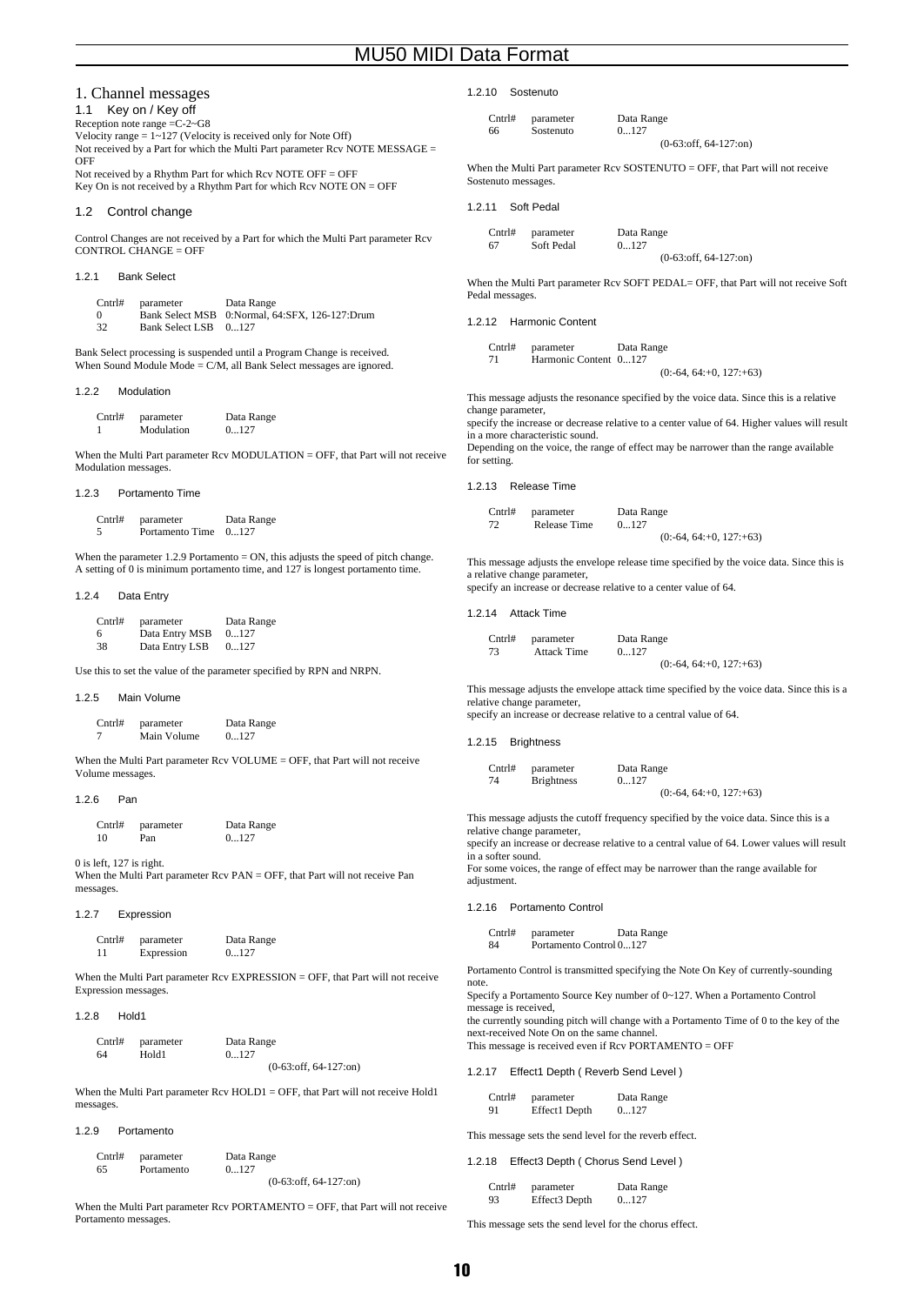| 1.2.19                    |                            | Effect4 Depth (Variation Effect Send Level)                                                                                  |
|---------------------------|----------------------------|------------------------------------------------------------------------------------------------------------------------------|
| $Cntr$ <sup>#</sup><br>94 | parameter<br>Effect4 Depth | Data Range<br>$0127$ (when Variation Connection = 1 (System))                                                                |
|                           |                            | This message sets the send level for the Variation effect.<br>If Variation Connection = $0$ (Insertion), this has no effect. |
| 1.2.20                    |                            | Data Increment / Decrement (for RPN)                                                                                         |
| $Cntr$ <sup>#</sup>       | parameter                  | Data Range                                                                                                                   |

| 96 | <b>RPN</b> Increment | 0.127 |  |
|----|----------------------|-------|--|
| 97 | <b>RPN</b> Decrement | 0127  |  |

The data byte is ignored.

These messages increase or decrease the MSB value of Pitch Bend Sensitivity, Fine Tune, or Coarse Tune in steps of 1.

When the maximum value or minimum value is reached, the value will not be

incremented or decremented further. (Incrementing the Fine Tune will not cause the Coarse Tune to be stepped up.)

#### 1.2.21 NRPN (Non-Registered Parameter Number)

| Cint1# | parameter       | Data Range |
|--------|-----------------|------------|
| 98     | <b>NRPN LSB</b> | 0127       |
| 99     | <b>NRPN MSB</b> | 0127       |

When the Multi Part parameter Rcv NRPN = OFF, that Part will not receive NRPN messages.

First send the NRPN MSB and NRPN LSB to specify the parameter which is to be controlled. Then

use Data Entry to set the value of the specified parameter.

The following NRPN numbers can be received.

| NRPN<br>MSB LSB         | Data entry<br><b>MSB</b> | Parameter name and value range                                                                                                  |  |  |
|-------------------------|--------------------------|---------------------------------------------------------------------------------------------------------------------------------|--|--|
| <b>SO1</b><br>\$08      | Smm                      | Vibrato Rate<br>$mm: $00 - $40 - $7F (-64 - 0 - 63)$                                                                            |  |  |
| \$01<br>\$09            | Smm                      | Vibrato Depth<br>$mm: $00 - $40 - $7F (-64 - 0 - 63)$                                                                           |  |  |
| \$01                    | \$0A \$mm                | Vibrato Delay<br>$mm: $00 - $40 - $7F (-64 - 0 - 63)$                                                                           |  |  |
| SO 1<br>\$20            | Smm                      | <b>Filter Cutoff Frequency</b><br>$mm: $00 - $40 - $7F (-64 - 0 - 63)$                                                          |  |  |
| \$01<br>\$21            | Smm                      | <b>Filter Resonance</b><br>mm: \$00 - \$40 - \$7F (-64 - 0 - +63)                                                               |  |  |
| \$01<br>\$63            | Smm                      | <b>EG Attack Time</b><br>$mm: $00 - $40 - $7F(-64 - 0 - 63)$                                                                    |  |  |
| \$01<br>\$64            | Smm                      | <b>EG Decay Time</b><br>mm: \$00 - \$40 - \$7F (-64 - 0 - +63)                                                                  |  |  |
| <b>SO1</b><br>\$66      | Smm                      | <b>EG Release Time</b><br>$mm: $00 - $40 - $7F (-64 - 0 - 63)$                                                                  |  |  |
| $$14$ Srr               | <b>Smm</b>               | Drum Filter Cutoff Frequency<br>$mm: $00 - $40 - $7F (-64 - 0 - 63)$<br>$\pi$ : drum instrument note number                     |  |  |
| $$15$ $$rr$             | <b>Smm</b>               | Drum Filter Resonance<br>mm: \$00 - \$40 - \$7F (-64 - 0 - +63)<br>rr : drum instrument note number                             |  |  |
| \$16<br>- Srr           | Smm                      | Drum EG Attack Rate<br>$mm: $00 - $40 - $7F(-64 - 0 - 63)$<br>rr : drum instrument note number                                  |  |  |
| $$17$ Srr               | Smm                      | Drum EG Decay Rate<br>$mm: $00 - $40 - $7F (-64 - 0 - 63)$<br>rr : drum instrument note number<br>Applies to both Decay1 and 2. |  |  |
| \$18<br>$S_{\text{IT}}$ | <b>Smm</b>               | Drum Instrument Pitch Coarse<br>$mm: $00 - $40 - $7F(-64 - 0 - 63)$<br>$rr:$ drum instrument note number                        |  |  |
| \$19<br>$S_{\rm IT}$    | \$mm                     | Drum Instrument Pitch Fine<br>$mm: $00 - $40 - $7F(-64 - 0 - 63)$<br>rr : drum instrument note number                           |  |  |
| $$1A$ $$rr$             | \$mm                     | Drum Instrument Level<br>mm: \$00 - \$7F (0 - max)<br>rr : drum instrument note number                                          |  |  |

|     | S1C Srr   | Smm | Drum Instrument Pan<br>mm: \$00 - \$40 - \$7F (random, left - center - right)<br>$rr:$ drum instrument note number |
|-----|-----------|-----|--------------------------------------------------------------------------------------------------------------------|
|     | S1D Srr   | Smm | Drum Instrument Reverb Send Level<br>$mm: $00 - $7F(0 - max)$<br>$rr:$ drum instrument note number                 |
|     | $S1E$ Srr | Smm | Drum Instrument Chorus Send Level<br>$mm: $00 - $7F (0 - max)$<br>$rr:$ drum instrument note number                |
| S1F | Srr       | Smm | Drum Instrument Variation Send Level<br>$mm: $00 - $7F (0 - max)$<br>$rr:$ drum instrument note number             |

MSB 14h-1Fh(for Drum)is valid only when that channel is in Drum mode and Drum Setup 1 or 2 is selected.

1.2.22 RPN (Registered Parameter Number)

| $Cntr$ <sup>#</sup> | parameter      | Data Range     |
|---------------------|----------------|----------------|
| 100                 | <b>RPN LSB</b> | 0127           |
| 101                 | <b>RPN MSB</b> | 0127           |
|                     |                | Default 7F 7FH |

When the Multi Part parameter Rcv RPN = OFF, that Part will not receive these messages.

#### The following RPN numbers can be received.

| <b>RPN</b>            | Data entry |                                                                                                                                                        |
|-----------------------|------------|--------------------------------------------------------------------------------------------------------------------------------------------------------|
|                       |            | MSB LSB MSB LSB Parameter name and value range                                                                                                         |
| $00H$ $00H$ $mmH$ $-$ |            | <b>Pitch Bend Sensitivity</b><br>mm:00-18H(0-2 chromatic steps)<br>Settable in chromatic steps up to 2 octaves<br>Default:02H<br>LSB value is ignored. |
|                       |            | 00H 01H mmH 11H Fine Tuning<br>mm:00H-40H-7FH(-64-0-+63)                                                                                               |
| $00H$ $02H$ mmH $-$   |            | Coarse Tuning<br>mm: $28H - 40H - 58H(-24 - +24$ chromatic steps)<br>LSB value is ignored.                                                             |
| 7FH 7FH               |            | RPN null<br>Set condition in which RPN and NRPN numbers are not<br>specified.<br>Internally set values are not affected.                               |
| 1.2.23                |            | <b>Channel Mode Messages</b>                                                                                                                           |

The following Channel Mode Messages are received.

| 2nd byte 3rd byte |          |                       |
|-------------------|----------|-----------------------|
| 120               | $\Omega$ | All Sound Off         |
| 121               | $\Omega$ | Reset All Controllers |
| 123               | $\Omega$ | All Note Off          |
| 124               | $\Omega$ | Omni Off              |
| 125               | $\Omega$ | Omni On               |
| 126               | $0 - 16$ | Mono                  |
| 127               | 0        | Poly                  |

#### **1.2.23.1 All Sound Off**

Turn off all sounds currently sounding on the specified channel. However the status of channel messages such as Note On and Hold On is maintained.

#### **1.2.23.2 Reset All Controllers**

The values of the following controllers will change.

| Controller              | Value                               |
|-------------------------|-------------------------------------|
| Pitch Bend              | $\pm 0$ (center)                    |
| <b>Channel Pressure</b> | $0$ (off)                           |
| Polyphonic Key Pressure | $0$ (off)                           |
| Modulation              | $0$ (off)                           |
| Expression              | $127$ (max)                         |
| Hold                    | $0$ (off)                           |
| Portamento              | $0$ (off)                           |
| Sostenuto               | $0$ (off)                           |
| Soft Pedal              | $0$ (off)                           |
| Portamento Control      | resets the Portamento Source Note   |
|                         | Number that was received            |
| <b>RPN</b>              | number not specified; internal data |
|                         | will not change                     |
| <b>NRPN</b>             | number not specified; internal data |
|                         | will not change                     |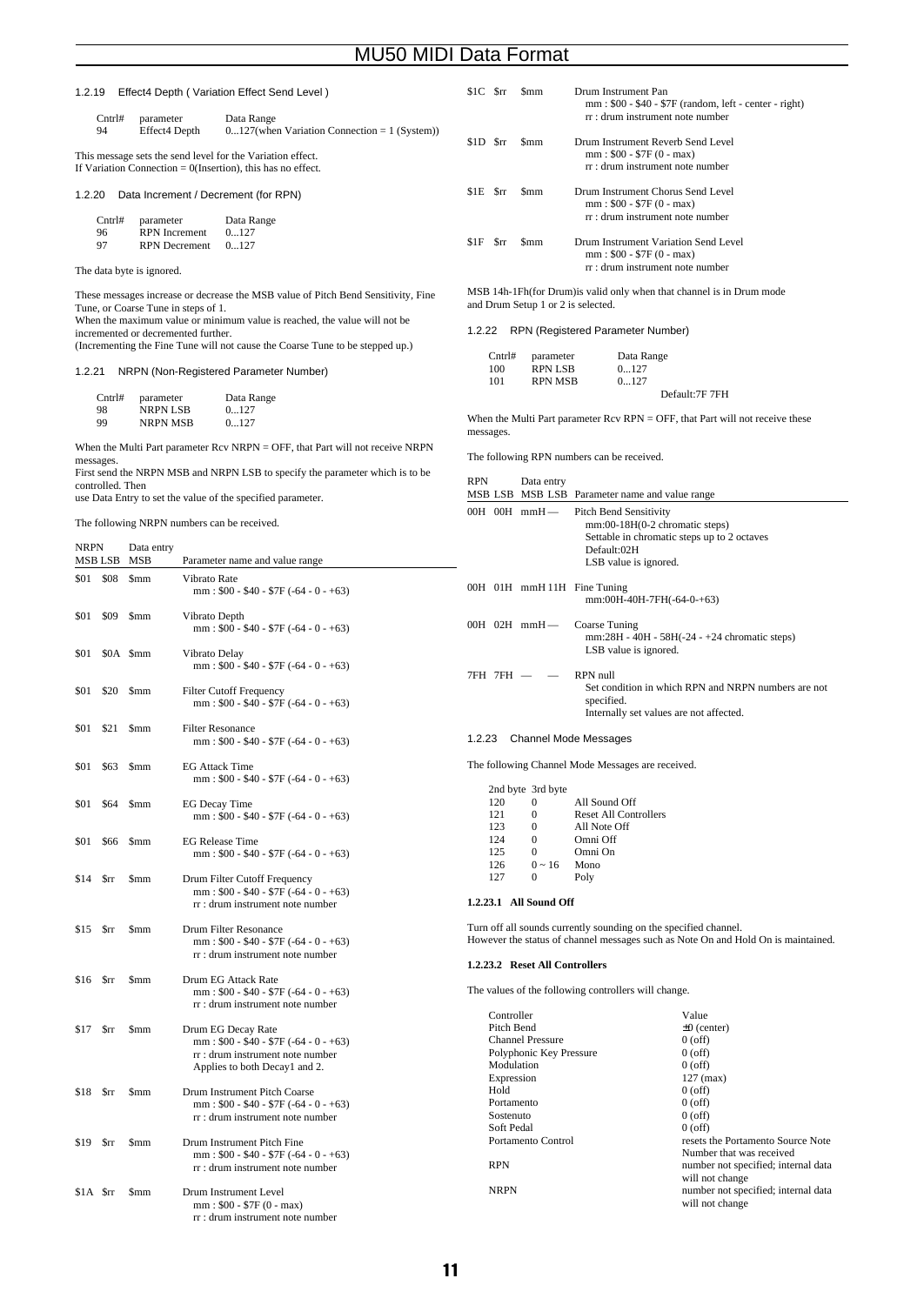#### **1.2.23.3 All Note Off**

This message turns off all notes currently on for the specified channel. However if Hold 1 or Sostenuto are on, notes will continue sounding until these are turned off.

#### **1.2.23.4 Omni Off**

Perform the same processing as when All Note Off is received.

#### **1.2.23.5 Omni On**

Perform the same processing as when All Note Off is received.

#### **1.2.23.6 Mono**

Perform the same processing as when All Sound Off is received, and if the 3rd byte (mono number) is in the range of  $0\nu$ -16, set the applicable channel to Mode 4 ( $m = 1$ ).

#### **1.2.23.7 Poly**

Perform the same processing as when All Sound Off is received, and set the applicable channel to Mode 3.

#### 1.3 Program Change

If the Multi Part parameter  $Rcv$  PROGRAM CHANGE = OFF, that Part will not receive 2.1.3 Program Changes

If Sound Module Mode = C/M, all Program Changes for the Drum Voice Part are ignored.

#### 1.4 Pitch Bend

If the Multi Part parameter Rcv PITCH BEND CHANGE = OFF, that Part will not receive Pitch Bend messages.

#### 1.5 Channel Aftertouch

With the default setting there will be no function. If the Multi Part parameter Rcv CHANNEL AFTER TOUCH = OFF. that Part will not receive Channel Aftertouch.

### 1.6 Polyphonic Aftertouch

With the default setting there will be no function. If the Multi Part parameter Rcv POLYPHONIC AFTER TOUCH = OFF, that Part will not receive Polyphonic Aftertouch. There will be an effect only for note numbers 36-97.

#### 2. System Exclusive Messages

#### 2.1 Parameter Changes

This device uses the following parameter changes.

- [ UNIVERSAL REALTIME MESSAGE ] 1) Master Volume
- [ UNIVERSAL NON REALTIME MESSAGE ]
- 1) General MIDI Mode On
- 2) Identity Request(INQUIRY MESSAGE)
- 3) Identity Reply(INQUIRY MESSAGE)

| <b>[XG NATIVE ]</b> |  |
|---------------------|--|
| 1) XG System on     |  |

- 
- 2) XG System Data parameter change 3) System Information
- 4) Multi Effect1 Data parameter change
- 5) Display Data parameter change
- 6) Multi Part Data parameter change
- 7) Drums Setup Data parameter change

[ MU80, MU50 NATIVE ]

- 1) MU80, MU50 System data parameter change
- 2) Current Performance parameter change
- 3) Remote switch
- [ Other ]
- 1) Master tuning
- 2) TG300 System Data Parameter change 3) TG300 Multi Effect Data parameter change
- 
- 4) TG300 Mutli Part Data parameter change

5) Disk Orchestra On

## 2.1.2 Universal Realtime Messages

#### **2.1.2.1 Master Volume**

| 11110000    | F <sub>0</sub> | $=$ Exclusive status                  |
|-------------|----------------|---------------------------------------|
| 01111111    | 7F             | $=$ Universal Real Time               |
| 01111111    | 7F             | $=$ ID of target device               |
| 00000100    | 04             | $=$ Sub-ID #1=Device Control Message  |
| 00000001    | 01             | $=$ Sub-ID #2=Master Volume           |
| Osssssss    | *SS            | $=$ Volume LSB                        |
| Ottttttt    | TT             | $=$ Volume MSB                        |
| 11110111    | F7             | $=$ End of Exclusive                  |
| or,         |                |                                       |
| 11110000    | F <sub>0</sub> | $=$ Exclusive status                  |
| 01111111    | 7F             | $=$ Universal Real Time               |
| $0$ xxxnnnn | XN             | $=$ Device Number, $xxx =$ don't care |
| 00000100    | 04             | $=$ Sub-ID #1=Device Control Message  |
| 00000001    | 01             | $=$ Sub-ID #2=Master Volume           |
| Osssssss    | SS             | $=$ Volume LSB                        |
| Ottttttt    | TT             | $=$ Volume MSB                        |
| 11110111    | F7             | $=$ End of Exclusive                  |

When this is received, the Volume MSB will be reflected in the System Parameter MASTER VOLUME.

\* SS is the hex expression of 0sssssss Same for others

#### 2.1.3 Universal Non-Realtime Messages

#### **2.1.3.1 General MIDI Mode On**

| 11110000    | F <sub>0</sub> | $=$ Exclusive status                  |
|-------------|----------------|---------------------------------------|
| 01111110    | 7E             | = Universal Non-Real Time             |
| 01111111    | 7F             | $=$ ID of target device               |
| 00001001    | 09             | $=$ Sub-ID #1=General MIDI Message    |
| 00000001    | 01             | $=$ Sub-ID #2=General MIDI On         |
| 11110111    | F7             | $=$ End of Exclusive                  |
| or.         |                |                                       |
| 11110000    | F <sub>0</sub> | $=$ Exclusive status                  |
| 01111110    | 7E             | = Universal Non-Real Time             |
| $0$ xxxnnnn | XN             | $=$ Device Number, $xxx =$ don't care |
| 00001001    | 09             | $=$ Sub-ID #1=General MIDI Message    |
| 00000001    | 01             | $=$ Sub-ID #2=General MIDI On         |
| 11110111    | F7             | $=$ End of Exclusive                  |

When On is received, the SOUND MODULE MODE will be changed to XG mode. Ignored when in C/M mode.

Not received when Rcv GM EXCLUSIVE = OFF

Since approximately 50 ms is required to execute this message, leave an appropriate interval before the message that follows it.

### **2.1.3.2 Identity Request**

| 11110000 | F0.     | $=$ Exclusive status            |
|----------|---------|---------------------------------|
| 01111110 | 7F.     | $=$ Universal Non-Real Time     |
|          | ccccccc | $=$ Device Number               |
| 00000110 | 06      | $=$ General Information         |
| 00000001 | 01      | $=$ Identity Request(Sub-ID #2) |
| 11110111 | F7      | $=$ End of Exclusive            |

When this message is received, this device will transmit the following 2.1.3.3 Identity Reply message.

#### **2.1.3.3 Identity Reply**

| F0      | $=$ Exclusive status                             |                 |
|---------|--------------------------------------------------|-----------------|
| 7E      | =Universal Non-Real Time                         |                 |
| Onnnnnn | $=$ Device Number                                |                 |
| 06      | $=\text{General Information}(\text{Sub-ID} \#1)$ |                 |
| 02      | $=$ Device Identity Reply(Sub-ID #2)             |                 |
| 43      | $=$ YAMAHA ID                                    |                 |
| $^{00}$ | $=$ Device Family Code LSB                       | <b>MU50ID#1</b> |
| 41      | =Device Family Code MSB                          | <b>MU50ID#2</b> |
| 46      | $=$ Device Number Code LSB                       | MU50ID#3        |
| 01      | $=$ Device Number Code MSB                       | <b>MU50ID#4</b> |
| $^{00}$ |                                                  |                 |
| $^{00}$ |                                                  |                 |
| $^{00}$ |                                                  |                 |
| 01      | $= XG$ ID                                        |                 |
| F7      | $=$ End of Exclusive                             |                 |
|         |                                                  |                 |

This device transmits this message when it receives a 2.1.3.2 Identity Request message.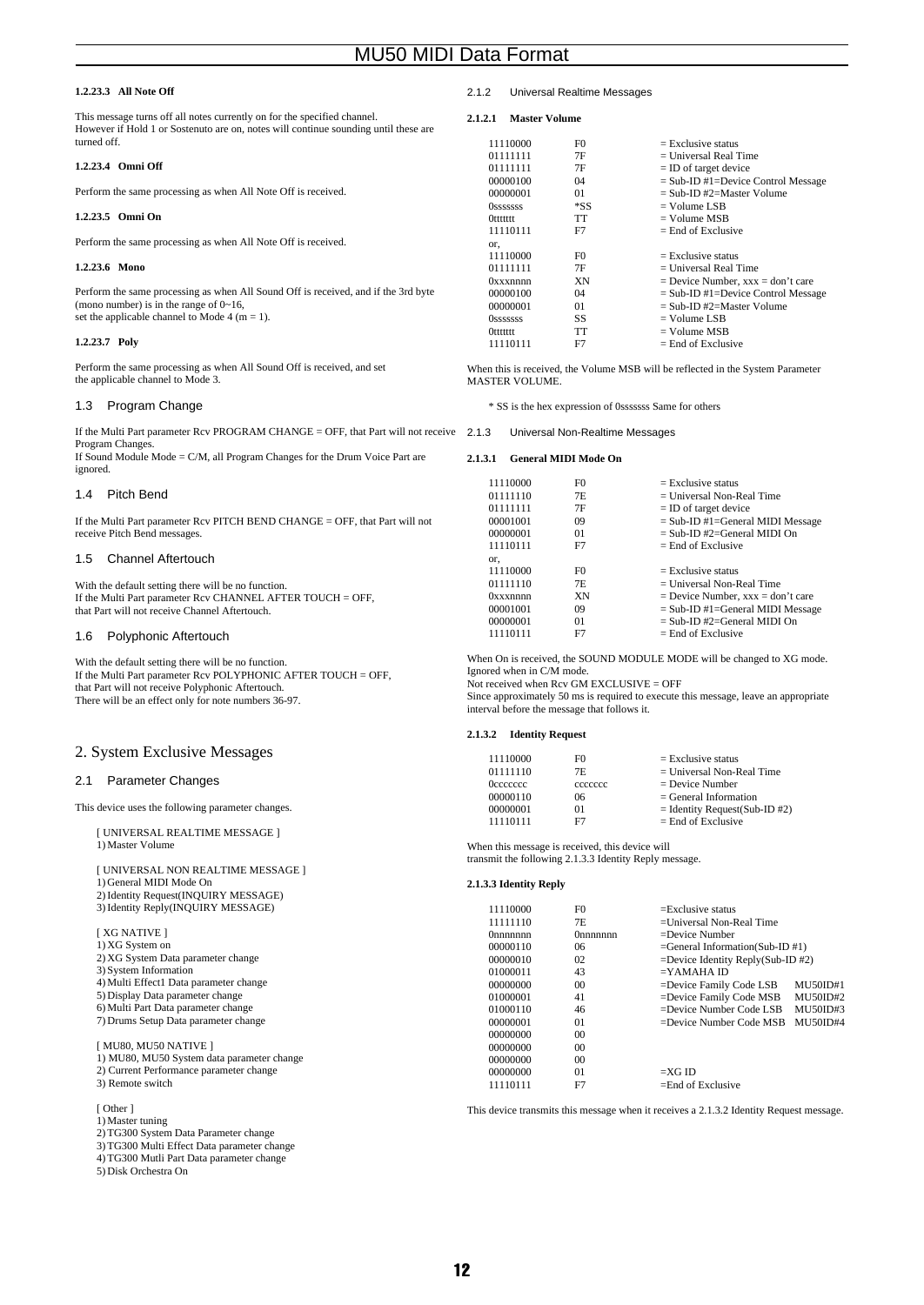# 2.1.4 XG Native Parameter Change

| 11110000        | F <sub>0</sub> | Exclusive status   |
|-----------------|----------------|--------------------|
| 01000011        | 43             | YAMAHA ID          |
| $0001$ nnnn     | 1n             | device Number      |
| 01001100        | 4C             | XG Model ID        |
| Оааааааа        | aaaaaaa        | Address High       |
| Oaaaaaaa        | aaaaaaa        | <b>Address Mid</b> |
| Oaaaaaaa        | aaaaaaa        | <b>Address Low</b> |
| <b>Oddddddd</b> | ddddddd        | Data               |
|                 |                |                    |
| 11110111        | Е7             | End of Exclusive   |

For parameters whose data size is 2 or 4, transmit the appropriate number of data bytes.

#### **2.1.4.1 XG Sytem On**

| 11110000    | F0             | <b>Exclusive status</b> |
|-------------|----------------|-------------------------|
| 01000011    | 43             | YAMAHA ID               |
| $0001$ nnnn | 1 <sup>N</sup> | device Number           |
| 01001100    | 4C             | XG Model ID             |
| Oaaaaaaa    | $^{00}$        | Address High            |
| Oaaaaaaa    | $^{00}$        | <b>Address Mid</b>      |
| Oaaaaaaa    | 7E             | <b>Address Low</b>      |
| 00000000    | 0 <sup>0</sup> | Data                    |
| 11110111    | F7             | <b>End of Exclusive</b> |
|             |                |                         |

When On is received, the SOUND MODULE MODE will change to XG. Since approximately 50 ms is required to execute this message, leave an appropriate interval before the message that follows it.

### **2.1.4.2 XG System Data parameter change**

Refer to tables <1-1> and <1-2>.

#### **2.1.4.3 System Information**

Data transmission is performed in response to a Dump Request, but data reception is ignored.

Refer to tables  $<1-1>$  and  $<1-3>$ .

**2.1.4.4 Multi Effect1 Data parameter change** Refer to tables <1-1> and <1-4>.

#### **2.1.4.5 Display Data parameter change** Refer to tables <1-1> and <1-5>.

# **2.1.4.6 Multi Part Data parameter change**

Refer to tables  $\lt 1-1$  and  $\lt 1-6$ .

#### **2.1.4.7 Drums Setup Data parameter change** Refer to tables <1-1> and <1-7>.

If a DRUM SETUP RESET parameter change is received while in XG mode, the Drum Setup parameter values will be initialized.

In any mode, selecting a Drum Set will cause the Drum Setup parameter values to be initialized.

#### 2.1.5 MU80, MU50 native parameter change

| 11110000    | F <sub>0</sub> | <b>Exclusive status</b> |
|-------------|----------------|-------------------------|
| 01000011    | 43             | YAMAHA ID               |
| $0001$ nnnn | 1n             | device Number           |
| 01001001    | 49             | MU80, MU50 Model ID     |
| Oaaaaaaa    | aaaaaaa        | Address High            |
| Oaaaaaaa    | aaaaaaa        | Address Mid             |
| Оааааааа    | aaaaaaa        | Address Low             |
| 0ddddddd    | ddddddd        | Data                    |
|             |                |                         |
| 11110111    | F7             | End of Exclusive        |

For parameters with a data size of 2 or 4, transmit the appropriate number of data bytes.

#### **2.1.5.1 MU80, MU50 System Data parameter change** Refer to tables  $\leq$ 2-1> and  $\leq$ 2-2>.

#### **2.1.5.2 Current Performance parameter change** Refer to tables <2-1> and <2-3>.

### **2.1.5.3 Remote Switch**

Refer to tables <2-1> and <2-4>.

#### 2.1.6 Other parameter changes

#### **2.1.6.1 Master Tuning**

| 11110000    | F <sub>0</sub> | Exclusive status    |
|-------------|----------------|---------------------|
| 01000011    | 43             | YAMAHA ID           |
| $0001$ nnnn | 1n             | device Number       |
| 00100111    | 27             | Model ID            |
| 00000001    | 30             | Sub ID <sub>2</sub> |
| 00000000    | $^{00}$        |                     |
| 00000000    | $^{00}$        |                     |
| $0$ mmmmmmm | mm             | Master Tune MSB     |
| Ollilli     | π              | Master Tune LSB     |
|             | cc             |                     |
| 11110111    | F٦             | End of Exclusive    |
|             |                |                     |

This message simultaneously changes the pitch of all channels.

#### **2.1.6.2 Disk Orchestra On**

| 11110000 | F0      |
|----------|---------|
| 01000011 | 43      |
| 01110011 | 73      |
| 00000001 | $^{01}$ |
| 00010100 | 14      |
| 11110111 | F7      |

This message sets the SOUND MODULE MODE of this device to DOC MODE.

#### 2.2 Bulk Dump

This device handles the following bulk dump data.

#### [ XG NATIVE ]

1) XG System Data

- 2) Multi Effect1 Data
- 3) Multi Part Data 4) Drums Setup Data

# [ MU80, MU50 NATIVE ]

1) MU80, MU50 System data

2) Internal Performance

#### 2.2.1 XG Native Bulk Dump

| 11110000        | F <sub>0</sub> | Exclusive status |
|-----------------|----------------|------------------|
| 01000011        | 43             | YAMAHA ID        |
| $0000$ nnnn     | 0n             | device Number    |
| 01001100        | 4C             | XG Model ID      |
| <b>Obbbbbbb</b> | hhhhhh         | <b>ByteCount</b> |
| <b>Obbbbbbb</b> | hhhhhh         | <b>ByteCount</b> |
| Oaaaaaaa        | aaaaaaa        | Address High     |
| Оааааааа        | aaaaaaa        | Address Mid      |
| Оааааааа        | aaaaaaa        | Address Low      |
| 00000000        | 0 <sup>0</sup> | Data             |
|                 |                |                  |
|                 |                |                  |
| 0ccccccc        | ccccccc        | Check-sum        |
| 11110111        | F7             | End of Exclusive |

For the Address and Byte Count, refer to the supplementary tables. The Check Sum is the value that results in a value of zero for the lower 7 bits when the Start Address, Byte Count, and the Check Sum itself are added.

No more than 512 bytes shall be transmitted at one time. If one of the above Dump Request messages for 513 bytes or more is received, the data will be divided into appropriate packets of 512 bytes or less, and transmitted at appropriate intervals (of at least 120 msec).

#### **2.2.1.1 XG System Data bulk dump** Refer to tables  $\lt 1-1$  and  $\lt 1-2$

# **2.2.1.2 Multi Effect1 Data bulk dump**

Refer to tables <1-1> and <1-4>.

**2.2.1.3 Multi Part Data bulk dump** Refer to tables <1-1> and <1-6>.

**2.2.1.4 Drums Setup Data bulk dump** Refer to tables <1-1> and <1-7>.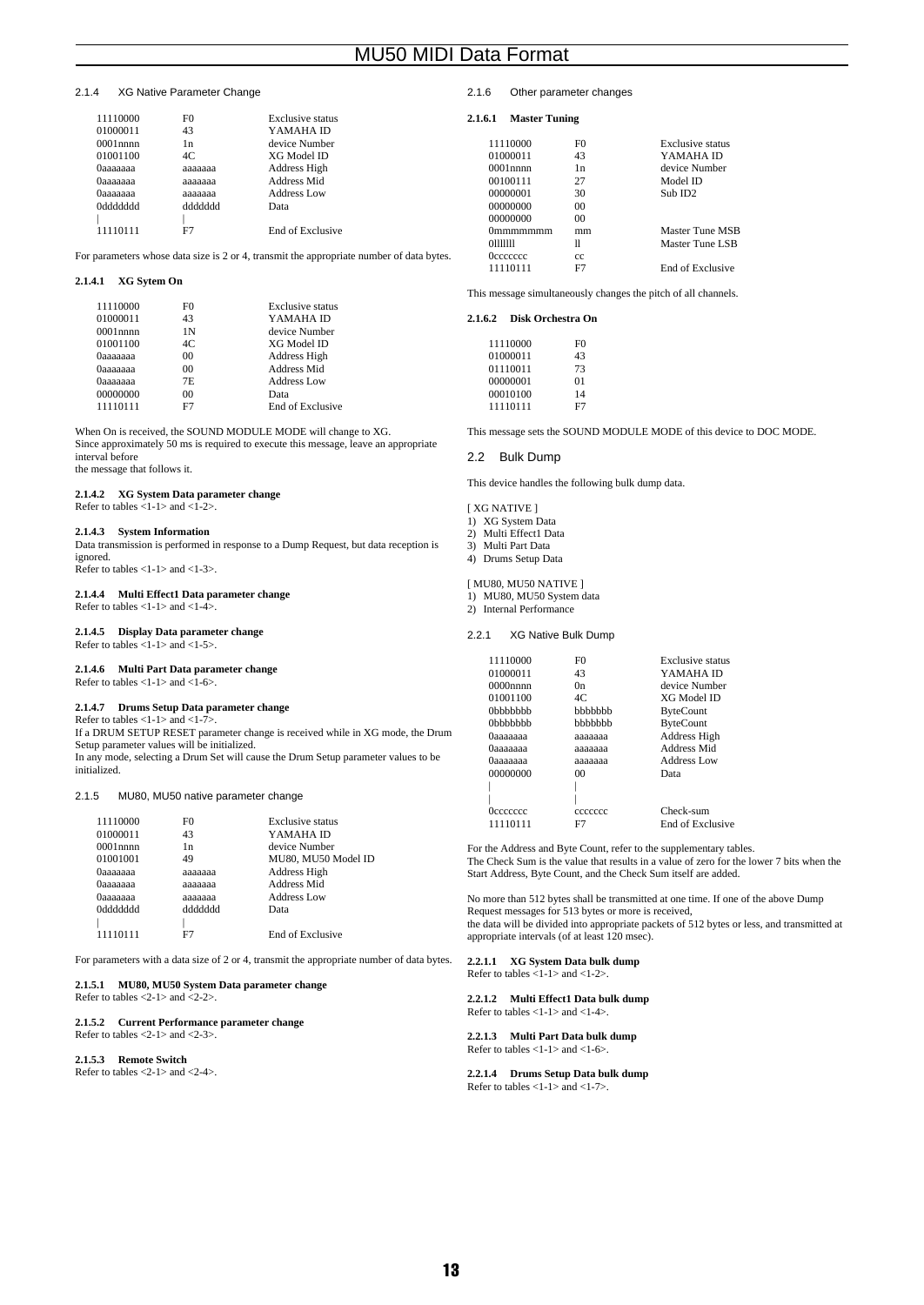# 2.2.2 MU80, MU50 Native Bulk Dump

| Exclusive status    |
|---------------------|
| YAMAHA ID           |
| device Number       |
| MU80, MU50 Model ID |
|                     |
|                     |
|                     |
|                     |
|                     |
|                     |
|                     |
|                     |
|                     |
| End of Exclusive    |
| Address High        |

For the Address and Byte Count, refer to the supplementary tables. The Check Sum is the value that results in a value of zero for the lower 7 bits when the Start Address, Byte Count, and the Check Sum itself are added.

No more than 512 bytes shall be transmitted at one time. If one of the above Dump Request messages for 513 bytes or more is received, the data will be divided into appropriate packets of 512 bytes or less, and transmitted at appropriate intervals (of at least 120 msec).

#### **2.2.2.1 MU80, MU50 System Data bulk dump** Refer to tables  $\langle 2-1 \rangle$  and  $\langle 2-2 \rangle$ .

**2.2.2.2 Internal Performance bulk dump**

Refer to tables <2-1> and <2-5>.

### 2.3 Parameter Request

This device is able to handle requests for parameters corresponding to parameter changes.

| 11110000    | F <sub>0</sub> | Exclusive status   |
|-------------|----------------|--------------------|
| 01000011    | 43             | YAMAHA ID          |
| $0011$ nnnn | 3n             | device Number      |
| 01001100    | 4C             | XG Model ID        |
| Oaaaaaaa    | aaaaaaa        | Address High       |
| Oaaaaaaa    | aaaaaaa        | Address Mid        |
| Oaaaaaaa    | aaaaaaa        | <b>Address Low</b> |
| 11110111    | F7             | End of Exclusive   |

### 2.4 Dump Request

This device is able to handle requests for various types of bulk dump data.

| 11110000    | F0      | <b>Exclusive status</b> |
|-------------|---------|-------------------------|
| 01000011    | 43      | YAMAHA ID               |
| $0010$ nnnn | 2n      | device Number           |
| 01001100    | 4C      | XG Model ID             |
| Oaaaaaaa    | ааааааа | Address High            |
| Oaaaaaaa    | aaaaaaa | Address Mid             |
| Оааааааа    | aaaaaaa | Address Low             |
| 11110111    | F7      | End of Exclusive        |

# 3. Realtime Messages

3.1 Active Sensing

#### a) Transmission

Not transmited.

b) Reception

Once FE has been received, if no MIDI data is subsequently received for longer than an interval of approximately 300 msec, this device will perform the same processing as when ALL SOUND OFF, ALL NOTE OFF, and RESET ALL CONTROLLERS messages are received, and will then return to a status in which FE is not monitored.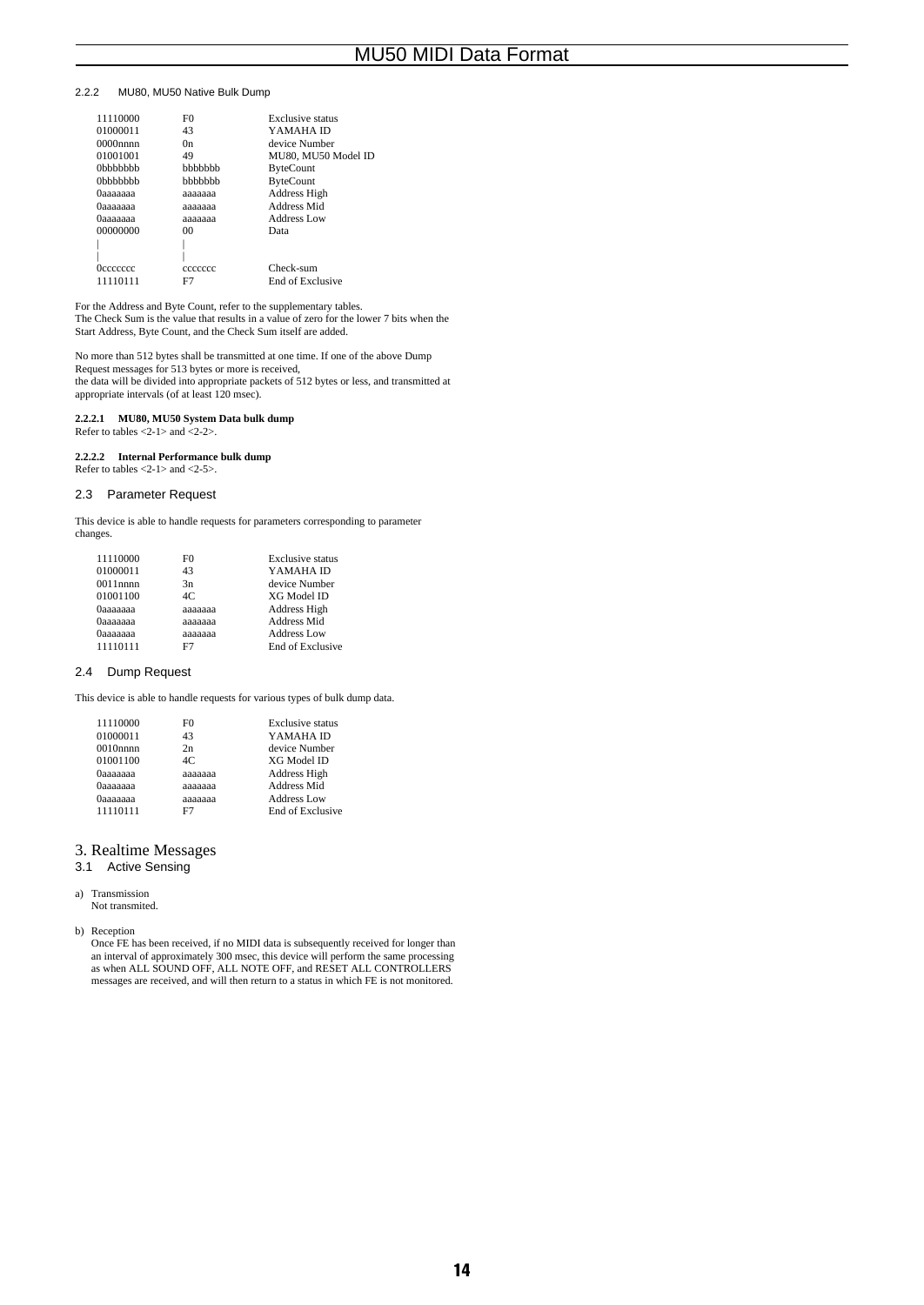# <Table 1-1>

| Parameter Base Address |                 |                 |         |                                  |                |                |
|------------------------|-----------------|-----------------|---------|----------------------------------|----------------|----------------|
| Model $ID = 4C$ [XG]   |                 |                 |         |                                  |                |                |
| Parameter Change       |                 |                 |         |                                  |                |                |
|                        |                 | Address         |         |                                  |                |                |
|                        | (H)             | (M)             | (L)     | Description                      |                |                |
| <b>XG SYSTEM</b>       | $^{00}$         | $^{00}$         | $^{00}$ | System                           |                |                |
|                        | $\overline{00}$ | $\overline{00}$ | 7D      | Drum Setup Reset                 |                |                |
|                        | 0 <sup>0</sup>  | $^{00}$         | 7E      | XG System On                     |                |                |
|                        | $00\,$          | $^{00}$         | 7F      | <b>Reset All Parameters</b>      |                |                |
| <b>INFORMATION</b>     | 01              | $00\,$          | 00      | <b>System Information</b>        |                |                |
| <b>EFFECT 1</b>        | 02              | 01              | 00      | Effect1(Reverb,Chorus,Variation) |                |                |
| <b>DISPLAY</b>         | 06              | 00              | 00      | Display Letter                   |                |                |
|                        | 07              | $00\,$          | $00\,$  | Display Bitmap                   |                |                |
| <b>MULTIPART</b>       | 08              | $^{00}$         | 00      | Multi Part 1                     |                |                |
|                        |                 |                 |         |                                  | <b>Address</b> | Parameter      |
|                        | 08              | 0F              | $00\,$  | Multi Part 16                    | 3n 0B 00       | note number 13 |
| <b>DRUM</b>            | 30              | 18              | 00      | Drum Setup 1                     | 3n OC 00       | note number 14 |
|                        | 31              | 18              | $00\,$  | Drum Setup 2                     |                |                |
|                        |                 |                 |         |                                  | 3n 5B 00       | note number 91 |

# <Table 1-2>

|                |             |               | MIDI Parameter Change table (SYSTEM) [XG] |                                    |                     |
|----------------|-------------|---------------|-------------------------------------------|------------------------------------|---------------------|
| Address<br>(H) | Size<br>(H) | Data<br>(H)   | Prameter                                  | Description                        | Default<br>value(H) |
| 00 00 00       | 4           | $0000 - 07FF$ | <b>MASTER TUNE</b>                        | $-102.4 - +102.3$ [cent]           | 00 04 00 00         |
| 01             |             |               |                                           | 1st bit3-0 $\rightarrow$ bit15-12  | $-400$              |
| 02             |             |               |                                           | 2nd bit3-0 $\rightarrow$ bit11-8   |                     |
| 03             |             |               |                                           | 3rd bit3-0 $\rightarrow$ bit7-4    |                     |
|                |             |               |                                           | 4th bit3-0 $\rightarrow$ bit3-0    |                     |
| 04             |             | $00 - 7F$     | <b>MASTER VOLUME</b>                      | $0 - 127$                          | 7F                  |
| 05             |             | $00 - 7F$     | not used                                  |                                    |                     |
| 06             | 1           | $28 - 58$     | <b>TRANSPOSE</b>                          | $-24 - +24$ [semitones]            | 40                  |
| 7D             |             | n             | <b>DRUM SETUP RESET</b>                   | n=Drum setup number (receive only) |                     |
| 7E             |             | $00\,$        | <b>XG SYSTEM ON</b>                       | 00=XG sytem ON (receive only)      |                     |
| 7F             |             | $^{00}$       | <b>ALL PARAMETER RESET</b>                | $00 = ON$ (receive only)           |                     |
|                |             |               |                                           |                                    |                     |

TOTAL SIZE 06

# <Table 1-3>

|              |      |           | MIDI Parameter Change table (System information) [XG] |               |           |
|--------------|------|-----------|-------------------------------------------------------|---------------|-----------|
| Address      | Size | Data      | Prameter                                              | Description   | Default   |
| (H)          | (H)  | (H)       |                                                       |               | value(H)  |
| 01 00 00     | E    | $20 - 7F$ | Model Name                                            | 32-127(ASCII) |           |
| $\cdot$<br>٠ |      |           |                                                       |               |           |
| 0E           |      | $20 - 7F$ |                                                       |               |           |
| 0F           |      | $00 - 7F$ | XG Support Level                                      |               | $0 - 127$ |
|              |      |           |                                                       |               |           |

# TOTAL SIZE 10

This is transmitted in response to a Dump Request. This message is not received.

# <Table 1-4>

|                   |                |         | MIDI Parameter Change table (EFFECT 1) [XG] |                                |                        |
|-------------------|----------------|---------|---------------------------------------------|--------------------------------|------------------------|
| Address           | Size           | Data    | Prameter                                    | Description                    | Default                |
| (H)               | (H)            | (H)     |                                             |                                | value(H)               |
| 02 01 00          | 2              | $00-7F$ | <b>REVERB TYPE MSB</b>                      | see Effect Program List        | $01(=\text{HALL1})$    |
|                   |                | $00-7F$ | <b>REVERB TYPE LSB</b>                      | $00:$ basic type               | 0 <sup>0</sup>         |
| 02                | 1              | $00-7F$ | <b>REVERB PARAMETER 1</b>                   | see Effect Parameter List      | depends on reverb type |
| 03                | 1              | $00-7F$ | <b>REVERB PARAMETER 2</b>                   | see Effect Parameter List      | depends on reverb type |
| 04                | 1              | $00-7F$ | <b>REVERB PARAMETER 3</b>                   | see Effect Parameter List      | depends on reverb type |
| 05                | $\mathbf{1}$   | $00-7F$ | <b>REVERB PARAMETER 4</b>                   | see Effect Parameter List      | depends on reverb type |
| 06                | $\mathbf{1}$   | $00-7F$ | <b>REVERB PARAMETER 5</b>                   | see Effect Parameter List      | depends on reverb type |
| 07                | 1              | $00-7F$ | <b>REVERB PARAMETER 6</b>                   | see Effect Parameter List      | depends on reverb type |
| 08                | 1              | $00-7F$ | <b>REVERB PARAMETER 7</b>                   | see Effect Parameter List      | depends on reverb type |
| 09                | $\mathbf{1}$   | $00-7F$ | <b>REVERB PARAMETER 8</b>                   | see Effect Parameter List      | depends on reverb type |
| 0A                | $\mathbf{1}$   | $00-7F$ | <b>REVERB PARAMETER 9</b>                   | see Effect Parameter List      | depends on reverb type |
| 0B                | 1              | $00-7F$ | <b>REVERB PARAMETER 10</b>                  | see Effect Parameter List      | depends on reverb type |
| 0 <sup>C</sup>    | $\mathbf{1}$   | $00-7F$ | <b>REVERB RETURN</b>                        | $-\infty$ dB0dB+6dB $(064127)$ | 40                     |
| 0 <sub>D</sub>    | $\mathbf{1}$   | $01-7F$ | <b>REVERB PAN</b>                           | L63CR63(164127)                | 40                     |
| <b>TOTAL SIZE</b> | 0E             |         |                                             |                                |                        |
| 02 01 10          | 1              | $00-7F$ | <b>REVERB PARAMETER 11</b>                  | see Effect Parameter List      | depends on reverb type |
| 11                | 1              | $00-7F$ | <b>REVERB PARAMETER 12</b>                  | see Effect Parameter List      | depends on reverb type |
| 12                | 1              | $00-7F$ | <b>REVERB PARAMETER 13</b>                  | see Effect Parameter List      | depends on reverb type |
| 13                | $\mathbf{1}$   | $00-7F$ | <b>REVERB PARAMETER 14</b>                  | see Effect Parameter List      | depends on reverb type |
| 14                | $\mathbf{1}$   | $00-7F$ | <b>REVERB PARAMETER 15</b>                  | see Effect Parameter List      | depends on reverb type |
| 15                | $\mathbf{1}$   | $00-7F$ | <b>REVERB PARAMETER 16</b>                  | see Effect Parameter List      | depends on reverb type |
| <b>TOTAL SIZE</b> | 6              |         |                                             |                                |                        |
| 02 01 20          | $\overline{2}$ | $00-7F$ | <b>CHORUS TYPE MSB</b>                      | see Effect Program List        | $41(=\text{CHORUS1})$  |
|                   |                | $00-7F$ | <b>CHORUS TYPE LSB</b>                      | $00:$ basic type               | 0 <sup>0</sup>         |
| 22                | 1              | $00-7F$ | <b>CHORUS PARAMETER 1</b>                   | see Effect Parameter List      | depends on chorus Type |
| 23                | 1              | $00-7F$ | <b>CHORUS PARAMETER 2</b>                   | see Effect Parameter List      | depends on chorus Type |
| 24                | 1              | $00-7F$ | <b>CHORUS PARAMETER 3</b>                   | see Effect Parameter List      | depends on chorus Type |
| 25                | 1              | $00-7F$ | <b>CHORUS PARAMETER 4</b>                   | see Effect Parameter List      | depends on chorus Type |
| 26                | 1              | $00-7F$ | <b>CHORUS PARAMETER 5</b>                   | see Effect Parameter List      | depends on chorus Type |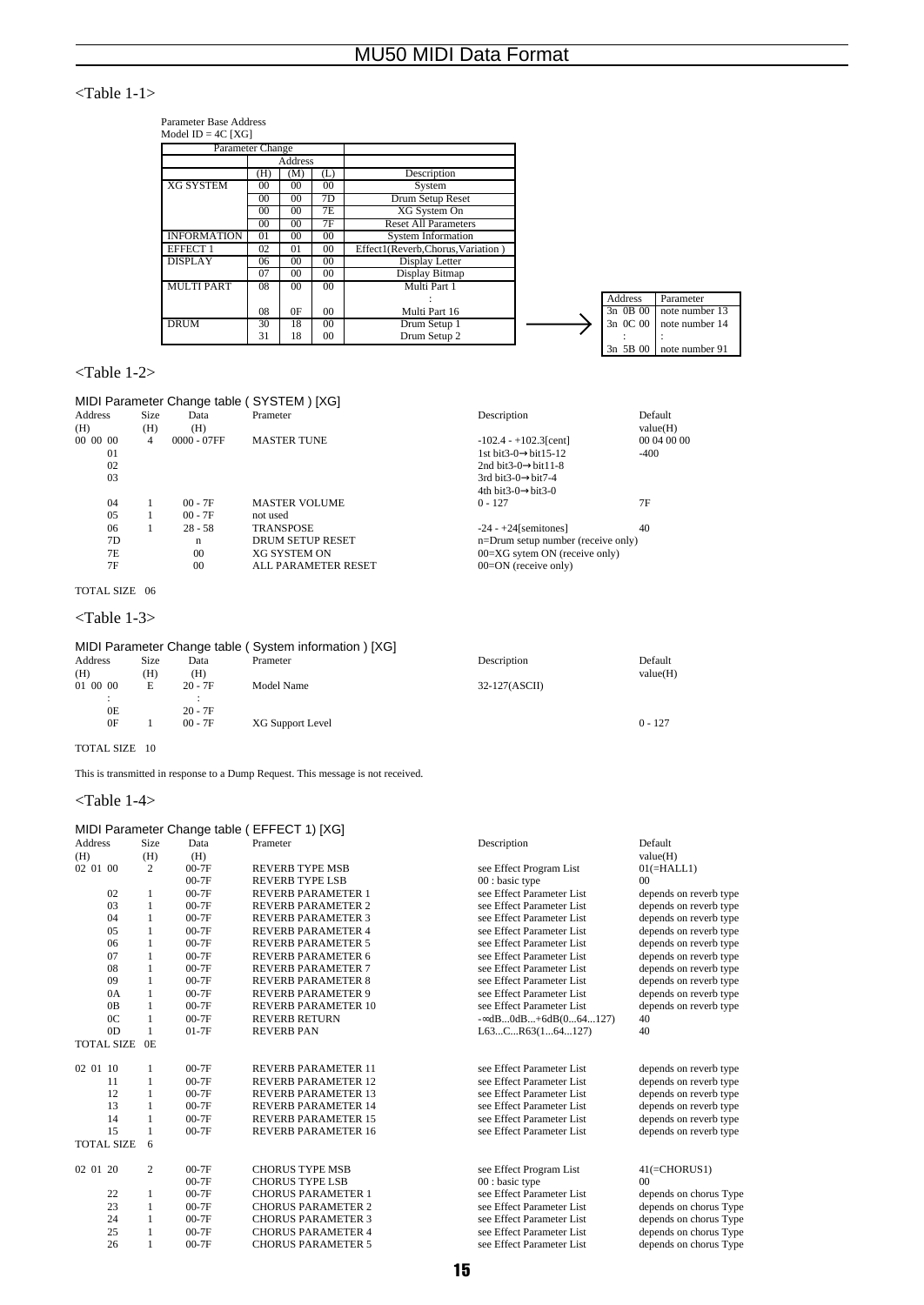| 27                                 | $\mathbf{1}$   | $00-7F$                                               | <b>CHORUS PARAMETER 6</b>                                                                | see Effect Parameter List                             | depends on chorus Type      |
|------------------------------------|----------------|-------------------------------------------------------|------------------------------------------------------------------------------------------|-------------------------------------------------------|-----------------------------|
| 28                                 | $\mathbf{1}$   | $00-7F$                                               | <b>CHORUS PARAMETER 7</b>                                                                | see Effect Parameter List                             | depends on chorus Type      |
| 29                                 | 1              | $00-7F$                                               | <b>CHORUS PARAMETER 8</b>                                                                | see Effect Parameter List                             | depends on chorus Type      |
| 2A                                 | $\mathbf{1}$   | $00-7F$                                               | <b>CHORUS PARAMETER 9</b>                                                                | see Effect Parameter List                             | depends on chorus Type      |
| 2B                                 | $\mathbf{1}$   | $00-7F$                                               | <b>CHORUS PARAMETER 10</b>                                                               | see Effect Parameter List                             | depends on chorus Type      |
| 2C                                 | $\mathbf{1}$   | $00-7F$                                               | <b>CHORUS RETURN</b>                                                                     | $-\infty$ dB0dB+6dB $(064127)$                        | 40                          |
| 2D                                 | $\mathbf{1}$   | $01-7F$                                               | <b>CHORUS PAN</b>                                                                        | L63CR63(164127)                                       | 40                          |
| 2E<br>TOTAL SIZE OF                | $\mathbf{1}$   | $00-7F$                                               | SEND CHORUS TO REVERB                                                                    | $ \infty$ dB0dB+6dB $(064127)$                        | $00\,$                      |
|                                    |                |                                                       |                                                                                          |                                                       |                             |
| 02 01 30                           | $\mathbf{1}$   | $00-7F$                                               | <b>CHORUS PARAMETER 11</b>                                                               | see Effect Parameter List                             | depends on chorus Type      |
| 31                                 | $\mathbf{1}$   | $00-7F$                                               | <b>CHORUS PARAMETER 12</b>                                                               | see Effect Parameter List                             | depends on chorus Type      |
| 32                                 | $\,1$          | $00-7F$                                               | <b>CHORUS PARAMETER 13</b>                                                               | see Effect Parameter List                             | depends on chorus Type      |
| 33                                 | $\mathbf{1}$   | $00-7F$                                               | <b>CHORUS PARAMETER 14</b>                                                               | see Effect Parameter List                             | depends on chorus Type      |
| 34                                 | $\mathbf{1}$   | $00-7F$                                               | <b>CHORUS PARAMETER 15</b>                                                               | see Effect Parameter List                             | depends on chorus Type      |
| 35                                 | $\mathbf{1}$   | $00-7F$                                               | <b>CHORUS PARAMETER 16</b>                                                               | see Effect Parameter List                             | depends on chorus Type      |
| <b>TOTAL SIZE</b>                  | 6              |                                                       |                                                                                          |                                                       |                             |
|                                    |                |                                                       |                                                                                          |                                                       |                             |
| 02 01 40                           | $\overline{c}$ | $00-7F$                                               | <b>VARIATION TYPE MSB</b>                                                                | see Effect Program List                               | $05(=\text{DELAY L}, C, R)$ |
|                                    |                | $00-7F$                                               | <b>VARIATION TYPE LSB</b>                                                                | 00 : basic type                                       | 00                          |
| 42                                 | $\mathfrak{2}$ | $00-7F$                                               | <b>VARIATION PARAMETER 1 MSB</b>                                                         | see Effect Parameter List                             | depends on variation type   |
|                                    |                | $00-7F$                                               | <b>VARIATION PARAMETER 1 LSB</b>                                                         | see Effect Parameter List                             | depends on variation type   |
| 44                                 | $\overline{c}$ | $00-7F$                                               | <b>VARIATION PARAMETER 2 MSB</b>                                                         | see Effect Parameter List                             |                             |
|                                    |                | $00-7F$                                               | VARIATION PARAMETER 2 LSB                                                                | see Effect Parameter List                             | depends on variation type   |
|                                    | $\overline{c}$ | $00-7F$                                               |                                                                                          | see Effect Parameter List                             | depends on variation type   |
| 46                                 |                |                                                       | VARIATION PARAMETER 3 MSB                                                                |                                                       | depends on variation type   |
|                                    |                | $00-7F$                                               | <b>VARIATION PARAMETER 3 LSB</b>                                                         | see Effect Parameter List                             | depends on variation type   |
| 48                                 | $\mathfrak{2}$ | $00-7F$                                               | <b>VARIATION PARAMETER 4 MSB</b>                                                         | see Effect Parameter List                             | depends on variation type   |
|                                    |                | $00-7F$                                               | VARIATION PARAMETER 4 LSB                                                                | see Effect Parameter List                             | depends on variation type   |
| 4Α                                 | $\mathfrak{2}$ | $00-7F$                                               | VARIATION PARAMETER 5 MSB                                                                | see Effect Parameter List                             | depends on variation type   |
|                                    |                | $00-7F$                                               | <b>VARIATION PARAMETER 5 LSB</b>                                                         | see Effect Parameter List                             | depends on variation type   |
| 4C                                 | $\overline{c}$ | $00-7F$                                               | <b>VARIATION PARAMETER 5 MSB</b>                                                         | see Effect Parameter List                             | depends on variation type   |
|                                    |                | $00-7F$                                               | <b>VARIATION PARAMETER 6 LSB</b>                                                         | see Effect Parameter List                             | depends on variation type   |
| 4E                                 | $\mathfrak{2}$ | $00-7F$                                               | <b>VARIATION PARAMETER 7 MSB</b>                                                         | see Effect Parameter List                             | depends on variation type   |
|                                    |                | $00-7F$                                               | VARIATION PARAMETER 7 LSB                                                                | see Effect Parameter List                             | depends on variation type   |
| 50                                 | 2              | $00-7F$                                               | VARIATION PARAMETER 8 MSB                                                                | see Effect Parameter List                             | depends on variation type   |
|                                    |                | $00-7F$                                               | <b>VARIATION PARAMETER 8 LSB</b>                                                         | see Effect Parameter List                             | depends on variation type   |
| 52                                 | $\overline{c}$ | $00-7F$                                               | <b>VARIATION PARAMETER 9 MSB</b>                                                         | see Effect Parameter List                             | depends on variation type   |
|                                    |                | $00-7F$                                               | <b>VARIATION PARAMETER 9 LSB</b>                                                         | see Effect Parameter List                             | depends on variation type   |
| 54                                 | $\mathfrak{2}$ | $00-7F$                                               | VARIATION PARAMETER 10 MSB                                                               | see Effect Parameter List                             | depends on variation type   |
|                                    |                | $00-7F$                                               | VARIATION PARAMETER 10 LSB                                                               | see Effect Parameter List                             | depends on variation type   |
| 56                                 | $\mathbf{1}$   | $00-7F$                                               | <b>VARIATION RETURN</b>                                                                  | $-\infty$ dB0dB+6dB $(064127)$                        | 40                          |
| 57                                 | $\mathbf{1}$   | $01-7F$                                               | <b>VARIATION PAN</b>                                                                     | L63CR63(164127)                                       | 40                          |
| 58                                 | $\mathbf{1}$   | $00-7F$                                               | SEND VARIATION TO REVERB                                                                 | $-\infty$ dB0dB+6dB $(064127)$                        | $00\,$                      |
| 59                                 | $\mathbf{1}$   | $00-7F$                                               | SEND VARIATION TO CHORUS                                                                 | $-\infty$ dB0dB+6dB $(064127)$                        | $00\,$                      |
| 5Α                                 | $\mathbf{1}$   | $00 - 01$                                             | VARIATION CONNECTION                                                                     | 0:INSERTION,1:SYSTEM                                  | $00\,$                      |
| 5Β                                 | $\mathbf{1}$   | $00 - 01$                                             | VARIATION PART                                                                           | Part116(015)                                          | 7F                          |
|                                    |                |                                                       |                                                                                          | OFF(127)                                              |                             |
| 5C                                 | $\mathbf{1}$   | $00-7F$                                               | MW VARIATION CONTROL DEPTH                                                               | $-64 - +63$                                           | 40                          |
|                                    |                |                                                       |                                                                                          | $-64 - +63$                                           |                             |
| 5D                                 | $\mathbf{1}$   | $00-7F$                                               | BEND VARIATION CONTROL DEPTH                                                             |                                                       | 40                          |
| 5E                                 | $\mathbf{1}$   | $00-7F$                                               | CAT VARIATION CONTROL DEPTH                                                              | $-64 - +63$                                           | 40                          |
| 5F                                 | $\mathbf{1}$   | $00-7F$                                               | AC1 VARIATION CONTROL DEPTH                                                              | $-64 - +63$                                           | 40                          |
| 60                                 | $\mathbf{1}$   | $00-7F$                                               | AC2 VARIATION CONTROL DEPTH                                                              | $-64 - +63$                                           | 40                          |
| TOTAL SIZE 21                      |                |                                                       |                                                                                          |                                                       |                             |
|                                    |                |                                                       |                                                                                          |                                                       |                             |
| 02 01 70                           | $\,1$          | $00-7F$                                               | <b>VARIATION PARAMETER 11</b>                                                            | see Effect Parameter List                             | depends on variation type   |
| 71                                 | $\mathbf{1}$   | $00-7F$                                               | <b>VARIATION PARAMETER 12</b>                                                            | see Effect Parameter List                             | depends on variation type   |
| 72                                 | 1              | $00-7F$                                               | <b>VARIATION PARAMETER 13</b>                                                            | see Effect Parameter List                             | depends on variation type   |
| 73                                 | $\mathbf{1}$   | $00-7F$                                               | <b>VARIATION PARAMETER 14</b>                                                            | see Effect Parameter List                             | depends on variation type   |
| 74                                 | $\mathbf{1}$   | $00-7F$                                               | <b>VARIATION PARAMETER 15</b>                                                            | see Effect Parameter List                             | depends on variation type   |
| 75                                 | 1              | $00-7F$                                               | <b>VARIATION PARAMETER 16</b>                                                            | see Effect Parameter List                             | depends on variation type   |
| TOTAL SIZE 6                       |                |                                                       |                                                                                          |                                                       |                             |
|                                    |                |                                                       |                                                                                          |                                                       |                             |
| <table 1-5=""></table>             |                |                                                       |                                                                                          |                                                       |                             |
|                                    |                |                                                       |                                                                                          |                                                       |                             |
|                                    |                |                                                       |                                                                                          |                                                       |                             |
|                                    |                |                                                       | MIDI Parameter Change table (DISPLAY DATA) [XG]                                          |                                                       |                             |
| Address                            | Size           | Data                                                  | Prameter                                                                                 | Description                                           | Default                     |
|                                    |                |                                                       |                                                                                          |                                                       |                             |
| (H)<br>06 00 00                    | (H)<br>20      | (H)<br>$20 - 7F$                                      | <b>DISPLAY LETTER</b>                                                                    | 32-127(ASCII CHARACTER)                               | value(H)                    |
| ÷                                  |                |                                                       |                                                                                          |                                                       |                             |
|                                    |                | ÷                                                     |                                                                                          |                                                       |                             |
| 1F                                 |                | $20 - 7F$                                             |                                                                                          |                                                       |                             |
| TOTAL SIZE 20                      |                |                                                       |                                                                                          |                                                       |                             |
|                                    |                |                                                       |                                                                                          |                                                       |                             |
| 07 vh 00                           | 30             | $00 - 7F$<br>÷                                        | DISPLAY BITMAP Data0                                                                     | $0 - 127$                                             |                             |
| 2F                                 |                | $00 - 7F$                                             |                                                                                          |                                                       |                             |
|                                    |                |                                                       | Data47                                                                                   |                                                       |                             |
|                                    |                |                                                       |                                                                                          |                                                       |                             |
| TOTAL SIZE 30                      |                |                                                       |                                                                                          |                                                       |                             |
|                                    |                |                                                       |                                                                                          |                                                       |                             |
| $v:$ Vertical extension (0 to 7)   |                |                                                       | Single display is $16\times16$ dots, so maximum display is 256 dots (h) by 128 dots (v). |                                                       |                             |
| $h:$ Horizontal extension (0 to F) |                |                                                       |                                                                                          |                                                       |                             |
|                                    |                |                                                       |                                                                                          |                                                       |                             |
|                                    |                | The data is related to the display screen as follows. |                                                                                          |                                                       |                             |
|                                    |                | Each byte of data represents seven horizontal pixels. |                                                                                          |                                                       |                             |
|                                    |                |                                                       | Set a bit to 1 to turn on a pixe, and to 0 to turn off a pixel.                          |                                                       |                             |
|                                    |                | This data is arranged on the screen as follows.       |                                                                                          |                                                       |                             |
|                                    |                | b6 b5 b4 b3 b2 b1 b0<br>* * *<br>$\ast$               | b6 b5 b4 b3 b2 b1 b0<br>$*$<br>* *<br>$\Rightarrow$<br>$\ast$                            | $b6$ $b5$ $b4$ $b3$ $b2$ $b1$ $b0$ (b stands for bit) |                             |
| Data0                              |                |                                                       | ∗<br>Data16                                                                              | $*$<br>Data32<br>*<br>$\sim$                          |                             |
| Datal                              |                |                                                       | Data17                                                                                   | Data33                                                |                             |
| Data <sub>2</sub>                  |                |                                                       | Data18                                                                                   | Data34                                                |                             |
| Data3                              |                |                                                       | Data19                                                                                   | Data35                                                |                             |
| Data4<br>Data5                     |                |                                                       | Data20<br>Data21                                                                         | Data36<br>Data37                                      |                             |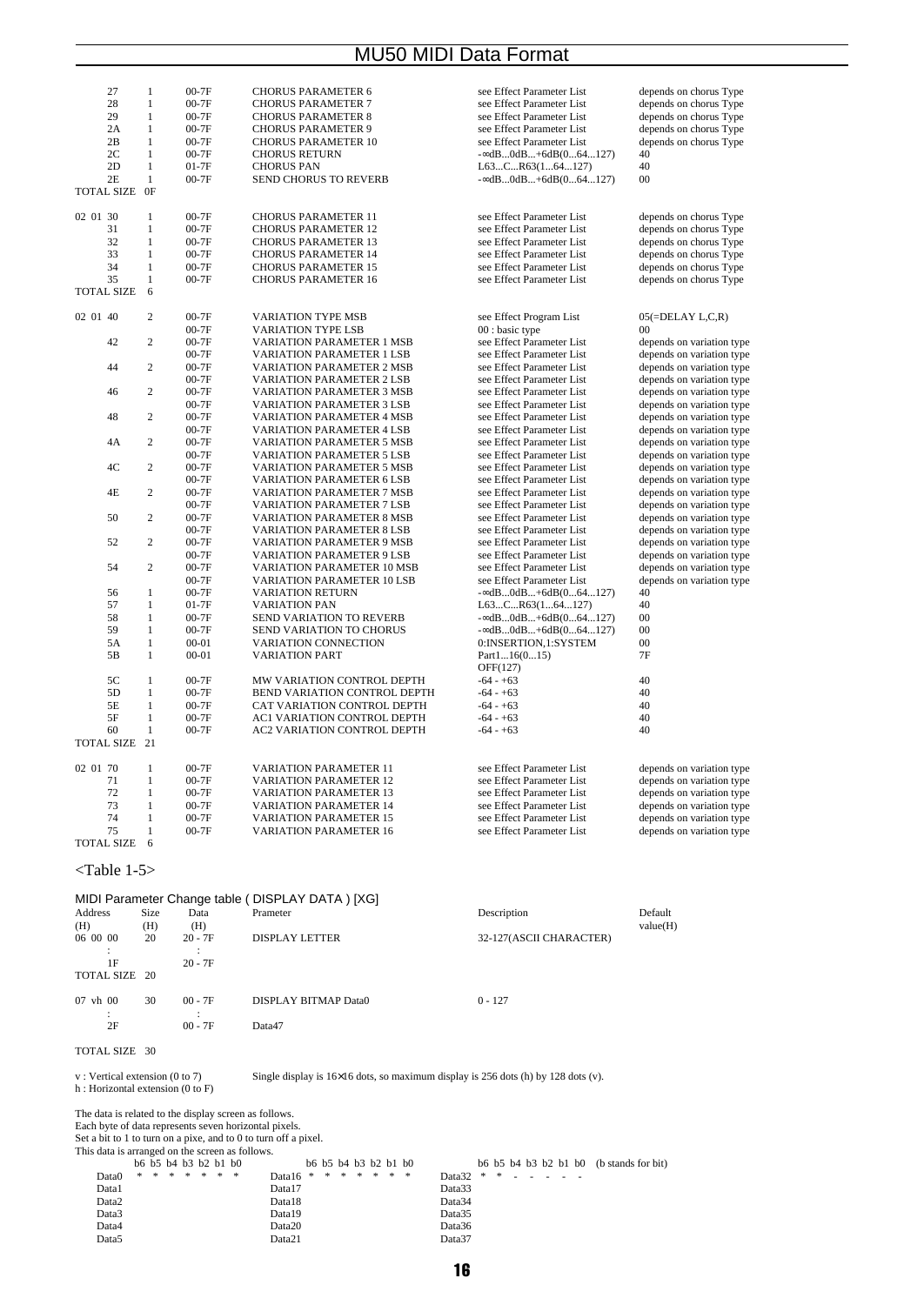| Data22 | Data38                                              |
|--------|-----------------------------------------------------|
| Data23 | Data39                                              |
| Data24 | Data40                                              |
| Data25 | Data41                                              |
| Data26 | Data42                                              |
| Data27 | Data43                                              |
| Data28 | Data44                                              |
| Data29 | Data45                                              |
| Data30 | Data46                                              |
| Data31 | Data47                                              |
|        |                                                     |
|        | "For Data32~Data47, only bit 6 and bit 5 are used." |

It is also possible for bitmap data to be received to change only for specified pixels. In this case, other pixels will display the previous status.<br>DISPLAY DATA parameter changes can be used to transmit consecutive data s

# <Table 1-6>

|                           |                   |                        | MIDI Parameter Change table ( MULTI PART ) [XG] |                                 |                                    |
|---------------------------|-------------------|------------------------|-------------------------------------------------|---------------------------------|------------------------------------|
| Address                   | Size              | Data                   | Prameter                                        | Description                     | Default                            |
| (H)                       | (H)               | (H)                    |                                                 |                                 | value(H)                           |
| 08 nn 00                  | $\mathbf{1}$      | $00 - 20$              | <b>ELEMENT RESERVE</b>                          | $0 - 32$                        | part10=0, other $=2$               |
| $nn$ $01$                 | $\mathbf{1}$      | $00 - 7F$              | <b>BANK SELECT MSB</b>                          | $0 - 127$                       | part10=7F, other=0                 |
| nn 02                     | $\mathbf{1}$      | $00 - 7F$              | <b>BANK SELECT LSB</b>                          | $0 - 127$                       | 0 <sup>0</sup>                     |
| nn 03                     | $\mathbf{1}$      | $00 - 7F$              | PROGRAM NUMBER                                  | $1 - 128$                       | 00                                 |
| nn 04                     | $\mathbf{1}$      | 00 - 1F, 7F            | <b>Rcv CHANNEL</b>                              | A1 - A16, OFF                   | Part No.                           |
| nn 05                     | $\mathbf{1}$      | $00 - 01$              | MONO/POLY MODE                                  | 0:MONO                          | $^{\Omega}$                        |
| nn 06                     | $\mathbf{1}$      | $00 - 02$              | <b>SAME NOTE NUMBER</b>                         | 1:POLY<br>$0:$ SINGLE           |                                    |
|                           |                   |                        | <b>KEY ON ASSIGN</b>                            | 1:MULTI                         | 1 (all part)<br>Part 10=2, other=0 |
|                           |                   |                        |                                                 | 2:INST (for DRUM)               |                                    |
| nn 07                     | $\mathbf{1}$      | $00 - 05$              | PART MODE                                       | 0:NORMAL                        | 00 (Other than Part 10)            |
|                           |                   |                        |                                                 | 1:DRUM                          | 02 (Part10)                        |
|                           |                   |                        |                                                 | 2 - 5:DRUMS1 - 4                |                                    |
| nn 08                     | $\mathbf{1}$      | $28 - 58$              | <b>NOTE SHIFT</b>                               | $-24 - +24$ [semitones]         | 40                                 |
| nn 09                     | $\mathcal{P}$     | $00 - FF$              | <b>DETUNE</b>                                   | $-12.8 - +12.7$ [Hz]            | 08 00                              |
| nn 0A                     |                   |                        |                                                 | 1st bit3-0 $\rightarrow$ bit7-4 | (80)                               |
|                           |                   |                        |                                                 | 2nd bit3-0 $\rightarrow$ bit3-0 |                                    |
| nn OB                     | 1                 | $00 - 7F$              | <b>VOLUME</b>                                   | $0 - 127$                       | 64                                 |
| nn OC                     | 1                 | $00 - 7F$              | VELOCITY SENSE DEPTH                            | $0 - 127$                       | 40                                 |
| nn 0D                     | $\mathbf{1}$      | $00 - 7F$              | VELOCITY SENSE OFFSET                           | $0 - 127$                       | 40                                 |
| nn OE                     | 1                 | $00 - 7F$              | PAN                                             | 0:random                        | 40                                 |
|                           |                   |                        |                                                 | 1/L6364/C127/R63                |                                    |
| nn OF                     | $\mathbf{1}$      | $00 - 7F$              | <b>NOTE LIMIT LOW</b>                           | $C-2 - G8$                      | 0 <sub>0</sub>                     |
| nn 10                     | -1                | $00 - 7F$              | NOTE LIMIT HIGH                                 | $C-2 - G8$                      | 7F                                 |
| nn 11<br>nn <sub>12</sub> | 1<br>$\mathbf{1}$ | $00 - 7F$<br>$00 - 7F$ | DRY LEVEL                                       | $0 - 127$<br>$0 - 127$          | 7F<br>$^{00}$                      |
| nn 13                     | -1                | $00 - 7F$              | <b>CHORUS SEND</b><br><b>REVERB SEND</b>        | $0 - 127$                       | 28                                 |
| nn 14                     | 1                 | $00 - 7F$              | <b>VARIATION SEND</b>                           | $0 - 127$                       | 00                                 |
|                           |                   |                        |                                                 |                                 |                                    |
| nn 15                     | $\mathbf{1}$      | $00 - 7F$              | <b>VIBRATO RATE</b>                             | $-64 - +63$                     | 40                                 |
| nn 16                     | 1                 | $00 - 7F$              | <b>VIBRATO DEPTH</b>                            | $-64 - +63$                     | 40 (drum part ignores)             |
| nn 17                     | -1                | $00 - 7F$              | <b>VIBRATO DELAY</b>                            | $-64 - +63$                     | 40 (drum part ignores)             |
| nn 18                     | 1                 | $00 - 7F$              | FILTER CUTOFF FREQUENCY                         | $-64 - +63$                     | 40                                 |
| nn 19                     | 1                 | $00 - 7F$              | <b>FILTER RESONANCE</b>                         | $-64 - +63$                     | 40                                 |
| nn 1A                     | -1                | $00 - 7F$              | EG ATTACK TIME                                  | $-64 - +63$                     | 40                                 |
| nn 1B<br>nn 1C            | 1<br>1            | $00 - 7F$<br>$00 - 7F$ | EG DECAY TIME<br>EG RELEASE TIME                | $-64 - +63$<br>$-64 - +63$      | 40<br>40                           |
|                           |                   |                        |                                                 |                                 |                                    |
| nn 1D                     | 1                 | $28 - 58$              | MW PITCH CONTROL                                | $-24 - +24$ [semitones]         | 40                                 |
| nn 1E                     | 1                 | $00 - 7F$              | MW FILTER CONTROL                               | $-9600 - +9450[cent]$           | 40                                 |
| nn 1F                     | -1                | $00 - 7F$              | MW AMPLITUDE CONTROL                            | $-64 - +63$                     | 40                                 |
| nn 20                     | 1                 | $00 - 7F$              | MW LFO PMOD DEPTH                               | $0 - 127$                       | 0A                                 |
| nn 21<br>nn 22            | 1<br>-1           | $00 - 7F$<br>$00 - 7F$ | MW LFO FMOD DEPTH<br>MW LFO AMOD DEPTH          | $0 - 127$<br>$0 - 127$          | $^{00}$<br>00                      |
|                           |                   |                        |                                                 |                                 |                                    |
| nn 23                     | $\mathbf{1}$      | $28 - 58$              | <b>BEND PITCH CONTROL</b>                       | $-24 - +24$ [semitones]         | 42                                 |
| nn 24                     | 1                 | $00 - 7F$              | <b>BEND FILTER CONTROL</b>                      | $-9600 - +9450[cent]$           | 40                                 |
| nn 25                     | 1                 | $00 - 7F$              | BEND AMPLITUDE CONTROL                          | $-64 - +63$                     | 40                                 |
| nn 26                     | $\mathbf{1}$      | $00 - 7F$              | BEND LFO PMOD DEPTH                             | $0 - 127$                       | 40                                 |
| nn 27                     | 1                 | $00$ - $7\mathrm{F}$   | BEND LFO FMOD DEPTH                             | $0 - 127$                       | 40                                 |
| nn 28<br>TOTAL SIZE 29    | 1                 | $00 - 7F$              | BEND LFO AMOD DEPTH                             | $0 - 127$                       | 40                                 |
|                           |                   |                        |                                                 |                                 |                                    |
| nn 30                     | $\mathbf{1}$      | $00 - 01$              | <b>Rcv PITCH BEND</b>                           | OFF/ON                          | 01                                 |
| nn 31                     | 1                 | $00 - 01$              | Rcv CH AFTER TOUCH(CAT)                         | OFF/ON                          | 01                                 |
| nn 32                     | 1                 | $00 - 01$              | Rcv PROGRAM CHANGE                              | OFF/ON                          | 01                                 |
| nn 33                     | $\mathbf{1}$      | $00 - 01$              | Rcv CONTROL CHANGE                              | OFF/ON                          | 01                                 |
| nn 34                     | 1                 | $00 - 01$              | Rcv POLY AFTER TOUCH(PAT)                       | OFF/ON                          | 01                                 |
| nn 35                     | 1                 | $00 - 01$              | <b>Rcv NOTE MESSAGE</b>                         | OFF/ON                          | 01                                 |
| nn 36                     | $\mathbf{1}$      | $00 - 01$              | <b>Rcv RPN</b>                                  | OFF/ON                          | 01                                 |
| nn 37                     | $\mathbf{1}$      | $00 - 01$              | <b>Rcv NRPN</b>                                 | OFF/ON                          | $XG=01$ , $GM=00$                  |
| nn 38                     | 1                 | $00 - 01$              | <b>Rcv MODURATION</b>                           | OFF/ON                          | 01                                 |
| nn 39                     | $\mathbf{1}$      | $00 - 01$              | <b>Rcv VOLUME</b>                               | OFF/ON                          | 01                                 |
| nn 3A                     | $\mathbf{1}$<br>1 | $00 - 01$              | <b>Rcv PAN</b>                                  | OFF/ON                          | 01                                 |
| $nn$ $3B$<br>$nn \n3C$    | 1                 | $00 - 01$<br>$00 - 01$ | <b>Rcv EXPRESSION</b><br>Rcv HOLD1              | OFF/ON<br>OFF/ON                | 01<br>01                           |
| nn 3D                     | $\mathbf{1}$      | $00 - 01$              | <b>Rcv PORTAMENTO</b>                           | OFF/ON                          | 01                                 |
| $nn$ $3E$                 | $\mathbf{1}$      | $00 - 01$              | <b>Rcv SOSTENUTO</b>                            | OFF/ON                          | $^{01}$                            |
| nn 3F                     | 1                 | $00 - 01$              | <b>Rcv SOFT PEDAL</b>                           | OFF/ON                          | 01                                 |
| nn 40                     | $\mathbf{1}$      | $00 - 01$              | <b>Rcv BANK SELECT</b>                          | OFF/ON                          | $XG=01$ , $GM=00$                  |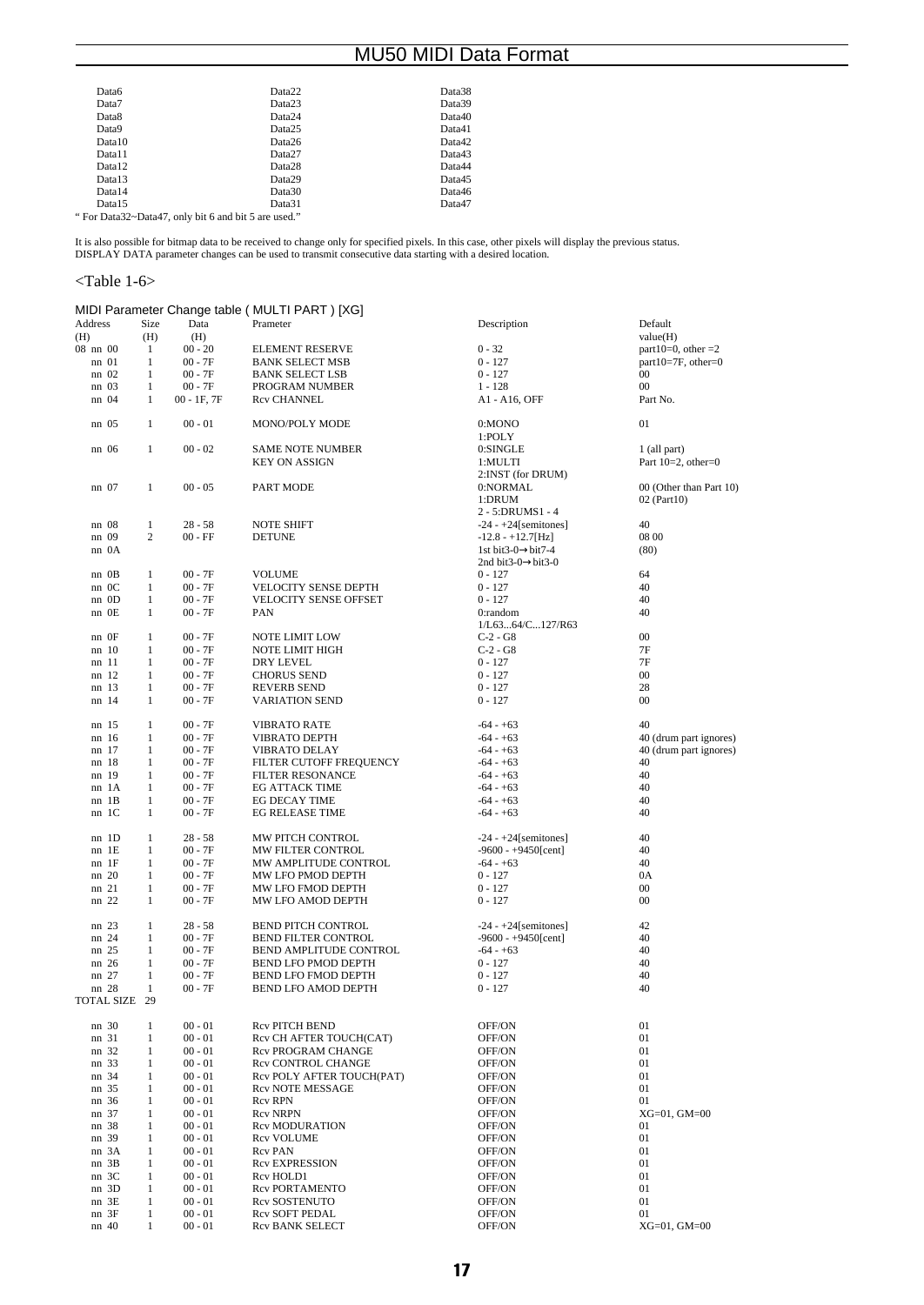| nn 41      | $\mathbf{1}$ | $00 - 7F$ | <b>SCALE TUNING C</b>        | $-64 - +63$ [cent]      | 40 |
|------------|--------------|-----------|------------------------------|-------------------------|----|
| nn 42      | $\mathbf{1}$ | $00 - 7F$ | <b>SCALE TUNING C#</b>       | $-64 - +63$ [cent]      | 40 |
| nn 43      | $\mathbf{1}$ | $00 - 7F$ | <b>SCALE TUNING D</b>        | $-64 - +63$ [cent]      | 40 |
| nn 44      | $\mathbf{1}$ | $00 - 7F$ | <b>SCALE TUNING D#</b>       | $-64 - +63$ [cent]      | 40 |
| nn 45      | $\mathbf{1}$ | $00 - 7F$ | <b>SCALE TUNING E</b>        | $-64 - +63$ [cent]      | 40 |
| nn 46      | 1            | $00 - 7F$ | <b>SCALE TUNING F</b>        | $-64 - +63$ [cent]      | 40 |
| nn 47      | $\mathbf{1}$ | $00 - 7F$ | <b>SCALE TUNING F#</b>       | $-64 - +63$ [cent]      | 40 |
| nn 48      | $\mathbf{1}$ | $00 - 7F$ | <b>SCALE TUNING G</b>        | $-64 - +63$ [cent]      | 40 |
| nn 49      | $\mathbf{1}$ | $00 - 7F$ | <b>SCALE TUNING G#</b>       | $-64 - +63$ [cent]      | 40 |
| nn 4A      | $\mathbf{1}$ | $00 - 7F$ | <b>SCALE TUNING A</b>        | $-64 - +63[cent]$       | 40 |
| $nn$ $4B$  | $\mathbf{1}$ | $00 - 7F$ | <b>SCALE TUNING A#</b>       | $-64 - +63[cent]$       | 40 |
| $nn$ $4C$  | $\mathbf{1}$ | $00 - 7F$ | <b>SCALE TUNING B</b>        | $-64 - +63[cent]$       | 40 |
| nn 4D      | 1            | $28 - 58$ | CAT PITCH CONTROL            | $-24 - +24$ [semitones] | 40 |
| $nn$ $4E$  | 1            | $00 - 7F$ | <b>CAT FILTER CONTROL</b>    | $-9600 - +9450$ [cent]  | 40 |
| nn 4F      | $\mathbf{1}$ | $00 - 7F$ | CAT AMPLITUDE CONTROL        | $-64 - +63$             | 40 |
| nn 50      | $\mathbf{1}$ | $00 - 7F$ | <b>CAT LFO PMOD DEPTH</b>    | $0 - 127$               | 00 |
| nn 51      | $\mathbf{1}$ | $00 - 7F$ | CAT LFO FMOD DEPTH           | $0 - 127$               | 00 |
| nn 52      | $\mathbf{1}$ | $00 - 7F$ | CAT LFO AMOD DEPTH           | $0 - 127$               | 00 |
| nn 53      | $\mathbf{1}$ | $28 - 58$ | PAT PITCH CONTROL            | $-24 - +24$ [semitones] | 40 |
| nn 54      | $\mathbf{1}$ | $00 - 7F$ | PAT FILTER CONTROL           | $-9600 - +9450$ [cent]  | 40 |
| nn 55      | $\mathbf{1}$ | $00 - 7F$ | PAT AMPLITUDE CONTROL        | $-64 - +63$             | 40 |
| nn 56      | $\mathbf{1}$ | $00 - 7F$ | PAT LFO PMOD DEPTH           | $0 - 127$               | 00 |
| nn 57      | $\mathbf{1}$ | $00 - 7F$ | PAT LFO FMOD DEPTH           | $0 - 127$               | 00 |
| nn 58      | $\mathbf{1}$ | $00 - 7F$ | PAT LFO AMOD DEPTH           | $0 - 127$               | 00 |
| nn 59      | $\mathbf{1}$ | $00 - 5F$ | <b>AC1 CONTROLLER NUMBER</b> | $0 - 95$                | 10 |
| nn 5A      | $\mathbf{1}$ | $28 - 58$ | <b>AC1 PITCH CONTROL</b>     | $-24 - +24$ [semitones] | 40 |
| $nn$ 5B    | $\mathbf{1}$ | $00 - 7F$ | <b>AC1 FILTER CONTROL</b>    | $-9600 - +9450$ [cent]  | 40 |
| $nn$ 5 $C$ | $\mathbf{1}$ | $00 - 7F$ | <b>AC1 AMPLITUDE CONTROL</b> | $-64 - +63$             | 40 |
| $nn$ 5D    | $\mathbf{1}$ | $00 - 7F$ | <b>AC1 LFO PMOD DEPTH</b>    | $0 - 127$               | 00 |
| nn 5E      | $\mathbf{1}$ | $00 - 7F$ | <b>AC1 LFO FMOD DEPTH</b>    | $0 - 127$               | 00 |
| nn 5F      | $\mathbf{1}$ | $00 - 7F$ | <b>AC1 LFO AMOD DEPTH</b>    | $0 - 127$               | 00 |
| nn 60      | 1            | $00 - 5F$ | AC2 CONTROLLER NUMBER        | $0 - 95$                | 11 |
| nn 61      | $\mathbf{1}$ | $28 - 58$ | <b>AC2 PITCH CONTROL</b>     | $-24 - +24$ [semitones] | 40 |
| nn 62      | $\mathbf{1}$ | $00 - 7F$ | <b>AC2 FILTER CONTROL</b>    | $-9600 - +9450$ [cent]  | 40 |
| nn 63      | $\mathbf{1}$ | $00 - 7F$ | <b>AC2 AMPLITUDE CONTROL</b> | $-64 - +63$             | 40 |
| nn 64      | $\mathbf{1}$ | $00 - 7F$ | AC2 LFO PMOD DEPTH           | $0 - 127$               | 00 |
| nn 65      | $\mathbf{1}$ | $00 - 7F$ | <b>AC2 LFO FMOD DEPTH</b>    | $0 - 127$               | 00 |
| nn 66      | $\mathbf{1}$ | $00 - 7F$ | <b>AC2 LFO AMOD DEPTH</b>    | $0 - 127$               | 00 |
| nn 67      | $\mathbf{1}$ | $00 - 01$ | PORTAMENTO SWITCH            | $0/OFF$ , $1/ON$        | 00 |
| nn 68      | $\mathbf{1}$ | $00 - 7F$ | PORTAMENTO TIME              | $0 - 127$               | 00 |
| nn 69      | $\mathbf{1}$ | $00 - 7F$ | PITCH EG INITIAL LEVEL       | $-64 - +63$             | 40 |
| nn 6A      | $\mathbf{1}$ | $00 - 7F$ | PITCH EG ATTACK TIME         | $-64 - +63$             | 40 |
| $nn$ 6B    | $\mathbf{1}$ | $00 - 7F$ | PITCH EG RELEASE LEVEL       | $-64 - +63$             | 40 |
| $nn$ $6C$  | $\mathbf{1}$ | $00 - 7F$ | PITCH EG RELEASE TIME        | $-64 - +63$             | 40 |
| $nn$ 6D    | $\mathbf{1}$ | $00 - 7F$ | <b>VELOCITY LIMIT LOW</b>    | $1 - 127$               | 01 |
| nn 6E      | $\mathbf{1}$ | $00 - 7F$ | <b>VELOCITY LIMIT HIGH</b>   | $1 - 127$               | 7F |
|            |              |           |                              |                         |    |

TOTAL SIZE 3F

nn = PartNumber (0:1 Part, 1:2 Part, 2:3 Part,…,15:16 Part) For the DRUM PART, the following parameters have no effect.

| • BANK SELECT LSB |
|-------------------|
| • PORTAMENTO      |

- 
- SOFT PEDAL
- MONO/POLY
- SCALE TUNING
- POLY AFTER TOUCH  $\bullet$  PITCH EG

# <Table 1-7>

# MIDI Parameter Change table ( DRUM SETUP ) [XG]<br>Address Size Data Prameter Address Size Data Prameter Description Default

| (H)                 | (H)          | (H)       |                         |                              | value(H)           |
|---------------------|--------------|-----------|-------------------------|------------------------------|--------------------|
| $3n$ rr $00$        |              | $00 - 7F$ | PITCH COARSE            | $-64 - +63$                  | 40                 |
| $3n$ $\pi$ 01       |              | $00 - 7F$ | <b>PITCH FINE</b>       | $-64 - +63$ [cent]           | 40                 |
| $3n$ m 02           |              | $00 - 7F$ | LEVEL                   | $0 - 127$                    | depend on the note |
| $3n \text{ tr } 03$ |              | $00 - 7F$ | <b>ALTERNATE GROUP</b>  | $0:$ OFF, $1 - 127$          | depend on the note |
| $3n$ rr 04          |              | $00 - 7F$ | PAN                     | 0:random, 1/L63 64/C 127/R63 | depend on the note |
| $3n$ rr $05$        |              | $00 - 7F$ | <b>REVERB SEND</b>      | $0 - 127$                    | depend on the note |
| $3n$ rr 06          |              | $00 - 7F$ | <b>CHORUS SEND</b>      | $0 - 127$                    | depend on the note |
| $3n$ rr $07$        |              | $00 - 7F$ | <b>VARIATION SEND</b>   | $0 - 127$                    | 7F                 |
| $3n$ rr $08$        | $\mathbf{1}$ | $00 - 01$ | <b>KEY ASSIGN</b>       | 0:SIMGLE<br>1:MULTI          | 0 <sup>0</sup>     |
| $3n$ rr 09          |              | $00 - 01$ | <b>Rcv NOTE OFF</b>     | $0/OFF$ , $1/ON$             | depend on the note |
| $3n$ rr $0A$        |              | $00 - 01$ | <b>Rcv NOTE ON</b>      | $0/OFF$ , $1/ON$             | 01                 |
| $3n$ rr $0B$        |              | $00 - 7F$ | FILTER CUTOFF FREOUENCY | $-64 - 63$                   | 40                 |
| $3n$ rr $0C$        |              | $00 - 7F$ | <b>FILTER RESONANCE</b> | $-64 - 63$                   | 40                 |
| $3n$ rr $0D$        |              | $00 - 7F$ | <b>EG ATTACK RATE</b>   | $-64 - 63$                   | 40                 |
| $3n$ rr $0E$        |              | $00 - 7F$ | <b>EG DECAY1 RATE</b>   | $-64 - 63$                   | 40                 |
| $3n$ rr $0F$        |              | $00 - 7F$ | EG DECAY2 RATE          | $-64 - 63$                   | 40                 |
| <b>TOTAL SIZE</b>   | - 10         |           |                         |                              |                    |

[Note]

n:Drum setup number, A minimum of two setups is required. rr:Note Number (0D-54), As a minimum, all notes covered by GMx must be supported.

When XG system on or GM system on messages are received, all DRUM SETUP parameters are initialized.

The Drum Setup Reset message can be used to initialize each Drum Setup parameter.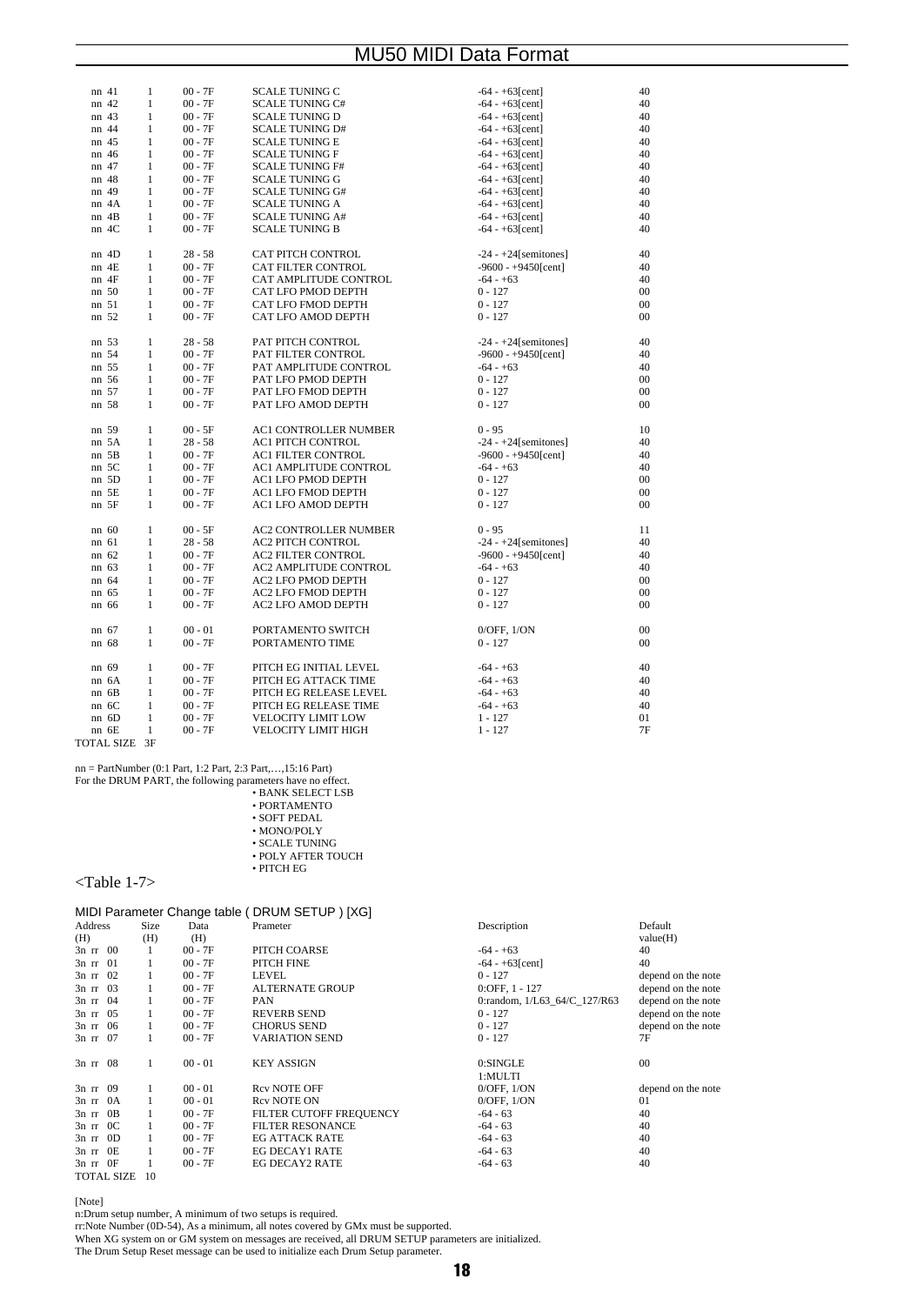# $<$ Table 2-1 $>$

| Parameter Change   |         |                 |                     |                                 |    |
|--------------------|---------|-----------------|---------------------|---------------------------------|----|
|                    |         | Address         |                     |                                 |    |
|                    | (H)     | (M)             | (L)                 | Description                     |    |
| MU50 SYSTEM        | $^{00}$ | $^{00}$         | $\overline{00}$     | System                          |    |
| <b>CURRENT</b>     | 09      | $^{00}$         | 0 <sup>0</sup>      | Performance Common PER-         |    |
| <b>FORMANCE</b>    | 09      | 01              | 0 <sup>0</sup>      | Performance Part1               |    |
| 09                 | 02      |                 |                     | 00Performance Part2             | 09 |
| 03                 |         |                 | 00Performance PartB |                                 | 09 |
| 04                 |         |                 | 00Performance Part4 | <b>REMOTE SWITCH</b>            | 0A |
| 00                 |         | 00Switch remote |                     |                                 |    |
| <b>INTERNAL</b>    | 30      | 00              | 0 <sup>0</sup>      | Internal Performance#1 Common   |    |
| <b>PERFORMANCE</b> |         |                 |                     |                                 |    |
|                    | 30      | 7F              | 0 <sup>0</sup>      | Internal Performance#128 Common |    |
|                    | 31      | 00              | 00                  | Internal Performance#1 Part1    |    |
|                    |         |                 |                     |                                 |    |
|                    | 31      | 7F              | 0 <sup>0</sup>      | Internal Performance#128 Part1  |    |
|                    | 32      | 00              | 00                  | Internal Performance#1 Part2    |    |
|                    |         |                 |                     |                                 |    |
|                    | 32      | 7F              | 0 <sup>0</sup>      | Internal Performance#128 Part2  |    |
|                    | 33      | 00              | 00                  | Internal Performance#1 Part3    |    |
|                    |         |                 |                     |                                 |    |
|                    | 33      | 7F              | $^{00}$             | Internal Performance#128 Part3  |    |
|                    | 34      | $^{00}$         | 00                  | Internal Performance#1 Part4    |    |
|                    |         |                 |                     |                                 |    |
|                    | 34      | 7F              | 0 <sup>0</sup>      | Internal Performance#128 Part4  |    |



# <Table2-2>

|                |      |           | MIDI Parameter Change table (SYSTEM) [MU80, MU50] |                                  |          |
|----------------|------|-----------|---------------------------------------------------|----------------------------------|----------|
| <b>Address</b> | Size | Data      | Prameter                                          | Description                      | Default  |
| (H)            | (H)  | (H)       |                                                   |                                  | value(H) |
| 00 00 00       |      | $00 - 01$ | <b>MUTE LOCK</b>                                  | $0/OFF$ , $1/ON$                 | 0        |
| 01             |      |           | not used                                          |                                  |          |
| 02             |      |           | not used                                          |                                  |          |
| 03             |      | $00-01$   | <b>RECEIVE GM ON</b>                              | 0/OFF.1/ON                       |          |
| $^{04}$        |      | $00-01$   | RECELVE BANK SELECT                               | 0/OFF.1/ON                       |          |
| 05             |      | $00-04$   | <b>BULK OUT INTERVAL TIME</b>                     | 0/50, 1/100, 2/150, 3/200, 4/300 | 2        |
| 06             |      | $00-10$   | PERFORMANCE CHANNEL                               | $1 - 16$ , all                   |          |
| 07             |      | 28-58     | PERFORMANCE TRANSPOSE                             | $-24 - +24$ [semitone]           | 40       |
| 08             |      | $00-07$   | <b>LCD CONTRAST</b>                               | $1 - 8$                          |          |
| 09             |      | $00 - 07$ | MULTI PORT NUMBER for MIDI OUT                    | $1 - 8$                          |          |

### TOTAL SIZE 0A

# <Table2-3>

|          |         |           |                      | MIDI Parameter Change table (CURRENT PERFORMANCE COMMON SYSTEM) [MU80, MU50] |          |
|----------|---------|-----------|----------------------|------------------------------------------------------------------------------|----------|
| Address  | Size    | Data      | Prameter             | Description                                                                  | Default  |
| (H)      | (H)     | (H)       |                      |                                                                              | value(H) |
| 09 00 00 | $_{0<}$ | $20 - 7F$ | performance name     | 32 - 127(ASCII CHARACTER)                                                    |          |
| 09 00 0C | 01      | $00 - 7F$ | master volume        | $0 - 127$                                                                    |          |
| 09000    | 01      | $01 - 7F$ | master pan           | $1/L63 - 64/C - 127/R63$                                                     |          |
| 09 00 0E | 01      | $00 - 5F$ | <b>AC1 CC Number</b> | $0 - 95$                                                                     |          |
| 09 00 OF | $_{01}$ | $00 - 01$ | not used             |                                                                              |          |

#### TOTAL SIZE 10

### pp:performance number (00-40)

# MIDI Parameter Change table ( CURRENT PERFORMANCE COMMON EFFECT ) [MU80, MU50]

| <b>Address</b> | Size         | Data    | Prameter                     | Description                    | Default                   |
|----------------|--------------|---------|------------------------------|--------------------------------|---------------------------|
| (H)            | (H)          | (H)     |                              |                                | value(H)                  |
| 09 00 20       | 2            | $00-7F$ | <b>REVERB TYPE MSB</b>       | See Effect Program List        | $01(=\text{HALL1})$       |
| 09 00 21       |              | $00-7F$ | <b>REVERB TYPE LSB</b>       | $00:$ basic type               | $^{00}$                   |
| 09 00 22       | 1            | $00-7F$ | <b>REVERB PARAMETER 1</b>    | See Effect Parameter List      | depends on reverb type    |
| 09 00 23       |              | $00-7F$ | <b>REVERB PARAMETER 2</b>    | See Effect Parameter List      | depends on reverb type    |
| 09 00 24       | 1            | $00-7F$ | <b>REVERB PARAMETER 3</b>    | See Effect Parameter List      | depends on reverb type    |
| 09 00 25       |              | $00-7F$ | <b>REVERB PARAMETER 4</b>    | See Effect Parameter List      | depends on reverb type    |
| 09 00 26       |              | $00-7F$ | <b>REVERB PARAMETER 5</b>    | See Effect Parameter List      | depends on reverb type    |
| 09 00 27       |              | $00-7F$ | <b>REVERB RETURN</b>         | $-\infty$ dB0dB+6dB $(064127)$ | 40                        |
| 09 00 28       | 1            | $01-7F$ | <b>REVERB PAN</b>            | L63CR63(164127)                | 40                        |
| 09 00 29       | 2            | $00-7F$ | <b>CHORUS TYPE MSB</b>       | See Effect Program List        | $41(=CHORUS1)$            |
| 09 00 2A       |              | $00-7F$ | <b>CHORUS TYPE LSB</b>       | $00:$ basic type               | $^{00}$                   |
| 09 00 2B       | 1            | $00-7F$ | <b>CHORUS PARMETER 1</b>     | See Effect Parameter List      | depends on chorus Type    |
| 09 00 2C       | 1            | $00-7F$ | <b>CHORUS PARMETER 2</b>     | See Effect Parameter List      | depends on chorus Type    |
| 09 00 2D       | $\mathbf{1}$ | $00-7F$ | <b>CHORUS PARMETER 3</b>     | See Effect Parameter List      | depends on chorus Type    |
| 09 00 2E       |              | $00-7F$ | <b>CHORUS PARMETER 4</b>     | See Effect Parameter List      | depends on chorus Type    |
| 09 00 2F       | 1            | $00-7F$ | <b>CHORUS PARMETER 5</b>     | See Effect Parameter List      | depends on chorus Type    |
| 09 00 30       |              | $00-7F$ | <b>CHORUS RETURN</b>         | $-$ ∞dB0dB+6dB $(064127)$      | 40                        |
| 09 00 31       | 1            | $01-7F$ | <b>CHORUS PAN</b>            | L63CR63(164127)                | 40                        |
| 09 00 32       |              | $00-7F$ | <b>SEND CHORUS TO REVERB</b> | $-\infty$ dB0dB+6dB $(064127)$ | $^{00}$                   |
| 09 00 33       | 2            | $00-7F$ | <b>VARIATION TYPE MSB</b>    | See Effect Program List        | $05(=\text{DELAY L.C,R})$ |
| 09 00 34       |              | $00-7F$ | <b>VARIATION TYPE LSB</b>    | $00:$ basic type               | 00                        |
|                |              |         |                              |                                |                           |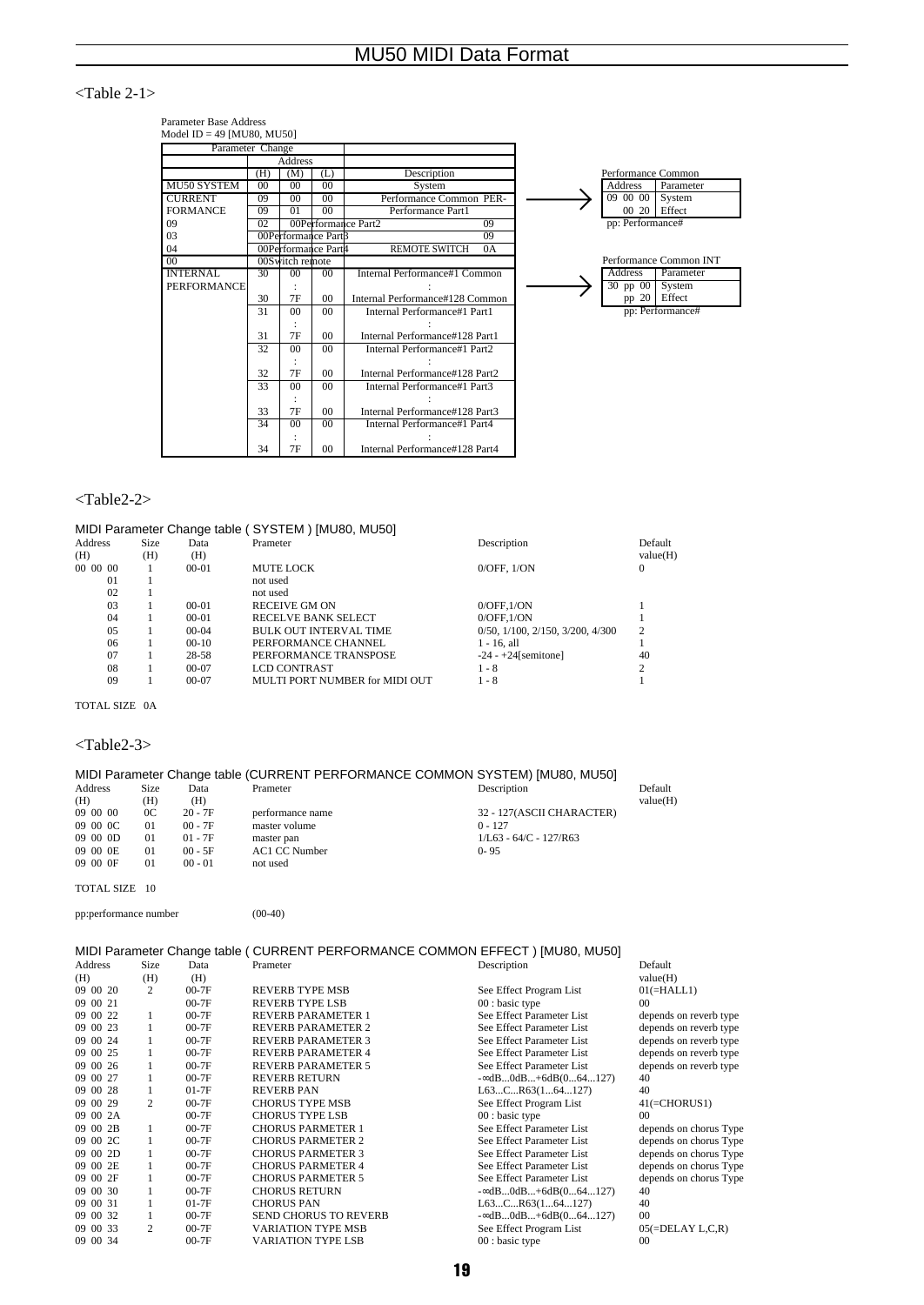| 09 00 35 | 2            | $00-7F$   | <b>VARIATION PARMETER 1 MSB</b>    | See Effect Parameter List      | depends on variation type |
|----------|--------------|-----------|------------------------------------|--------------------------------|---------------------------|
| 09 00 36 |              | $00-7F$   | <b>VARIATION PARMETER 1 LSB</b>    | See Effect Parameter List      | depends on variation type |
| 09 00 37 | 2            | $00-7F$   | <b>VARIATION PARMETER 2 MSB</b>    | See Effect Parameter List      | depends on variation type |
| 09 00 38 |              | $00-7F$   | <b>VARIATION PARMETER 2 LSB</b>    | See Effect Parameter List      | depends on variation type |
| 09 00 39 | 2            | $00-7F$   | <b>VARIATION PARMETER 3 MSB</b>    | See Effect Parameter List      | depends on variation type |
| 09 00 3A |              | $00-7F$   | <b>VARIATION PARMETER 3 LSB</b>    | See Effect Parameter List      | depends on variation type |
| 09 00 3B | 2            | $00-7F$   | <b>VARIATION PARMETER 4 MSB</b>    | See Effect Parameter List      | depends on variation type |
| 09 00 3C |              | $00-7F$   | <b>VARIATION PARMETER 4 LSB</b>    | See Effect Parameter List      | depends on variation type |
| 09 00 3D | 2            | $00-7F$   | <b>VARIATION PARMETER 5 MSB</b>    | See Effect Parameter List      | depends on variation type |
| 09 00 3E |              | $00-7F$   | <b>VARIATION PARMETER 5 LSB</b>    | See Effect Parameter List      | depends on variation type |
| 09 00 3F | 2            | $00-7F$   | <b>VARIATION PARMETER 10 MSB</b>   | See Effect Parameter List      | depends on variation type |
| 09 00 40 |              | $00-7F$   | <b>VARIATION PARMETER 10 LSB</b>   | See Effect Parameter List      | depends on variation type |
| 09 00 41 | $\mathbf{1}$ | $00-7F$   | <b>VARIATION RETURN</b>            | $-\infty$ dB0dB+6dB $(064127)$ | 40                        |
| 09 00 42 |              | $01-7F$   | <b>VARIATION PAN</b>               | L63CR63(164127)                | 40                        |
| 09 00 43 |              | $00-7F$   | <b>SEND VARIATION TO REVERB</b>    | $-\infty$ dB0dB+6dB $(064127)$ | $^{00}$                   |
| 09 00 44 |              | $00-7F$   | <b>SEND VARIATION TO CHORUS</b>    | $-\infty$ dB0dB+6dB $(064127)$ | $^{00}$                   |
| 09 00 45 |              | $00-7F$   | <b>AC1 VARIATION CONTROL DEPTH</b> | $-64 - +63$                    | $^{00}$                   |
| 09 00 46 |              | $00 - 01$ | <b>VARIATION CONECTION</b>         | 0:INSERTION.1:SYSTEM           | $00\,$                    |
| 09 00 47 |              | $00-7F$   | <b>VARIATION PART</b>              | Part $14(03)$<br>OFF(127)      | 7F                        |

# TOTAL SIZE 40

# MIDI Parameter Change table ( CURRENT PERFORMANCE PART ) [MU80, MU50]

| Address       | Size         | Data      | Prameter                      | Description                              | Default  |
|---------------|--------------|-----------|-------------------------------|------------------------------------------|----------|
| (H)           | (H)          | (H)       |                               |                                          | value(H) |
| 09 On 00      | 1            | $00 - 7F$ | PROGRAM NUMBER                | $1 - 128$                                |          |
| 09 On 01      | $\mathbf{1}$ | $00 - 7F$ | <b>BANK SELECT</b>            | 0 - 127 (See XG voice map, 127=SFX bank) |          |
| 09 On 02      | 1            | $00 - 7F$ | <b>VOLUME</b>                 | $0 - 127$                                |          |
| 09 On 03      | $\mathbf{1}$ | $00 - 7F$ | PAN                           | 0/random, 1/L63 - 64/C - 127/R63         |          |
| 09 On 04      | $\mathbf{1}$ | $00 - 7F$ | DRY SEND LEVEL                | 0 - 127(VarConnection=SYS)               |          |
| 09 On 05      | $\mathbf{1}$ | $00 - 7F$ | <b>CHORUS SEND</b>            | $0 - 127$                                |          |
| 09 On 06      | $\mathbf{1}$ | $00 - 7F$ | <b>REVERB SEND</b>            | $0 - 127$                                |          |
| 09 On 07      | $\mathbf{1}$ | $00 - 7F$ | <b>VARIATION SEND</b>         | $0 - 127$                                |          |
| 09 On 08      | $\mathbf{1}$ | $28 - 58$ | <b>NOTE SHIFT</b>             | $-24 - +24$ [semitones]                  |          |
| 09 On 09      | $\mathbf{1}$ | $00 - 01$ | <b>Rcv NOTE MESSAGE(MUTE)</b> | $0/OFF$ , $1/ON$                         |          |
| 09 On 0A      | $\mathbf{1}$ | $00 - 7F$ | FILTER CUTOFF FREQUENCY       | $-64 - +63$                              |          |
| 09 On OB      | 1            | $00 - 7F$ | <b>FILTER RESONANCE</b>       | $-64 - +63$                              |          |
| 09 On OC      | $\mathbf{1}$ | $00 - 7F$ | <b>EG ATTACK TIME</b>         | $-64 - +63$                              |          |
| 09 On OD      | $\mathbf{1}$ | $00 - 7F$ | EG DECAY TIME                 | $-64 - +63$                              |          |
| 09 On OE      | $\mathbf{1}$ | $00 - 7F$ | <b>EG RELEASE TIME</b>        | $-64 - +63$                              |          |
| 09 On OF      | $\mathbf{1}$ | $00 - 7F$ | <b>VIBRATO RATE</b>           | $-64 - +63$                              |          |
| $09$ On $10$  | 1            | $00 - 7F$ | <b>VIBRATO DEPTH</b>          | $-64 - +63$                              |          |
| 09 On 11      | $\mathbf{1}$ | $00 - 7F$ | <b>VIBRATO DELAY</b>          | $-64 - +63$                              |          |
| 09 On 12      | 2            | $00 - FF$ | <b>DETUNE</b>                 | $-12.8 - +12.7$ [Hz]                     |          |
|               |              |           |                               | 1st bit3-0 $\rightarrow$ bit7-4          |          |
| 09 On 14      | $\mathbf{1}$ | $00 - 7F$ | PITCH EG INITIAL LEVEL        | $-64 - +63$                              |          |
| 09 On 15      | $\mathbf{1}$ | $00 - 7F$ | PITCH EG ATTACK TIME          | $-64 - +63$                              |          |
| 09 On 16      | $\mathbf{1}$ | $00 - 7F$ | PITCH EG RELEASE LEVEL        | $-64 - +63$                              |          |
| 09 On 17      | $\mathbf{1}$ | $00 - 7F$ | PITCH EG RELEASE TIME         | $-64 - +63$                              |          |
| 09 On 18      | $\mathbf{1}$ | $00 - 7F$ | MW LFO PMOD DEPTH             | $0 - 127$                                |          |
| 09 On 19      | 1            | $00 - 7F$ | MW LFO FMOD DEPTH             | $0 - 127$                                |          |
| 09 On 1A      | $\mathbf{1}$ | $28 - 58$ | <b>BEND PITCH CONTROL</b>     | $-24 - +24$ [semitones]                  |          |
| 09 On 1B      | $\mathbf{1}$ | $00 - 7F$ | <b>AC1 FILTER CONTROL</b>     | $-64 - +63$                              |          |
| 09 On 1C      | 1            | $00 - 7F$ | AC1 AMPLITUDE CONTROL         | $-64 - +63$                              |          |
| 09 On 1D      | $\mathbf{1}$ | $00 - 01$ | <b>MONO/POLY MODE</b>         | 0/MONO, 1/POLY                           |          |
| 09 On 1E      | $\mathbf{1}$ | $00 - 7F$ | <b>VELOCITY SENSE DEPTH</b>   | $0 - 127$                                |          |
| 09 On 1F      | 1            | $00 - 7F$ | VELOCITY SENSE OFFSET         | $0 - 127$                                |          |
| $09$ On $20$  | $\mathbf{1}$ | $00 - 7F$ | <b>NOTE LIMIT LOW</b>         | $C-2 - G8$                               |          |
| 09 On 21      | $\mathbf{1}$ | $00 - 7F$ | <b>NOTE LIMIT HIGH</b>        | $C-2 - G8$                               |          |
| 09 On 22      | $\mathbf{1}$ | $00 - 01$ | PORTAMENTO SWITCH             | $0/OFF$ , $1/ON$                         |          |
| 09 On 23      | $\mathbf{1}$ | $00 - 7F$ | PORTAMENTO TIME               | $0 - 127$                                |          |
| 09 On 24      | $\mathbf{1}$ | $01 - 7F$ | VELOCITY LIMIT LOW            | $1 - 127$                                |          |
| 09 On 25      | $\mathbf{1}$ | $01 - 7F$ | VELOCITY LIMIT HIGH           | $1 - 127$                                |          |
|               |              |           |                               |                                          |          |
| TOTAL SIZE 26 |              |           |                               |                                          |          |

[Note] n: performance part number (01-04)

# $<$ Table2-4 $>$

|  | MIDI Parameter Change table ( REMOTE SWITCH ) [MU80, MU50] |  |
|--|------------------------------------------------------------|--|
|--|------------------------------------------------------------|--|

|          |      |           | <b>MIDIT GRANDON UNANGO RADIO   REMOTE UTHTUNI /   MOOO, MOOO </b> |                  |          |
|----------|------|-----------|--------------------------------------------------------------------|------------------|----------|
| Address  | Size | Data      | Prameter                                                           | Description      | Default  |
| (H)      | (H)  | (H)       |                                                                    |                  | value(H) |
| 0A 00 00 |      | $00 - 01$ | PLAY switch                                                        | 0/OFF.1/ON       |          |
| 0A 00 01 |      | $00 - 01$ | UTIL switch                                                        | 0/OFF.1/ON       |          |
| 0A 00 02 |      | $00 - 01$ | MODE switch                                                        | 0/OFF.1/ON       |          |
| 0A 00 03 |      | $00 - 01$ | <b>EDIT</b> switch                                                 | 0/OFF.1/ON       |          |
| 0A 00 04 |      | $00 - 01$ | <b>EFFECT</b> switch                                               | 0/OFF.1/ON       |          |
| 0A 00 05 |      |           | not used                                                           |                  |          |
| 0A 00 06 |      | $00 - 01$ | MUTE/SOLO switch                                                   | $0/OFF$ , $1/ON$ |          |
| 0A 00 07 |      | $00 - 01$ | <b>ENTER</b> switch                                                | 0/OFF.1/ON       |          |
| 0A 00 08 |      | $00 - 01$ | <b>EXIT</b> switch                                                 | 0/OFF.1/ON       |          |
| 0A 00 09 |      | $00 - 01$ | PART-switch                                                        | 0/OFF.1/ON       |          |
| 0A 00 0A |      | $00 - 01$ | SELECT- switch                                                     | 0/OFF.1/ON       |          |
| 0A 00 0B |      | $00 - 01$ | VALUE- switch                                                      | 0/OFF.1/ON       |          |
| 0A 00 0C |      | $00 - 01$ | PART+ switch                                                       | 0/OFF.1/ON       |          |
| 0A 00 0D |      | $00 - 01$ | SELECT+ switch                                                     | 0/OFF.1/ON       |          |
| 0A 00 0E |      | $00 - 01$ | VALUE+ switch                                                      | 0/OFF.1/ON       |          |
|          |      |           |                                                                    |                  |          |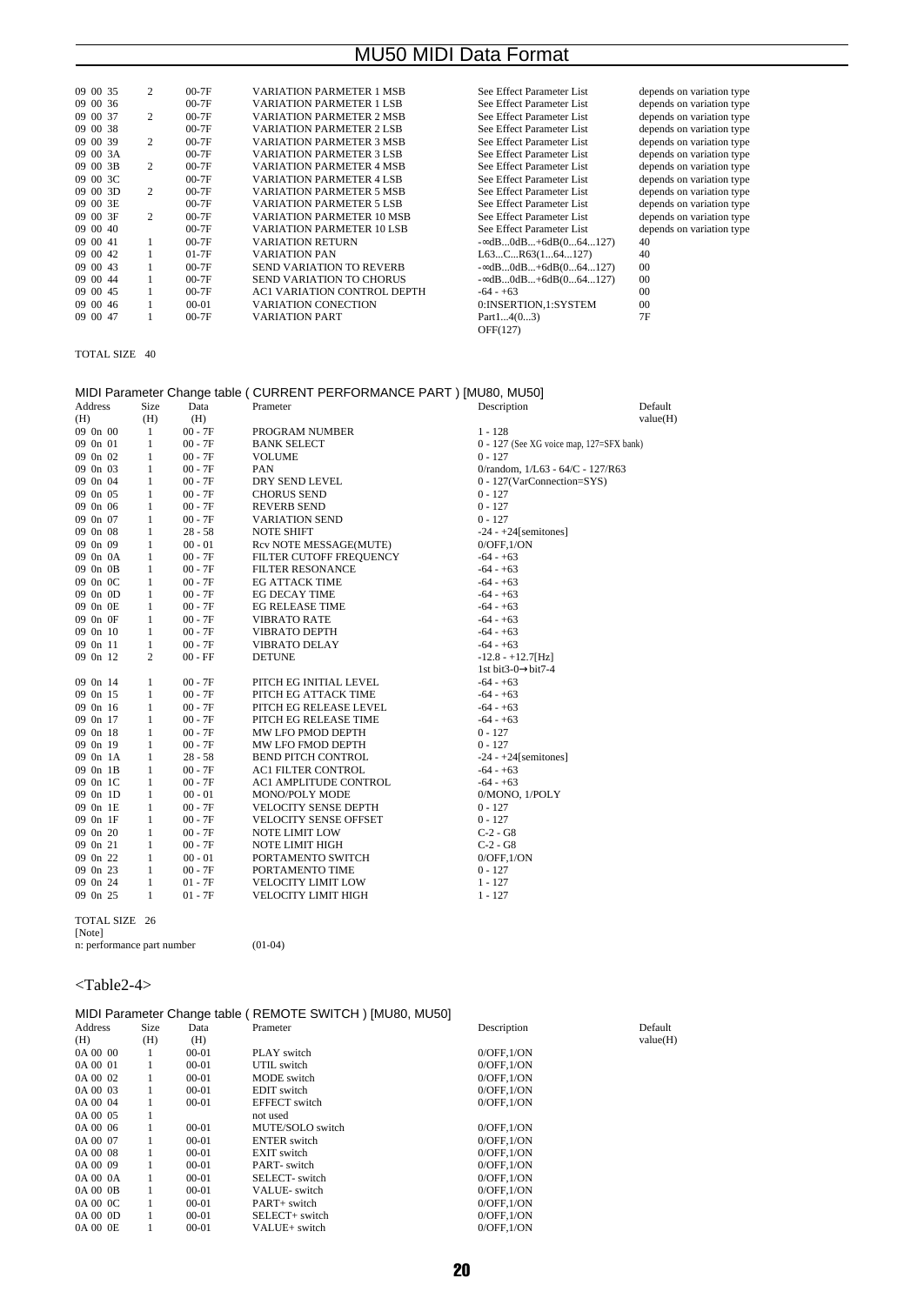# $<$ Table2-5>

| Address               | Size           | Data      | MIDI Parameter Change table ( INTERNAL PERFORMANCE COMMON SYSTEM) [MU80, MU50]<br>Prameter |                                | Default  |
|-----------------------|----------------|-----------|--------------------------------------------------------------------------------------------|--------------------------------|----------|
| (H)                   | (H)            | (H)       |                                                                                            | Description                    | value(H) |
| 30 pp 00              | 0 <sup>C</sup> | $20 - 7F$ | performance name                                                                           | 32-127(ASCII CHARACTER)        |          |
| 30 pp 0C              | 01             | $00 - 7F$ | performance volume                                                                         | $0 - 127$                      |          |
| 30 pp 0D              | 01             | $01 - 7F$ | performance pan                                                                            | $1/L63 - 64/C - 127/R63$       |          |
| 30 pp 0E              | 01             | $00 - 5F$ | <b>AC1 CC Number</b>                                                                       | $0 - 95$                       |          |
| 30 pp 0F              | 01             |           | not used                                                                                   |                                |          |
|                       |                |           |                                                                                            |                                |          |
| <b>TOTAL SIZE</b>     |                |           | 10                                                                                         |                                |          |
| pp:performance number |                |           | $(00-7F)$                                                                                  |                                |          |
|                       |                |           | MIDI Parameter Change table (INTERNAL PERFORMANCE COMMON EFFECT ) [MU80, MU50]             |                                |          |
| <b>Address</b>        | Size           | Data      | Prameter                                                                                   | Description                    | Default  |
| (H)                   | (H)            | (H)       |                                                                                            |                                | value(H) |
| 30 pp 20              | $\overline{c}$ | $00-7F$   | <b>REVERB TYPE MSB</b>                                                                     | See Effect Program List        |          |
| 30 pp 21              |                | $00-7F$   | <b>REVERB TYPE LSB</b>                                                                     | 00 : basic type                |          |
| 30 pp 22              | $\mathbf{1}$   | $00-7F$   | <b>REVERB PARAMETER 1</b>                                                                  | See Effect Parameter List      |          |
| 30 pp 23              | $\mathbf{1}$   | $00-7F$   | <b>REVERB PARAMETER 2</b>                                                                  | See Effect Parameter List      |          |
| 30 pp 24              | $\mathbf{1}$   | $00-7F$   | <b>REVERB PARAMETER 3</b>                                                                  | See Effect Parameter List      |          |
| 30 pp 25              | 1              | $00-7F$   | <b>REVERB PARAMETER 4</b>                                                                  | See Effect Parameter List      |          |
| 30 pp 26              | $\mathbf{1}$   | $00-7F$   | <b>REVERB PARAMETER 5</b>                                                                  | See Effect Parameter List      |          |
| 30 pp 27              | $\mathbf{1}$   | $00-7F$   | <b>REVERB RETURN</b>                                                                       | $-$ ∞dB0dB+6dB $(064127)$      |          |
| 30 pp 28              | $\mathbf{1}$   | $01-7F$   | <b>REVERB PAN</b>                                                                          | L63CR63(164127)                |          |
| 30 pp 29              | $\overline{c}$ | $00-7F$   | <b>CHORUS TYPE MSB</b>                                                                     | See Effect Program List        |          |
| 30 pp 2A              |                | $00-7F$   | <b>CHORUS TYPE LSB</b>                                                                     | 00 : basic type                |          |
| 30 pp 2B              | $\mathbf{1}$   | $00-7F$   | <b>CHORUS PARMETER 1</b>                                                                   | See Effect Parameter List      |          |
| $30$ pp $2C$          | $\mathbf{1}$   | $00-7F$   | <b>CHORUS PARMETER 2</b>                                                                   | See Effect Parameter List      |          |
| 30 pp 2D              | $\mathbf{1}$   | $00-7F$   | <b>CHORUS PARMETER 3</b>                                                                   | See Effect Parameter List      |          |
| 30 pp 2E              | $\mathbf{1}$   | $00-7F$   | <b>CHORUS PARMETER 4</b>                                                                   | See Effect Parameter List      |          |
| 30 pp 2F              | $\mathbf{1}$   | $00-7F$   | <b>CHORUS PARMETER 5</b>                                                                   | See Effect Parameter List      |          |
| 30 pp 30              | $\mathbf{1}$   | $00-7F$   | <b>CHORUS RETURN</b>                                                                       | $-\infty dB0dB+6dB(064127)$    |          |
| 30 pp 31              | $\mathbf{1}$   | $01-7F$   | <b>CHORUS PAN</b>                                                                          | L63CR63(164127)                |          |
| 30 pp 32              | $\mathbf{1}$   | $00-7F$   | <b>SEND CHORUS TO REVERB</b>                                                               | $-$ ∞dB0dB+6dB $(064127)$      |          |
| 30 pp 33              | $\overline{c}$ | $00-7F$   | <b>VARIATION TYPE MSB</b>                                                                  | See Effect Program List        |          |
| 30 pp 34              |                | $00-7F$   | <b>VARIATION TYPE LSB</b>                                                                  | $00:$ basic type               |          |
| 30 pp 35              | $\overline{c}$ | $00-7F$   | <b>VARIATION PARMETER 1 MSB</b>                                                            | See Effect Parameter List      |          |
| 30 pp 36              |                | $00-7F$   | <b>VARIATION PARMETER 1 LSB</b>                                                            | See Effect Parameter List      |          |
| 30 pp 37              | $\overline{c}$ | $00-7F$   | <b>VARIATION PARMETER 2 MSB</b>                                                            | See Effect Parameter List      |          |
| 30 pp 38              |                | $00-7F$   | <b>VARIATION PARMETER 2 LSB</b>                                                            | See Effect Parameter List      |          |
| 30 pp 39              | $\overline{c}$ | $00-7F$   | <b>VARIATION PARMETER 3 MSB</b>                                                            | See Effect Parameter List      |          |
| 30 pp 3A              |                | $00-7F$   | VARIATION PARMETER 3 LSB                                                                   | See Effect Parameter List      |          |
| 30 pp 3B              | $\overline{2}$ | $00-7F$   | <b>VARIATION PARMETER 4 MSB</b>                                                            | See Effect Parameter List      |          |
| 30 pp 3C              |                | $00-7F$   | <b>VARIATION PARMETER 4 LSB</b>                                                            | See Effect Parameter List      |          |
| 30 pp 3D              | $\overline{c}$ | $00-7F$   | <b>VARIATION PARMETER 5 MSB</b>                                                            | See Effect Parameter List      |          |
| 30 pp 3E              |                | $00-7F$   | <b>VARIATION PARMETER 5 LSB</b>                                                            | See Effect Parameter List      |          |
| $30$ pp $3F$          | $\overline{2}$ | $00-7F$   | <b>VARIATION PARMETER 10 MSB</b>                                                           | See Effect Parameter List      |          |
| 30 pp 40              |                | $00-7F$   | VARIATION PARMETER 10 LSB                                                                  | See Effect Parameter List      |          |
| 30 pp 41              | $\mathbf{1}$   | $00-7F$   | <b>VARIATION RETURN</b>                                                                    | $-\infty$ dB0dB+6dB $(064127)$ |          |
| 30 pp 42              | $\mathbf{1}$   | $01-7F$   | <b>VARIATION PAN</b>                                                                       | L63CR63(164127)                |          |
| 30 pp 43              | $\mathbf{1}$   | $00-7F$   | <b>SEND VARIATION TO REVERB</b>                                                            | $-\infty$ dB0dB+6dB $(064127)$ |          |
| 30 pp 44              | $\mathbf{1}$   | $00-7F$   | SEND VARIATION TO CHORUS                                                                   | $-\infty$ dB0dB+6dB $(064127)$ |          |
| 30 pp 45              | $\mathbf{1}$   | $00-7F$   | AC1 VARIATION CONTROL DEPTH                                                                | $-64 - +63$                    |          |
| 30 pp 46              | $\mathbf{1}$   | $00 - 01$ | VARIATION CONECTION                                                                        | 0:INSERTION,1:SYSTEM           |          |
| 30 pp 47              | $\mathbf{1}$   | 00-03,7F  | <b>VARATION PART</b>                                                                       | Part $14(03)$                  |          |
|                       |                |           |                                                                                            | OFF(127)                       |          |

#### TOTAL SIZE 40

#### [Note]

# pp:performance number (00-7F)

MIDI Parameter Change table ( INTERNAL PERFORMANCE PART ) [MU80, MU50]<br>Address Size Data Prameter<br>(H) (H) Address Size Data Prameter and Description Default

| (H)          | (H)            | (H)         |                         | value(H)                                 |
|--------------|----------------|-------------|-------------------------|------------------------------------------|
| $3n$ pp $00$ | -1             | $00 - 7F$   | PROGRAM NUMBER          | $1 - 128$                                |
| $3n$ pp $01$ | -1             | $00 - 7F$   | <b>BANK SELECT</b>      | 0 - 127 (See XG voice map, 127=SFX bank) |
| $3n$ pp $02$ | $\mathbf{1}$   | $00 - 7F$   | <b>VOLUME</b>           | $0 - 127$                                |
| 3n pp 03     | $\mathbf{1}$   | $00 - 7F$   | PAN                     | 0/random, 1/L63 - 64/C - 127/R63         |
| $3n$ pp $04$ | $\mathbf{1}$   | $00 - 7F$   | DRY SEND LEVEL          | $0 - 127$                                |
| 3n pp 05     | -1             | 00 - 7F     | <b>CHORUS SEND</b>      | $0 - 127$                                |
| $3n$ pp $06$ | -1             | $00 - 7F$   | <b>REVERB SEND</b>      | $0 - 127$                                |
| 3n pp 07     | $\mathbf{1}$   | $00$ - $7F$ | <b>VARIATION SEND</b>   | $0 - 127$                                |
| $3n$ pp $08$ | $\mathbf{1}$   | $28 - 58$   | <b>NOTE SHIFT</b>       | $-24 - +24$ [semitones]                  |
| 3n pp 09     | $\mathbf{1}$   | $00$ - $7F$ | FILTER CUTOFF FREQUENCY | $-64 - +63$                              |
| $3n$ pp $0A$ | $\mathbf{1}$   | $00 - 7F$   | <b>FILTER RESONANCE</b> | $-64 - +63$                              |
| $3n$ pp $0B$ | $\overline{1}$ | $00 - 7F$   | <b>EG ATTACK TIME</b>   | $-64 - +63$                              |
| $3n$ pp $0C$ | $\mathbf{1}$   | $00 - 7F$   | EG DECAY TIME           | $-64 - +63$                              |
| $3n$ pp $0D$ |                | $00$ - $7F$ | <b>EG RELEASE TIME</b>  | $-64 - +63$                              |
| $3n$ pp $0E$ |                | $00 - 7F$   | <b>VIBRATO RATE</b>     | $-64 - +63$                              |
| $3n$ pp $0F$ | $\mathbf{1}$   | $00 - 7F$   | <b>VIBRATO DEPTH</b>    | $-64 - +63$                              |
| 3n pp 10     | $\mathbf{1}$   | $00 - 7F$   | <b>VIBRATO DELAY</b>    | $-64 - +63$                              |
| 3n pp 11     | 2              | 00 - FF     | <b>DETUNE</b>           | $-12.8 - +12.7$ [Hz]                     |
|              |                |             |                         | 1st bit3-0 $\rightarrow$ bit7-4          |
|              |                |             |                         | 2st bit3-0 $\rightarrow$ bit3-0          |

Rcv NOTE MESSAGE 1st bit6 : 0/OFF,1/ON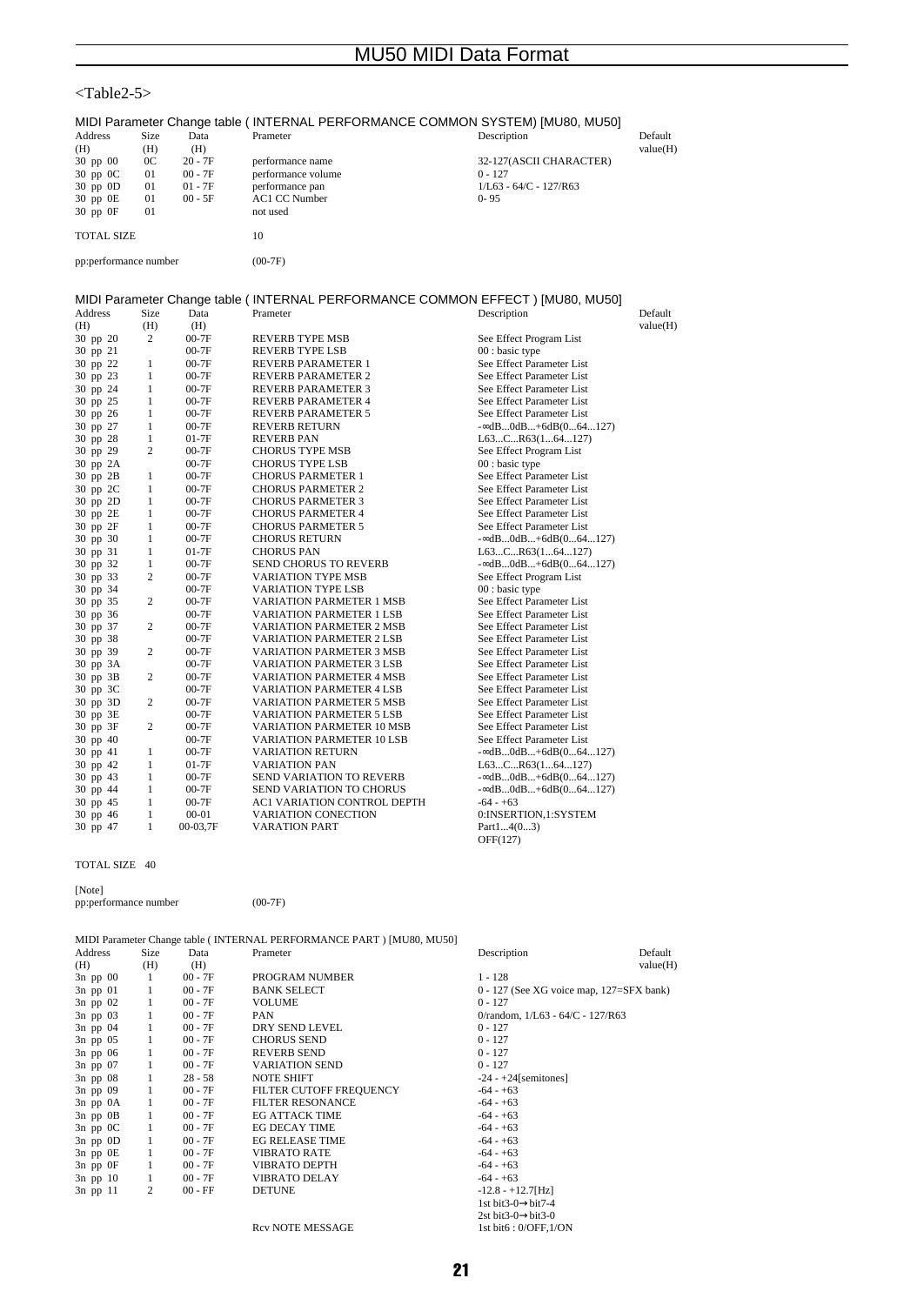|                  |                |           | <b>MONO/POLY MODE</b>                 | 1st bit5 : $0/MONO$ , $1/$ |
|------------------|----------------|-----------|---------------------------------------|----------------------------|
|                  |                |           |                                       |                            |
|                  |                |           | PORTAMENTO SWITCH                     | 1st bit4 : 0/OFF, 1/ON     |
| $3n$ pp $13$ 1   |                | $00 - 7F$ | PITCH EG INITIAL LEVEL                | $-64 - +63$                |
| 3n pp 14 1       |                |           | 00 - 7F PITCH EG ATTACK TIME          | $-64 - +63$                |
| 3n pp 15 1       |                |           | 00 - 7F PITCH EG RELEASE LEVEL        | $-64 - +63$                |
| $3n$ pp $16$     | $\sim$ 1       |           | 00 - 7F PITCH EG RELEASE TIME         | $-64 - +63$                |
| 3n pp 17         | $\overline{1}$ |           | 00 - 7F MW LFO PMOD DEPTH             | $0 - 127$                  |
|                  |                |           | 3n pp 18 1 00 - 7F MW LFO FMOD DEPTH  | $0 - 127$                  |
|                  |                |           | 3n pp 19 1 28 - 58 BEND PITCH CONTROL | $-24 - +24$ [semitones]    |
| $3n$ pp $1A$ $1$ |                |           | 00 - 7F AC1 FILTER CONTROL            | $-64 - +63$                |
| $3n$ pp $1B$ $1$ |                |           | 00 - 7F AC1 AMPLITUDE CONTROL         | $-64 - +63$                |
| $3n$ pp $1C$     | $\overline{1}$ |           | 00 - 7F VELOCITY SENSE DEPTH          | $0 - 127$                  |
| $3n$ pp $1D$ $1$ |                |           |                                       | $0 - 127$                  |
| $3n$ pp $1E$     | $\sim$ 1       |           | 00 - 7F NOTE LIMIT LOW                | $C-2 - G8$                 |
| $3n$ pp $1F$     | $\sim$ 1       | $00 - 7F$ | NOTE LIMIT HIGH                       | $C-2 - G8$                 |
| $3n$ pp $20$     | $\overline{1}$ | $00 - 7F$ | PORTAMENTO TIME                       | $0 - 127$                  |
| 3n pp 21 1       |                |           | 01 - 7F VELOCITY LIMIT LOW            | $1 - 127$                  |
| $3n$ pp $22$     | 1              |           |                                       | $1 - 127$                  |
|                  |                |           |                                       |                            |
|                  |                |           |                                       |                            |

| TOTAL SIZE 23              |           |
|----------------------------|-----------|
| [Note]                     |           |
| n: performance part number | $(01-04)$ |
| pp:performance number      | $(00-7F)$ |

NO, 1/POLY<br><sup>7</sup>,1/ON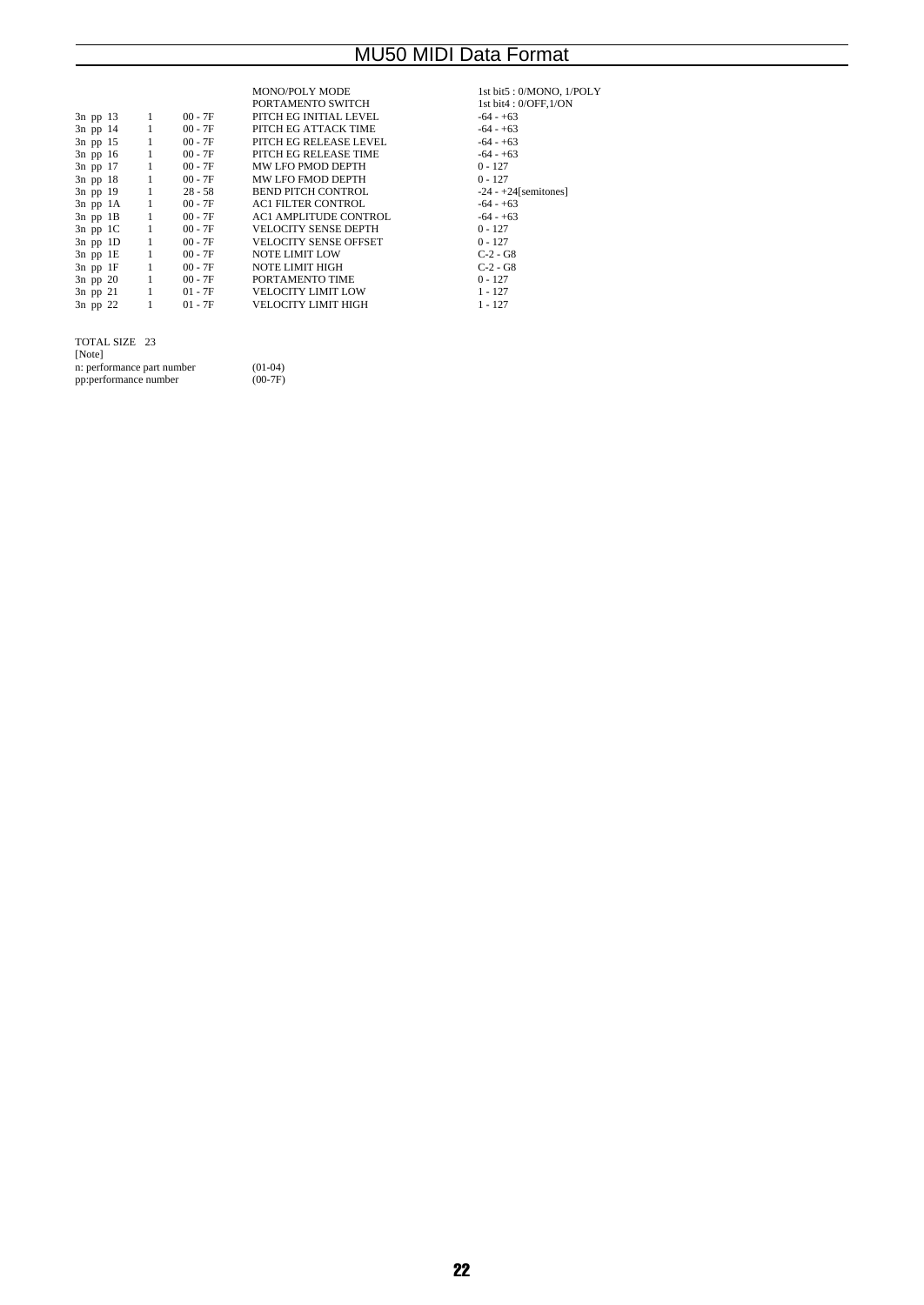The following effect types are required under XG.

# **REVERB BLOCK**

|            |          | <b>TYPE MSB   TYPE LSB</b> |                    |       |
|------------|----------|----------------------------|--------------------|-------|
| <b>DEC</b> | $HEX$ 00 |                            | 01                 | 02    |
| 000        | $\Omega$ | <b>NO EFFECT</b>           |                    |       |
| 001        |          | HALL1                      | HALL <sub>2</sub>  |       |
| 002        | 2        | ROOM1                      | ROOM <sub>2</sub>  | ROOM3 |
| 003        | 3        | STAGE1                     | STAGE <sub>2</sub> |       |
| 004        |          | <b>PLATE</b>               |                    |       |

# **CHORUS BLOCK**

| <b>TYPE MSB</b> |          |                  | <b>TYPE LSB</b>      |                 |
|-----------------|----------|------------------|----------------------|-----------------|
| <b>DEC</b>      | $HEX$ 00 |                  | $^{01}$              | 02              |
| 000             | $\Omega$ | <b>NO EFFECT</b> |                      |                 |
| 065             | 41       | <b>CHORUS1</b>   | <b>CHORUS2</b>       | <b>CHORUS3</b>  |
| 066             | 42       | <b>CELESTE1</b>  | CELESTE <sub>2</sub> | <b>CELESTE3</b> |
| 067             | 43       | <b>FLANGER 1</b> | <b>FLANGER 2</b>     |                 |

# **VARIATION BLOCK**

|      | <b>TYPE MSB</b> |                       | <b>TYPE LSB</b>      |          |
|------|-----------------|-----------------------|----------------------|----------|
| DEC. | <b>HEX</b>      | 0 <sup>0</sup>        | 01                   | 02       |
| 000  | $\theta$        | <b>NO EFFECT</b>      |                      |          |
| 001  | $\mathbf{1}$    | HALL1                 | HALL2                |          |
| 002  | $\overline{c}$  | ROOM1                 | ROOM2                | ROOM3    |
| 003  | 3               | STAGE1                | STAGE2               |          |
| 004  | $\overline{4}$  | <b>PLATE</b>          |                      |          |
| 005  | 5               | DELAY L,C,R           |                      |          |
| 006  | 6               | DELAY L,R             |                      |          |
| 007  | $\overline{7}$  | <b>ECHO</b>           |                      |          |
| 008  | 8               | <b>CROSS DELAY</b>    |                      |          |
| 009  | 9               | ER1                   | ER <sub>2</sub>      |          |
| 010  | A               | <b>GATE REVERB</b>    |                      |          |
| 011  | B               | <b>REVERSE GATE</b>   |                      |          |
| 064  | 40              | <b>THRU</b>           |                      |          |
| 065  | 41              | <b>CHORUS1</b>        | CHORUS2              | CHORUS3  |
| 066  | 42              | <b>CELESTE1</b>       | CELESTE <sub>2</sub> | CELESTE3 |
| 067  | 43              | <b>FLANGER 1</b>      | <b>FLANGER 2</b>     |          |
| 068  | 44              | <b>SYMPHONIC</b>      |                      |          |
| 069  | 45              | <b>ROTARY SPEAKER</b> |                      |          |
| 070  | 46              | <b>TREMOLO</b>        |                      |          |
| 071  | 47              | <b>AUTO PAN</b>       |                      |          |
| 072  | 48              | <b>PHASER</b>         |                      |          |
| 073  | 49              | <b>DISTORTION</b>     |                      |          |
| 074  | 4A              | <b>OVER DRIVE</b>     |                      |          |
| 075  | 4B              | <b>AMP SIMULATOR</b>  |                      |          |
| 076  | 4C              | 3BAND EQ(MONO)        |                      |          |
| 077  | 4D              | 2BAND EQ(STEREO)      |                      |          |
| 078  | 4E              | <b>AUTO WAH(LFO)</b>  |                      |          |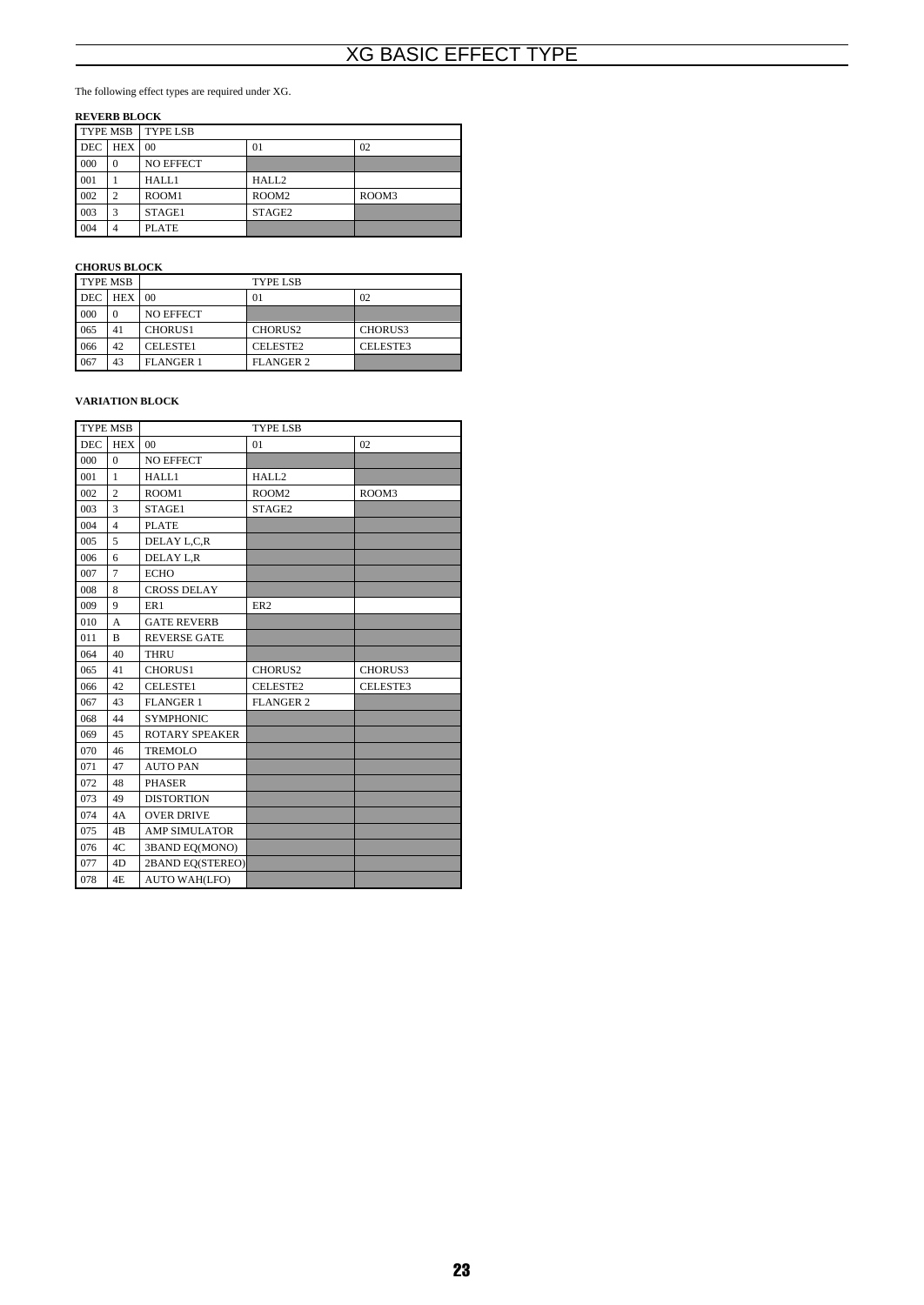# XG Voice List

24

|                       |                     | Bank Select MSB=000   |                  |                           |                | LSB=Bank Number       |                |                       |                |                     |                |            |                |               |                      |                |            |                |            |                |                                                                                                   |              |      |
|-----------------------|---------------------|-----------------------|------------------|---------------------------|----------------|-----------------------|----------------|-----------------------|----------------|---------------------|----------------|------------|----------------|---------------|----------------------|----------------|------------|----------------|------------|----------------|---------------------------------------------------------------------------------------------------|--------------|------|
| Instrument Pgm Bank 0 |                     |                       |                  | <b>KSP</b><br>Elem Bank 1 |                | Stereo<br>Elem Bank 3 |                | Single<br>Elem Bank 6 |                | Slow<br>Elem Bank 8 |                | Fast Decay |                | Double Attack | Bright               |                |            |                | Dark       |                | Elem  Bank 12 Elem  Bank 14 Elem  Bank 16 Elem  Bank 17 Elem  Bank 18 Elem  Bank 19 Elem  Bank 20 | Rsonant      | Elem |
| Group                 |                     |                       |                  |                           |                |                       |                |                       |                |                     |                |            |                |               |                      |                |            |                |            |                |                                                                                                   |              |      |
| Piano                 | 1                   | GrandPno 1            |                  | GrndProof 1               |                |                       |                |                       |                |                     |                |            |                |               |                      |                |            |                | MelloGrP   | $\overline{1}$ |                                                                                                   |              |      |
|                       | $\overline{2}$      | <b>BritePno</b>       | $\top$           | <b>BritPnoK</b>           | $\overline{1}$ |                       |                |                       |                |                     |                |            |                |               |                      |                |            |                |            |                |                                                                                                   |              |      |
|                       | 3                   | E.Grand               | $\overline{2}$   | ElGrPnoK 2                |                |                       |                |                       |                |                     |                |            |                |               |                      |                |            |                |            |                |                                                                                                   |              |      |
|                       | $\overline{4}$      | HnkyTonk <sub>2</sub> |                  | HnkyTnkK <sub>2</sub>     |                |                       |                |                       |                |                     |                |            |                |               |                      |                |            |                |            |                |                                                                                                   |              |      |
|                       | $\overline{5}$      | E.Piano1              | $\frac{2}{2}$    | $ELPnolK$ $1$             |                |                       |                |                       |                |                     |                |            |                |               |                      |                |            |                | MelloEP1   | $\overline{2}$ |                                                                                                   |              |      |
|                       | $6-$                | E.Piano2              |                  | El.Pno2K                  | Τ              |                       |                |                       |                |                     |                |            |                |               |                      |                |            |                |            |                |                                                                                                   |              |      |
|                       | $\overline{\tau}$   | Harpsi.               | $\overline{1}$   | Harpsi.K                  | -1             |                       |                |                       |                |                     |                |            |                |               |                      |                |            |                |            |                |                                                                                                   |              |      |
|                       | 8                   | Clavi.                | $\overline{2}$   | Clavi. K                  | 1              |                       |                |                       |                |                     |                |            |                |               |                      |                |            |                |            |                |                                                                                                   |              |      |
| Chromatic             | $\overline{9}$      | Celesta               | T                |                           |                |                       |                |                       |                |                     |                |            |                |               |                      |                |            |                |            |                |                                                                                                   |              |      |
| Percussion            | 10                  | Glocken               | T                |                           |                |                       |                |                       |                |                     |                |            |                |               |                      |                |            |                |            |                |                                                                                                   |              |      |
|                       | $\overline{\rm II}$ | MusicBox              | $\overline{2}$   |                           |                |                       |                |                       |                |                     |                |            |                |               |                      |                |            |                |            |                |                                                                                                   |              |      |
|                       | 12 <sub>1</sub>     | Vibes                 | $\top$           | VibesK                    | -1             |                       |                |                       |                |                     |                |            |                |               |                      |                |            |                |            |                |                                                                                                   |              |      |
|                       | 13                  | Marimba               | T                | MarimbaK 1                |                |                       |                |                       |                |                     |                |            |                |               |                      |                |            |                |            |                |                                                                                                   |              |      |
|                       | 14                  | Xylophon              | $\top$           |                           |                |                       |                |                       |                |                     |                |            |                |               |                      |                |            |                |            |                |                                                                                                   |              |      |
|                       |                     | 15 TubulBel           | T                |                           |                |                       |                |                       |                |                     |                |            |                |               |                      |                |            |                |            |                |                                                                                                   |              |      |
|                       |                     | 16 Dulcimer           | ┱                |                           |                |                       |                |                       |                |                     |                |            |                |               |                      |                |            |                |            |                |                                                                                                   |              |      |
| Organ                 |                     | 17 DrawOrgn 1         |                  |                           |                |                       |                |                       |                |                     |                |            |                |               |                      |                |            |                |            |                |                                                                                                   |              |      |
|                       |                     | 18 PercOrgn           | T                |                           |                |                       |                |                       |                |                     |                |            |                |               |                      |                |            |                |            |                |                                                                                                   |              |      |
|                       |                     | 19 RockOrgn           | $\frac{2}{2}$    |                           |                |                       |                |                       |                |                     |                |            |                |               |                      |                |            |                |            |                |                                                                                                   |              |      |
|                       | 20 <sub>1</sub>     | ChrchOrg              |                  |                           |                |                       |                |                       |                |                     |                |            |                |               |                      |                |            |                |            |                |                                                                                                   |              |      |
|                       | 21                  | ReedOrgn              |                  |                           |                |                       |                |                       |                |                     |                |            |                |               |                      |                |            |                |            |                |                                                                                                   |              |      |
|                       | 22                  | Acordion              | 2                |                           |                |                       |                |                       |                |                     |                |            |                |               |                      |                |            |                |            |                |                                                                                                   |              |      |
|                       |                     | 23 Harmnica           | T                |                           |                |                       |                |                       |                |                     |                |            |                |               |                      |                |            |                |            |                |                                                                                                   |              |      |
|                       |                     | 24 TangoAcd 2         |                  |                           |                |                       |                |                       |                |                     |                |            |                |               |                      |                |            |                |            |                |                                                                                                   |              |      |
| Guitar                | 25                  | NylonGtr              | T                |                           |                |                       |                |                       |                |                     |                |            |                |               | NylonGt2             | -1             |            |                |            |                |                                                                                                   |              |      |
|                       | 26                  | SteelGtr              | $\top$           |                           |                |                       |                |                       |                |                     |                |            |                |               | SteelGt <sub>2</sub> | T              |            |                |            |                |                                                                                                   |              |      |
|                       |                     | 27 Jazz Gtr           | T                |                           |                |                       |                |                       |                |                     |                |            |                |               |                      |                |            |                | MelloGtr   | -1             |                                                                                                   |              |      |
|                       |                     | 28 CleanGtr           | 1                |                           |                |                       |                |                       |                |                     |                |            |                |               |                      |                |            |                |            |                |                                                                                                   |              |      |
|                       |                     | 29 Mute.Gtr           | $\overline{1}$   |                           |                |                       |                |                       |                |                     |                |            |                |               |                      |                |            |                |            |                |                                                                                                   |              |      |
|                       | 30 <sup>1</sup>     | Ovrdrive              | $\top$           |                           |                |                       |                |                       |                |                     |                |            |                |               |                      |                |            |                |            |                |                                                                                                   |              |      |
|                       | 31<br>32            | Dist.Gtr<br>GtrHarmo  | $\overline{1}$   |                           |                |                       |                |                       |                |                     |                |            |                |               |                      |                |            |                |            |                |                                                                                                   |              |      |
| <b>Bass</b>           | 33                  | Aco.Bass              | $\top$<br>$\top$ |                           |                |                       |                |                       |                |                     |                |            |                |               |                      |                |            |                |            |                |                                                                                                   |              |      |
|                       |                     | 34 FngrBass           | $\top$           |                           |                |                       |                |                       |                |                     |                |            |                |               |                      |                |            |                | FingrDrk   | 2              |                                                                                                   |              |      |
|                       |                     | 35 PickBass           | $\overline{1}$   |                           |                |                       |                |                       |                |                     |                |            |                |               |                      |                |            |                |            |                |                                                                                                   |              |      |
|                       |                     | 36 Fretless           | $\mathbf{1}$     |                           |                |                       |                |                       |                |                     |                |            |                |               |                      |                |            |                |            |                |                                                                                                   |              |      |
|                       |                     | 37 SlapBas1           | $\top$           |                           |                |                       |                |                       |                |                     |                |            |                |               |                      |                |            |                |            |                |                                                                                                   |              |      |
|                       |                     | 38 SlapBas2           | T                |                           |                |                       |                |                       |                |                     |                |            |                |               |                      |                |            |                |            |                |                                                                                                   |              |      |
|                       |                     | 39 SynBass1           | T                |                           |                |                       |                |                       |                |                     |                |            |                |               |                      |                |            |                | SynBa1Dk 1 |                |                                                                                                   | FastResB     | ℸ    |
|                       | 40                  | SynBass2              | $\overline{2}$   |                           |                |                       |                | MelloSB1 1            |                |                     |                | Seq Bass   | $\overline{2}$ |               |                      |                |            |                |            |                | $C$ kSynBa 2 SynBa2Dk 1                                                                           |              |      |
| <b>Strings</b>        | 41                  | Violin                | $\overline{1}$   |                           |                |                       |                |                       |                | SlowVln             | 1              |            |                |               |                      |                |            |                |            |                |                                                                                                   |              |      |
|                       | 42                  | Viola                 | 1                |                           |                |                       |                |                       |                |                     |                |            |                |               |                      |                |            |                |            |                |                                                                                                   |              |      |
|                       | 43                  | Cello                 | $\mathbf{1}$     |                           |                |                       |                |                       |                |                     |                |            |                |               |                      |                |            |                |            |                |                                                                                                   |              |      |
|                       | 44                  | Contrabs              | T                |                           |                |                       |                |                       |                |                     |                |            |                |               |                      |                |            |                |            |                |                                                                                                   |              |      |
|                       | 45                  | Trem.Str              | T                |                           |                |                       |                |                       |                | SlowTrStr           | $\mathbf{1}$   |            |                |               |                      |                |            |                |            |                |                                                                                                   |              |      |
|                       | 46                  | Pizz.Str              | T                |                           |                |                       |                |                       |                |                     |                |            |                |               |                      |                |            |                |            |                |                                                                                                   |              |      |
|                       | 47                  | Harp                  | $\top$           |                           |                |                       |                |                       |                |                     |                |            |                |               |                      |                |            |                |            |                |                                                                                                   |              |      |
|                       | 48                  | Timpani               | 1                |                           |                |                       |                |                       |                |                     |                |            |                |               |                      |                |            |                |            |                |                                                                                                   |              |      |
| Ensemble              | 49                  | Strings1              | $\overline{1}$   |                           |                | S.Strngs              | $\overline{2}$ |                       |                | Slow Str            | $\overline{1}$ |            |                |               |                      |                |            |                |            |                |                                                                                                   |              |      |
|                       | 50                  | Strings2              | $\top$           |                           |                | S.SlwStr              | $\overline{2}$ |                       |                | LegatoSt            | $\overline{2}$ |            |                |               |                      |                |            |                |            |                |                                                                                                   |              |      |
|                       | 51                  | Syn.Str1              | $\overline{2}$   |                           |                |                       |                |                       |                |                     |                |            |                |               |                      |                |            |                |            |                |                                                                                                   |              |      |
|                       | 52                  | Syn.Str2              | $\overline{2}$   |                           |                |                       |                |                       |                |                     |                |            |                |               |                      |                |            |                |            |                |                                                                                                   |              |      |
|                       | 53                  | ChoirAah              | T                |                           |                | S.Choir               | $\overline{2}$ |                       |                |                     |                |            |                |               | Ch.Aahs2             | $\overline{2}$ |            |                |            |                |                                                                                                   |              |      |
|                       | 54                  | VoiceOoh              | T                |                           |                |                       |                |                       |                |                     |                |            |                |               |                      |                |            |                |            |                |                                                                                                   |              |      |
|                       | 55                  | SynVoice              | $\overline{1}$   |                           |                |                       |                |                       |                |                     |                |            |                |               |                      |                |            |                |            |                |                                                                                                   |              |      |
|                       | 56                  | Orch.Hit              | $\overline{2}$   |                           |                |                       |                |                       |                |                     |                |            |                |               |                      |                |            |                |            |                |                                                                                                   |              |      |
| <b>Brass</b>          | 57                  | Trumpet               | $\mathbf{1}$     |                           |                |                       |                |                       |                |                     |                |            |                |               | Trumpet2             |                | 1 BriteTrp | $\overline{2}$ |            |                |                                                                                                   |              |      |
|                       |                     | 58 Trombone           | $\top$           |                           |                |                       |                |                       |                |                     |                |            |                |               |                      |                |            |                | Trmbone222 |                |                                                                                                   |              |      |
|                       |                     | 59 Tuba               | T                |                           |                |                       |                |                       |                |                     |                |            |                |               | Tuba 2               | T              |            |                |            |                |                                                                                                   |              |      |
|                       |                     | 60 Mute.Trp           | $\top$           |                           |                |                       |                |                       |                |                     |                |            |                |               |                      |                |            |                |            |                |                                                                                                   |              |      |
|                       | 61                  | Fr.Horn               | T                |                           |                |                       |                | FrHrSolo              | $\overline{2}$ |                     |                |            |                |               |                      |                |            |                |            |                |                                                                                                   |              |      |
|                       | 62                  | <b>BrasSect</b>       | $\top$           |                           |                |                       |                |                       |                |                     |                |            |                |               |                      |                |            |                |            |                |                                                                                                   |              |      |
|                       |                     | 63 SynBras1           | $\overline{2}$   |                           |                |                       |                |                       |                |                     |                | QuackBr    | 2              |               |                      |                |            |                |            |                |                                                                                                   | $RezSynBr$ 2 |      |
|                       |                     | 64 SynBras2 1         |                  |                           |                |                       |                |                       |                |                     |                |            |                |               |                      |                |            |                | Soft Brs   | 2              |                                                                                                   |              |      |

: Same as Bank 0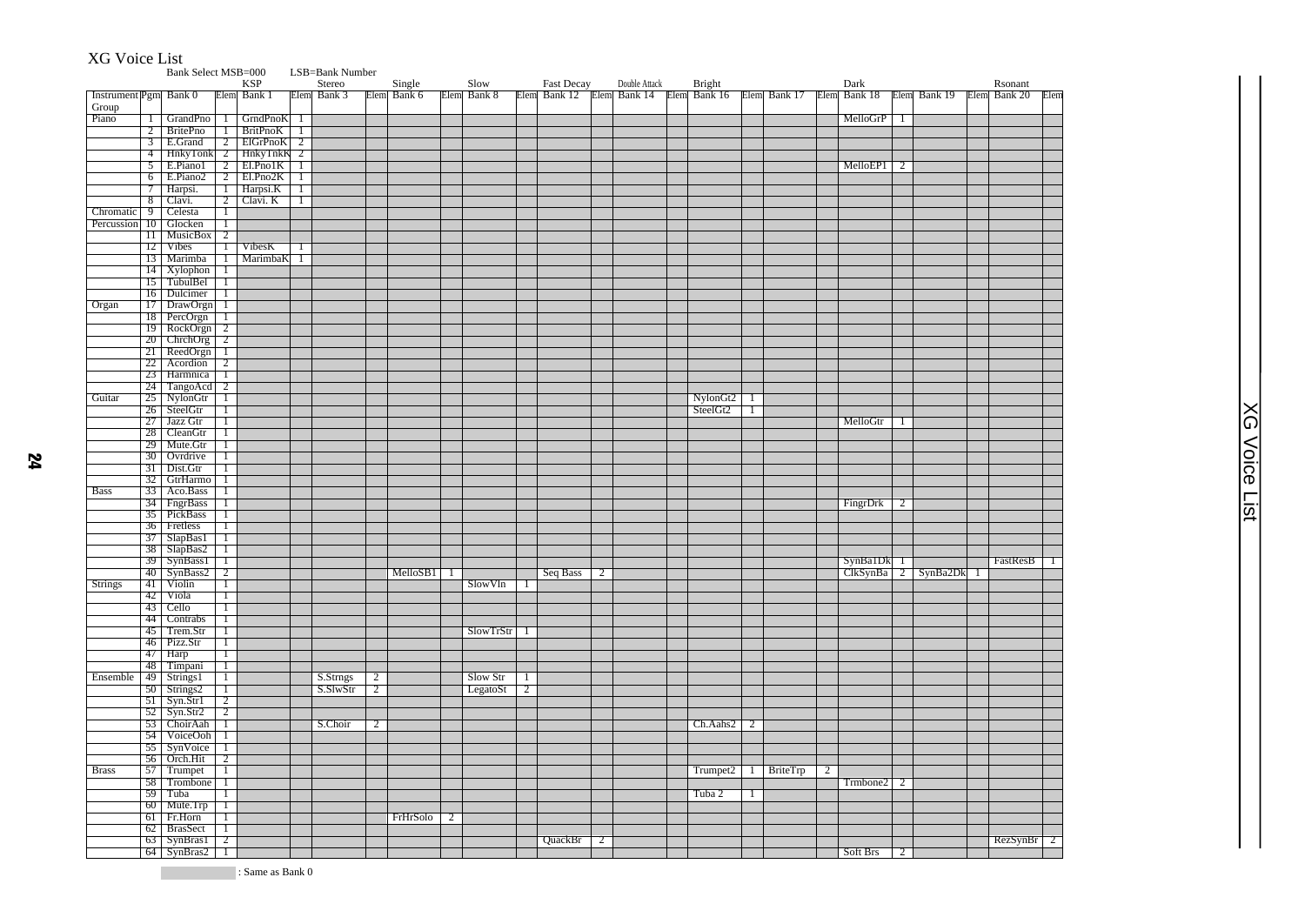|                        |                                    | Bank Select MSB=000 |                |              |                | LSB=Bank Number       |                |              |    |                         |                                  |                         |   |                                               |                |                                                           |                |              |              |                |              |                |              |      |
|------------------------|------------------------------------|---------------------|----------------|--------------|----------------|-----------------------|----------------|--------------|----|-------------------------|----------------------------------|-------------------------|---|-----------------------------------------------|----------------|-----------------------------------------------------------|----------------|--------------|--------------|----------------|--------------|----------------|--------------|------|
|                        |                                    | Attack              |                | Release      |                | Rezo Sweep            |                | Muted        |    | Detune 1                |                                  | Detune 2                |   | Detune 3                                      |                | Octave 1                                                  |                | Octave 2     | 5th 1        |                | 5th2         |                | Bend         |      |
| Instrument Pgm Bank 24 |                                    |                     |                | Elem Bank 25 |                | Elem Bank 27          |                | Elem Bank 28 |    | Elem Bank 32            |                                  | Elem Bank 33            |   | Elem Bank 34                                  |                | Elem Bank 35                                              |                | Elem Bank 36 | Elem Bank 37 |                | Elem Bank 38 |                | Elem Bank 39 | Elem |
| Group<br>Piano         | $\top$                             |                     |                |              |                |                       |                |              |    |                         |                                  |                         |   |                                               |                |                                                           |                |              |              |                |              |                |              |      |
|                        | $\overline{c}$                     |                     |                |              |                |                       |                |              |    |                         |                                  |                         |   |                                               |                |                                                           |                |              |              |                |              |                |              |      |
|                        | $\overline{3}$                     |                     |                |              |                |                       |                |              |    | Det.CP80 2              |                                  |                         |   |                                               |                |                                                           |                |              |              |                |              |                |              |      |
|                        | $\overline{4}$                     |                     |                |              |                |                       |                |              |    |                         |                                  |                         |   |                                               |                |                                                           |                |              |              |                |              |                |              |      |
|                        | $\overline{5}$                     |                     |                |              |                |                       |                |              |    |                         |                                  |                         |   | Chor.EP1 2<br>Chor.EP2 2 DX Hard 2 DXLegend 2 |                |                                                           |                |              |              |                |              |                |              |      |
|                        | $\overline{6}$                     |                     |                |              |                |                       |                |              |    |                         |                                  |                         |   |                                               |                |                                                           |                |              |              |                |              |                |              |      |
|                        | $\tau$                             |                     |                | Harpsi.2     | $\overline{2}$ |                       |                |              |    |                         |                                  |                         |   |                                               |                | Harpsi.3                                                  | $\overline{2}$ |              |              |                |              |                |              |      |
|                        | $\overline{\mathbf{8}}$            |                     |                |              |                | ClaviWah <sup>1</sup> | $\overline{2}$ |              |    |                         |                                  |                         |   |                                               |                |                                                           |                |              |              |                |              |                |              |      |
| Chromatic              | 9<br>$\overline{10}$               |                     |                |              |                |                       |                |              |    |                         |                                  |                         |   |                                               |                |                                                           |                |              |              |                |              |                |              |      |
| Percussion             | 11                                 |                     |                |              |                |                       |                |              |    |                         |                                  |                         |   |                                               |                |                                                           |                |              |              |                |              |                |              |      |
|                        | 12                                 |                     |                |              |                |                       |                |              |    |                         |                                  |                         |   |                                               |                |                                                           |                |              |              |                |              |                |              |      |
|                        | $\overline{13}$                    |                     |                |              |                |                       |                |              |    |                         |                                  |                         |   |                                               |                |                                                           |                |              |              |                |              |                |              |      |
|                        | 14                                 |                     |                |              |                |                       |                |              |    |                         |                                  |                         |   |                                               |                |                                                           |                |              |              |                |              |                |              |      |
|                        | 15                                 |                     |                |              |                |                       |                |              |    |                         |                                  |                         |   |                                               |                |                                                           |                |              |              |                |              |                |              |      |
|                        | 16                                 |                     |                |              |                |                       |                |              |    |                         |                                  |                         |   |                                               |                |                                                           |                |              |              |                |              |                |              |      |
| Organ                  | 17                                 |                     |                |              |                |                       |                |              |    |                         |                                  | $DetDrwOr$ 2 60sDrOr1 2 |   |                                               |                | Dulcimr2 2<br>60sDrOr2 2 70sDrOr1 2 DrawOrg2 2 60sDrOr3 2 |                |              |              |                | EvenBar      | $\overline{2}$ |              |      |
|                        | 18                                 | 70sPcOr1            | $\overline{2}$ |              |                |                       |                |              |    | DetPrcOr 2 LiteOrg      |                                  |                         | 2 |                                               |                |                                                           |                |              | PercOrg2     | $\overline{2}$ |              |                |              |      |
|                        | 19                                 |                     |                |              |                |                       |                |              |    |                         |                                  |                         |   |                                               |                |                                                           |                |              |              |                |              |                |              |      |
|                        | $\overline{20}$                    |                     |                |              |                |                       |                |              |    | $ChurOrg3$ 2            |                                  |                         |   |                                               |                | $ChurOrg2$ 2                                              |                |              |              |                |              |                |              |      |
|                        | 21                                 |                     |                |              |                |                       |                |              |    |                         |                                  |                         |   |                                               |                |                                                           |                |              |              |                |              |                |              |      |
|                        | $\overline{22}$<br>$\overline{23}$ |                     |                |              |                |                       |                |              |    | AccordIt                | $\overline{2}$<br>$\overline{2}$ |                         |   |                                               |                |                                                           |                |              |              |                |              |                |              |      |
|                        | 24                                 |                     |                |              |                |                       |                |              |    | Harmo 2                 |                                  |                         |   |                                               |                |                                                           |                |              |              |                |              |                |              |      |
| Guitar                 | 25                                 |                     |                | $NylonGt3$ 2 |                |                       |                |              |    |                         |                                  |                         |   |                                               |                |                                                           |                |              |              |                |              |                |              |      |
|                        | $\overline{26}$                    |                     |                |              |                |                       |                |              |    |                         |                                  |                         |   |                                               |                | 12StrGtr                                                  | $\overline{2}$ |              |              |                |              |                |              |      |
|                        | 27                                 |                     |                |              |                |                       |                |              |    | JazzAmp                 | $\overline{2}$                   |                         |   |                                               |                |                                                           |                |              |              |                |              |                |              |      |
|                        | $\overline{28}$                    |                     |                |              |                |                       |                |              |    | ChorusGt                | $\overline{2}$                   |                         |   |                                               |                |                                                           |                |              |              |                |              |                |              |      |
|                        | $\overline{29}$                    |                     |                |              |                |                       |                |              |    |                         |                                  |                         |   |                                               |                |                                                           |                |              |              |                |              |                |              |      |
|                        | 30                                 |                     |                |              |                |                       |                |              |    |                         |                                  |                         |   |                                               |                |                                                           |                |              |              |                |              |                |              |      |
|                        | 31                                 |                     |                |              |                |                       |                |              |    |                         |                                  |                         |   |                                               |                |                                                           |                |              |              |                |              |                |              |      |
|                        | $\overline{32}$                    |                     |                |              |                |                       |                |              |    |                         |                                  |                         |   |                                               |                |                                                           |                |              |              |                |              |                |              |      |
| <b>Bass</b>            | $\overline{33}$                    |                     |                |              |                |                       |                |              |    |                         |                                  |                         |   |                                               |                |                                                           |                |              |              |                |              |                |              |      |
|                        | $\overline{34}$                    |                     |                |              |                | $FlangeBa$ $2$        |                |              |    |                         |                                  |                         |   |                                               |                |                                                           |                |              |              |                |              |                |              |      |
|                        | $\overline{35}$                    |                     |                |              |                |                       |                | MutePkBa     | -1 |                         |                                  |                         |   |                                               |                |                                                           |                |              |              |                |              |                |              |      |
|                        | 36<br>37                           |                     |                |              |                | ResoSlap              | $\top$         |              |    | Fretles2<br>PunchThm 2  | $\overline{2}$                   | Fretles3                |   | 2 Fretles4                                    | $\overline{2}$ |                                                           |                |              |              |                |              |                |              |      |
|                        | $\overline{38}$                    |                     |                |              |                |                       |                |              |    |                         |                                  |                         |   |                                               |                |                                                           |                |              |              |                |              |                |              |      |
|                        |                                    | 39 AcidBass         | T              |              |                |                       |                |              |    |                         |                                  |                         |   |                                               |                | Clv Bass                                                  | $\overline{2}$ |              |              |                |              |                |              |      |
|                        | 40                                 |                     |                |              |                |                       |                |              |    | SmthBa $2 \overline{2}$ |                                  |                         |   |                                               |                |                                                           |                |              |              |                |              |                |              |      |
| <b>Strings</b>         | 41                                 |                     |                |              |                |                       |                |              |    |                         |                                  |                         |   |                                               |                |                                                           |                |              |              |                |              |                |              |      |
|                        | 42                                 |                     |                |              |                |                       |                |              |    |                         |                                  |                         |   |                                               |                |                                                           |                |              |              |                |              |                |              |      |
|                        | 43                                 |                     |                |              |                |                       |                |              |    |                         |                                  |                         |   |                                               |                |                                                           |                |              |              |                |              |                |              |      |
|                        | 44                                 |                     |                |              |                |                       |                |              |    |                         |                                  |                         |   |                                               |                |                                                           |                |              |              |                |              |                |              |      |
|                        | 45                                 |                     |                |              |                |                       |                |              |    |                         |                                  |                         |   |                                               |                |                                                           |                |              |              |                |              |                |              |      |
|                        | 46                                 |                     |                |              |                |                       |                |              |    |                         |                                  |                         |   |                                               |                |                                                           |                |              |              |                |              |                |              |      |
|                        | 47<br>48                           |                     |                |              |                |                       |                |              |    |                         |                                  |                         |   |                                               |                |                                                           |                |              |              |                |              |                |              |      |
| Ensemble               | 49                                 | ArcoStr             | $\overline{2}$ |              |                |                       |                |              |    |                         |                                  |                         |   |                                               |                | 60sStrng                                                  | $\overline{2}$ |              |              |                |              |                |              |      |
|                        | 50                                 |                     |                |              |                |                       |                |              |    |                         |                                  |                         |   |                                               |                |                                                           |                |              |              |                |              |                |              |      |
|                        | 51                                 |                     |                |              |                | ResoStr               | $\overline{2}$ |              |    |                         |                                  |                         |   |                                               |                |                                                           |                |              |              |                |              |                |              |      |
|                        | $\overline{52}$                    |                     |                |              |                |                       |                |              |    |                         |                                  |                         |   |                                               |                |                                                           |                |              |              |                |              |                |              |      |
|                        | 53                                 |                     |                |              |                |                       |                |              |    | MelChoir                | $\overline{2}$                   |                         |   |                                               |                |                                                           |                |              |              |                |              |                |              |      |
|                        | 54                                 |                     |                |              |                |                       |                |              |    |                         |                                  |                         |   |                                               |                |                                                           |                |              |              |                |              |                |              |      |
|                        | $\overline{55}$                    |                     |                |              |                |                       |                |              |    |                         |                                  |                         |   |                                               |                |                                                           |                |              |              |                |              |                |              |      |
|                        | 56                                 |                     |                |              |                |                       |                |              |    |                         |                                  |                         |   |                                               |                | OrchHit2                                                  | $\overline{2}$ |              |              |                |              |                |              |      |
| <b>Brass</b>           | 57                                 |                     |                |              |                |                       |                |              |    | WarmTrp                 | $\overline{2}$                   |                         |   |                                               |                |                                                           |                |              |              |                |              |                |              |      |
|                        | 58                                 |                     |                |              |                |                       |                |              |    |                         |                                  |                         |   |                                               |                |                                                           |                |              |              |                |              |                |              |      |
|                        | 59                                 |                     |                |              |                |                       |                |              |    |                         |                                  |                         |   |                                               |                |                                                           |                |              |              |                |              |                |              |      |
|                        | 60                                 |                     |                |              |                |                       |                |              |    |                         |                                  |                         |   |                                               |                |                                                           |                |              | HornOrch     |                |              |                |              |      |
|                        | 61<br>62                           |                     |                |              |                |                       |                |              |    | FrHorn2                 | -1                               |                         |   |                                               |                | Tp&TbSec 2                                                |                |              |              | $\overline{2}$ |              |                |              |      |
|                        |                                    | 63 PolyBrss         | $\overline{2}$ |              |                | SynBras3              | $\overline{2}$ |              |    | JumpBrss                | $\overline{2}$                   |                         |   |                                               |                |                                                           |                |              |              |                |              |                |              |      |
|                        | 64                                 |                     |                |              |                |                       |                |              |    |                         |                                  |                         |   |                                               |                |                                                           |                |              |              |                |              |                |              |      |
|                        |                                    |                     |                |              |                |                       |                |              |    |                         |                                  |                         |   |                                               |                |                                                           |                |              |              |                |              |                |              |      |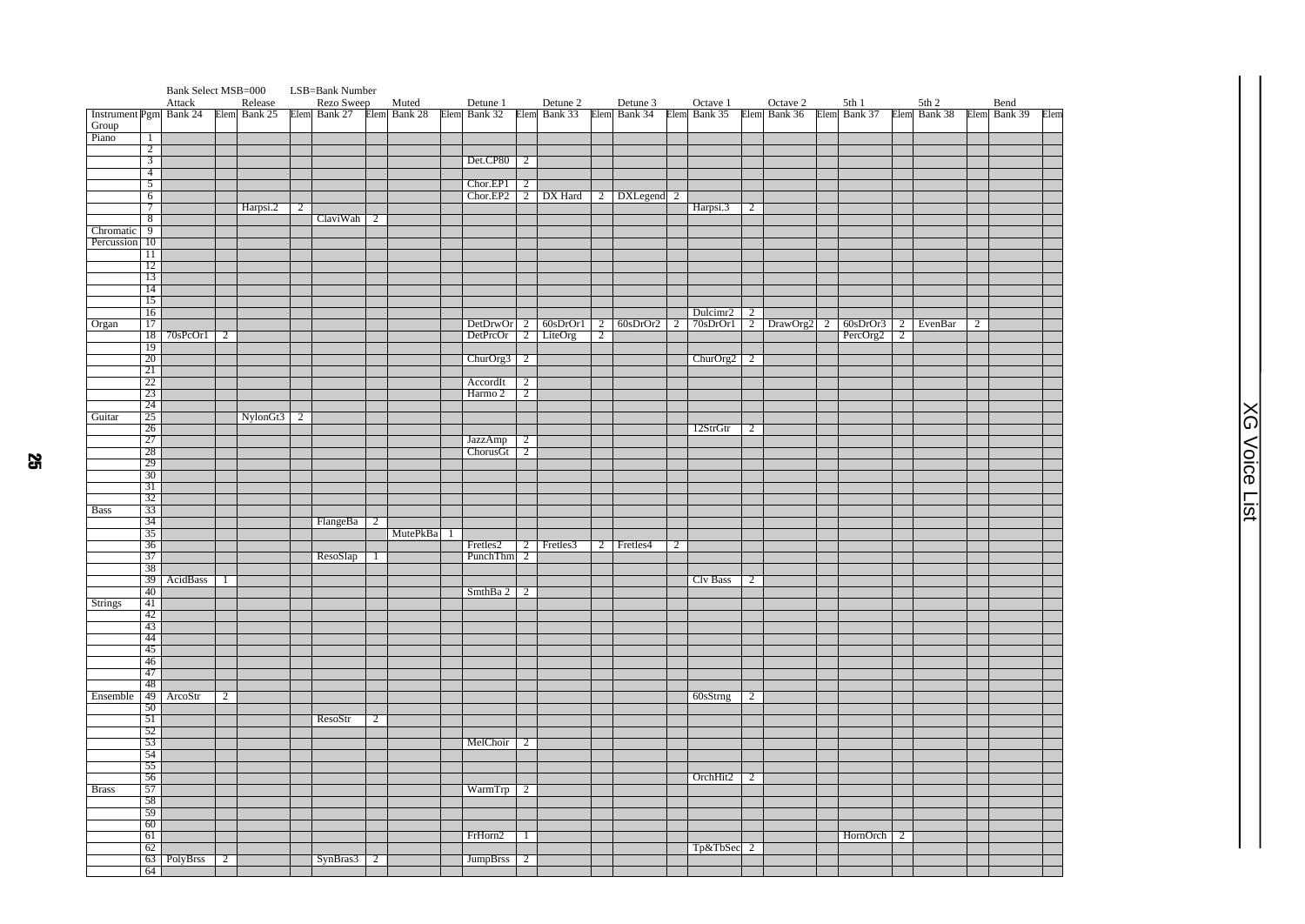|                        |                                           | Bank Select MSB=000                |                |                                  |                | LSB=Bank Number                                     |                |              |                |                                                             |                |                     |                                  |                    |                      |              |                |              |              |              |              |      |
|------------------------|-------------------------------------------|------------------------------------|----------------|----------------------------------|----------------|-----------------------------------------------------|----------------|--------------|----------------|-------------------------------------------------------------|----------------|---------------------|----------------------------------|--------------------|----------------------|--------------|----------------|--------------|--------------|--------------|--------------|------|
| Instrument Pgm Bank 40 |                                           | Tutti                              |                | Elem Bank 41                     |                | Elem Bank 42 Elem Bank 43 Elem Bank 45 Elem Bank 64 |                | Velo-Switch  |                | Velo-Xfade                                                  |                | other wave          |                                  | Elem Bank 65       |                      | Elem Bank 66 |                | Elem Bank 67 | Elem Bank 68 | Elem Bank 69 | Elem Bank 70 | Elem |
| Group                  |                                           |                                    |                |                                  |                |                                                     |                |              |                |                                                             |                |                     |                                  |                    |                      |              |                |              |              |              |              |      |
| Piano                  | -1                                        | PianoStr                           |                | 2 Dream                          | $\overline{2}$ |                                                     |                |              |                |                                                             |                |                     |                                  |                    |                      |              |                |              |              |              |              |      |
|                        | $\overline{2}$<br>$\overline{\mathbf{3}}$ |                                    |                | ElGrPno1 2 ElGrPno2              | $\overline{2}$ |                                                     |                |              |                |                                                             |                |                     |                                  |                    |                      |              |                |              |              |              |              |      |
|                        | $\overline{4}$                            |                                    |                |                                  |                |                                                     |                |              |                |                                                             |                |                     |                                  |                    |                      |              |                |              |              |              |              |      |
|                        | $\overline{5}$                            | HardEl.P                           | $\overline{2}$ |                                  |                |                                                     |                |              |                | VX El.P1   $2$   60sEl.P                                    |                |                     | $\mathbf{1}$                     |                    |                      |              |                |              |              |              |              |      |
|                        | $\overline{6}$                            |                                    |                | DX Phase 2 DX+Analg 2 DXKotoEP 2 |                |                                                     |                |              |                | $VX$ El.P2 $\begin{array}{ c c c }\n\hline\n2\n\end{array}$ |                |                     |                                  |                    |                      |              |                |              |              |              |              |      |
|                        | 7<br>8                                    |                                    |                |                                  |                |                                                     |                |              |                |                                                             |                | PulseClv            |                                  | 1 PierceCl         | 2                    |              |                |              |              |              |              |      |
| Chromatic              | 9                                         |                                    |                |                                  |                |                                                     |                |              |                |                                                             |                |                     |                                  |                    |                      |              |                |              |              |              |              |      |
| Percussion             | 10                                        |                                    |                |                                  |                |                                                     |                |              |                |                                                             |                |                     |                                  |                    |                      |              |                |              |              |              |              |      |
|                        | 11                                        |                                    |                |                                  |                |                                                     |                |              |                |                                                             |                | Orgel               | $\overline{2}$                   |                    |                      |              |                |              |              |              |              |      |
|                        | 12<br>13                                  |                                    |                |                                  |                |                                                     |                |              |                | HardVibe 2                                                  |                | SineMrmb 2          |                                  |                    |                      |              |                |              |              |              |              |      |
|                        | 14                                        |                                    |                |                                  |                |                                                     |                |              |                |                                                             |                |                     |                                  |                    |                      |              |                |              |              |              |              |      |
|                        | $\overline{15}$                           |                                    |                |                                  |                |                                                     |                |              |                |                                                             |                |                     |                                  |                    |                      |              |                |              |              |              |              |      |
|                        | 16                                        |                                    |                |                                  |                |                                                     |                |              |                |                                                             |                |                     |                                  |                    |                      |              |                |              |              |              |              |      |
| Organ                  | 17 <sup>1</sup><br>18                     | $16+2"2/3$                         | $\overline{2}$ |                                  |                |                                                     |                |              |                |                                                             |                | Organ Ba            | $\mathbf{1}$                     | 70sDrOr2           | $\overline{2}$       | CheezOrg     | $\overline{2}$ | $DrawOrg3$ 2 |              |              |              |      |
|                        | 19                                        |                                    |                |                                  |                |                                                     |                |              |                |                                                             |                | RotaryOr            |                                  | 2 SloRotar 2       |                      | FstRotar     | $\overline{2}$ |              |              |              |              |      |
|                        |                                           | 20 NotreDam 2                      |                |                                  |                |                                                     |                |              |                |                                                             |                | OrgFlute            |                                  | 2 $TrmOrgFl$ 2     |                      |              |                |              |              |              |              |      |
|                        |                                           | 21 Puff Org                        | $\overline{2}$ |                                  |                |                                                     |                |              |                |                                                             |                |                     |                                  |                    |                      |              |                |              |              |              |              |      |
|                        | $\overline{22}$                           |                                    |                |                                  |                |                                                     |                |              |                |                                                             |                |                     |                                  |                    |                      |              |                |              |              |              |              |      |
|                        | 23<br>24                                  |                                    |                |                                  |                |                                                     |                |              |                |                                                             |                | TngoAcd2            | $\overline{2}$                   |                    |                      |              |                |              |              |              |              |      |
| Guitar                 | 25                                        |                                    |                |                                  |                |                                                     |                | $VelGtHrm$ 2 |                |                                                             |                |                     |                                  |                    |                      |              |                |              |              |              |              |      |
|                        |                                           |                                    |                | 26 Nyln&Stl 2 Stl&Body           | 2              |                                                     |                |              |                |                                                             |                |                     |                                  |                    |                      |              |                |              |              |              |              |      |
|                        | 27                                        |                                    |                |                                  |                |                                                     |                |              |                |                                                             |                |                     |                                  |                    |                      |              |                |              |              |              |              |      |
|                        | $\overline{28}$                           |                                    |                |                                  |                |                                                     |                |              |                |                                                             |                |                     |                                  |                    |                      |              |                |              |              |              |              |      |
|                        | 30                                        |                                    |                | 29   FunkGtr1   2   MuteStlG   2 |                |                                                     |                | Gt.Pinch     | $\overline{2}$ | FunkGtr2   2   Jazz Man   1                                 |                |                     |                                  |                    |                      |              |                |              |              |              |              |      |
|                        |                                           |                                    |                | 31 FeedbkGt 2 FeedbGt2           | $\overline{2}$ |                                                     |                |              |                |                                                             |                |                     |                                  |                    |                      |              |                |              |              |              |              |      |
|                        | 32                                        |                                    |                |                                  |                |                                                     |                |              |                |                                                             |                |                     |                                  | GtFeedbk           | $\mathbf{1}$         | GtrHrmo2     |                |              |              |              |              |      |
| <b>Bass</b>            |                                           | 33 JazzRthm 2                      |                |                                  |                |                                                     |                |              |                | VXUprght 2                                                  |                |                     |                                  |                    |                      |              |                |              |              |              |              |      |
|                        | 35                                        | 34 Ba&DstEG 2                      |                |                                  |                |                                                     |                |              |                | $FngrSlap$ 2 $FngBass2$ 2                                   |                |                     |                                  | ModAlem            | $\overline{2}$       |              |                |              |              |              |              |      |
|                        | 36                                        |                                    |                |                                  |                |                                                     |                |              |                |                                                             |                |                     |                                  |                    |                      |              |                |              |              |              |              |      |
|                        | $\overline{37}$                           |                                    |                |                                  |                |                                                     |                |              |                |                                                             |                |                     |                                  |                    |                      |              |                |              |              |              |              |      |
|                        | 38                                        |                                    |                |                                  |                |                                                     |                | VeloSlap     | 2              |                                                             |                |                     |                                  |                    |                      |              |                |              |              |              |              |      |
|                        | 40                                        | 39 TeknoBa 2<br>ModulrBa 2 DX Bass |                |                                  | $\overline{2}$ |                                                     |                |              |                |                                                             |                | Oscar<br>X WireBa   | $\overline{2}$<br>$\overline{2}$ | <b>SqrBass</b>     |                      | 2 RubberBa   | $\overline{2}$ |              |              |              |              |      |
| Strings                | 41                                        |                                    |                |                                  |                |                                                     |                |              |                |                                                             |                |                     |                                  |                    |                      |              |                |              |              |              |              |      |
|                        | 42                                        |                                    |                |                                  |                |                                                     |                |              |                |                                                             |                |                     |                                  |                    |                      |              |                |              |              |              |              |      |
|                        | 43                                        |                                    |                |                                  |                |                                                     |                |              |                |                                                             |                |                     |                                  |                    |                      |              |                |              |              |              |              |      |
|                        | 44                                        |                                    | $\overline{2}$ |                                  |                |                                                     |                |              |                |                                                             |                |                     |                                  |                    |                      |              |                |              |              |              |              |      |
|                        | 46                                        | 45 Susp Str                        |                |                                  |                |                                                     |                |              |                |                                                             |                |                     |                                  |                    |                      |              |                |              |              |              |              |      |
|                        |                                           | 47 YangChin 2                      |                |                                  |                |                                                     |                |              |                |                                                             |                |                     |                                  |                    |                      |              |                |              |              |              |              |      |
|                        | 48                                        |                                    |                |                                  |                |                                                     |                |              |                |                                                             |                |                     |                                  |                    |                      |              |                |              |              |              |              |      |
| Ensemble               |                                           | 49 Orchestr 2 Orchstr2             |                |                                  | $\overline{2}$ | TremOrch 2                                          |                |              |                | VeloStr                                                     | $\overline{2}$ |                     |                                  |                    |                      |              |                |              |              |              |              |      |
|                        | 50<br>51                                  |                                    |                | Warm Str 2 Kingdom               | 2              |                                                     |                |              |                |                                                             |                | 70sStr<br>Syn Str4  | $\mathbf{1}$<br>$\overline{2}$   | Str Ens3<br>SS Str | -1<br>$\overline{2}$ |              |                |              |              |              |              |      |
|                        | $\overline{52}$                           |                                    |                |                                  |                |                                                     |                |              |                |                                                             |                |                     |                                  |                    |                      |              |                |              |              |              |              |      |
|                        |                                           | 53 ChoirStr                        | $\overline{2}$ |                                  |                |                                                     |                |              |                |                                                             |                |                     |                                  |                    |                      |              |                |              |              |              |              |      |
|                        | 54                                        |                                    |                |                                  |                |                                                     |                |              |                |                                                             |                |                     |                                  |                    |                      |              |                |              |              |              |              |      |
|                        | 55                                        | $SynVox2$ 2 Choral                 |                |                                  | $\overline{2}$ |                                                     |                |              |                |                                                             |                | AnaVoice            | $\mathbf{1}$                     |                    |                      |              |                |              |              |              |              |      |
| <b>Brass</b>           | 56<br>57                                  |                                    |                |                                  |                |                                                     |                |              |                |                                                             |                | Impact              | 2                                |                    |                      |              |                |              |              |              |              |      |
|                        | 58                                        |                                    |                |                                  |                |                                                     |                |              |                |                                                             |                |                     |                                  |                    |                      |              |                |              |              |              |              |      |
|                        | 59                                        |                                    |                |                                  |                |                                                     |                |              |                |                                                             |                |                     |                                  |                    |                      |              |                |              |              |              |              |      |
|                        | 60                                        |                                    |                |                                  |                |                                                     |                |              |                |                                                             |                |                     |                                  |                    |                      |              |                |              |              |              |              |      |
|                        | 61                                        | 62 BrssSec2 2 HiBrass              |                |                                  |                | 2 MelloBrs                                          | $\overline{2}$ |              |                |                                                             |                |                     |                                  |                    |                      |              |                |              |              |              |              |      |
|                        | 63                                        |                                    |                |                                  |                |                                                     |                |              |                |                                                             |                | AnaVelBr 2 AnaBrss1 | $\overline{2}$                   |                    |                      |              |                |              |              |              |              |      |
|                        |                                           |                                    |                | 64 SynBras4 2 ChorBrss 2         |                |                                                     |                |              |                |                                                             |                | VelBras2 2 AnaBrss2 | $\overline{2}$                   |                    |                      |              |                |              |              |              |              |      |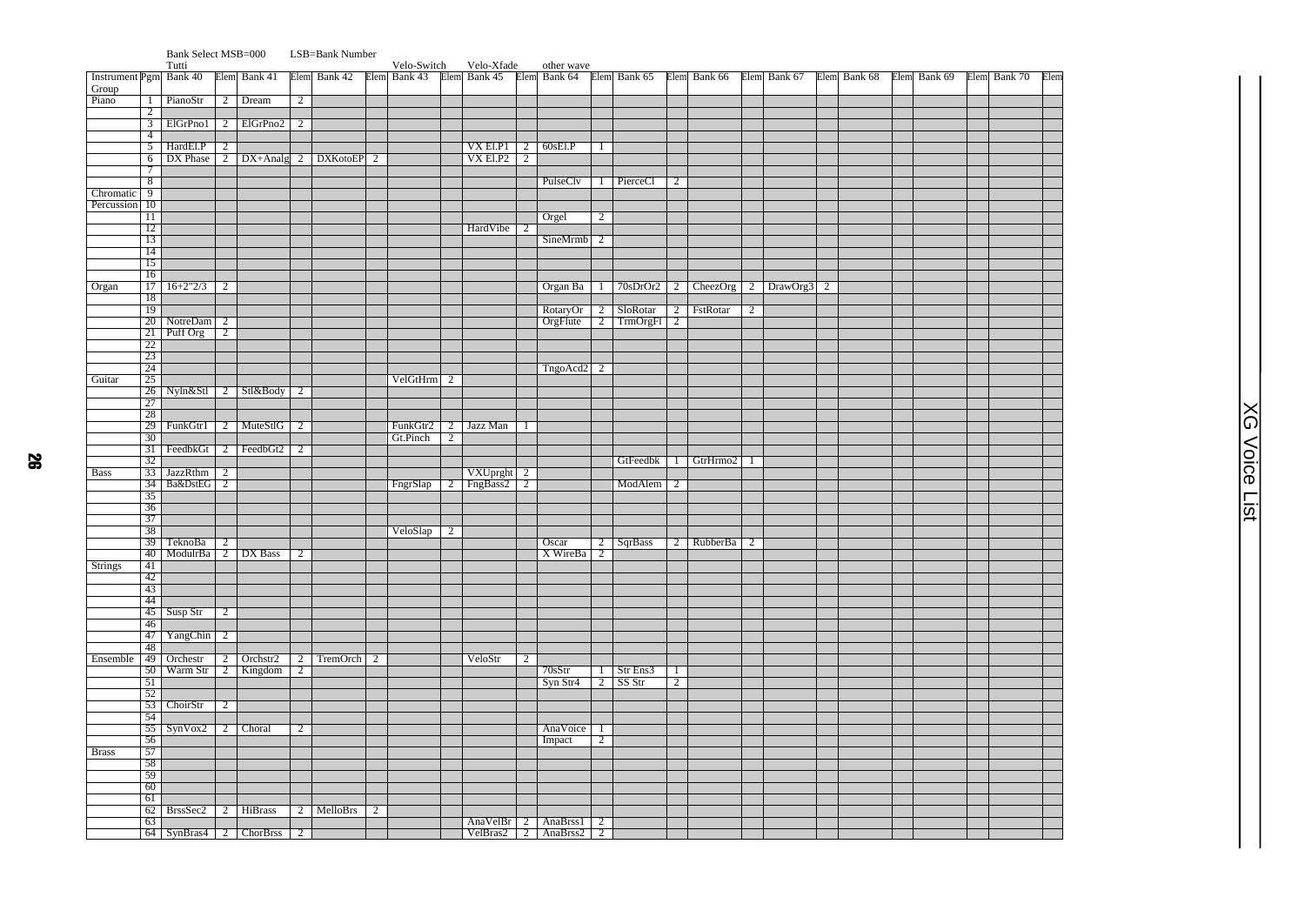# Bank Select MSB=000 LSB=Bank Number Bank Select MSB=064 LSB=000

SFX<br>Pgm Bank 0

| Instrument Pgm Bank 71 Elem Bank 72 |                 |  |  | Elem Bank 96 |                | Elem Bank 97         |                | Elem Bank 98 | Elem           | Bank 99 | Elem Bank 100 Elem Bank 101 Elem |  |                 | Pgm Bank 0                        | Elem              |
|-------------------------------------|-----------------|--|--|--------------|----------------|----------------------|----------------|--------------|----------------|---------|----------------------------------|--|-----------------|-----------------------------------|-------------------|
| Group<br>Piano                      |                 |  |  |              |                |                      |                |              |                |         |                                  |  |                 |                                   |                   |
|                                     | $\overline{1}$  |  |  |              |                |                      |                |              |                |         |                                  |  | $\mathbf{1}$    | CuttngNz                          | $\mathbf{1}$      |
|                                     | $\overline{2}$  |  |  |              |                |                      |                |              |                |         |                                  |  | $rac{2}{3}$     | CttngNz2                          | $\overline{2}$    |
|                                     | 3               |  |  |              |                |                      |                |              |                |         |                                  |  |                 |                                   |                   |
|                                     | $\overline{4}$  |  |  |              |                |                      |                |              |                |         |                                  |  | $\overline{4}$  | Str Slap                          | $\overline{\top}$ |
|                                     | $\overline{5}$  |  |  |              |                |                      |                |              |                |         |                                  |  | $\overline{5}$  |                                   |                   |
|                                     | 6               |  |  |              |                |                      |                |              |                |         |                                  |  | $\overline{6}$  |                                   |                   |
|                                     | $\overline{7}$  |  |  |              |                |                      |                |              |                |         |                                  |  | 7               |                                   |                   |
|                                     | $\overline{8}$  |  |  |              |                |                      |                |              |                |         |                                  |  | $\overline{8}$  |                                   |                   |
| Chromatic                           | $\overline{9}$  |  |  |              |                |                      |                |              |                |         |                                  |  | $\overline{9}$  |                                   |                   |
| Percussion                          | 10              |  |  |              |                |                      |                |              |                |         |                                  |  | 10              |                                   |                   |
|                                     | $\overline{11}$ |  |  |              |                |                      |                |              |                |         |                                  |  | $\overline{11}$ |                                   |                   |
|                                     |                 |  |  |              |                |                      |                |              |                |         |                                  |  | $\overline{12}$ |                                   |                   |
|                                     | $\overline{12}$ |  |  |              |                |                      |                |              |                |         |                                  |  |                 |                                   |                   |
|                                     | 13              |  |  |              |                | Balafon <sub>2</sub> |                | 2 Log Drum   | $\overline{2}$ |         |                                  |  | 13              |                                   |                   |
|                                     | $\overline{14}$ |  |  |              |                |                      |                |              |                |         |                                  |  | 14              |                                   |                   |
|                                     | 15              |  |  | ChrchBel     | $\frac{2}{2}$  | Carillon             | $\overline{2}$ |              |                |         |                                  |  | $\overline{15}$ |                                   |                   |
|                                     | 16              |  |  | Cimbalom     |                | Santur               | $\overline{2}$ |              |                |         |                                  |  | 16              |                                   |                   |
| Organ                               | 17              |  |  |              |                |                      |                |              |                |         |                                  |  | 17              | Fl.KClik                          | $\top$            |
|                                     | 18              |  |  |              |                |                      |                |              |                |         |                                  |  | 18              |                                   |                   |
|                                     | 19              |  |  |              |                |                      |                |              |                |         |                                  |  | 19              |                                   |                   |
|                                     | $\overline{20}$ |  |  |              |                |                      |                |              |                |         |                                  |  | $\frac{1}{20}$  |                                   |                   |
|                                     | 21              |  |  |              |                |                      |                |              |                |         |                                  |  | $\overline{21}$ |                                   |                   |
|                                     | $\frac{1}{22}$  |  |  |              |                |                      |                |              |                |         |                                  |  | 22              |                                   |                   |
|                                     | $\overline{23}$ |  |  |              |                |                      |                |              |                |         |                                  |  |                 |                                   |                   |
|                                     | 24              |  |  |              |                |                      |                |              |                |         |                                  |  | $\frac{23}{24}$ |                                   |                   |
| Guitar                              | 25              |  |  | Ukulele      | T              |                      |                |              |                |         |                                  |  | $\overline{25}$ |                                   |                   |
|                                     | 26              |  |  | Mandolin     | $\overline{2}$ |                      |                |              |                |         |                                  |  | 26              |                                   |                   |
|                                     | 27              |  |  |              |                |                      |                |              |                |         |                                  |  | $\overline{27}$ |                                   |                   |
|                                     | 28              |  |  |              |                |                      |                |              |                |         |                                  |  | 28              |                                   |                   |
|                                     | $\overline{29}$ |  |  |              |                |                      |                |              |                |         |                                  |  | $\overline{29}$ |                                   |                   |
|                                     | $\overline{30}$ |  |  |              |                |                      |                |              |                |         |                                  |  | $\overline{30}$ |                                   |                   |
|                                     | 31              |  |  |              |                |                      |                |              |                |         |                                  |  | $\overline{31}$ |                                   |                   |
|                                     |                 |  |  |              |                |                      |                |              |                |         |                                  |  |                 |                                   |                   |
|                                     | 32              |  |  |              |                |                      |                |              |                |         |                                  |  | 32              |                                   |                   |
| <b>Bass</b>                         | 33              |  |  |              |                |                      |                |              |                |         |                                  |  | $\overline{33}$ | Rain                              | $\overline{1}$    |
|                                     | 34              |  |  |              |                |                      |                |              |                |         |                                  |  | $\overline{34}$ | Thunder                           | $\overline{1}$    |
|                                     | $\overline{35}$ |  |  |              |                |                      |                |              |                |         |                                  |  | 35              | Wind                              | $\overline{1}$    |
|                                     | 36              |  |  | SynFretl     | $\overline{2}$ | Smooth               | 2              |              |                |         |                                  |  | $\overline{36}$ | Stream                            | $\frac{2}{2}$     |
|                                     | $\overline{37}$ |  |  |              |                |                      |                |              |                |         |                                  |  | $\overline{37}$ | <b>Bubble</b>                     |                   |
|                                     | 38              |  |  |              |                |                      |                |              |                |         |                                  |  | 38              | Feed                              | $\overline{2}$    |
|                                     | 39              |  |  | Hammer       | $\overline{2}$ |                      |                |              |                |         |                                  |  | 39              |                                   |                   |
|                                     | 40              |  |  |              |                |                      |                |              |                |         |                                  |  | $\overline{40}$ |                                   |                   |
| <b>Strings</b>                      | 41              |  |  |              |                |                      |                |              |                |         |                                  |  | 41              |                                   |                   |
|                                     | 42              |  |  |              |                |                      |                |              |                |         |                                  |  | 42              |                                   |                   |
|                                     | 43              |  |  |              |                |                      |                |              |                |         |                                  |  | 43              |                                   |                   |
|                                     | 44              |  |  |              |                |                      |                |              |                |         |                                  |  | 44              |                                   |                   |
|                                     | 45              |  |  |              |                |                      |                |              |                |         |                                  |  | 45              |                                   |                   |
|                                     | 46              |  |  |              |                |                      |                |              |                |         |                                  |  | 46              |                                   |                   |
|                                     | 47              |  |  |              |                |                      |                |              |                |         |                                  |  | 47              |                                   |                   |
|                                     | 48              |  |  |              |                |                      |                |              |                |         |                                  |  | 48              |                                   |                   |
| Ensemble                            | 49              |  |  |              |                |                      |                |              |                |         |                                  |  | 49              |                                   | $\overline{1}$    |
|                                     | $\overline{50}$ |  |  |              |                |                      |                |              |                |         |                                  |  | $\overline{50}$ | $\frac{\text{Dog}}{\text{Horse}}$ | $\top$            |
|                                     | 51              |  |  |              |                |                      |                |              |                |         |                                  |  | 51              | Bird 2                            | $\overline{1}$    |
|                                     | 52              |  |  |              |                |                      |                |              |                |         |                                  |  | $\overline{52}$ |                                   |                   |
|                                     | $\overline{53}$ |  |  |              |                |                      |                |              |                |         |                                  |  | 53              |                                   |                   |
|                                     | 54              |  |  |              |                |                      |                |              |                |         |                                  |  | $\overline{54}$ |                                   |                   |
|                                     |                 |  |  |              |                |                      |                |              |                |         |                                  |  |                 |                                   |                   |
|                                     | 55              |  |  |              |                |                      |                |              |                |         |                                  |  | $\overline{55}$ | Ghost                             | $\overline{2}$    |
|                                     | 56              |  |  |              |                |                      |                |              |                |         |                                  |  | 56              | Maou                              | $\overline{2}$    |
| <b>Brass</b>                        | 57              |  |  |              |                |                      |                |              |                |         |                                  |  | 57              |                                   |                   |
|                                     | $\frac{1}{58}$  |  |  |              |                |                      |                |              |                |         |                                  |  | $\overline{58}$ |                                   |                   |
|                                     | 59              |  |  |              |                |                      |                |              |                |         |                                  |  | 59              |                                   |                   |
|                                     | 60              |  |  |              |                |                      |                |              |                |         |                                  |  | 60              |                                   |                   |
|                                     | 61              |  |  |              |                |                      |                |              |                |         |                                  |  | 61              |                                   |                   |
|                                     | 62              |  |  |              |                |                      |                |              |                |         |                                  |  | 62              |                                   |                   |
|                                     | 63              |  |  |              |                |                      |                |              |                |         |                                  |  | 63              |                                   |                   |
|                                     | 64              |  |  |              |                |                      |                |              |                |         |                                  |  | 64              |                                   |                   |

| $\frac{1}{2}$                      | CttngNz2                  | $\overline{2}$      |  |
|------------------------------------|---------------------------|---------------------|--|
| $\frac{2}{3}$                      |                           |                     |  |
| 4                                  | Str Slap                  | ī                   |  |
| 5                                  |                           |                     |  |
| б                                  |                           |                     |  |
| 7                                  |                           |                     |  |
| $\overline{8}$                     |                           |                     |  |
| 9                                  |                           |                     |  |
| 10                                 |                           |                     |  |
| $\overline{11}$                    |                           |                     |  |
|                                    |                           |                     |  |
| $\frac{12}{13}$                    |                           |                     |  |
|                                    |                           |                     |  |
|                                    |                           |                     |  |
| $\frac{11}{15}$                    |                           |                     |  |
| $\overline{17}$                    |                           |                     |  |
| $\overline{18}$                    | Fl.KClik                  | ī                   |  |
| 19                                 |                           |                     |  |
|                                    |                           |                     |  |
| $\overline{20}$                    |                           |                     |  |
| $\overline{21}$                    |                           |                     |  |
| $\frac{22}{23}$                    |                           |                     |  |
|                                    |                           |                     |  |
| $\frac{1}{24}$<br>$\overline{25}$  |                           |                     |  |
|                                    |                           |                     |  |
| $\frac{1}{26}$                     |                           |                     |  |
| $\frac{27}{28}$                    |                           |                     |  |
| 29                                 |                           |                     |  |
| $\overline{30}$                    |                           |                     |  |
| $\frac{1}{31}$                     |                           |                     |  |
| $\overline{32}$                    |                           |                     |  |
|                                    |                           |                     |  |
| $\frac{1}{33}$<br>$\frac{33}{34}$  | Rain                      | 1                   |  |
|                                    | Thunder                   | ĺ                   |  |
| 35                                 | Wind                      | 1<br>$\overline{2}$ |  |
| $\frac{36}{5}$                     | Stream                    | $\bar{2}$           |  |
| $\frac{1}{37}$<br>38               | <b>Bubble</b>             | $\overline{2}$      |  |
| $\frac{2}{39}$                     | Feed                      |                     |  |
| $\frac{5}{40}$                     |                           |                     |  |
|                                    |                           |                     |  |
| 41                                 |                           |                     |  |
| $\frac{42}{43}$                    |                           |                     |  |
|                                    |                           |                     |  |
| 44                                 |                           |                     |  |
| 45                                 |                           |                     |  |
| 46                                 |                           |                     |  |
| 47                                 |                           |                     |  |
| 48<br>49                           |                           | ī                   |  |
| 50                                 | $\overline{\mathrm{Dog}}$ | ī                   |  |
| $\overline{51}$                    | Horse                     | 1                   |  |
| $\frac{5}{52}$                     | Bird 2                    |                     |  |
| 53                                 |                           |                     |  |
| $\frac{12}{54}$                    |                           |                     |  |
| $\frac{5}{55}$                     |                           | 2                   |  |
|                                    |                           |                     |  |
|                                    | Ghost                     |                     |  |
| $\frac{1}{56}$                     | Maou                      | 듓                   |  |
| 57                                 |                           |                     |  |
| $\frac{1}{58}$                     |                           |                     |  |
| 59                                 |                           |                     |  |
| $\overline{60}$                    |                           |                     |  |
| 61                                 |                           |                     |  |
|                                    |                           |                     |  |
| $\frac{62}{63}$<br>$\overline{64}$ |                           |                     |  |

**XG Voice List** XG Voice List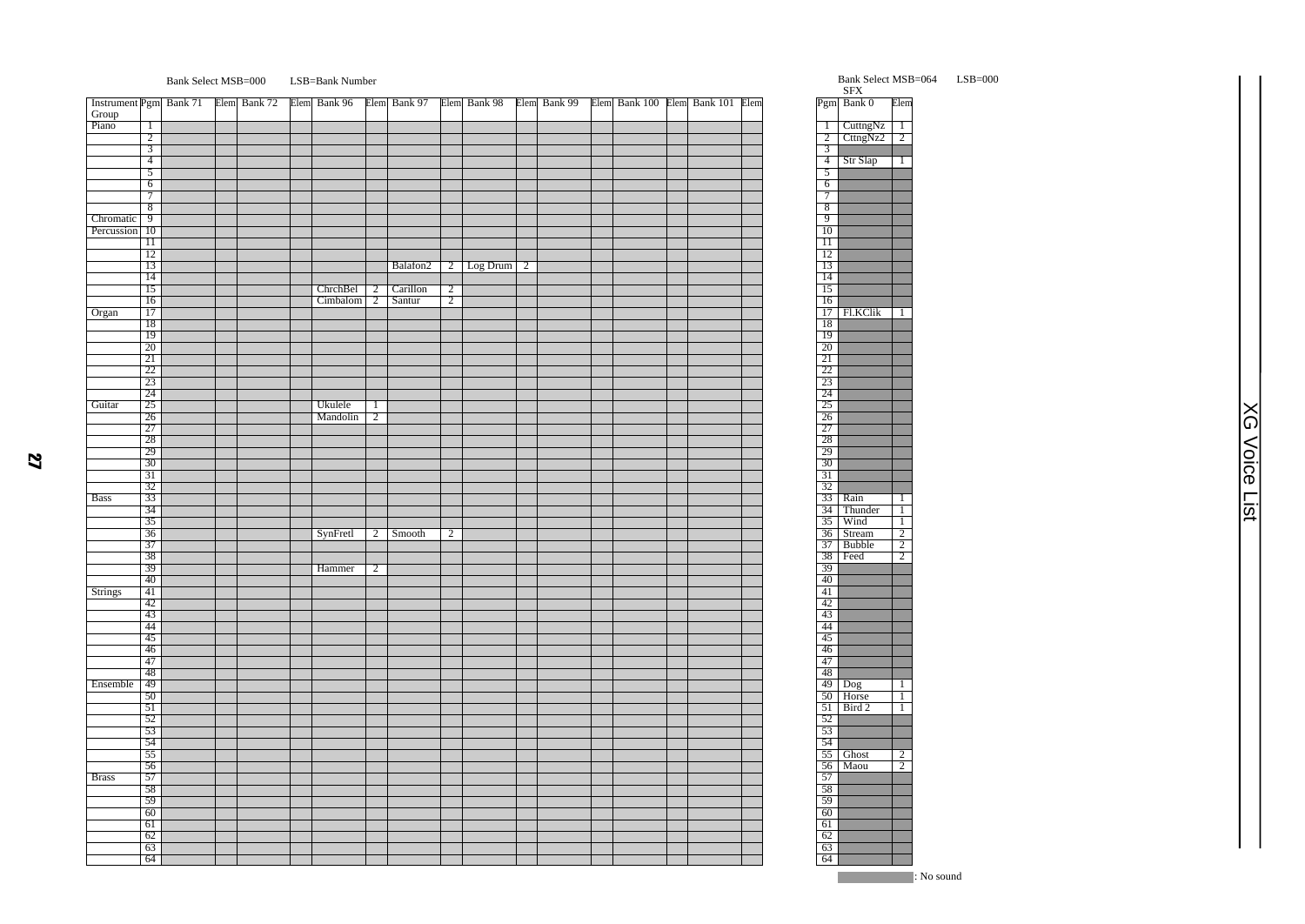|                            |     | Bank Select MSB=000                             |                                  |             | LSB=Bank Number |             |    |              |                |                               |               |                |                                                                  |                |  |             |                |                                   |                |              |      |
|----------------------------|-----|-------------------------------------------------|----------------------------------|-------------|-----------------|-------------|----|--------------|----------------|-------------------------------|---------------|----------------|------------------------------------------------------------------|----------------|--|-------------|----------------|-----------------------------------|----------------|--------------|------|
|                            |     |                                                 |                                  | <b>KSP</b>  | Stereo          | Single      |    | Slow         |                | Fast Decay                    | Double Attack |                | Bright                                                           |                |  | Dark        |                |                                   |                | Rsonant      |      |
| Instrument Pgm Bank 0      |     |                                                 |                                  | Elem Bank 1 | Elem Bank 3     | Elem Bank 6 |    | Elem Bank 8  |                |                               |               |                | Elem Bank 12 Elem Bank 14 Elem Bank 16 Elem Bank 17 Elem Bank 18 |                |  |             |                | Elem Bank 19                      |                | Elem Bank 20 | Elem |
| Group<br>Reed              |     | 65 SprnoSax 1                                   |                                  |             |                 |             |    |              |                |                               |               |                |                                                                  |                |  |             |                |                                   |                |              |      |
|                            |     | 66 Alto Sax                                     | $\overline{1}$                   |             |                 |             |    |              |                |                               |               |                |                                                                  |                |  |             |                |                                   |                |              |      |
|                            |     | 67 TenorSax                                     | $\vert 1$                        |             |                 |             |    |              |                |                               |               |                |                                                                  |                |  |             |                |                                   |                |              |      |
|                            | 68  | Bari.Sax                                        | $\overline{1}$                   |             |                 |             |    |              |                |                               |               |                |                                                                  |                |  |             |                |                                   |                |              |      |
|                            |     | $69$ Oboe                                       | $\overline{2}$                   |             |                 |             |    |              |                |                               |               |                |                                                                  |                |  |             |                |                                   |                |              |      |
|                            |     | 70 Eng.Horn 1                                   |                                  |             |                 |             |    |              |                |                               |               |                |                                                                  |                |  |             |                |                                   |                |              |      |
|                            | 71  | Bassoon                                         | -1                               |             |                 |             |    |              |                |                               |               |                |                                                                  |                |  |             |                |                                   |                |              |      |
|                            | 72  | Clarinet                                        | $\overline{1}$                   |             |                 |             |    |              |                |                               |               |                |                                                                  |                |  |             |                |                                   |                |              |      |
| Pipe                       | 73  | Piccolo                                         | $\overline{1}$                   |             |                 |             |    |              |                |                               |               |                |                                                                  |                |  |             |                |                                   |                |              |      |
|                            |     | 74 Flute                                        | $\overline{1}$                   |             |                 |             |    |              |                |                               |               |                |                                                                  |                |  |             |                |                                   |                |              |      |
|                            | 75  | Recorder                                        | $\overline{1}$                   |             |                 |             |    |              |                |                               |               |                |                                                                  |                |  |             |                |                                   |                |              |      |
|                            |     | 76 PanFlute                                     | $\overline{1}$                   |             |                 |             |    |              |                |                               |               |                |                                                                  |                |  |             |                |                                   |                |              |      |
|                            |     | 77 Bottle                                       | $\overline{2}$                   |             |                 |             |    |              |                |                               |               |                |                                                                  |                |  |             |                |                                   |                |              |      |
|                            | 78  | Shakhchi                                        | $\overline{2}$                   |             |                 |             |    |              |                |                               |               |                |                                                                  |                |  |             |                |                                   |                |              |      |
|                            |     | 79 Whistle                                      | $\top$                           |             |                 |             |    |              |                |                               |               |                |                                                                  |                |  |             |                |                                   |                |              |      |
|                            |     | 80 Ocarina                                      | $\overline{1}$                   |             |                 |             |    |              |                |                               |               |                |                                                                  |                |  |             |                |                                   |                |              |      |
| Synth Lead 81              |     | SquareLd                                        | $\overline{2}$                   |             |                 | Square 2    |    | 1 LMSquare 2 |                |                               |               |                |                                                                  |                |  | Hollow      | $\overline{1}$ | Shmoog                            | $\overline{c}$ |              |      |
|                            |     | 82 Saw.Lead 2<br>83 CaliopLd 2                  |                                  |             |                 | Saw 2       | -1 | ThickSaw     | $\overline{2}$ |                               |               |                |                                                                  |                |  | DynaSaw     | $\mathbf{1}$   | DigiSaw                           |                | $2$ Big Lead | 2    |
|                            |     |                                                 |                                  |             |                 |             |    |              |                |                               |               |                |                                                                  |                |  |             |                |                                   |                |              |      |
|                            |     | 84 Chiff Ld                                     | $\overline{2}$                   |             |                 |             |    |              |                |                               |               |                |                                                                  |                |  |             |                |                                   |                |              |      |
|                            |     | 85 CharanLd 2                                   |                                  |             |                 |             |    |              |                |                               |               |                |                                                                  |                |  |             |                |                                   |                |              |      |
|                            |     | 86 Voice Ld                                     | $\overline{2}$<br>$\overline{2}$ |             |                 |             |    |              |                |                               |               |                |                                                                  |                |  |             |                |                                   |                |              |      |
|                            |     | 87 Fifth Ld 2<br>88 Bass & Ld 2                 |                                  |             |                 |             |    |              |                |                               |               |                |                                                                  |                |  |             |                |                                   |                |              |      |
| Synth Pad 89               |     |                                                 |                                  |             |                 |             |    |              |                |                               |               |                | Big&Low                                                          | $\overline{2}$ |  |             |                |                                   |                |              |      |
|                            |     | 89 NewAgePd 2<br>90 Warm Pad 2                  |                                  |             |                 |             |    |              |                |                               |               |                | ThickPad 2 Soft Pad                                              |                |  | $2$ SinePad | $\overline{2}$ |                                   |                |              |      |
|                            |     |                                                 |                                  |             |                 |             |    |              |                |                               |               |                |                                                                  |                |  |             |                |                                   |                |              |      |
|                            |     | 91 PolySyPd 2<br>92 ChoirPad 2<br>93 BowedPad 2 |                                  |             |                 |             |    |              |                |                               |               |                |                                                                  |                |  |             |                |                                   |                |              |      |
|                            |     |                                                 |                                  |             |                 |             |    |              |                |                               |               |                |                                                                  |                |  |             |                |                                   |                |              |      |
|                            |     | 94 MetalPad 2                                   |                                  |             |                 |             |    |              |                |                               |               |                |                                                                  |                |  |             |                |                                   |                |              |      |
|                            |     | 95 Halo Pad 2                                   |                                  |             |                 |             |    |              |                |                               |               |                |                                                                  |                |  |             |                |                                   |                |              |      |
|                            |     | 96 SweepPad 2                                   |                                  |             |                 |             |    |              |                |                               |               |                |                                                                  |                |  |             |                |                                   |                | Shwimmer 2   |      |
| Synth Effects 97 Rain      |     |                                                 | $\overline{2}$                   |             |                 |             |    |              |                |                               |               |                |                                                                  |                |  |             |                |                                   |                |              |      |
|                            | 98  | SoundTrk 2                                      |                                  |             |                 |             |    |              |                |                               |               |                |                                                                  |                |  |             |                |                                   |                |              |      |
|                            |     | 99 Crystal<br>100 Atmosphr 2<br>101 Bright 2    |                                  |             |                 |             |    |              |                | SynDrCmp <sub>2</sub> Popcorn |               | $\overline{2}$ |                                                                  |                |  | TinyBell    |                |                                   |                |              |      |
|                            |     |                                                 |                                  |             |                 |             |    |              |                |                               |               |                |                                                                  |                |  |             |                | TinyBell 2<br>WarmAtms 2 HollwRls | $\overline{2}$ |              |      |
|                            |     |                                                 |                                  |             |                 |             |    |              |                |                               |               |                |                                                                  |                |  |             |                |                                   |                |              |      |
|                            |     | 102 Goblins                                     | $\overline{2}$                   |             |                 |             |    |              |                |                               |               |                |                                                                  |                |  |             |                |                                   |                |              |      |
|                            |     | 103 Echoes                                      | $\overline{2}$                   |             |                 |             |    | EchoPad2 2   |                |                               | Echo Pan      | $\overline{2}$ |                                                                  |                |  |             |                |                                   |                |              |      |
|                            |     | $104$ Sci-Fi                                    | $\overline{2}$                   |             |                 |             |    |              |                |                               |               |                |                                                                  |                |  |             |                |                                   |                |              |      |
| Ethnic                     | 105 | Sitar                                           | $\overline{1}$                   |             |                 |             |    |              |                |                               |               |                |                                                                  |                |  |             |                |                                   |                |              |      |
|                            |     | 106 Banjo                                       | $\top$                           |             |                 |             |    |              |                |                               |               |                |                                                                  |                |  |             |                |                                   |                |              |      |
|                            |     | 107 Shamisen                                    | $\overline{1}$                   |             |                 |             |    |              |                |                               |               |                |                                                                  |                |  |             |                |                                   |                |              |      |
|                            |     | 108 Koto                                        | $\overline{1}$                   |             |                 |             |    |              |                |                               |               |                |                                                                  |                |  |             |                |                                   |                |              |      |
|                            |     | 109 Kalimba                                     | $\overline{\phantom{a}}$         |             |                 |             |    |              |                |                               |               |                |                                                                  |                |  |             |                |                                   |                |              |      |
|                            |     | 110 Bagpipe<br>111 Fiddle                       | $\overline{c}$                   |             |                 |             |    |              |                |                               |               |                |                                                                  |                |  |             |                |                                   |                |              |      |
|                            |     | 112 Shanai                                      | $\mathbf{1}$<br>$\overline{1}$   |             |                 |             |    |              |                |                               |               |                |                                                                  |                |  |             |                |                                   |                |              |      |
| Percussive 113 TnklBell    |     |                                                 | $\overline{2}$                   |             |                 |             |    |              |                |                               |               |                |                                                                  |                |  |             |                |                                   |                |              |      |
|                            |     |                                                 |                                  |             |                 |             |    |              |                |                               |               |                |                                                                  |                |  |             |                |                                   |                |              |      |
|                            |     | 114 Agogo 2<br>115 SteelDrm 2                   |                                  |             |                 |             |    |              |                |                               |               |                |                                                                  |                |  |             |                |                                   |                |              |      |
|                            |     | 116 WoodBlok 1                                  |                                  |             |                 |             |    |              |                |                               |               |                |                                                                  |                |  |             |                |                                   |                |              |      |
|                            |     | 117 TaikoDrm 1<br>118 MelodTom 2                |                                  |             |                 |             |    |              |                |                               |               |                |                                                                  |                |  |             |                |                                   |                |              |      |
|                            |     |                                                 |                                  |             |                 |             |    |              |                |                               |               |                |                                                                  |                |  |             |                |                                   |                |              |      |
|                            |     | 119 Syn.Drum 1                                  |                                  |             |                 |             |    |              |                |                               |               |                |                                                                  |                |  |             |                |                                   |                |              |      |
|                            |     | 120 RevCymbl 1                                  |                                  |             |                 |             |    |              |                |                               |               |                |                                                                  |                |  |             |                |                                   |                |              |      |
| Sound Effects 121 FretNoiz |     |                                                 | 2                                |             |                 |             |    |              |                |                               |               |                |                                                                  |                |  |             |                |                                   |                |              |      |
|                            |     | 122 BrthNoiz                                    | $\frac{2}{2}$                    |             |                 |             |    |              |                |                               |               |                |                                                                  |                |  |             |                |                                   |                |              |      |
|                            |     | 123 Seashore                                    | $\overline{2}$                   |             |                 |             |    |              |                |                               |               |                |                                                                  |                |  |             |                |                                   |                |              |      |
|                            |     | 124 Tweet                                       | $\overline{2}$                   |             |                 |             |    |              |                |                               |               |                |                                                                  |                |  |             |                |                                   |                |              |      |
|                            |     | 125 Telphone                                    | $\Box$                           |             |                 |             |    |              |                |                               |               |                |                                                                  |                |  |             |                |                                   |                |              |      |
|                            |     | 126 Helicptr                                    | $\overline{1}$                   |             |                 |             |    |              |                |                               |               |                |                                                                  |                |  |             |                |                                   |                |              |      |
|                            |     | 127 Applause                                    | $\overline{1}$                   |             |                 |             |    |              |                |                               |               |                |                                                                  |                |  |             |                |                                   |                |              |      |
|                            |     | 128 Gunshot                                     | $\vert$ 1                        |             |                 |             |    |              |                |                               |               |                |                                                                  |                |  |             |                |                                   |                |              |      |

: Same as Bank 0

**COL** 

28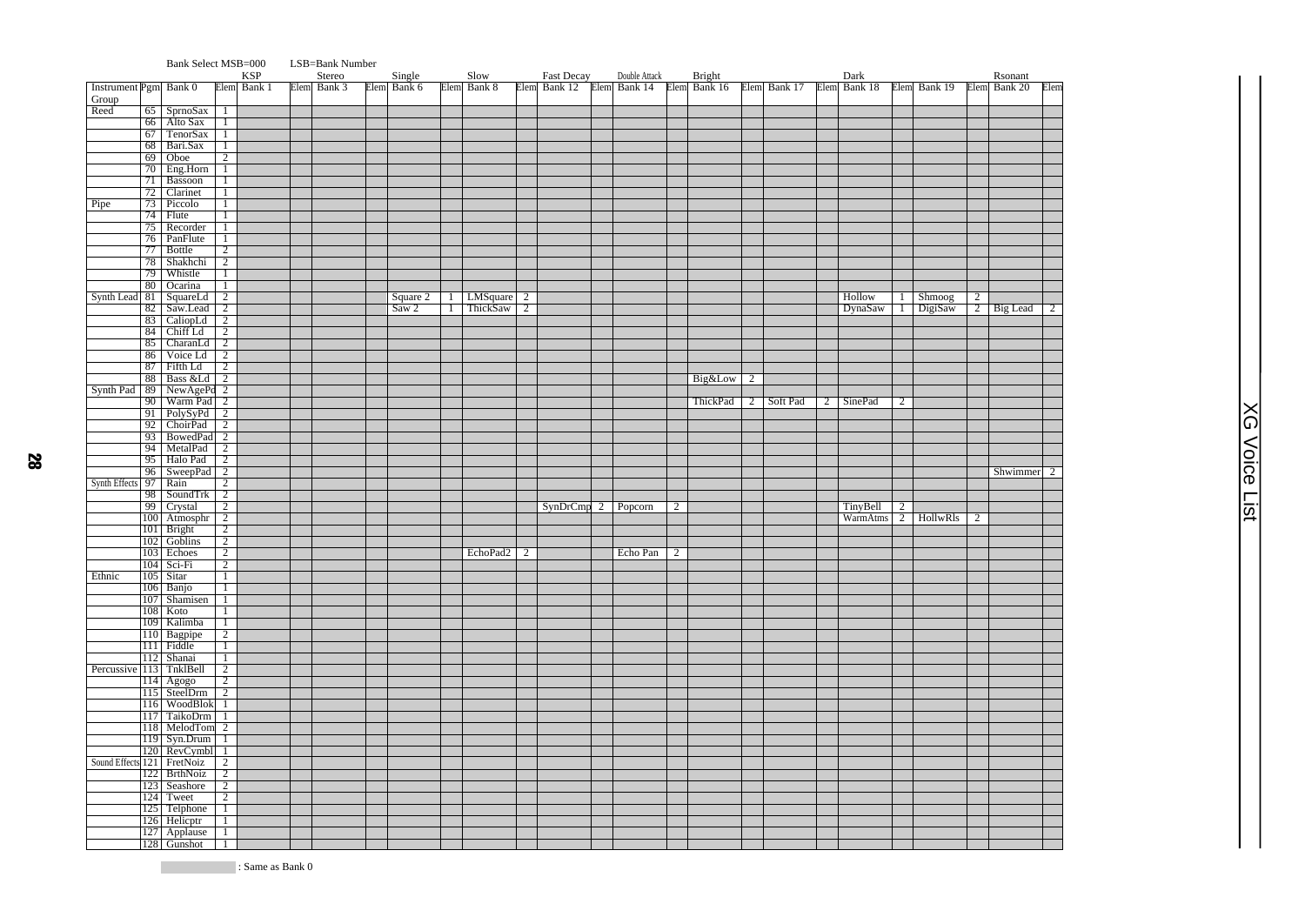|                                                       |                   | Bank Select MSB=000 |                          | LSB=Bank Number |                |            |          |                |  |  |                 |                |                                                                                                                                                                                                                               |  |  |  |      |
|-------------------------------------------------------|-------------------|---------------------|--------------------------|-----------------|----------------|------------|----------|----------------|--|--|-----------------|----------------|-------------------------------------------------------------------------------------------------------------------------------------------------------------------------------------------------------------------------------|--|--|--|------|
| Attack Release<br>Instrument Pgm Bank 24 Elem Bank 25 |                   |                     |                          |                 |                |            |          |                |  |  |                 |                | Rezo Sweep Muted Detune 1 Detune 2 Detune 3 Octave 1 Octave 2 5th 1 5th 2 Bend<br>Elem  Bank 27 Elem  Bank 28 Elem  Bank 32 Elem  Bank 33 Elem  Bank 34 Elem  Bank 35 Elem  Bank 36 Elem  Bank 37 Elem  Bank 38 Elem  Bank 39 |  |  |  |      |
|                                                       |                   |                     |                          |                 |                |            |          |                |  |  |                 |                |                                                                                                                                                                                                                               |  |  |  | Elem |
| Group<br>Reed                                         |                   |                     |                          |                 |                |            |          |                |  |  |                 |                |                                                                                                                                                                                                                               |  |  |  |      |
|                                                       | 65                |                     |                          |                 |                |            |          |                |  |  |                 |                |                                                                                                                                                                                                                               |  |  |  |      |
|                                                       | 66<br>67          |                     |                          |                 |                |            |          |                |  |  |                 |                |                                                                                                                                                                                                                               |  |  |  |      |
|                                                       | 68                |                     |                          |                 |                |            |          |                |  |  |                 |                |                                                                                                                                                                                                                               |  |  |  |      |
|                                                       | 69                |                     |                          |                 |                |            |          |                |  |  |                 |                |                                                                                                                                                                                                                               |  |  |  |      |
|                                                       | 70                |                     |                          |                 |                |            |          |                |  |  |                 |                |                                                                                                                                                                                                                               |  |  |  |      |
|                                                       | 71                |                     |                          |                 |                |            |          |                |  |  |                 |                |                                                                                                                                                                                                                               |  |  |  |      |
|                                                       | 72                |                     |                          |                 |                |            |          |                |  |  |                 |                |                                                                                                                                                                                                                               |  |  |  |      |
| Pipe                                                  | $\overline{73}$   |                     |                          |                 |                |            |          |                |  |  |                 |                |                                                                                                                                                                                                                               |  |  |  |      |
|                                                       | 74                |                     |                          |                 |                |            |          |                |  |  |                 |                |                                                                                                                                                                                                                               |  |  |  |      |
|                                                       | 75                |                     |                          |                 |                |            |          |                |  |  |                 |                |                                                                                                                                                                                                                               |  |  |  |      |
|                                                       | 76                |                     |                          |                 |                |            |          |                |  |  |                 |                |                                                                                                                                                                                                                               |  |  |  |      |
|                                                       | 77                |                     |                          |                 |                |            |          |                |  |  |                 |                |                                                                                                                                                                                                                               |  |  |  |      |
|                                                       | $\overline{78}$   |                     |                          |                 |                |            |          |                |  |  |                 |                |                                                                                                                                                                                                                               |  |  |  |      |
|                                                       | 79                |                     |                          |                 |                |            |          |                |  |  |                 |                |                                                                                                                                                                                                                               |  |  |  |      |
|                                                       | 80                |                     |                          |                 |                |            |          |                |  |  |                 |                |                                                                                                                                                                                                                               |  |  |  |      |
| Synth Lead 81                                         |                   |                     |                          |                 |                |            |          |                |  |  |                 |                |                                                                                                                                                                                                                               |  |  |  |      |
|                                                       |                   |                     | 82 HeavySyn 2 WaspySyn 2 |                 |                |            |          |                |  |  |                 |                |                                                                                                                                                                                                                               |  |  |  |      |
|                                                       | 83                |                     |                          |                 |                |            |          |                |  |  |                 |                |                                                                                                                                                                                                                               |  |  |  |      |
|                                                       | 84                |                     |                          |                 |                |            |          |                |  |  |                 |                |                                                                                                                                                                                                                               |  |  |  |      |
|                                                       | 85                |                     |                          |                 |                |            |          |                |  |  |                 |                |                                                                                                                                                                                                                               |  |  |  |      |
|                                                       |                   | 86 SynthAah 2       |                          |                 |                |            |          |                |  |  |                 |                |                                                                                                                                                                                                                               |  |  |  |      |
|                                                       | 87                |                     |                          |                 |                |            |          |                |  |  | <b>Big Five</b> | $\overline{2}$ |                                                                                                                                                                                                                               |  |  |  |      |
| Synth Pad 89                                          | 88                |                     |                          |                 |                |            |          |                |  |  |                 |                |                                                                                                                                                                                                                               |  |  |  |      |
|                                                       | 90                |                     |                          |                 |                |            |          |                |  |  |                 |                |                                                                                                                                                                                                                               |  |  |  |      |
|                                                       | $\overline{91}$   |                     |                          |                 |                |            |          |                |  |  |                 |                |                                                                                                                                                                                                                               |  |  |  |      |
|                                                       | 92                |                     |                          |                 |                |            |          |                |  |  |                 |                |                                                                                                                                                                                                                               |  |  |  |      |
|                                                       | $\overline{93}$   |                     |                          |                 |                |            |          |                |  |  |                 |                |                                                                                                                                                                                                                               |  |  |  |      |
|                                                       | 94                |                     |                          |                 |                |            |          |                |  |  |                 |                |                                                                                                                                                                                                                               |  |  |  |      |
|                                                       | 95                |                     |                          |                 |                |            |          |                |  |  |                 |                |                                                                                                                                                                                                                               |  |  |  |      |
|                                                       | 96                |                     |                          | $Converge$ 2    |                |            |          |                |  |  |                 |                |                                                                                                                                                                                                                               |  |  |  |      |
| Synth Effects                                         | 97                |                     |                          |                 |                |            |          |                |  |  |                 |                |                                                                                                                                                                                                                               |  |  |  |      |
|                                                       | 98                |                     |                          | Prologue        | $\overline{2}$ |            |          |                |  |  |                 |                |                                                                                                                                                                                                                               |  |  |  |      |
|                                                       | $\overline{99}$   |                     |                          |                 |                |            |          |                |  |  | RndGlock 2      |                |                                                                                                                                                                                                                               |  |  |  |      |
|                                                       | 100               |                     |                          |                 |                |            |          |                |  |  |                 |                |                                                                                                                                                                                                                               |  |  |  |      |
|                                                       | 101               |                     |                          |                 |                |            |          |                |  |  |                 |                |                                                                                                                                                                                                                               |  |  |  |      |
|                                                       | 102               |                     |                          |                 |                |            |          |                |  |  |                 |                |                                                                                                                                                                                                                               |  |  |  |      |
|                                                       | 103               |                     |                          |                 |                |            |          |                |  |  |                 |                |                                                                                                                                                                                                                               |  |  |  |      |
|                                                       | 104               |                     |                          |                 |                |            |          |                |  |  |                 |                |                                                                                                                                                                                                                               |  |  |  |      |
| Ethnic                                                | 105               |                     |                          |                 |                |            | DetSitar | $\overline{2}$ |  |  | Sitar 2         | 2              |                                                                                                                                                                                                                               |  |  |  |      |
|                                                       | 106               |                     |                          |                 |                | MuteBnjo 1 |          |                |  |  |                 |                |                                                                                                                                                                                                                               |  |  |  |      |
|                                                       | 107               |                     |                          |                 |                |            |          |                |  |  |                 |                |                                                                                                                                                                                                                               |  |  |  |      |
|                                                       | 108<br>109        |                     |                          |                 |                |            |          |                |  |  |                 |                |                                                                                                                                                                                                                               |  |  |  |      |
|                                                       | 110               |                     |                          |                 |                |            |          |                |  |  |                 |                |                                                                                                                                                                                                                               |  |  |  |      |
|                                                       | 111               |                     |                          |                 |                |            |          |                |  |  |                 |                |                                                                                                                                                                                                                               |  |  |  |      |
|                                                       | 112               |                     |                          |                 |                |            |          |                |  |  |                 |                |                                                                                                                                                                                                                               |  |  |  |      |
| Percussive 113                                        |                   |                     |                          |                 |                |            |          |                |  |  |                 |                |                                                                                                                                                                                                                               |  |  |  |      |
|                                                       | 114               |                     |                          |                 |                |            |          |                |  |  |                 |                |                                                                                                                                                                                                                               |  |  |  |      |
|                                                       | $\overline{115}$  |                     |                          |                 |                |            |          |                |  |  |                 |                |                                                                                                                                                                                                                               |  |  |  |      |
|                                                       | 116               |                     |                          |                 |                |            |          |                |  |  |                 |                |                                                                                                                                                                                                                               |  |  |  |      |
|                                                       | 117               |                     |                          |                 |                |            |          |                |  |  |                 |                |                                                                                                                                                                                                                               |  |  |  |      |
|                                                       | 118               |                     |                          |                 |                |            |          |                |  |  |                 |                |                                                                                                                                                                                                                               |  |  |  |      |
|                                                       | 119               |                     |                          |                 |                |            |          |                |  |  |                 |                |                                                                                                                                                                                                                               |  |  |  |      |
|                                                       | 120               |                     |                          |                 |                |            |          |                |  |  |                 |                |                                                                                                                                                                                                                               |  |  |  |      |
| Sound Effects 121                                     |                   |                     |                          |                 |                |            |          |                |  |  |                 |                |                                                                                                                                                                                                                               |  |  |  |      |
|                                                       | $\frac{122}{123}$ |                     |                          |                 |                |            |          |                |  |  |                 |                |                                                                                                                                                                                                                               |  |  |  |      |
|                                                       |                   |                     |                          |                 |                |            |          |                |  |  |                 |                |                                                                                                                                                                                                                               |  |  |  |      |
|                                                       | 124               |                     |                          |                 |                |            |          |                |  |  |                 |                |                                                                                                                                                                                                                               |  |  |  |      |
|                                                       | 125               |                     |                          |                 |                |            |          |                |  |  |                 |                |                                                                                                                                                                                                                               |  |  |  |      |
|                                                       | 126               |                     |                          |                 |                |            |          |                |  |  |                 |                |                                                                                                                                                                                                                               |  |  |  |      |
|                                                       | 127               |                     |                          |                 |                |            |          |                |  |  |                 |                |                                                                                                                                                                                                                               |  |  |  |      |
|                                                       | 128               |                     |                          |                 |                |            |          |                |  |  |                 |                |                                                                                                                                                                                                                               |  |  |  |      |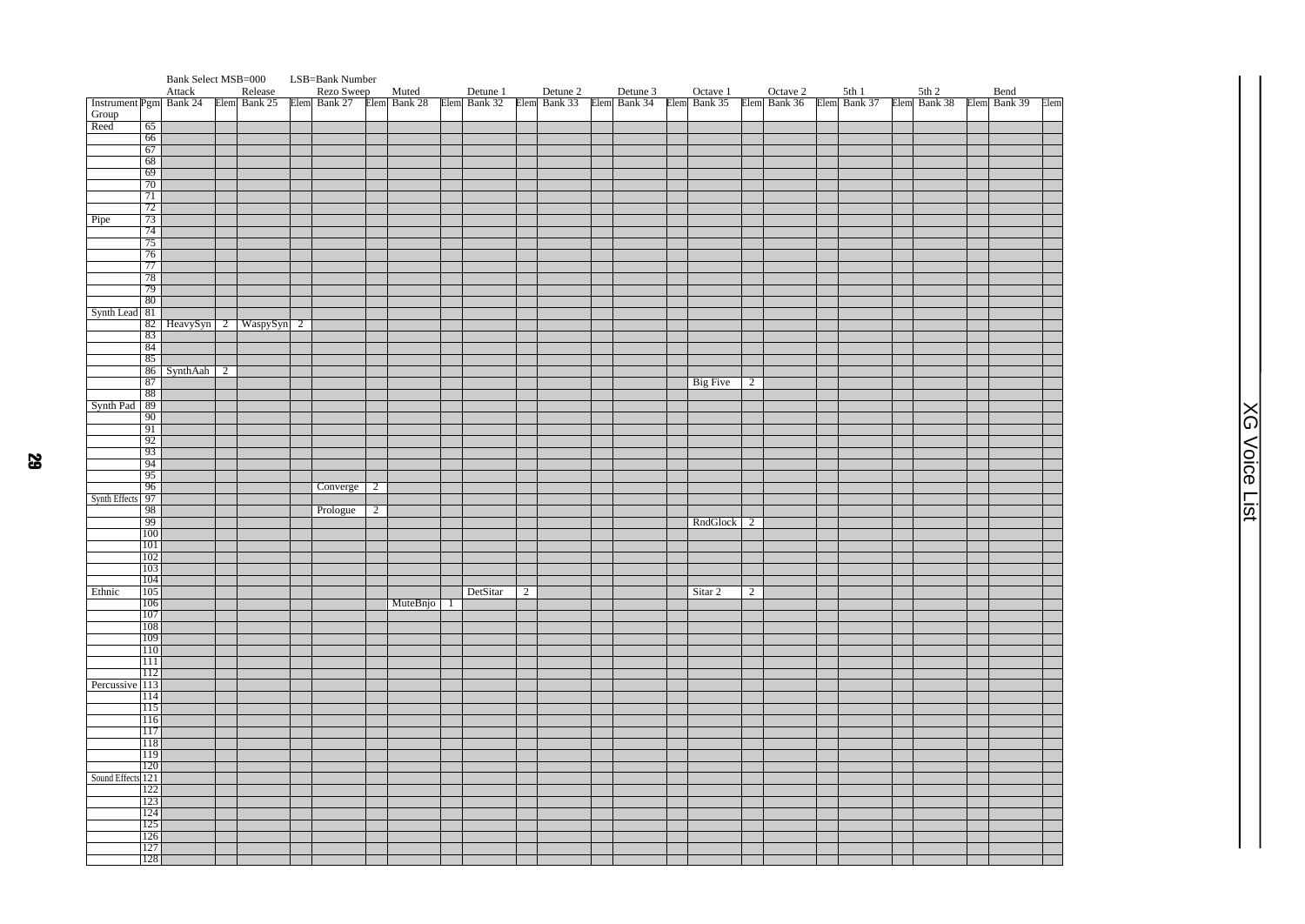|                                 |                  | Bank Select MSB=000    |                |              |   | LSB=Bank Number |                |             |            |   |                                  |                                  |                       |                |                                                                                            |                |          |                |              |                                |              |                |
|---------------------------------|------------------|------------------------|----------------|--------------|---|-----------------|----------------|-------------|------------|---|----------------------------------|----------------------------------|-----------------------|----------------|--------------------------------------------------------------------------------------------|----------------|----------|----------------|--------------|--------------------------------|--------------|----------------|
|                                 |                  | Tutti                  |                |              |   |                 |                | Velo-Switch | Velo-Xfade |   | other wave                       |                                  |                       |                | Elem Bank 42 Elem Bank 43 Elem Bank 45 Elem Bank 64 Elem Bank 65 Elem Bank 66 Elem Bank 67 |                |          |                |              |                                |              |                |
| Instrument Pgm Bank 40<br>Group |                  |                        |                | Elem Bank 41 |   |                 |                |             |            |   |                                  |                                  |                       |                |                                                                                            |                |          |                | Elem Bank 68 | Elem Bank 69                   | Elem Bank 70 | Elem           |
| Reed                            | 65               |                        |                |              |   |                 |                |             |            |   |                                  |                                  |                       |                |                                                                                            |                |          |                |              |                                |              |                |
|                                 |                  | 66 Sax Sect            | $\overline{2}$ |              |   |                 |                | HyprAlto 2  |            |   |                                  |                                  |                       |                |                                                                                            |                |          |                |              |                                |              |                |
|                                 |                  | $67$ Brth $TnSx$       |                | 2 SoftTenr   | 2 |                 |                |             |            |   | TnrSax 2                         | -1                               |                       |                |                                                                                            |                |          |                |              |                                |              |                |
|                                 | 68               |                        |                |              |   |                 |                |             |            |   |                                  |                                  |                       |                |                                                                                            |                |          |                |              |                                |              |                |
|                                 | 69               |                        |                |              |   |                 |                |             |            |   |                                  |                                  |                       |                |                                                                                            |                |          |                |              |                                |              |                |
|                                 | 70               |                        |                |              |   |                 |                |             |            |   |                                  |                                  |                       |                |                                                                                            |                |          |                |              |                                |              |                |
|                                 | 71               |                        |                |              |   |                 |                |             |            |   |                                  |                                  |                       |                |                                                                                            |                |          |                |              |                                |              |                |
|                                 | 72               |                        |                |              |   |                 |                |             |            |   |                                  |                                  |                       |                |                                                                                            |                |          |                |              |                                |              |                |
| Pipe                            | 73               |                        |                |              |   |                 |                |             |            |   |                                  |                                  |                       |                |                                                                                            |                |          |                |              |                                |              |                |
|                                 | 74               |                        |                |              |   |                 |                |             |            |   |                                  |                                  |                       |                |                                                                                            |                |          |                |              |                                |              |                |
|                                 | 75               |                        |                |              |   |                 |                |             |            |   |                                  |                                  |                       |                |                                                                                            |                |          |                |              |                                |              |                |
|                                 | 76               |                        |                |              |   |                 |                |             |            |   |                                  |                                  |                       |                |                                                                                            |                |          |                |              |                                |              |                |
|                                 | 77               |                        |                |              |   |                 |                |             |            |   |                                  |                                  |                       |                |                                                                                            |                |          |                |              |                                |              |                |
|                                 | 78               |                        |                |              |   |                 |                |             |            |   |                                  |                                  |                       |                |                                                                                            |                |          |                |              |                                |              |                |
|                                 | 79               |                        |                |              |   |                 |                |             |            |   |                                  |                                  |                       |                |                                                                                            |                |          |                |              |                                |              |                |
|                                 | 80               |                        |                |              |   |                 |                |             |            |   |                                  |                                  |                       |                |                                                                                            |                |          |                |              |                                |              |                |
| Synth Lead 81                   |                  |                        |                |              |   |                 |                |             |            |   | Mellow                           |                                  | 2 SoloSine            |                | 2 SineLead                                                                                 | 1              |          |                |              |                                |              |                |
|                                 |                  | 82 PulseSaw            |                | 2 Dr. Lead   | 2 |                 |                |             | VeloLead 2 |   |                                  |                                  |                       |                |                                                                                            |                |          |                |              |                                |              |                |
|                                 | 83<br>84         |                        |                |              |   |                 |                |             |            |   |                                  |                                  | Pure Pad              | $\overline{2}$ |                                                                                            |                |          |                |              |                                |              |                |
|                                 | 85               |                        |                |              |   |                 |                |             |            |   | Rubby                            | $\overline{2}$                   |                       |                |                                                                                            |                |          |                |              |                                |              |                |
|                                 | 86               |                        |                |              |   |                 |                |             |            |   | DistLead<br>VoxLead              | $\overline{2}$<br>$\overline{2}$ | WireLead 2            |                |                                                                                            |                |          |                |              |                                |              |                |
|                                 | 87               |                        |                |              |   |                 |                |             |            |   |                                  |                                  |                       |                |                                                                                            |                |          |                |              |                                |              |                |
|                                 | 88               |                        |                |              |   |                 |                |             |            |   |                                  |                                  | Fat&Prky 2 SoftWurl   | $\overline{2}$ |                                                                                            |                |          |                |              |                                |              |                |
| Synth Pad 89                    |                  |                        |                |              |   |                 |                |             |            |   |                                  |                                  |                       |                |                                                                                            |                |          |                |              |                                |              |                |
|                                 | 90               |                        |                |              |   |                 |                |             |            |   | Fantasy2 2<br>Horn Pad 2         |                                  | RotarStr              | $\overline{2}$ |                                                                                            |                |          |                |              |                                |              |                |
|                                 | 91               |                        |                |              |   |                 |                |             |            |   |                                  |                                  | PolyPd80 2 ClickPad   |                | 2 Ana Pad                                                                                  | $\overline{2}$ | SquarPad | $\overline{2}$ |              |                                |              |                |
|                                 | 92               |                        |                |              |   |                 |                |             |            |   | Heaven <sub>2</sub> <sup>2</sup> |                                  |                       |                | Itopia                                                                                     | $\overline{2}$ | CC Pad   | $\overline{2}$ |              |                                |              |                |
|                                 | 93               |                        |                |              |   |                 |                |             |            |   | Glacier                          |                                  | 2 GlassPad 2          |                |                                                                                            |                |          |                |              |                                |              |                |
|                                 | 94               |                        |                |              |   |                 |                |             |            |   | Tine Pad                         |                                  | 2 Pan Pad             | $\overline{2}$ |                                                                                            |                |          |                |              |                                |              |                |
|                                 | 95               |                        |                |              |   |                 |                |             |            |   |                                  |                                  |                       |                |                                                                                            |                |          |                |              |                                |              |                |
|                                 | 96               |                        |                |              |   |                 |                |             |            |   | PolarPad 2                       |                                  |                       |                | Celstial                                                                                   | 2              |          |                |              |                                |              |                |
| Synth Effects                   | 97               |                        |                |              |   |                 |                |             | ClaviPad   | 2 |                                  |                                  | HrmoRain 2 AfrenWnd 2 |                | Caribean                                                                                   | $\overline{2}$ |          |                |              |                                |              |                |
|                                 | 98               |                        |                |              |   |                 |                |             |            |   | Ancestrl                         | $\overline{2}$                   |                       |                |                                                                                            |                |          |                |              |                                |              |                |
|                                 |                  | 99 GlockChi 2 ClearBel |                |              |   | 2 ChorBell      | $\overline{2}$ |             |            |   | SynMalet 1                       |                                  |                       |                | SftCryst 2 LoudGlok 2 XmasBell 2<br>Harp Vox 2 AtmosPad 2 Planet 2                         |                |          |                |              | VibeBell 2 DigiBell 2 AirBells |              | $\overline{2}$ |
|                                 |                  | 100 NylonEP            | $\overline{2}$ |              |   |                 |                |             |            |   | $NylnHarp$ 2                     |                                  |                       |                |                                                                                            |                |          |                |              |                                |              |                |
|                                 | 101              |                        |                |              |   |                 |                |             |            |   | FantaBel                         | $\overline{2}$                   |                       |                |                                                                                            |                |          |                |              |                                |              |                |
|                                 | 102              |                        |                |              |   |                 |                |             |            |   | GobSyn                           |                                  |                       |                | 2 50sSciFi 2 Ring Pad                                                                      | $\overline{2}$ | Ritual   | $\overline{2}$ | ToHeaven 2   |                                | Night        | $\overline{2}$ |
|                                 | 103              |                        |                |              |   |                 |                |             |            |   | EchoBell                         | $\vert 2 \vert$                  |                       |                | Big Pan 2 SynPiano                                                                         | 2              | Creation |                | 2 Stardust   | 2 Reso Pan 2                   |              |                |
|                                 | 104              |                        |                |              |   |                 |                |             |            |   | Starz                            | $\overline{2}$                   |                       |                |                                                                                            |                |          |                |              |                                |              |                |
| Ethnic                          | 105              |                        |                |              |   |                 |                |             |            |   |                                  |                                  |                       |                |                                                                                            |                |          |                |              |                                |              |                |
|                                 | 106              |                        |                |              |   |                 |                |             |            |   |                                  |                                  |                       |                |                                                                                            |                |          |                |              |                                |              |                |
|                                 | 107              |                        |                |              |   |                 |                |             |            |   |                                  |                                  |                       |                |                                                                                            |                |          |                |              |                                |              |                |
|                                 | 108<br>109       |                        |                |              |   |                 |                |             |            |   |                                  |                                  |                       |                |                                                                                            |                |          |                |              |                                |              |                |
|                                 | $\overline{110}$ |                        |                |              |   |                 |                |             |            |   |                                  |                                  |                       |                |                                                                                            |                |          |                |              |                                |              |                |
|                                 | 111              |                        |                |              |   |                 |                |             |            |   |                                  |                                  |                       |                |                                                                                            |                |          |                |              |                                |              |                |
|                                 | 112              |                        |                |              |   |                 |                |             |            |   | Shanai2                          | -1                               |                       |                |                                                                                            |                |          |                |              |                                |              |                |
| Percussive 113                  |                  |                        |                |              |   |                 |                |             |            |   |                                  |                                  |                       |                |                                                                                            |                |          |                |              |                                |              |                |
|                                 | 114              |                        |                |              |   |                 |                |             |            |   |                                  |                                  |                       |                |                                                                                            |                |          |                |              |                                |              |                |
|                                 | 115              |                        |                |              |   |                 |                |             |            |   |                                  |                                  |                       |                |                                                                                            |                |          |                |              |                                |              |                |
|                                 | 116              |                        |                |              |   |                 |                |             |            |   |                                  |                                  |                       |                |                                                                                            |                |          |                |              |                                |              |                |
|                                 | 117              |                        |                |              |   |                 |                |             |            |   |                                  |                                  |                       |                |                                                                                            |                |          |                |              |                                |              |                |
|                                 | 118              |                        |                |              |   |                 |                |             |            |   |                                  |                                  | Mel Tom2 1 Real Tom   |                | 2 Rock Tom                                                                                 | $\overline{2}$ |          |                |              |                                |              |                |
|                                 | 119              |                        |                |              |   |                 |                |             |            |   | Ana Tom                          |                                  | 1 ElecPerc            | 2              |                                                                                            |                |          |                |              |                                |              |                |
|                                 | 120              |                        |                |              |   |                 |                |             |            |   |                                  |                                  |                       |                |                                                                                            |                |          |                |              |                                |              |                |
| Sound Effects 121               |                  |                        |                |              |   |                 |                |             |            |   |                                  |                                  |                       |                |                                                                                            |                |          |                |              |                                |              |                |
|                                 | 122              |                        |                |              |   |                 |                |             |            |   |                                  |                                  |                       |                |                                                                                            |                |          |                |              |                                |              |                |
|                                 | 123              |                        |                |              |   |                 |                |             |            |   |                                  |                                  |                       |                |                                                                                            |                |          |                |              |                                |              |                |
|                                 | 124              |                        |                |              |   |                 |                |             |            |   |                                  |                                  |                       |                |                                                                                            |                |          |                |              |                                |              |                |
|                                 | 125              |                        |                |              |   |                 |                |             |            |   |                                  |                                  |                       |                |                                                                                            |                |          |                |              |                                |              |                |
|                                 | 126              |                        |                |              |   |                 |                |             |            |   |                                  |                                  |                       |                |                                                                                            |                |          |                |              |                                |              |                |
|                                 | 127              |                        |                |              |   |                 |                |             |            |   |                                  |                                  |                       |                |                                                                                            |                |          |                |              |                                |              |                |
|                                 | 128              |                        |                |              |   |                 |                |             |            |   |                                  |                                  |                       |                |                                                                                            |                |          |                |              |                                |              |                |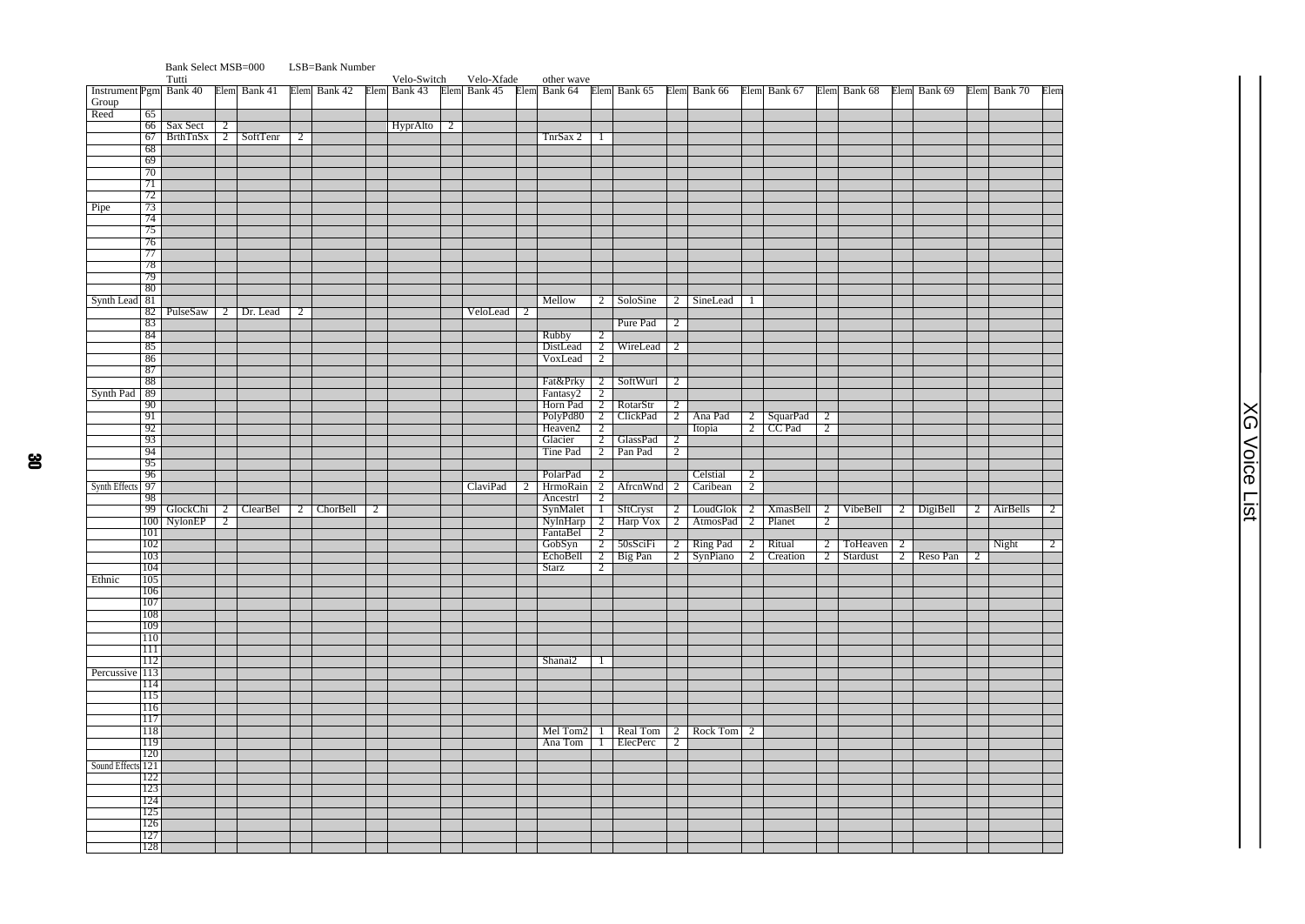# Bank Select MSB=000 LSB=Bank Number Bank Select MSB=064 LSB=000

|                        |                  |          |                |                       |              |                |              |                |              |                |              |                                  |                |          |                |                  | <b>SFX</b>   |                |
|------------------------|------------------|----------|----------------|-----------------------|--------------|----------------|--------------|----------------|--------------|----------------|--------------|----------------------------------|----------------|----------|----------------|------------------|--------------|----------------|
| Instrument Pgm Bank 71 |                  |          |                | Elem Bank 72          | Elem Bank 96 |                | Elem Bank 97 |                | Elem Bank 98 |                | Elem Bank 99 | Elem Bank 100 Elem Bank 101 Elem |                |          |                |                  | Pgm Bank 0   | Elem           |
| Group                  |                  |          |                |                       |              |                |              |                |              |                |              |                                  |                |          |                |                  |              |                |
| Reed                   | 65               |          |                |                       |              |                |              |                |              |                |              |                                  |                |          |                | 65               | Tel.Dial     | $\mathbf{1}$   |
|                        | 66               |          |                |                       |              |                |              |                |              |                |              |                                  |                |          |                | 66               | DoorSqek     | $\top$         |
|                        | 67               |          |                |                       |              |                |              |                |              |                |              |                                  |                |          |                | 67               | Door Slam 1  |                |
|                        | 68               |          |                |                       |              |                |              |                |              |                |              |                                  |                |          |                | 68               | Scratch      | $\top$         |
|                        | 69               |          |                |                       |              |                |              |                |              |                |              |                                  |                |          |                | 69               | Scratch 2    | $\overline{2}$ |
|                        | 70               |          |                |                       |              |                |              |                |              |                |              |                                  |                |          |                | 70               | WindChm 1    |                |
|                        | 71               |          |                |                       |              |                |              |                |              |                |              |                                  |                |          |                | 71               | Telphon2     | $\overline{1}$ |
|                        | 72               |          |                |                       |              |                |              |                |              |                |              |                                  |                |          |                | 72               |              |                |
| Pipe                   | 73               |          |                |                       |              |                |              |                |              |                |              |                                  |                |          |                | 73               |              |                |
|                        | 74               |          |                |                       |              |                |              |                |              |                |              |                                  |                |          |                | 74               |              |                |
|                        | $\overline{75}$  |          |                |                       |              |                |              |                |              |                |              |                                  |                |          |                | $\overline{75}$  |              |                |
|                        | 76               |          |                |                       |              |                |              |                |              |                |              |                                  |                |          |                | 76               |              |                |
|                        | 77               |          |                |                       |              |                |              |                |              |                |              |                                  |                |          |                | 77               |              |                |
|                        | 78               |          |                |                       |              |                |              |                |              |                |              |                                  |                |          |                | 78               |              |                |
|                        | 79               |          |                |                       |              |                |              |                |              |                |              |                                  |                |          |                | 79               |              |                |
|                        | 80               |          |                |                       |              |                |              |                |              |                |              |                                  |                |          |                | 80               |              |                |
| Synth Lead             | 81               |          |                |                       |              |                |              |                |              |                |              |                                  |                |          |                | 81               | CarEngin     | $\overline{1}$ |
|                        | 82               |          |                |                       | Seq Ana      | $\overline{2}$ |              |                |              |                |              |                                  |                |          |                | 82               | Car Stop     | $\overline{1}$ |
|                        | 83               |          |                |                       |              |                |              |                |              |                |              |                                  |                |          |                | 83               | Car Pass     | $\mathbf{1}$   |
|                        | 84               |          |                |                       |              |                |              |                |              |                |              |                                  |                |          |                | 84               | CarCrash     | $\top$         |
|                        | 85               |          |                |                       |              |                |              |                |              |                |              |                                  |                |          |                | 85               | Siren        | $\overline{2}$ |
|                        | 86               |          |                |                       |              |                |              |                |              |                |              |                                  |                |          |                | 86               | Train        | $\top$         |
|                        | 87               |          |                |                       |              |                |              |                |              |                |              |                                  |                |          |                | 87               | Jetplane     | $\overline{2}$ |
|                        | 88               |          |                |                       |              |                |              |                |              |                |              |                                  |                |          |                | 88               | Starship     | $\overline{2}$ |
| Synth Pad              | 89               |          |                |                       |              |                |              |                |              |                |              |                                  |                |          |                | 89               | <b>Burst</b> | $\overline{2}$ |
|                        | 90               |          |                |                       |              |                |              |                |              |                |              |                                  |                |          |                | 90               | Coaster      | $\overline{2}$ |
|                        | 91               |          |                |                       |              |                |              |                |              |                |              |                                  |                |          |                | 91               |              | $\overline{2}$ |
|                        | 92               |          |                |                       |              |                |              |                |              |                |              |                                  |                |          |                | 92               | SbMarine     |                |
|                        | 93               |          |                |                       |              |                |              |                |              |                |              |                                  |                |          |                | 93               |              |                |
|                        | 94               |          |                |                       |              |                |              |                |              |                |              |                                  |                |          |                |                  |              |                |
|                        | 95               |          |                |                       |              |                |              |                |              |                |              |                                  |                |          |                | 94<br>95         |              |                |
|                        |                  |          |                |                       |              |                |              |                |              |                |              |                                  |                |          |                |                  |              |                |
|                        | 96               |          |                |                       |              |                |              |                |              |                |              |                                  |                |          |                | 96               |              |                |
| Synth Effects          | 97               |          |                |                       |              |                |              |                |              |                |              |                                  |                |          |                | 97               | Laughing     | $\mathbf{1}$   |
|                        | 98               |          |                |                       |              |                |              |                |              |                |              |                                  |                |          |                | $\overline{98}$  | Scream       | $\overline{1}$ |
|                        | 99               | BellHarp | $\overline{2}$ | Gamelmba <sub>2</sub> |              |                |              |                |              |                |              |                                  |                |          |                | 99               | Punch        | $\overline{1}$ |
|                        | 100              |          |                |                       |              |                |              |                |              |                |              |                                  |                |          |                | 100              | Heart        | $\overline{1}$ |
|                        | 101              |          |                |                       | Smokey       | $\overline{2}$ |              |                |              |                |              |                                  |                |          |                | $\overline{101}$ | FootStep     | $\top$         |
|                        | 102              | Glisten  | $\overline{2}$ |                       | BelChoir     | $\overline{2}$ |              |                |              |                |              |                                  |                |          |                | 102              |              |                |
|                        | 103              |          |                |                       |              |                |              |                |              |                |              |                                  |                |          |                | 103              |              |                |
|                        | 104              |          |                |                       |              |                |              |                |              |                |              |                                  |                |          |                | 104              |              |                |
| Ethnic                 | 105              |          |                |                       | Tambra       | $\overline{2}$ | Tamboura     | $\overline{2}$ |              |                |              |                                  |                |          |                | 105              |              |                |
|                        | 106              |          |                |                       | Rabab        | $\overline{2}$ | Gopichnt     | $\overline{2}$ | Oud          | $\overline{2}$ |              |                                  |                |          |                | 106              |              |                |
|                        | 107              |          |                |                       |              |                |              |                |              |                |              |                                  |                |          |                | 107              |              |                |
|                        | 108              |          |                |                       | T. Koto      | $\overline{2}$ | Kanoon       | $\overline{2}$ |              |                |              |                                  |                |          |                | 108              |              |                |
|                        | 109              |          |                |                       |              |                |              |                |              |                |              |                                  |                |          |                | 109              |              |                |
|                        | 110              |          |                |                       |              |                |              |                |              |                |              |                                  |                |          |                | 110              |              |                |
|                        | $\overline{111}$ |          |                |                       |              |                |              |                |              |                |              |                                  |                |          |                | 111              |              |                |
|                        | 112              |          |                |                       | Pungi        | $\mathbf{1}$   | Hichriki     | 2              |              |                |              |                                  |                |          |                | 112              |              |                |
| Percussive 113         |                  |          |                |                       | Bonang       | $\overline{2}$ | Gender       | $\overline{2}$ | Gamelan      | $\overline{2}$ | S.Gamlan     | 2 Rama Cym                       | $\overline{2}$ | AsianBel | $\overline{2}$ |                  | 113 MchinGun | $\mathbf{1}$   |
|                        | 114              |          |                |                       |              |                |              |                |              |                |              |                                  |                |          |                |                  | 114 LaserGun | $\overline{2}$ |
|                        | 115              |          |                |                       |              |                | GlasPerc     | $\overline{2}$ | ThaiBell     | $\overline{2}$ |              |                                  |                |          |                |                  | 115 Xplosion | $\frac{2}{2}$  |
|                        | 116              |          |                |                       | Castanet     | $\overline{1}$ |              |                |              |                |              |                                  |                |          |                | 116              | FireWork     |                |
|                        | $\overline{117}$ |          |                |                       | Gr.Cassa     | 1              |              |                |              |                |              |                                  |                |          |                | 117              |              |                |
|                        | 118              |          |                |                       |              |                |              |                |              |                |              |                                  |                |          |                | 118              |              |                |
|                        | 119              |          |                |                       |              |                |              |                |              |                |              |                                  |                |          |                | 119              |              |                |
|                        | 120              |          |                |                       |              |                |              |                |              |                |              |                                  |                |          |                | 120              |              |                |
| Sound Effects 121      |                  |          |                |                       |              |                |              |                |              |                |              |                                  |                |          |                | 121              |              |                |
|                        | 122              |          |                |                       |              |                |              |                |              |                |              |                                  |                |          |                | 122              |              |                |
|                        | 123              |          |                |                       |              |                |              |                |              |                |              |                                  |                |          |                | 123              |              |                |
|                        | 124              |          |                |                       |              |                |              |                |              |                |              |                                  |                |          |                | 124              |              |                |
|                        | 125              |          |                |                       |              |                |              |                |              |                |              |                                  |                |          |                | 125              |              |                |
|                        | 126              |          |                |                       |              |                |              |                |              |                |              |                                  |                |          |                | 126              |              |                |
|                        | 127              |          |                |                       |              |                |              |                |              |                |              |                                  |                |          |                | 127              |              |                |
|                        | 128              |          |                |                       |              |                |              |                |              |                |              |                                  |                |          |                | 128              |              |                |
|                        |                  |          |                |                       |              |                |              |                |              |                |              |                                  |                |          |                |                  |              |                |

| ٠                                            |                                  |                          |  |
|----------------------------------------------|----------------------------------|--------------------------|--|
| 65                                           | Tel.Dial                         | ī                        |  |
| 66                                           | DoorSqek                         | Ī                        |  |
| 67                                           | Door Slam                        | 1                        |  |
| 68                                           | Scratch                          | Ī                        |  |
| 69                                           |                                  | $\overline{2}$           |  |
| 70                                           | Scratch 2<br>WindChm             | 1                        |  |
| 71                                           |                                  | Ī                        |  |
| 72                                           | Telphon2                         |                          |  |
|                                              |                                  |                          |  |
| $\overline{73}$                              |                                  |                          |  |
| 74                                           |                                  |                          |  |
| $\overline{75}$                              |                                  |                          |  |
| 76                                           |                                  |                          |  |
| 77                                           |                                  |                          |  |
| 78                                           |                                  |                          |  |
| 79                                           |                                  |                          |  |
| 80                                           |                                  |                          |  |
| 81                                           |                                  | 1                        |  |
|                                              | CarEngin<br>Car Stop<br>Car Pass | ī                        |  |
| $\frac{82}{82}$                              |                                  |                          |  |
| 83                                           |                                  | 1                        |  |
| 84                                           | CarCrash                         | ī                        |  |
| 85                                           | <u>Siren</u>                     | $\overline{2}$           |  |
| 86                                           | Train                            | Ī                        |  |
| 87                                           | Jetplane                         | $\overline{c}$           |  |
| $\overline{\overline{\mathbf{8}}\mathbf{8}}$ | Starship                         | $\overline{2}$           |  |
| 89                                           | <b>Burst</b>                     | 7                        |  |
| 90                                           | Coaster                          | $\overline{2}$           |  |
| 91                                           | SbMarine                         | $\overline{2}$           |  |
| 92                                           |                                  |                          |  |
| 93                                           |                                  |                          |  |
| 94                                           |                                  |                          |  |
| 95                                           |                                  |                          |  |
|                                              |                                  |                          |  |
| 96                                           |                                  |                          |  |
| 97                                           | Laughing                         | ī                        |  |
| 98                                           | Scream                           | 1                        |  |
| 99                                           | Punch                            | ı                        |  |
| 100                                          | Heart                            | Ī                        |  |
| 101                                          | FootStep                         | 1                        |  |
| 102                                          |                                  |                          |  |
| $\overline{103}$                             |                                  |                          |  |
| 104                                          |                                  |                          |  |
| 105                                          |                                  |                          |  |
| 106                                          |                                  |                          |  |
| 107                                          |                                  |                          |  |
|                                              |                                  |                          |  |
| 108                                          |                                  |                          |  |
| 109                                          |                                  |                          |  |
| 110                                          |                                  |                          |  |
| $\overline{111}$                             |                                  |                          |  |
| $\frac{112}{113}$                            |                                  |                          |  |
|                                              | MchinGun                         | 1                        |  |
| 114                                          | LaserGun                         | 2                        |  |
| $\frac{115}{115}$                            | Xplosion                         | $\overline{\mathcal{I}}$ |  |
| 116                                          | FireWork                         | $\overline{2}$           |  |
| 117                                          |                                  |                          |  |
| 118                                          |                                  |                          |  |
| $\overline{119}$                             |                                  |                          |  |
|                                              |                                  |                          |  |
| $\frac{120}{121}$                            |                                  |                          |  |
|                                              |                                  |                          |  |
| 122                                          |                                  |                          |  |
| 123                                          |                                  |                          |  |
|                                              |                                  |                          |  |
|                                              |                                  |                          |  |
| $\frac{125}{124}$                            |                                  |                          |  |
| $\frac{1}{126}$                              |                                  |                          |  |
| 127                                          |                                  |                          |  |
| 128                                          |                                  |                          |  |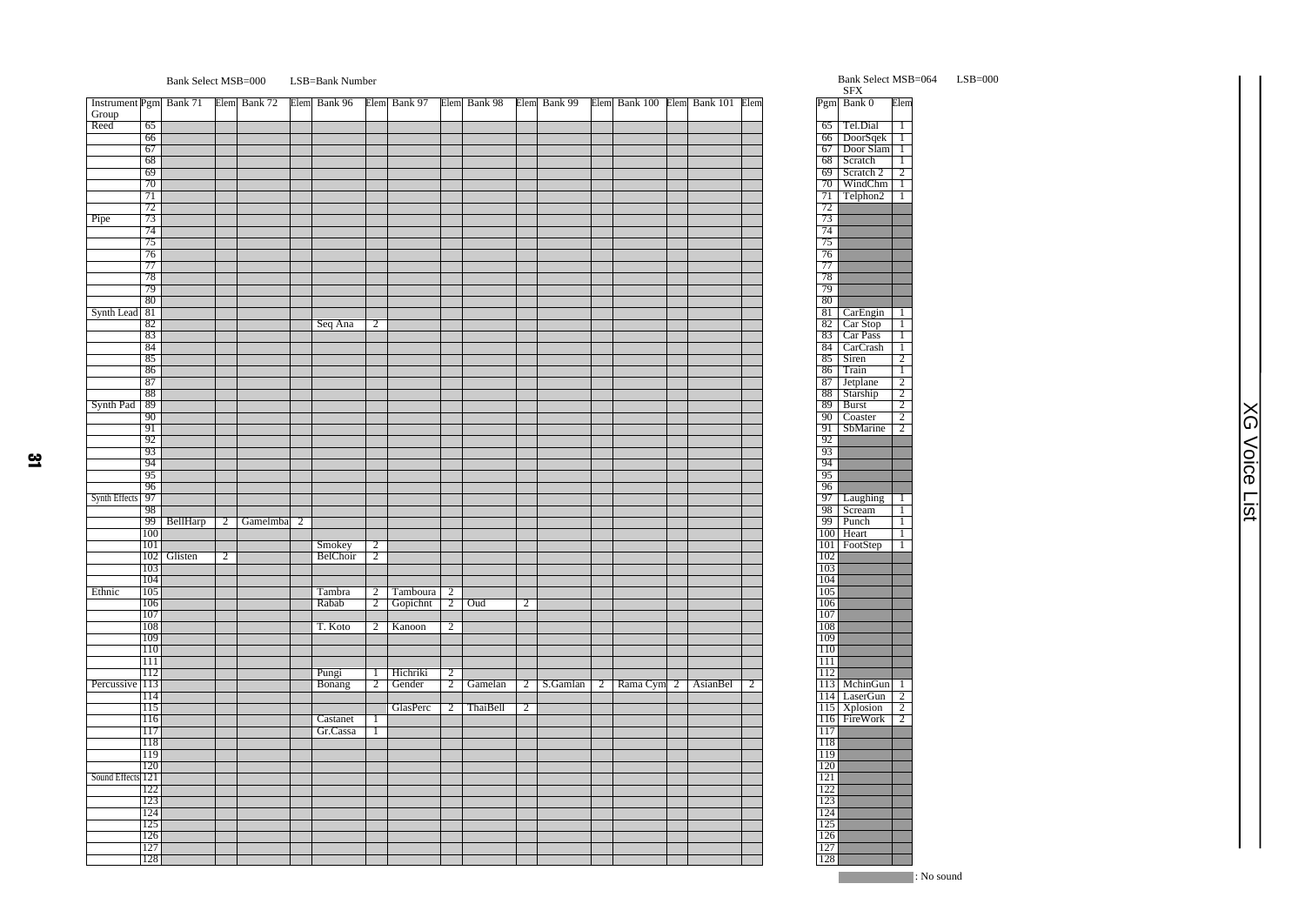Bank Select MSB=Bank Number LSB=000 TG300B Voice List

| Instrument Pgm Bank0  |   |                                |                              | Elem Bank 1                             |                | Elem Bank 2 | Elem Bank 3 |   | Elem Bank 4 | Elem Bank 5 |   | Elem Bank 6 | Elem Bank 7 | Elem Bank 8              |                     | Elem Bank 9                   |                | Elem Bank 10          |                | Elem Bank 11 | Elem           |
|-----------------------|---|--------------------------------|------------------------------|-----------------------------------------|----------------|-------------|-------------|---|-------------|-------------|---|-------------|-------------|--------------------------|---------------------|-------------------------------|----------------|-----------------------|----------------|--------------|----------------|
| Group                 |   |                                |                              |                                         |                |             |             |   |             |             |   |             |             |                          |                     |                               |                |                       |                |              |                |
| Piano                 |   | 1   GrandPno   1               |                              |                                         |                |             |             |   |             |             |   |             |             | GrndPnoK 1<br>BritPnoK 1 |                     |                               |                |                       |                |              |                |
|                       |   | 2 BritePno<br>3 E.Grand        | $\top$                       | $2$ ElGrPno1 2 ElGrPno2 2               |                |             |             |   |             |             |   |             |             | ElGrPnoK 2               |                     |                               |                |                       |                |              |                |
|                       |   | 4 HnkyTonk 2                   |                              |                                         |                |             |             |   |             |             |   |             |             | HnkyTnkK <sub>2</sub>    |                     |                               |                |                       |                |              |                |
|                       |   | 5 E.Piano1                     | $\overline{2}$               |                                         |                |             |             |   |             |             |   |             |             | $Chor.EP1$ 2             |                     |                               |                |                       |                |              |                |
|                       |   | 6 E.Piano2                     | $\overline{2}$               |                                         |                |             |             |   |             |             |   |             |             | $Chor.EP2$ 2             |                     |                               |                |                       |                |              |                |
|                       |   | 7 Harpsi.                      | $\top$                       |                                         |                |             |             |   |             |             |   |             |             | Harpsi.3                 | $\overline{2}$      |                               |                |                       |                |              |                |
|                       | 8 | Clavi.                         | $\overline{2}$               |                                         |                |             |             |   |             |             |   |             |             | Clavi. K                 | $\Box$              |                               |                |                       |                |              |                |
| Chromatic             | 9 | Celesta                        | T                            |                                         |                |             |             |   |             |             |   |             |             |                          |                     |                               |                |                       |                |              |                |
| Percussion 10 Glocken |   |                                | $\top$                       |                                         |                |             |             |   |             |             |   |             |             |                          |                     |                               |                |                       |                |              |                |
|                       |   | 11 MusicBox                    | $\overline{2}$               |                                         |                |             |             |   |             |             |   |             |             |                          |                     |                               |                |                       |                |              |                |
|                       |   | 12 Vibes                       |                              | 1 Hard Vibe                             | $\overline{2}$ |             |             |   |             |             |   |             |             | VibesK                   | -1                  |                               |                |                       |                |              |                |
|                       |   | 13 Marimba 1                   |                              |                                         |                |             |             |   |             |             |   |             |             | MarimbaK 1               |                     |                               |                |                       |                |              |                |
|                       |   | 14 Xylophon 1                  |                              |                                         |                |             |             |   |             |             |   |             |             |                          |                     |                               |                |                       |                |              |                |
|                       |   | $15$ TubulBel   1              |                              |                                         |                |             |             |   |             |             |   |             |             | ChrchBel   2   Carillon  |                     |                               | 2              |                       |                |              |                |
|                       |   |                                |                              | 16 Dulcimer 1 Dulcimr 2 2               |                |             |             |   |             |             |   |             |             | Cimbalom 2               |                     |                               |                |                       |                |              |                |
| Organ                 |   |                                |                              | $17$ DrawOrgn 1 70sDrOr1                | $\overline{2}$ |             |             |   |             |             |   |             |             |                          |                     | DetDrwOr 2 70sDrOr2           | $\overline{2}$ |                       |                |              |                |
|                       |   |                                |                              | 18 PercOrgn 1 70sPcOr1<br>19 RockOrgn 2 | $\overline{2}$ |             |             |   |             |             |   |             |             | $DetProOr$ 2             |                     |                               |                |                       |                |              |                |
|                       |   |                                |                              |                                         |                |             |             |   |             |             |   |             |             | RotaryOr 2               |                     |                               |                |                       |                |              |                |
|                       |   | 20 ChrchOrg 2<br>21 ReedOrgn 1 |                              |                                         |                |             |             |   |             |             |   |             |             | ChurOrg2 2               |                     |                               |                |                       |                |              |                |
|                       |   | $\overline{22}$ Acordion 2     |                              |                                         |                |             |             |   |             |             |   |             |             | AccordIt                 | 2                   |                               |                |                       |                |              |                |
|                       |   | 23 Harmnica 1 Harmo 2          |                              |                                         | $\overline{2}$ |             |             |   |             |             |   |             |             |                          |                     |                               |                |                       |                |              |                |
|                       |   | $24$ TangoAcd 2                |                              |                                         |                |             |             |   |             |             |   |             |             |                          |                     |                               |                |                       |                |              |                |
| Guitar                |   | $25$ NylonGtr                  | $\overline{1}$               |                                         |                |             |             |   |             |             |   |             |             | Ukulele                  | $\mathbf{1}$        |                               |                |                       |                |              |                |
|                       |   | 26 SteelGtr                    | $\overline{1}$               |                                         |                |             |             |   |             |             |   |             |             | 12StrGtr                 |                     | $2$ Nyln&Stl                  | 2              |                       |                |              |                |
|                       |   | $27$ Jazz Gtr                  |                              | $\vert$ 1   MelloGtr   1                |                |             |             |   |             |             |   |             |             | PdlSteel                 | $\Box$              |                               |                |                       |                |              |                |
|                       |   | 28 CleanGtr                    | $\mathbf{1}$                 |                                         |                |             |             |   |             |             |   |             |             | $ChorusGt$ 2             |                     |                               |                |                       |                |              |                |
|                       |   | $29$ Mute.Gtr                  | $\mathbf{1}$                 |                                         |                |             |             |   |             |             |   |             |             | $FunkGtr1$ 2             |                     |                               |                |                       |                |              |                |
|                       |   | 30 Ovrdrive                    | $\overline{1}$               |                                         |                |             |             |   |             |             |   |             |             |                          |                     |                               |                |                       |                |              |                |
|                       |   | 31 Dist.Gtr                    | $\top$                       |                                         |                |             |             |   |             |             |   |             |             |                          |                     | FeedbkGt 2 FeedbGt2           | $\overline{2}$ |                       |                |              |                |
|                       |   | 32 GtrHarmo 1                  |                              |                                         |                |             |             |   |             |             |   |             |             | GtFeedbk                 | $\overline{1}$      |                               |                |                       |                |              |                |
| <b>Bass</b>           |   | 33 Aco.Bass                    | $\mathbf{1}$                 |                                         |                |             |             |   |             |             |   |             |             |                          |                     |                               |                |                       |                |              |                |
|                       |   | 34   FngrBass                  |                              | $1$   FngBass2                          | 2              |             |             |   |             |             |   |             |             |                          |                     |                               |                |                       |                |              |                |
|                       |   | 35 PickBass                    | $\overline{1}$               |                                         |                |             |             |   |             |             |   |             |             | MutePkBa 1               |                     |                               |                |                       |                |              |                |
|                       |   | 36 Fretless                    |                              | 1 Fretles2                              |                | 2 Fretles3  | 2 Fretles4  |   | 2 SynFret1  | 2 Smooth    | 2 |             |             |                          |                     |                               |                |                       |                |              |                |
|                       |   | 37 SlapBas1                    | $\mathbf{1}$                 |                                         |                |             |             |   |             |             |   |             |             | ResoSlap                 | $\overline{1}$      |                               |                |                       |                |              |                |
|                       |   | 38 SlapBas2                    | $\overline{1}$               | 39 SynBass1 1 SynBa1Dk 1                |                |             |             |   |             |             |   |             |             |                          |                     | AcidBass 1 FastResB 1 TeknoBa |                |                       | $\overline{2}$ |              |                |
|                       |   | 40 SynBass2                    |                              | 2 ClkSynBa 2 ModulrBa 2 Seq Bass        |                |             |             | 2 |             |             |   |             |             |                          |                     | DX Bass 2 X WireBa            | $\overline{2}$ |                       |                |              |                |
| Strings               |   | $41$ Violin                    | $\mathbf{1}$                 |                                         |                |             |             |   |             |             |   |             |             | SlowVln                  | $\overline{1}$      |                               |                |                       |                |              |                |
|                       |   | 42 Viola                       | $\overline{1}$               |                                         |                |             |             |   |             |             |   |             |             |                          |                     |                               |                |                       |                |              |                |
|                       |   | 43 Cello                       | $\mathbf{1}$                 |                                         |                |             |             |   |             |             |   |             |             |                          |                     |                               |                |                       |                |              |                |
|                       |   | 44 Contrabs                    | $\overline{1}$               |                                         |                |             |             |   |             |             |   |             |             |                          |                     |                               |                |                       |                |              |                |
|                       |   | 45 Trem.Str                    | $\overline{1}$               |                                         |                |             |             |   |             |             |   |             |             | SlwTrStr 1 Susp Str      |                     |                               | $\overline{2}$ |                       |                |              |                |
|                       |   | 46   Pizz.Str                  | $\top$                       |                                         |                |             |             |   |             |             |   |             |             |                          |                     |                               |                |                       |                |              |                |
|                       |   | 47 Harp                        | $\overline{1}$               |                                         |                |             |             |   |             |             |   |             |             |                          |                     |                               |                |                       |                |              |                |
|                       |   | 48 Timpani                     | $\overline{1}$               |                                         |                |             |             |   |             |             |   |             |             |                          |                     |                               |                |                       |                |              |                |
| Ensemble              |   | 49 Strings1                    |                              | 1 Slow Str                              | $\overline{1}$ |             |             |   |             |             |   |             |             | Orchestr                 |                     | 2 Orchstr2                    |                | 2 TremOrch 2 ChoirStr |                |              | $\overline{2}$ |
|                       |   | $50$ Strings2                  | $\top$                       | $70s$ Str                               | $\overline{1}$ |             |             |   |             |             |   |             |             | LegatoSt                 | $\overline{2}$      | Warm Str                      |                | $2$ S.SlwStr          | $\overline{2}$ |              |                |
|                       |   | $51$ Syn.Str1                  |                              | $2$ SynStr4                             | $\overline{2}$ |             |             |   |             |             |   |             |             | Syn Str 3                | $\overline{2}$      |                               |                |                       |                |              |                |
|                       |   | $52$ Syn.Str2                  | $\overline{2}$               |                                         |                |             |             |   |             |             |   |             |             |                          |                     |                               |                |                       |                |              |                |
|                       |   | 53 ChoirAah                    | $\top$                       |                                         |                |             |             |   |             |             |   |             |             | S.Choir                  |                     | 2 MelChoir                    | $\overline{2}$ |                       |                |              |                |
|                       |   | 54 VoiceDoo<br>$55$ SynVoice   | $\mathbf{1}$<br>$\mathbf{1}$ |                                         |                |             |             |   |             |             |   |             |             | SynVox2                  |                     |                               |                |                       |                |              |                |
|                       |   | 56 Orch.Hit                    | $\overline{2}$               | OrchHit2                                | $\overline{2}$ |             |             |   |             |             |   |             |             | Impact                   | 2<br>$\overline{2}$ |                               |                |                       |                |              |                |
| <b>Brass</b>          |   | $57$ Trumpet $1$               |                              | Trumpet2 1                              |                |             |             |   |             |             |   |             |             |                          |                     |                               |                |                       |                |              |                |
|                       |   | 58 Trombone                    | $\overline{1}$               | Trmbone2                                | $\overline{2}$ |             |             |   |             |             |   |             |             |                          |                     |                               |                |                       |                |              |                |
|                       |   | $59$ Tuba                      | $\top$                       | Tuba 2                                  | $\top$         |             |             |   |             |             |   |             |             |                          |                     |                               |                |                       |                |              |                |
|                       |   | $60$ Mute.Trp   1              |                              |                                         |                |             |             |   |             |             |   |             |             |                          |                     |                               |                |                       |                |              |                |
|                       |   | $61$ Fr.Horn                   |                              | $2$ FrHorn $2$                          | $\overline{2}$ |             |             |   |             |             |   |             |             | FrHrSolo 1               |                     |                               |                |                       |                |              |                |
|                       |   | 62 BrasSect                    | $\top$                       |                                         |                |             |             |   |             |             |   |             |             | $BrssSec2 \quad 2$       |                     |                               |                |                       |                |              |                |
|                       |   | $63$ SynBras1                  |                              | $\sqrt{2}$ PolyBrss                     | $\overline{2}$ |             |             |   |             |             |   |             |             | SynBras3 2 QuackBr       |                     |                               | $\overline{2}$ |                       |                |              |                |
|                       |   | 64 SynBras2 1 Soft Brs         |                              |                                         | $\overline{2}$ |             |             |   |             |             |   |             |             | $SynBras4$ 2             |                     |                               |                |                       |                |              |                |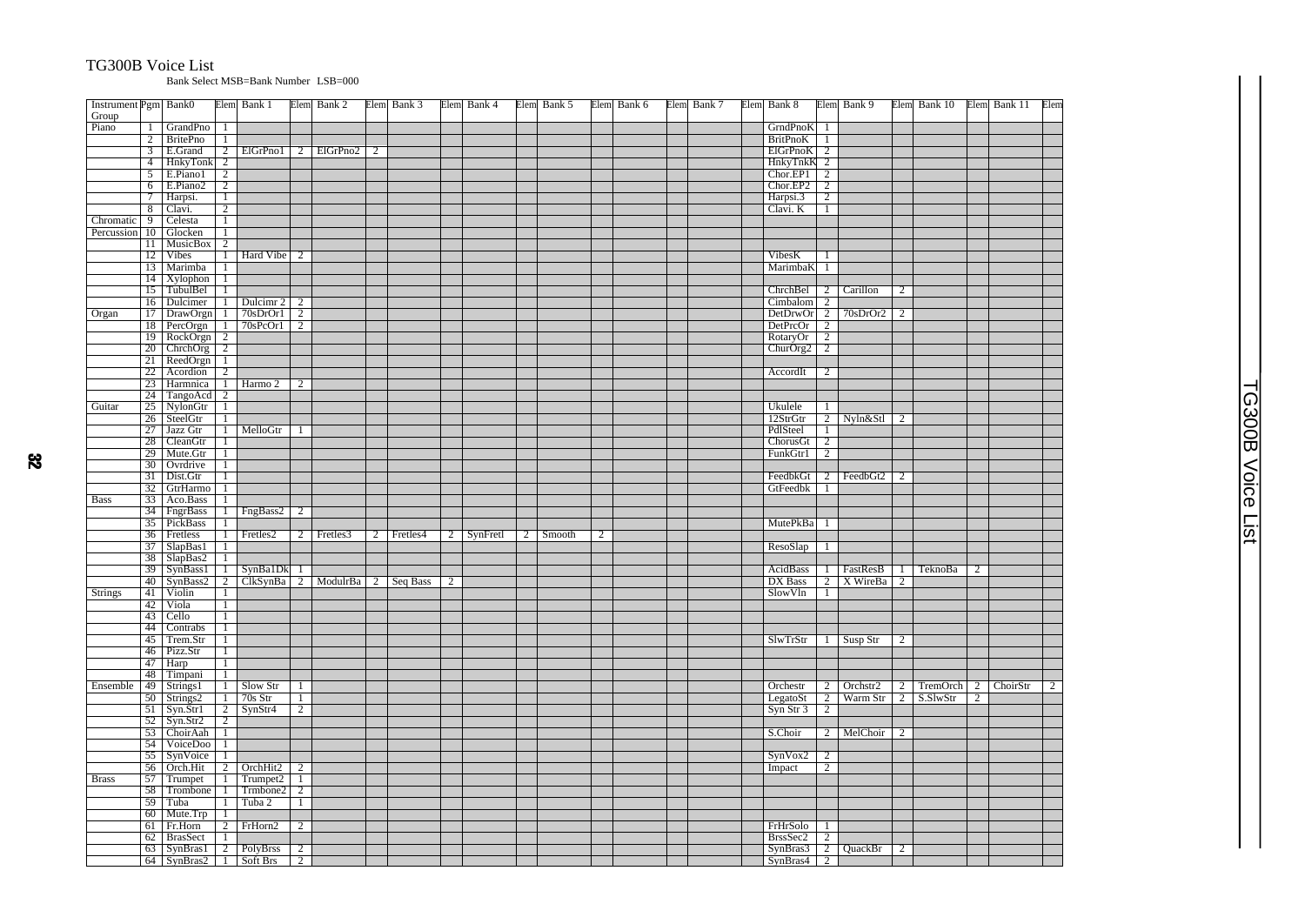#### Bank Select MSB=Bank Number LSB=000

| Instrument Pgm Bank 16 |                       |                              |                                  | Elem Bank 17             |   | Elem Bank 18 Elem Bank 19 Elem Bank 24 |   |   |                      |                                  | Elem Bank 25 |                | Elem Bank 26                               | Elem Bank 32 Elem Bank 33        |                |         | Elem Bank 40 | Elem Bank 126 Elem Bank 127 Elem |                                  |                                                                                                                       |                                                                                                                                                                                    |
|------------------------|-----------------------|------------------------------|----------------------------------|--------------------------|---|----------------------------------------|---|---|----------------------|----------------------------------|--------------|----------------|--------------------------------------------|----------------------------------|----------------|---------|--------------|----------------------------------|----------------------------------|-----------------------------------------------------------------------------------------------------------------------|------------------------------------------------------------------------------------------------------------------------------------------------------------------------------------|
| Group<br>Piano         |                       | 1 MelloGrP                   |                                  |                          |   |                                        |   |   |                      |                                  |              |                |                                            |                                  |                |         |              | A-Piano1                         |                                  |                                                                                                                       |                                                                                                                                                                                    |
|                        | $\overline{2}$        |                              | -1                               |                          |   |                                        |   |   |                      |                                  |              |                |                                            |                                  |                |         |              | A-Piano2                         |                                  | $2 \mid$ a.piano1                                                                                                     | $\mathbf{1}$<br>$\top$                                                                                                                                                             |
|                        | $\overline{3}$        |                              |                                  |                          |   |                                        |   |   |                      |                                  |              |                |                                            |                                  |                |         |              | A-Piano3                         |                                  | $\begin{array}{ c c }\n\hline\n2 & a.piano2 \\ \hline\n2 & a.piano3\n\end{array}$                                     | T                                                                                                                                                                                  |
|                        | $\overline{4}$        |                              |                                  |                          |   |                                        |   |   |                      |                                  |              |                |                                            |                                  |                |         |              | A-Piano4                         | $\overline{2}$                   | e.piano1                                                                                                              | $\overline{1}$                                                                                                                                                                     |
|                        |                       | 5 VX El.P1                   | $\overline{2}$                   |                          |   |                                        |   |   | 60sELP               |                                  |              |                | 1   HardEl.P   2   MelloEP1   2   El.Pno1K |                                  |                |         |              | A-Piano5                         | -1                               | e.piano2                                                                                                              | $\top$                                                                                                                                                                             |
|                        |                       | 6 VX El.P2                   | $\overline{2}$<br>$\overline{1}$ |                          |   |                                        |   |   | DX Hard              | $\overline{2}$<br>$\overline{2}$ |              |                |                                            | El.Pno2K                         | $\top$         |         |              | A-Piano6                         | $\overline{1}$                   | e.piano3                                                                                                              | $\top$<br>$\overline{1}$                                                                                                                                                           |
|                        | 7<br>8                | Harpsi.K                     |                                  |                          |   |                                        |   |   | Harpsi.2             |                                  |              |                |                                            |                                  |                |         |              | A-Piano7<br>E-Piano1             | $\mathbf{1}$<br>$\overline{2}$   | e.piano4<br>hnkytnk                                                                                                   |                                                                                                                                                                                    |
| Chromatic              | 9                     |                              |                                  |                          |   |                                        |   |   |                      |                                  |              |                |                                            |                                  |                |         |              | E-Piano2                         | $\overline{2}$                   | e.organ1                                                                                                              | $\frac{2}{2}$                                                                                                                                                                      |
| Percussion 10          |                       |                              |                                  |                          |   |                                        |   |   |                      |                                  |              |                |                                            |                                  |                |         |              | E-Piano3                         | $\frac{2}{1}$                    | e.organ2                                                                                                              | $\frac{2}{1}$                                                                                                                                                                      |
|                        | 11                    |                              |                                  |                          |   |                                        |   |   |                      |                                  |              |                |                                            |                                  |                |         |              | $A-Guitr1$                       |                                  | e.organ3                                                                                                              |                                                                                                                                                                                    |
|                        | 12                    |                              |                                  |                          |   |                                        |   |   |                      |                                  |              |                |                                            |                                  |                |         |              | A-Guitr2                         | $\overline{2}$                   | e.organ4                                                                                                              | $\top$                                                                                                                                                                             |
|                        | 13<br>$\overline{14}$ |                              |                                  | Balafon <sub>2</sub>     | 2 |                                        |   |   | Log Drum 2           |                                  |              |                |                                            |                                  |                |         |              | A-Guitr3<br>E-Guitr1             | 2 <sup>1</sup>                   | pipeorg1<br>$\overline{2}$ pipeorg2                                                                                   |                                                                                                                                                                                    |
|                        | 15                    |                              |                                  |                          |   |                                        |   |   |                      |                                  |              |                |                                            |                                  |                |         |              | E-Guitr2                         | $\vert$                          | pipeorg3                                                                                                              |                                                                                                                                                                                    |
|                        | 16                    |                              |                                  |                          |   |                                        |   |   |                      |                                  |              |                |                                            |                                  |                |         |              | $Slap-1$                         |                                  | 2 acordion                                                                                                            | $\begin{array}{r} 2 \\ 2 \\ 2 \\ \hline 2 \\ 1 \end{array}$                                                                                                                        |
| Organ                  | 17                    | 60sDrOr1                     | $\overline{2}$                   | 60sDrOr2                 |   | $2\frac{60sDrOr3}{2}$                  | 2 |   | CheezOrg             | 2                                |              |                |                                            | DrawOrg2 2<br>PercOrg2 2         |                | EvenBar | 2 Organ Ba   | $Slap-2$                         |                                  | 2 harpsi1                                                                                                             |                                                                                                                                                                                    |
|                        | 18                    | 19 SloRotar                  |                                  |                          |   |                                        |   |   |                      |                                  |              |                |                                            |                                  |                |         |              | $Slap-3$                         |                                  | $\overline{2}$ harpsi <sub>2</sub>                                                                                    | $\overline{2}$                                                                                                                                                                     |
|                        |                       | $20$ ChurOrg $3$ 2           | $\overline{2}$                   |                          |   |                                        |   |   | FstRotar<br>OrgFlute | $\overline{2}$<br>$\overline{2}$ |              |                |                                            | TrmOrgFl                         | $\overline{2}$ |         |              | $Slap-4$<br>$Slap-5$             | $2^{-}$<br>$\overline{2}$        | harpsi3<br>clavi1                                                                                                     | $\top$<br>$\overline{1}$                                                                                                                                                           |
|                        | 21                    |                              |                                  |                          |   |                                        |   |   |                      |                                  |              |                |                                            |                                  |                |         |              | $Slap-6$                         | $\overline{2}$                   | clavi2                                                                                                                | $\top$                                                                                                                                                                             |
|                        | 22                    |                              |                                  |                          |   |                                        |   |   |                      |                                  |              |                |                                            |                                  |                |         |              | Slap-7                           | $\overline{2}$                   | clavi3                                                                                                                | $\top$                                                                                                                                                                             |
|                        | $\overline{23}$       |                              |                                  |                          |   |                                        |   |   |                      |                                  |              |                |                                            |                                  |                |         |              | $Slap-8$                         | $\overline{2}$                   | celestal                                                                                                              | T                                                                                                                                                                                  |
|                        | 24                    |                              |                                  |                          |   |                                        |   |   |                      |                                  |              |                |                                            |                                  |                |         |              | Finger-1                         | $\mathbf{1}$                     | celesta2                                                                                                              | $\overline{1}$                                                                                                                                                                     |
| Guitar                 |                       | $25$ NylonGt3<br>26 Mandolin | 2<br>$\overline{2}$              |                          |   |                                        |   |   | VelGtHrm 2           |                                  |              |                |                                            | NylonGt2<br>SteelGt <sub>2</sub> | $\overline{1}$ |         | LequintG     | Finger-2<br>Picked-1             | $\overline{2}$<br>$\overline{1}$ | synbras1<br>synbras2                                                                                                  |                                                                                                                                                                                    |
|                        | $\overline{27}$       |                              |                                  |                          |   |                                        |   |   |                      |                                  |              |                |                                            |                                  |                |         |              | Picked-2                         | $\overline{2}$                   | synbras3                                                                                                              | $\frac{2}{2}$                                                                                                                                                                      |
|                        | 28                    |                              |                                  |                          |   |                                        |   |   |                      |                                  |              |                |                                            |                                  |                |         |              | FretlsBs                         | 1 <sup>1</sup>                   | synbras4                                                                                                              | $\frac{1}{2}$                                                                                                                                                                      |
|                        |                       | 29 FunkGtr2 2                |                                  |                          |   |                                        |   |   |                      |                                  |              |                |                                            |                                  |                |         |              | A-Bass                           | $\overline{2}$                   | synbass1                                                                                                              | $\overline{\phantom{a}}$                                                                                                                                                           |
|                        | 30                    |                              |                                  |                          |   |                                        |   |   |                      |                                  |              |                |                                            |                                  |                |         |              | Choir-1                          | $\mathbf{1}$                     | synbass2                                                                                                              | $\top$                                                                                                                                                                             |
|                        | 31<br>$\overline{32}$ |                              |                                  |                          |   |                                        |   |   |                      |                                  |              |                |                                            |                                  |                |         |              | Choir-2<br>Choir-3               | $\mathbf{1}$<br>$2-1$            | synbass3<br>synbass4                                                                                                  | $\sqrt{2}$<br>$\overline{1}$                                                                                                                                                       |
| <b>Bass</b>            | 33                    |                              |                                  |                          |   |                                        |   |   |                      |                                  |              |                |                                            |                                  |                |         |              | Choir-4                          |                                  |                                                                                                                       |                                                                                                                                                                                    |
|                        | 34                    |                              |                                  |                          |   |                                        |   |   |                      |                                  |              |                |                                            |                                  |                |         |              | Strngs-1                         |                                  | 2 newagepd 2<br>2 synharmo 2                                                                                          |                                                                                                                                                                                    |
|                        | $\overline{35}$       |                              |                                  |                          |   |                                        |   |   |                      |                                  |              |                |                                            |                                  |                |         |              | Strngs-2                         |                                  | $\begin{array}{ c c c c }\n\hline\n2 & \text{choir pd} & 2 \\ \hline\n2 & \text{bowed pd} & 2 \\ \hline\n\end{array}$ |                                                                                                                                                                                    |
|                        | 36                    |                              |                                  |                          |   |                                        |   |   |                      |                                  |              |                |                                            |                                  |                |         |              | Strngs-3                         |                                  |                                                                                                                       |                                                                                                                                                                                    |
|                        | 37<br>38              |                              |                                  |                          |   |                                        |   |   |                      |                                  |              |                |                                            |                                  |                |         |              | Strngs-4<br>E-Organ1             | $\frac{2}{2}$                    | $\begin{array}{c cc}\n\text{soundtrk} & 2 \\ \hline\n\text{atmosphr} & 2 \\ \hline\n\text{syn warm} & 2\n\end{array}$ |                                                                                                                                                                                    |
|                        |                       | 39 ResoBass                  | -1                               |                          |   |                                        |   |   |                      |                                  |              |                |                                            |                                  |                |         |              | E-Organ2                         | $\overline{2}$                   |                                                                                                                       |                                                                                                                                                                                    |
|                        |                       | 40 RubberBa                  |                                  |                          |   | $2$ SynBa2Dk 1 MelloSB2 1 SmthBa 2     |   | 2 |                      |                                  |              |                |                                            |                                  |                |         |              | $E-Organ3$ 2                     |                                  | synfunny                                                                                                              | $\overline{1}$                                                                                                                                                                     |
| Strings                | 41                    |                              |                                  |                          |   |                                        |   |   |                      |                                  |              |                |                                            |                                  |                |         |              | E-Organ4                         |                                  | $\frac{2}{2}$ synec<br>synechol                                                                                       | $\frac{2}{2}$                                                                                                                                                                      |
|                        | 42                    |                              |                                  |                          |   |                                        |   |   |                      |                                  |              |                |                                            |                                  |                |         |              | E-Organ5                         |                                  |                                                                                                                       |                                                                                                                                                                                    |
|                        | 43<br>44              |                              |                                  |                          |   |                                        |   |   |                      |                                  |              |                |                                            |                                  |                |         |              | E-Organ6<br>$E-Organ7$           | $\overline{2}$                   | synoboe<br>$2$ synecho2                                                                                               | $\overline{2}$                                                                                                                                                                     |
|                        | $\overline{45}$       |                              |                                  |                          |   |                                        |   |   |                      |                                  |              |                |                                            |                                  |                |         |              | E-Organ8 2                       |                                  | synsolo                                                                                                               |                                                                                                                                                                                    |
|                        | 46                    |                              |                                  |                          |   |                                        |   |   |                      |                                  |              |                |                                            |                                  |                |         |              | E-Organ9                         | $\overline{2}$                   | synrdorg                                                                                                              |                                                                                                                                                                                    |
|                        | 47                    |                              |                                  |                          |   |                                        |   |   |                      |                                  |              |                |                                            |                                  |                |         |              | $SoffTP-1$                       | $\overline{\phantom{a}}$         | synbell                                                                                                               |                                                                                                                                                                                    |
|                        | 48                    |                              |                                  |                          |   |                                        |   |   |                      |                                  |              |                |                                            |                                  |                |         |              | $SoftTP-2$ 1                     |                                  | squareld                                                                                                              | $\begin{array}{@{}c@{\hspace{1em}}c@{\hspace{1em}}c}\n & 2 \\ \hline\n & 2 \\ \hline\n & 2 \\ \hline\n & 2 \\ \hline\n & 2 \\ \hline\n & 2 \\ \hline\n & 2 \\ \hline\n\end{array}$ |
| Ensemble               | 50                    | 49 S.Strngs                  | $\overline{2}$                   |                          |   |                                        |   |   | VeloStr              | $\overline{2}$                   |              |                |                                            |                                  |                |         |              | $TP/TRB-1$ 1<br>TP/TRB-2         | $\overline{1}$                   | strsect1<br>strsect2                                                                                                  |                                                                                                                                                                                    |
|                        | $\overline{51}$       |                              |                                  |                          |   |                                        |   |   |                      |                                  |              |                |                                            |                                  |                |         |              | $TP/TRB-3$ 1                     |                                  | strsect3                                                                                                              |                                                                                                                                                                                    |
|                        | 52                    |                              |                                  |                          |   |                                        |   |   |                      |                                  |              |                |                                            |                                  |                |         |              | $TP/TRB-4$ 1                     |                                  | pizz.str                                                                                                              |                                                                                                                                                                                    |
|                        | $\overline{53}$       |                              |                                  |                          |   |                                        |   |   |                      |                                  |              |                |                                            | Ch.Aahs2                         | $\overline{2}$ |         |              | $TP/TRB-5$                       | $\overline{2}$                   | violin 1                                                                                                              | $\frac{1}{2}$                                                                                                                                                                      |
|                        | 54                    |                              |                                  |                          |   |                                        |   |   |                      |                                  |              |                |                                            |                                  |                |         |              | $TP/TRB-6$ 2                     |                                  | violin 2                                                                                                              |                                                                                                                                                                                    |
|                        | 55                    | 56 LoFiRave                  | $\overline{2}$                   |                          |   |                                        |   |   |                      |                                  |              |                |                                            |                                  |                |         |              | $Sax-1$<br>$Sax-2$               | $\mathbf{1}$<br>$\top$           | cello 1<br>cello 2                                                                                                    | $\overline{1}$<br>$\overline{1}$                                                                                                                                                   |
| <b>Brass</b>           | 57                    |                              |                                  |                          |   |                                        |   |   | BriteTrp             |                                  | 2 WarmTrp    | $\overline{2}$ |                                            |                                  |                |         |              | $Sax-3$                          | $\mathbf{1}$                     | contrabs                                                                                                              | $\overline{1}$                                                                                                                                                                     |
|                        | 58                    |                              |                                  |                          |   |                                        |   |   |                      |                                  |              |                |                                            |                                  |                |         |              | $Sax-4$                          | $2^{\circ}$                      | harp 1                                                                                                                | $\mathbf{1}$                                                                                                                                                                       |
|                        | 59                    |                              |                                  |                          |   |                                        |   |   |                      |                                  |              |                |                                            |                                  |                |         |              | Brass-1                          |                                  | $1$ harp $2$                                                                                                          | $\top$                                                                                                                                                                             |
|                        | 60                    |                              |                                  |                          |   |                                        |   |   |                      |                                  |              |                |                                            |                                  |                |         |              | Brass-2                          | $\top$                           | guitar 1                                                                                                              | $\frac{1}{\frac{1}{2}}$                                                                                                                                                            |
|                        | 62                    | 61 HornOrch 2                |                                  |                          |   |                                        |   |   |                      |                                  |              |                |                                            |                                  |                |         |              | Brass-3<br>Brass-4               | $\overline{2}$                   | guitar 2<br>$2$ elecgtrl                                                                                              |                                                                                                                                                                                    |
|                        |                       | 63 AnaBrss1 2                |                                  |                          |   |                                        |   |   |                      |                                  |              |                |                                            |                                  |                |         |              | Brass-5                          |                                  | $\overline{2}$ elecgtr <sup>2</sup>                                                                                   |                                                                                                                                                                                    |
|                        |                       |                              |                                  | 64 AnaBrss2 2 VelBras2 2 |   |                                        |   |   |                      |                                  |              |                |                                            |                                  |                |         |              | Orch-Hit $1$ sitar               |                                  |                                                                                                                       | $\overline{1}$                                                                                                                                                                     |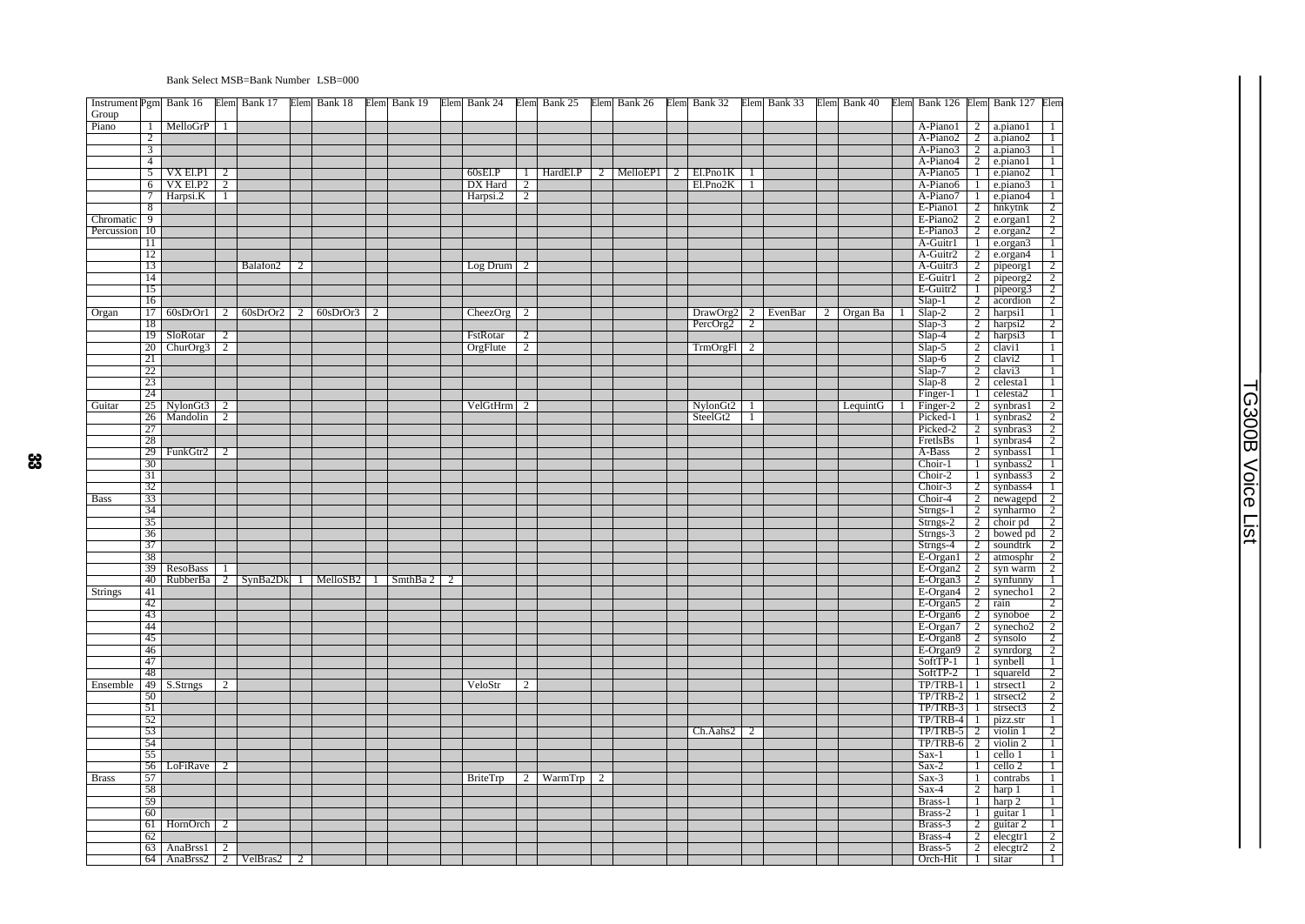#### Bank Select MSB=Bank Number LSB=000

| Instrument Pgm Bank0       |      |                                |                | Elem Bank 1                                                                     |                | Elem Bank 2                        |                | Elem Bank 3                        |              | Elem Bank 4         |                | Elem Bank 5                             |                | Elem Bank 6                                         |                | Elem Bank 7     | Elem Bank 8     |                | Elem Bank 9           |    | Elem Bank 10 |   | Elem Bank 11 | Elem           |
|----------------------------|------|--------------------------------|----------------|---------------------------------------------------------------------------------|----------------|------------------------------------|----------------|------------------------------------|--------------|---------------------|----------------|-----------------------------------------|----------------|-----------------------------------------------------|----------------|-----------------|-----------------|----------------|-----------------------|----|--------------|---|--------------|----------------|
| Group                      |      |                                |                |                                                                                 |                |                                    |                |                                    |              |                     |                |                                         |                |                                                     |                |                 |                 |                |                       |    |              |   |              |                |
| Reed                       |      | 65   SprnoSax                  |                |                                                                                 |                |                                    |                |                                    |              |                     |                |                                         |                |                                                     |                |                 |                 |                |                       |    |              |   |              |                |
|                            |      | 66 Alto Sax                    | $\mathbf{1}$   |                                                                                 |                |                                    |                |                                    |              |                     |                |                                         |                |                                                     |                |                 | HyprAlto        | 2              |                       |    |              |   |              |                |
|                            |      | 67 TnrSax 2                    | $\mathbf{I}$   |                                                                                 |                |                                    |                |                                    |              |                     |                |                                         |                |                                                     |                |                 | <b>BrthTnSx</b> | $\overline{2}$ |                       |    |              |   |              |                |
|                            |      | 68 Bari.Sax                    | $\overline{1}$ |                                                                                 |                |                                    |                |                                    |              |                     |                |                                         |                |                                                     |                |                 |                 |                |                       |    |              |   |              |                |
|                            |      | 69 Oboe                        | $\overline{2}$ |                                                                                 |                |                                    |                |                                    |              |                     |                |                                         |                |                                                     |                |                 |                 |                |                       |    |              |   |              |                |
|                            |      | 70 Eng.Horn                    | $\overline{1}$ |                                                                                 |                |                                    |                |                                    |              |                     |                |                                         |                |                                                     |                |                 |                 |                |                       |    |              |   |              |                |
|                            |      | 71 Bassoon                     | T              |                                                                                 |                |                                    |                |                                    |              |                     |                |                                         |                |                                                     |                |                 |                 |                |                       |    |              |   |              |                |
|                            |      | 72 Clarinet                    | $\overline{1}$ |                                                                                 |                |                                    |                |                                    |              |                     |                |                                         |                |                                                     |                |                 |                 |                |                       |    |              |   |              |                |
| Pipe                       |      | 73 Piccolo                     | $\mathbf{1}$   |                                                                                 |                |                                    |                |                                    |              |                     |                |                                         |                |                                                     |                |                 |                 |                |                       |    |              |   |              |                |
|                            |      | 74 Flute                       | $\overline{1}$ |                                                                                 |                |                                    |                |                                    |              |                     |                |                                         |                |                                                     |                |                 |                 |                |                       |    |              |   |              |                |
|                            |      | 75 Recorder                    | T              |                                                                                 |                |                                    |                |                                    |              |                     |                |                                         |                |                                                     |                |                 |                 |                |                       |    |              |   |              |                |
|                            |      | 76 PanFlute                    | $\mathbf{1}$   |                                                                                 |                |                                    |                |                                    |              |                     |                |                                         |                |                                                     |                |                 |                 |                |                       |    |              |   |              |                |
|                            |      | 77 Bottle                      | $\overline{2}$ |                                                                                 |                |                                    |                |                                    |              |                     |                |                                         |                |                                                     |                |                 |                 |                |                       |    |              |   |              |                |
|                            |      | 78 Shakhchi                    | $\overline{2}$ |                                                                                 |                |                                    |                |                                    |              |                     |                |                                         |                |                                                     |                |                 |                 |                |                       |    |              |   |              |                |
|                            | 79   | Whistle                        | $\mathbf{I}$   |                                                                                 |                |                                    |                |                                    |              |                     |                |                                         |                |                                                     |                |                 |                 |                |                       |    |              |   |              |                |
|                            |      | 80 Ocarina                     | $\mathbf{1}$   |                                                                                 |                |                                    |                |                                    |              |                     |                |                                         |                |                                                     |                |                 |                 |                |                       |    |              |   |              |                |
| Synth Lead                 |      | 81 SquareLd                    |                | 2 Square 2                                                                      | $\mathbf{1}$   | Hollow                             |                | 1 Mellow                           |              | 2 SoloSine 2 Shmoog |                |                                         |                | 2 LMSquare                                          | $\overline{c}$ |                 | SineLead        |                |                       |    |              |   |              |                |
|                            |      | 82 Saw.Lead                    |                | $\begin{array}{ c c } \hline 2 & \text{Saw 2} \\ \hline 2 & \hline \end{array}$ | $\mathbf{1}$   | PulseSaw                           | $\overline{2}$ |                                    |              |                     |                |                                         |                | ThickSaw 2 Big Lead 2 VeloLead 2 HeavySyn 2 DynaSaw |                |                 | 1 Dr. Lead      | $\overline{2}$ |                       |    |              |   |              |                |
|                            |      | 83 CaliopLd                    |                |                                                                                 |                | Pure Pad                           | $\overline{2}$ |                                    |              |                     |                |                                         |                |                                                     |                |                 |                 |                |                       |    |              |   |              |                |
|                            |      | 84 Chiff Ld                    | $\overline{2}$ |                                                                                 |                |                                    |                |                                    |              |                     |                |                                         |                |                                                     |                |                 |                 |                |                       |    |              |   |              |                |
|                            |      | 85 CharanLd                    | $\overline{2}$ |                                                                                 |                |                                    |                |                                    |              |                     |                |                                         |                |                                                     |                |                 | DistLead        | 2              |                       |    |              |   |              |                |
|                            |      | 86 Voice Ld                    |                | $\begin{array}{c c} 2 & \text{Big Five} \end{array}$                            |                |                                    |                |                                    |              |                     |                |                                         |                |                                                     |                |                 |                 |                |                       |    |              |   |              |                |
|                            |      | 87 Fifth Ld                    |                |                                                                                 | $\overline{2}$ |                                    |                |                                    |              |                     |                |                                         |                |                                                     |                |                 |                 |                |                       |    |              |   |              |                |
|                            |      | 88 Bass &Ld                    |                | $2$ Big&Low                                                                     |                | 2 Fat&Prky                         | 2              |                                    |              |                     |                |                                         |                |                                                     |                |                 |                 |                |                       |    |              |   |              |                |
| Synth Pad                  |      | 89 NewAgePd                    | $\overline{2}$ | Fantasy2                                                                        | $\overline{2}$ |                                    |                |                                    |              |                     |                |                                         |                |                                                     |                |                 |                 |                |                       |    |              |   |              |                |
|                            |      |                                |                | ThickPad                                                                        | $\overline{2}$ | Horn Pad                           |                | 2 RotarStr                         |              | 2 Soft Pad          | $\overline{2}$ |                                         |                |                                                     |                |                 |                 |                |                       |    |              |   |              |                |
|                            |      | 90 Warm Pad 2<br>91 PolySyPd 2 |                | PolyPd80                                                                        | $\overline{2}$ |                                    |                |                                    |              |                     |                |                                         |                |                                                     |                |                 |                 |                |                       |    |              |   |              |                |
|                            |      | 92 ChoirPad                    | $\overline{2}$ | Heaven <sub>2</sub>                                                             | 2              |                                    |                |                                    |              |                     |                |                                         |                |                                                     |                |                 |                 |                |                       |    |              |   |              |                |
|                            |      | 93 BowedPad                    | $\overline{2}$ |                                                                                 |                |                                    |                |                                    |              |                     |                |                                         |                |                                                     |                |                 |                 |                |                       |    |              |   |              |                |
|                            |      | 94 MetalPad                    | $\frac{2}{2}$  | Tine Pad                                                                        |                | 2 Pan Pad                          | $\overline{2}$ |                                    |              |                     |                |                                         |                |                                                     |                |                 |                 |                |                       |    |              |   |              |                |
|                            |      | 95 Halo Pad                    |                |                                                                                 |                |                                    |                |                                    |              |                     |                |                                         |                |                                                     |                |                 |                 |                |                       |    |              |   |              |                |
|                            |      | 96 SweepPad                    | $\overline{2}$ | PolarPad                                                                        | 2              |                                    |                |                                    |              |                     |                |                                         |                |                                                     |                |                 | Converge        | $2^{\circ}$    | Shwimmer 2   Celstial |    |              | 2 |              |                |
| Synth Effects              |      | 97 Rain                        |                | 2 HrmoRain                                                                      | $\overline{2}$ | AfrcnWnd                           | $\overline{2}$ |                                    |              |                     |                |                                         |                |                                                     |                |                 | ClaviPad        | $\overline{2}$ |                       |    |              |   |              |                |
|                            | 98 I | SoundTrk                       | $\frac{1}{2}$  | Ancestrl                                                                        | $\overline{2}$ | Prologue                           | $\overline{2}$ |                                    |              |                     |                |                                         |                |                                                     |                |                 |                 |                |                       |    |              |   |              |                |
|                            |      | 99 Crystal                     | $\overline{2}$ | SynMalet                                                                        | $\mathbf{1}$   | SftCryst                           |                | 2 RndGlock 2 LoudGlok 2 GlockChi 2 |              |                     |                |                                         |                | ClearBel                                            | $\overline{2}$ | <b>XmasBell</b> | 2 VibeBell      |                | $2$ DigiBell          | 2  |              |   |              |                |
|                            |      | 100 Atmosphr                   | $\overline{2}$ | WarmAtms                                                                        | 2              | NylnHarp                           | $\overline{2}$ |                                    |              |                     |                | Harp $Vox$   2   HollwRls   2   NylonEP | 2              | AtmosPad                                            | 2              |                 |                 |                |                       |    |              |   |              |                |
|                            |      | 101 Bright                     | $\overline{2}$ |                                                                                 |                |                                    |                |                                    |              |                     |                |                                         |                |                                                     |                |                 |                 |                |                       |    |              |   |              |                |
|                            |      | 102 Goblins                    | $\overline{2}$ | GobSyn                                                                          | $\overline{2}$ | 50sSciFi                           | $\overline{2}$ |                                    |              |                     |                |                                         |                |                                                     |                |                 |                 |                |                       |    |              |   |              |                |
|                            |      | 103 Echoes                     | $\overline{2}$ | EchoBell                                                                        | $\overline{2}$ | Echo Pan                           |                | 2 EchoPad2 2 Big Pan               |              |                     | 2              |                                         |                | SynPiano                                            | 2              |                 |                 |                |                       |    |              |   |              |                |
|                            |      | 104 Sci-Fi                     | $\overline{2}$ | Starz                                                                           | 2              |                                    |                |                                    |              |                     |                |                                         |                |                                                     |                |                 |                 |                |                       |    |              |   |              |                |
| Ethnic                     |      | 105 Sitar                      | $\overline{1}$ | Sitar <sub>2</sub>                                                              | $\overline{2}$ | DetSitar                           | $\overline{2}$ |                                    |              |                     |                |                                         |                |                                                     |                |                 | Tambra          | $\overline{c}$ |                       |    |              |   |              |                |
|                            |      | 106 Banjo                      | $\overline{1}$ | MuteBnjo                                                                        | $\mathbf{1}$   |                                    |                |                                    |              |                     |                |                                         |                |                                                     |                |                 | Rabab           | $\overline{2}$ |                       |    |              |   |              |                |
|                            |      | 107 Shamisen                   | -1             | Tsugaru                                                                         | $\overline{2}$ |                                    |                |                                    |              |                     |                |                                         |                |                                                     |                |                 |                 |                |                       |    |              |   |              |                |
|                            |      | 108 Koto                       | 1              |                                                                                 |                |                                    |                |                                    |              |                     |                |                                         |                |                                                     |                |                 | T. Koto         | 2              |                       |    |              |   |              |                |
|                            |      | 109 Kalimba                    | T              |                                                                                 |                |                                    |                |                                    |              |                     |                |                                         |                |                                                     |                |                 |                 |                |                       |    |              |   |              |                |
|                            |      | 110 Bagpipe                    | $\overline{2}$ |                                                                                 |                |                                    |                |                                    |              |                     |                |                                         |                |                                                     |                |                 |                 |                |                       |    |              |   |              |                |
|                            |      | 111 Fiddle                     | $\overline{1}$ |                                                                                 |                |                                    |                |                                    |              |                     |                |                                         |                |                                                     |                |                 |                 |                |                       |    |              |   |              |                |
|                            |      | 112 Shanai                     | T              | Shanai 2                                                                        | T              |                                    |                |                                    |              |                     |                |                                         |                |                                                     |                |                 | Pungi           |                |                       |    |              |   |              |                |
| Percussive 113 TnklBell    |      |                                | $\overline{2}$ |                                                                                 |                |                                    |                |                                    |              |                     |                |                                         |                |                                                     |                |                 | Bonang          | $\overline{2}$ | Gender                |    | 2 Gamelan    |   | 2 S.Gamlan   | $\overline{2}$ |
|                            |      | 114 Agogo                      | $\overline{2}$ |                                                                                 |                |                                    |                |                                    |              |                     |                |                                         |                |                                                     |                |                 |                 |                |                       |    |              |   |              |                |
|                            |      | 115 SteelDrm                   | $\overline{2}$ |                                                                                 |                |                                    |                |                                    |              |                     |                |                                         |                |                                                     |                |                 |                 |                |                       |    |              |   |              |                |
|                            |      | 116 WoodBlok                   | $\overline{1}$ |                                                                                 |                |                                    |                |                                    |              |                     |                |                                         |                |                                                     |                |                 | Castanet        |                |                       |    |              |   |              |                |
|                            |      | 117 TaikoDrm                   | $\overline{1}$ |                                                                                 |                |                                    |                |                                    |              |                     |                |                                         |                |                                                     |                |                 | Gr.Cassa        |                |                       |    |              |   |              |                |
|                            |      | 118 MelodTom                   |                | 2 Real Tom                                                                      | 2              |                                    |                |                                    |              |                     |                |                                         |                |                                                     |                |                 | Mel Tom2        | $\mathbf{1}$   | Rock Tom              | -2 |              |   |              |                |
|                            |      | 119 Syn.Drum                   | $\mathbf{1}$   |                                                                                 |                |                                    |                |                                    |              |                     |                |                                         |                |                                                     |                |                 | Ana Tom         | $\mathbf{1}$   | ElecPerc              | 2  |              |   |              |                |
|                            |      | 120 RevCymbl                   | $\overline{1}$ |                                                                                 |                |                                    |                |                                    |              |                     |                |                                         |                |                                                     |                |                 |                 |                |                       |    |              |   |              |                |
| Sound Effects 121 FretNoiz |      |                                |                | 2 CuttngNz                                                                      | $\mathbf{1}$   | Str Slap                           |                | 1 CttngNz2                         | 2            |                     |                |                                         |                |                                                     |                |                 |                 |                |                       |    |              |   |              |                |
|                            |      | 122 BrthNoiz                   |                | 2 Fl.KClik<br>2 Rain                                                            | -1             |                                    |                |                                    |              |                     |                |                                         |                |                                                     |                |                 |                 |                |                       |    |              |   |              |                |
|                            |      | 123 Seashore                   |                |                                                                                 | $\top$         | Thunder                            | $\top$         | Wind                               | $\mathbf{1}$ | Stream              |                | 2 Bubble                                | $\overline{2}$ |                                                     |                |                 |                 |                |                       |    |              |   |              |                |
|                            |      | 124 Tweet                      | $\overline{2}$ | Dog                                                                             | $\top$         | Horse                              |                | 1 Bird 2                           | -1           |                     |                |                                         |                |                                                     |                |                 |                 |                |                       |    |              |   |              |                |
|                            |      | 125 Telphone                   | $\top$         | Tel.Dial                                                                        | $\top$         | DoorSqek                           | $\frac{1}{2}$  | $DoorSlam$ 1                       |              | Scratch             |                | WindChm 1                               |                | Scratch <sub>2</sub>                                | $\overline{2}$ |                 |                 |                |                       |    |              |   |              |                |
|                            |      | 126 Helicptr                   | $\mathbf{1}$   | CarEngin                                                                        | $\mathbf{1}$   | Car Stop                           | $\vert$ 1      | Car Pass                           | $\mathbf{1}$ | CarCrash            | -1             | Siren                                   | $\overline{2}$ | Train                                               | $\mathbf{1}$   | Jetplane        | 2 Starship      | 2              | Burst                 | 2  |              |   |              |                |
|                            |      | 127 Applause                   | $\overline{1}$ | Laughing                                                                        |                | 1 Scream                           |                | 1 Punch                            | $\mathbf{1}$ | Heart               | $\mathbf{1}$   | FootStep                                | -1             |                                                     |                |                 |                 |                |                       |    |              |   |              |                |
|                            |      | 128 Gunshot                    |                |                                                                                 |                | 1 MchinGun 1 LaserGun 2 Xplosion 2 |                |                                    |              |                     |                |                                         |                |                                                     |                |                 |                 |                |                       |    |              |   |              |                |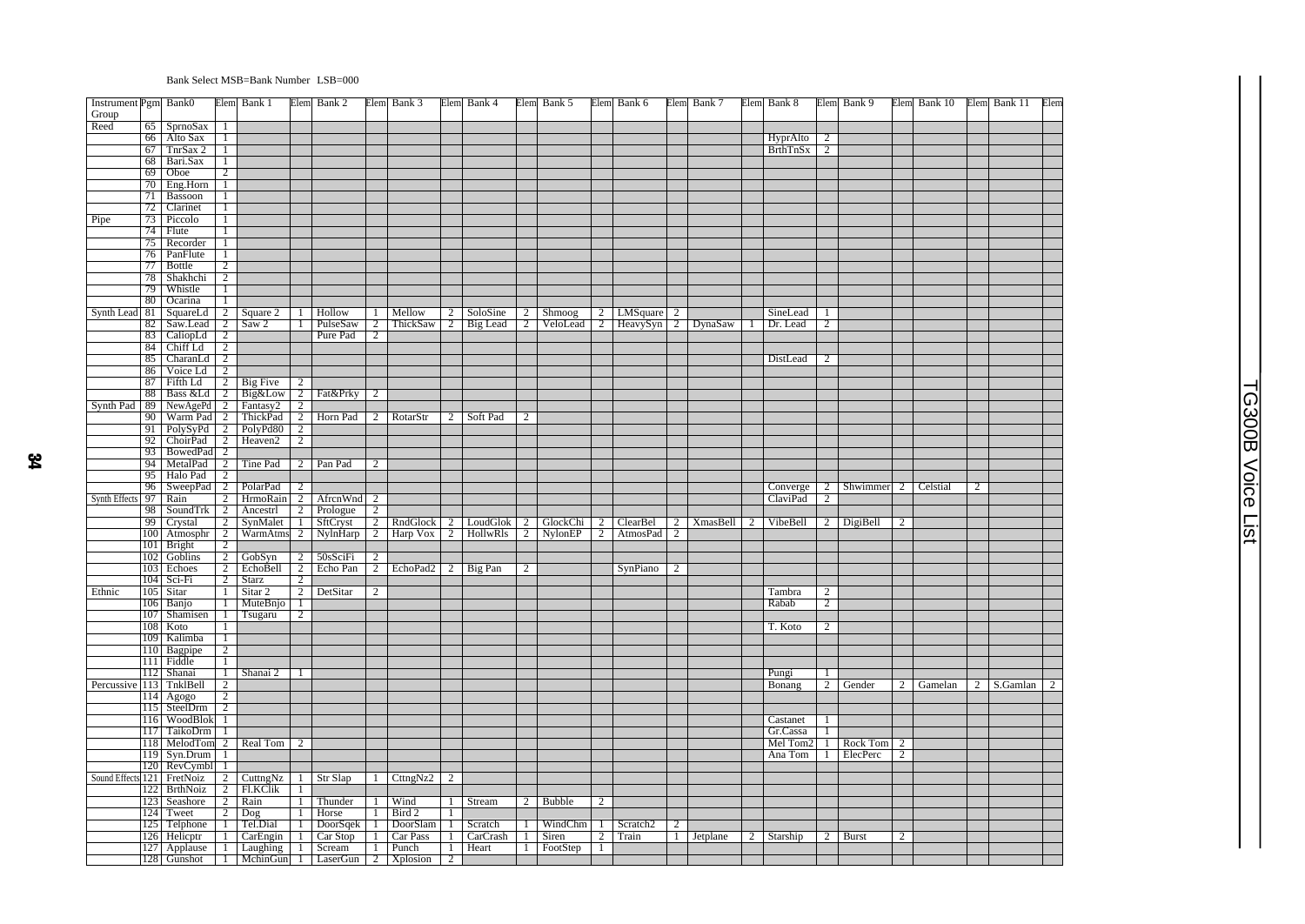#### Bank Select MSB=Bank Number LSB=000

| Tnstrument Pgm Bank 16 Elem Bank 17 Elem Bank 18 Elem Bank 19 Elem Bank 24 Elem Bank 25 Elem Bank 26 Elem Bank 32 Elem Bank 33 |                       |                        |                |  |  |                       |                |     |                |  |  |  |  | Elem Bank 40 |  | Elem Bank 126 Elem Bank 127 Elem                                                        |                                  |
|--------------------------------------------------------------------------------------------------------------------------------|-----------------------|------------------------|----------------|--|--|-----------------------|----------------|-----|----------------|--|--|--|--|--------------|--|-----------------------------------------------------------------------------------------|----------------------------------|
| Group<br>Reed                                                                                                                  |                       |                        |                |  |  |                       |                |     |                |  |  |  |  |              |  |                                                                                         |                                  |
|                                                                                                                                | 65                    |                        |                |  |  |                       |                |     |                |  |  |  |  |              |  | a.bass 1                                                                                | $\mathbf{1}$                     |
|                                                                                                                                | 66                    |                        |                |  |  |                       |                |     |                |  |  |  |  |              |  | a.bass 2                                                                                | $\top$                           |
|                                                                                                                                | 67                    |                        |                |  |  |                       |                |     |                |  |  |  |  |              |  | e.bass 1                                                                                | $\vert$                          |
|                                                                                                                                | 68<br>$\overline{69}$ |                        |                |  |  |                       |                |     |                |  |  |  |  |              |  | e.bass 2                                                                                | $\overline{1}$                   |
|                                                                                                                                | 70                    |                        |                |  |  |                       |                |     |                |  |  |  |  |              |  | slapbas1<br>slapbas2                                                                    | $\frac{1}{1}$                    |
|                                                                                                                                | 71                    |                        |                |  |  |                       |                |     |                |  |  |  |  |              |  | fretles1                                                                                |                                  |
|                                                                                                                                | $\overline{72}$       |                        |                |  |  |                       |                |     |                |  |  |  |  |              |  | fretles2                                                                                | $\top$                           |
| Pipe                                                                                                                           | 73                    |                        |                |  |  |                       |                |     |                |  |  |  |  |              |  | flute1                                                                                  | $\top$                           |
|                                                                                                                                | 74                    |                        |                |  |  |                       |                |     |                |  |  |  |  |              |  | flute2                                                                                  | $\overline{1}$                   |
|                                                                                                                                | $\overline{75}$       |                        |                |  |  |                       |                |     |                |  |  |  |  |              |  | piccolo1                                                                                | $\top$                           |
|                                                                                                                                | 76                    |                        |                |  |  |                       |                |     |                |  |  |  |  |              |  | piccolo <sub>2</sub>                                                                    | $\frac{2}{1}$                    |
|                                                                                                                                | 77                    |                        |                |  |  |                       |                |     |                |  |  |  |  |              |  | recorder                                                                                |                                  |
|                                                                                                                                | $\overline{78}$       |                        |                |  |  |                       |                |     |                |  |  |  |  |              |  | panpipes                                                                                | $\frac{2}{2}$                    |
|                                                                                                                                | 79                    |                        |                |  |  |                       |                |     |                |  |  |  |  |              |  | sax1                                                                                    |                                  |
|                                                                                                                                | 80                    |                        |                |  |  |                       |                |     |                |  |  |  |  |              |  | sax2                                                                                    | $\overline{1}$                   |
| Synth Lead                                                                                                                     | 81                    |                        |                |  |  |                       |                |     |                |  |  |  |  |              |  | sax3                                                                                    | $\overline{1}$                   |
|                                                                                                                                |                       | 82 WaspySyn 2          |                |  |  |                       |                |     |                |  |  |  |  |              |  | sax4                                                                                    | $\overline{1}$                   |
|                                                                                                                                | 83                    |                        |                |  |  |                       |                |     |                |  |  |  |  |              |  | clarint1                                                                                | $\top$                           |
|                                                                                                                                | 84<br>85              |                        |                |  |  |                       |                |     |                |  |  |  |  |              |  | clarint2<br>oboe                                                                        | $\top$<br>$\overline{1}$         |
|                                                                                                                                | 86                    |                        |                |  |  |                       |                |     |                |  |  |  |  |              |  | eng.horn                                                                                | $\overline{1}$                   |
|                                                                                                                                | 87                    |                        |                |  |  |                       |                |     |                |  |  |  |  |              |  | bassoon                                                                                 | $\top$                           |
|                                                                                                                                | 88                    |                        |                |  |  |                       |                |     |                |  |  |  |  |              |  | harmnica                                                                                | $\dot{\top}$                     |
| Synth Pad                                                                                                                      | 89                    |                        |                |  |  |                       |                |     |                |  |  |  |  |              |  |                                                                                         |                                  |
|                                                                                                                                | 90                    |                        |                |  |  |                       |                |     |                |  |  |  |  |              |  | $\begin{tabular}{c cc} \n    trumpet1 & 1 \\ \n    trumpet2 & 1 \\ \nend{tabular}$      |                                  |
|                                                                                                                                | $\overline{91}$       |                        |                |  |  |                       |                |     |                |  |  |  |  |              |  | trumper<br>trumbone1 2<br>trumbone2 2<br>fr.horn1 1<br>tuba<br>2<br>tuba<br>2<br>2<br>1 |                                  |
|                                                                                                                                | 92                    |                        |                |  |  |                       |                |     |                |  |  |  |  |              |  |                                                                                         |                                  |
|                                                                                                                                | $\overline{93}$       |                        |                |  |  |                       |                |     |                |  |  |  |  |              |  |                                                                                         |                                  |
|                                                                                                                                | 94                    |                        |                |  |  |                       |                |     |                |  |  |  |  |              |  |                                                                                         |                                  |
|                                                                                                                                | 95                    |                        |                |  |  |                       |                |     |                |  |  |  |  |              |  |                                                                                         |                                  |
|                                                                                                                                | 96                    |                        |                |  |  |                       |                |     |                |  |  |  |  |              |  | brssect1                                                                                | $\overline{1}$                   |
| Synth Effects 97                                                                                                               |                       |                        |                |  |  |                       |                |     |                |  |  |  |  |              |  | brssect2                                                                                | $\overline{2}$                   |
|                                                                                                                                | 98                    | 99 ChorBell 2 AirBells |                |  |  | 2 BellHarp 2 Gamelmba | $\overline{2}$ |     |                |  |  |  |  |              |  | vibe1<br>vibe2                                                                          | $\overline{1}$<br>$\overline{1}$ |
|                                                                                                                                | 100                   |                        |                |  |  |                       |                |     |                |  |  |  |  |              |  | symallet                                                                                | $\top$                           |
|                                                                                                                                | 101                   |                        |                |  |  |                       |                |     |                |  |  |  |  |              |  | maletwin                                                                                |                                  |
|                                                                                                                                | 102                   |                        |                |  |  |                       |                |     |                |  |  |  |  |              |  | glocken                                                                                 | $\frac{2}{2}$                    |
|                                                                                                                                | 103                   |                        |                |  |  |                       |                |     |                |  |  |  |  |              |  | tubulbel                                                                                |                                  |
|                                                                                                                                | 104                   |                        |                |  |  |                       |                |     |                |  |  |  |  |              |  | xylophon                                                                                | $\overline{1}$                   |
| Ethnic                                                                                                                         |                       | 105 Tamboura 2         |                |  |  |                       |                |     |                |  |  |  |  |              |  | marimba                                                                                 | $\frac{2}{1}$                    |
|                                                                                                                                |                       | 106 Gopichnt           | $\overline{2}$ |  |  |                       |                | Oud | $\overline{2}$ |  |  |  |  |              |  | koto                                                                                    |                                  |
|                                                                                                                                | 107                   |                        |                |  |  |                       |                |     |                |  |  |  |  |              |  | sho                                                                                     |                                  |
|                                                                                                                                |                       | 108 Kanoon             | $\overline{2}$ |  |  |                       |                |     |                |  |  |  |  |              |  | shakhchi                                                                                | $\frac{\frac{1}{2}}{2}$          |
|                                                                                                                                | 109                   |                        |                |  |  |                       |                |     |                |  |  |  |  |              |  | whistle1                                                                                |                                  |
|                                                                                                                                | 110                   |                        |                |  |  |                       |                |     |                |  |  |  |  |              |  | whistle2                                                                                | $\overline{1}$                   |
|                                                                                                                                | 111                   | 112 Hichriki 2         |                |  |  |                       |                |     |                |  |  |  |  |              |  | bottle<br>breath                                                                        | $\frac{\frac{1}{2}}{1}$          |
| Percussive 113 Rama Cym 2                                                                                                      |                       |                        |                |  |  |                       |                |     |                |  |  |  |  |              |  | timpani                                                                                 |                                  |
|                                                                                                                                | 114                   |                        |                |  |  |                       |                |     |                |  |  |  |  |              |  | melotom                                                                                 | $\overline{1}$                   |
|                                                                                                                                | 115                   |                        |                |  |  |                       |                |     |                |  |  |  |  |              |  | deepsnar                                                                                | $\overline{1}$                   |
|                                                                                                                                | 116                   |                        |                |  |  |                       |                |     |                |  |  |  |  |              |  | e.perc1                                                                                 |                                  |
|                                                                                                                                | 117                   |                        |                |  |  |                       |                |     |                |  |  |  |  |              |  | e.perc2                                                                                 | $\frac{1}{1}$                    |
|                                                                                                                                | 118                   |                        |                |  |  |                       |                |     |                |  |  |  |  |              |  | taiko                                                                                   | $\top$                           |
|                                                                                                                                | 119                   |                        |                |  |  |                       |                |     |                |  |  |  |  |              |  | taikorim                                                                                | $\top$                           |
|                                                                                                                                | 120                   |                        |                |  |  |                       |                |     |                |  |  |  |  |              |  | cymbal                                                                                  | $\frac{2}{1}$                    |
| Sound Effects 121                                                                                                              |                       |                        |                |  |  |                       |                |     |                |  |  |  |  |              |  | $\,$ castanet                                                                           |                                  |
|                                                                                                                                | 122                   |                        |                |  |  |                       |                |     |                |  |  |  |  |              |  | triangle                                                                                | $\overline{1}$                   |
|                                                                                                                                | 123                   |                        |                |  |  |                       |                |     |                |  |  |  |  |              |  | orchehit                                                                                | $\overline{1}$                   |
|                                                                                                                                |                       |                        |                |  |  |                       |                |     |                |  |  |  |  |              |  | telphone                                                                                | $\frac{1}{1}$                    |
|                                                                                                                                | 124                   |                        |                |  |  |                       |                |     |                |  |  |  |  |              |  |                                                                                         |                                  |
|                                                                                                                                | 125                   |                        |                |  |  |                       |                |     |                |  |  |  |  |              |  | bird                                                                                    |                                  |
|                                                                                                                                | 127                   | 126 Coaster            | $\overline{2}$ |  |  |                       |                |     |                |  |  |  |  |              |  | jam<br>efctwatr                                                                         | $\overline{1}$<br>$\overline{2}$ |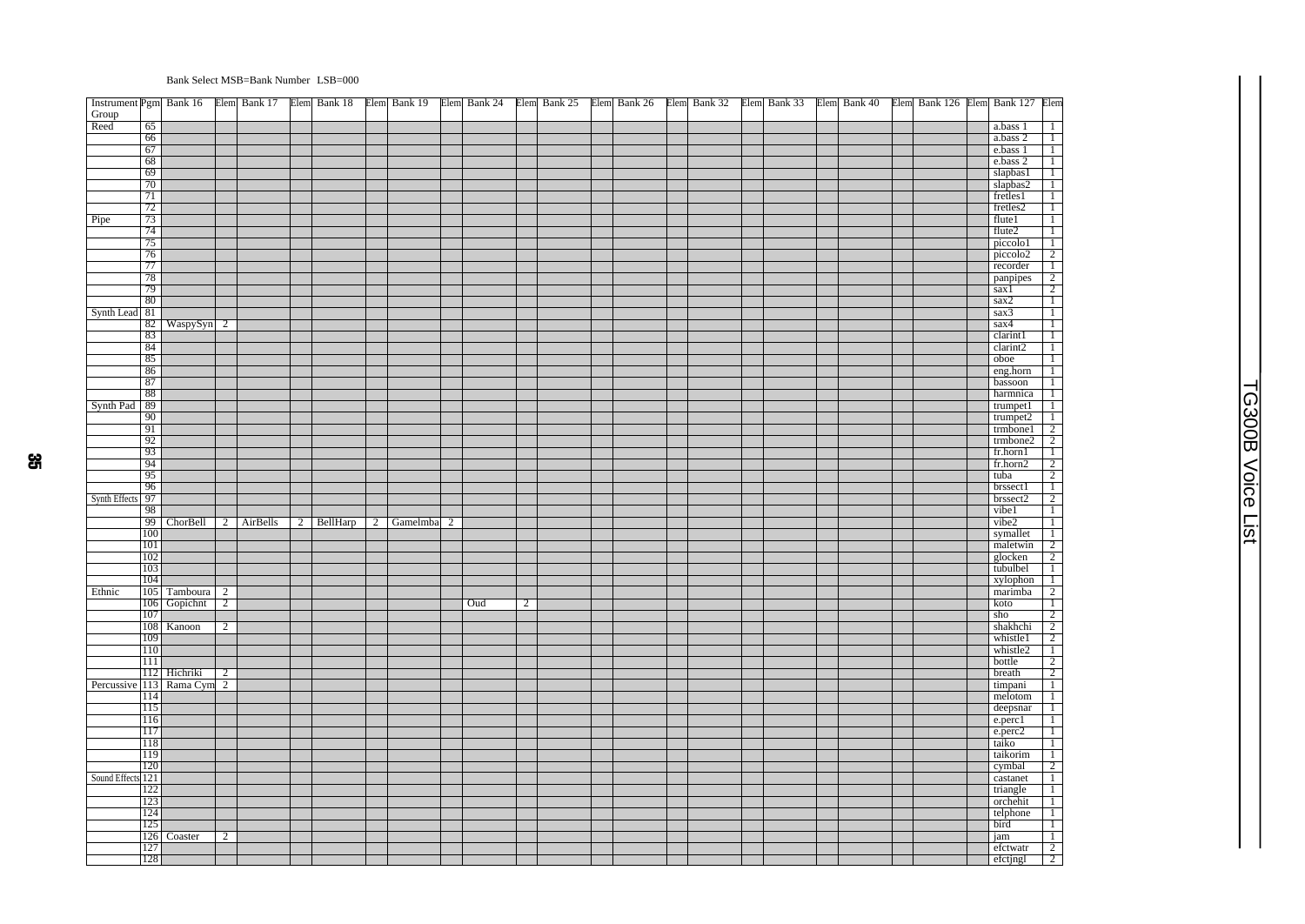# C/M Voice List

| Pgm#                    | TYPE1          | TYPE <sub>2</sub>             |
|-------------------------|----------------|-------------------------------|
|                         | part1~9        | part $11 - 16$                |
| 1                       | a.piano1       | A-Piano1                      |
| $\overline{c}$          | $a.$ piano $2$ | A-Piano2                      |
| 3                       | a.piano3       | A-Piano3                      |
| 4                       | e.piano1       | A-Piano4                      |
| 5                       | $e.$ piano $2$ | A-Piano5                      |
| 6                       | e.piano3       | A-Piano6                      |
| $\overline{7}$          | e.piano4       | A-Piano7                      |
| $\overline{\mathbf{8}}$ | hnkytnk        | E-Piano1                      |
| 9                       | e.organ1       | E-Piano2                      |
| 10                      | e.organ2       | E-Piano3                      |
| 11                      | e.organ3       | A-Guitr1                      |
| 12                      | e.organ4       | A-Guitr2                      |
| 13                      | pipeorg1       | A-Guitr3                      |
| 14                      | pipeorg2       | E-Guitr1                      |
| 15                      | pipeorg3       | E-Guitr2                      |
| 16                      | acordion       | Slap-1                        |
| $\overline{17}$         | harpsi1        | Slap-2                        |
| 18                      | harpsi2        | Slap-3                        |
| 19                      | harpsi3        | Slap-4                        |
| 20                      | clavi1         | $\overline{S}$ lap-5          |
| 21                      | clavi2         | Slap-6                        |
| 22                      | clavi3         | $Slap-7$                      |
| 23                      | celesta1       | $\overline{\text{Slap-8}}$    |
| 24                      | celesta2       | $\overline{\text{F}}$ inger-1 |
| $\overline{25}$         | synbras1       | Finger-2                      |
| $\overline{26}$         | synbras2       | Picked-1                      |
| 27                      | synbras3       | Picked-2                      |
| 28                      | synbras4       | FretlsBs                      |
| 29                      | synbass1       | A-Bass                        |
| 30                      | synbass2       | Choir-1                       |
| 31                      | synbass3       | Choir-2                       |
| 32                      | synbass4       | $\overline{\text{Choir-3}}$   |
| 33                      | newagepd       | Choir-4                       |
| 34                      | synharmo       | Strngs-1                      |
| 35                      | choir pd       | Strngs-2                      |
| 36                      | bowed pd       | Strngs-3                      |
| 37                      | soundtrk       | Strngs-4                      |
| 38                      | atmosphr       | $E$ -Organ $1$                |
| 39                      | syn warm       | E-Organ2                      |
| 40                      | synfunny       | E-Organ3                      |
| 41                      | synecho1       | E-Organ4                      |
| 42                      | rain           | E-Organ5                      |
| 43                      | synoboe        | E-Organ6                      |
| 44                      | synecho2       | E-Organ7                      |
| 45                      | synsolo        | $E-Organ8$                    |
| 46                      | synrdorg       | E-Organ9                      |
| 47                      | synbell        | SoftTP-1                      |
| 48                      | squareld       | SoftTP-2                      |

٦

L

| $\overline{Pgm#}$ | TYPE1                | TYPE <sub>2</sub>  |
|-------------------|----------------------|--------------------|
|                   | part1~9              | part11~16          |
| 49                | strsect1             | TP/TRB-1           |
| 50                | strsect2             | TP/TRB-2           |
| 51                | strsect3             | TP/TRB-3           |
| 52                | pizz.str             | TP/TRB-4           |
| 53                | violin 1             | TP/TRB-5           |
| 54                | violin 2             | TP/TRB-6           |
| 55                | cello 1              | $Sax-1$            |
| 56                | cello 2              | $Sax-2$            |
| 57                | contrabs             | $Sax-3$            |
| 58                | harp 1               | $Sax-4$            |
| 59                | harp 2               | Brass-1            |
| 60                | guitar 1             | Brass-2            |
| 61                | guitar 2             | Brass-3            |
| 62                | elecgtr1             | Brass-4            |
| 63                | elecgtr2             | Brass-5            |
| 64                | sitar                | Orch-Hit           |
| 65                | a.bass 1             | Silence            |
| 66                | a.bass 2             | Silence            |
| 67                | e.bass 1             | Silence            |
| 68                | e.bass 2             | Silence            |
| 69                | slapbas1             | Silence            |
| 70                | slapbas2             | Silence            |
| 71                | fretles1             | Silence            |
| 72                | fretles2             | Silence            |
| 73                | flute1               | Silence            |
| 74                | flute2               | Silence            |
| 75                | piccolo1             | Silence            |
| 76                | piccolo2             | Silence            |
| 77                | recorder             | Silence            |
| 78                | panpipes             | Silence            |
| 79                | sax1                 | Silence            |
| 80                | sax2                 | Silence            |
| 81<br>82          | sax3                 | Silence            |
|                   | sax4                 | Silence            |
| 83<br>84          | clarint1<br>clarint2 | Silence            |
| 85                | oboe                 | Silence<br>Silence |
| 86                |                      | Silence            |
| 87                | eng.horn<br>bassoon  | Silence            |
| 88                | harmnica             | Silence            |
| 89                | trumpet1             | Silence            |
| 90                | trumpet2             | Silence            |
| 91                | trmbone1             | Silence            |
| 92                | trmbone2             | Silence            |
| 93                | fr.horn1             | Silence            |
| 94                | fr.horn2             | Silence            |
| 95                | tuba                 | Silence            |
| 96                | brssect1             | Silence            |
|                   |                      |                    |

| Pgm# | TYPE1    | TYPE <sub>2</sub> |
|------|----------|-------------------|
|      | part1~9  | part11~16         |
| 97   | brssect2 | Silence           |
| 98   | vibe1    | Silence           |
| 99   | vibe2    | Silence           |
| 100  | symallet | Silence           |
| 101  | maletwin | Silence           |
| 102  | glocken  | Silence           |
| 103  | tubulbel | Silence           |
| 104  | xylophon | Silence           |
| 105  | marimba  | Silence           |
| 106  | koto     | Silence           |
| 107  | sho      | Silence           |
| 108  | shakhchi | Silence           |
| 109  | whistle1 | Silence           |
| 110  | whistle2 | Silence           |
| 111  | bottle   | Silence           |
| 112  | breath   | Silence           |
| 113  | timpani  | Silence           |
| 114  | melotom  | Silence           |
| 115  | deepsnar | Silence           |
| 116  | e.perc1  | Silence           |
| 117  | e.perc2  | Silence           |
| 118  | taiko    | Silence           |
| 119  | taikorim | Silence           |
| 120  | cymbal   | Silence           |
| 121  | castanet | Silence           |
| 122  | triangle | Silence           |
| 123  | orchehit | Silence           |
| 124  | telphone | Silence           |
| 125  | bird     | Silence           |
| 126  | jam      | Silence           |
| 127  | efctwatr | Silence           |
| 128  | efctjngl | Silence           |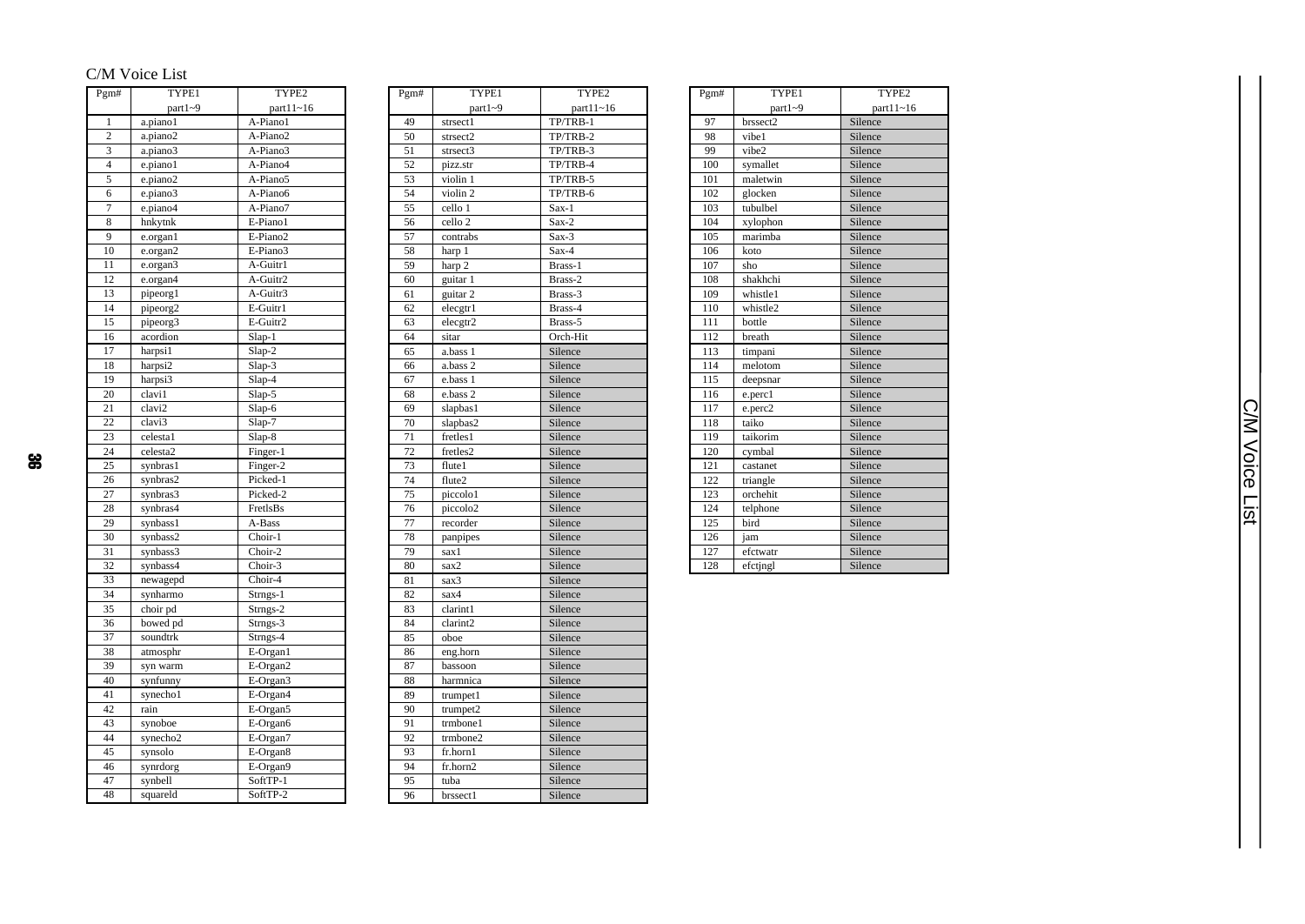# DOC Voice List

| Pgm#             | Voice                     |
|------------------|---------------------------|
| 1                | <b>Brass</b>              |
| $\overline{c}$   | Trumpet                   |
|                  | Fr.Horn                   |
| $\overline{4}$   | $\overline{S}ax$          |
| 5                | Clarinet                  |
| 6                | Oboe                      |
| 7                | Flute<br>$\mathbf{1}$     |
| 8                | Acordion                  |
| $\overline{9}$   | Strings                   |
| 10               | Violin                    |
| 11               | FullOrgn                  |
| $\overline{12}$  | JazOrgn1                  |
| 13               | Piano                     |
| 14               | $E.P$ iano1               |
| $\overline{15}$  | Harpsi.                   |
| $\overline{16}$  | Celesta                   |
| $\overline{17}$  | Vibes                     |
| 18               | Marimba                   |
| 19               | Harpsi.                   |
| $\overline{20}$  | Vibes                     |
| $\overline{21}$  | SynBrass                  |
| 22               |                           |
| $\overline{23}$  | SynCrstl                  |
| $\overline{2}$ 4 | Timpani                   |
| $\overline{25}$  | Gut Gtr                   |
| 26               | JazzGtr1                  |
| $\overline{27}$  | RockGtr1                  |
| 28               | Harpsi.                   |
| $\overline{29}$  | <b>U.Bass</b>             |
| $\overline{30}$  | E.Bass                    |
| 31               | E.Bass/S                  |
| 32               | Syn.Bass                  |
| 33               |                           |
| 34               |                           |
| $\overline{35}$  |                           |
| $\overline{36}$  |                           |
| 37               |                           |
| 38               |                           |
| 39               |                           |
| 40               |                           |
| $\overline{41}$  | Mute Trp                  |
| 42               | Harmnica                  |
| 43               | $\overline{\text{Choir}}$ |
| 44               | JazOrgn1                  |
| 45               | Syn.Wood                  |
| 46               | Syn.Str                   |
| 47               | SynChoir                  |
|                  |                           |

 $\boldsymbol{3}$ 

| Pgm#            | Voice                        |
|-----------------|------------------------------|
| 48              | Piano                        |
| 49              | Piano-M                      |
| 50              | Piano                        |
| 51              | E.Piano2                     |
| $\overline{52}$ | Piano-B                      |
| $\overline{53}$ | Piano-B                      |
| 54              | Folk Gtr                     |
| $\overline{55}$ | <b>Rock Gtr</b>              |
| 56              | Banjo                        |
| $\overline{57}$ | Pizz.                        |
| 58              | Harp                         |
| 59              |                              |
| 60              |                              |
| 61              | <b>Brass</b>                 |
| 62              | Flute                        |
| 63              | Strings                      |
| 64              | $\overline{\text{Choir}}$    |
| 65              | PipeOrgn                     |
| 66              | JazOrgn1                     |
| 67              | SynBrass                     |
| 68              | Sax                          |
| 69              | ClavTone                     |
| 70              | RockGtr2                     |
| $\overline{71}$ | Mute Gtr                     |
| $\overline{72}$ | U.Bass-M                     |
| $\overline{73}$ | JazzGtr2                     |
| $\overline{74}$ | PopBrass                     |
| $\overline{75}$ | Str-Mild                     |
| 76              | Violin-H                     |
| $\overline{77}$ | P.Organ                      |
| 78              | Sax-Mild                     |
| 79              | E.Bass-H                     |
| 80              | Flute 2                      |
| 81              | Bassoon                      |
| 82              | Cham.Str                     |
| 83              | JazOrgn2                     |
| 84              |                              |
| 85              |                              |
| 86              |                              |
| $\overline{87}$ |                              |
| 88              |                              |
| 89              | Dist.Gtr                     |
| 90              | $\overline{\text{Cosmic}}$ 1 |
| 91              | Cosmic 2                     |
| 92              | Cosmic 3                     |
| 93              | Orch.Hit                     |
| 94              |                              |
|                 |                              |

| Pgm#              | Voice |
|-------------------|-------|
| 95                |       |
| $\frac{96}{96}$   |       |
| 97                |       |
| 98                |       |
| 99                |       |
| 100               |       |
| $\overline{101}$  |       |
| 102               |       |
| 103               |       |
| 104               |       |
| $\frac{105}{x}$   |       |
| 106               |       |
| 107               |       |
| $\frac{108}{x}$   |       |
| 109               |       |
| 110               |       |
| 111               |       |
| $\overline{112}$  |       |
| $\frac{113}{2}$   |       |
| $\frac{114}{x}$   |       |
| $\overline{115}$  |       |
| $\frac{116}{116}$ |       |
| $\frac{117}{117}$ |       |
| $\frac{118}{118}$ |       |
| 119               |       |
| 120               |       |
| $\overline{121}$  |       |
| 122               |       |
| 123               |       |
| 124               |       |
| 125               |       |
| 126               |       |
| 127               |       |

: Ignore program change

128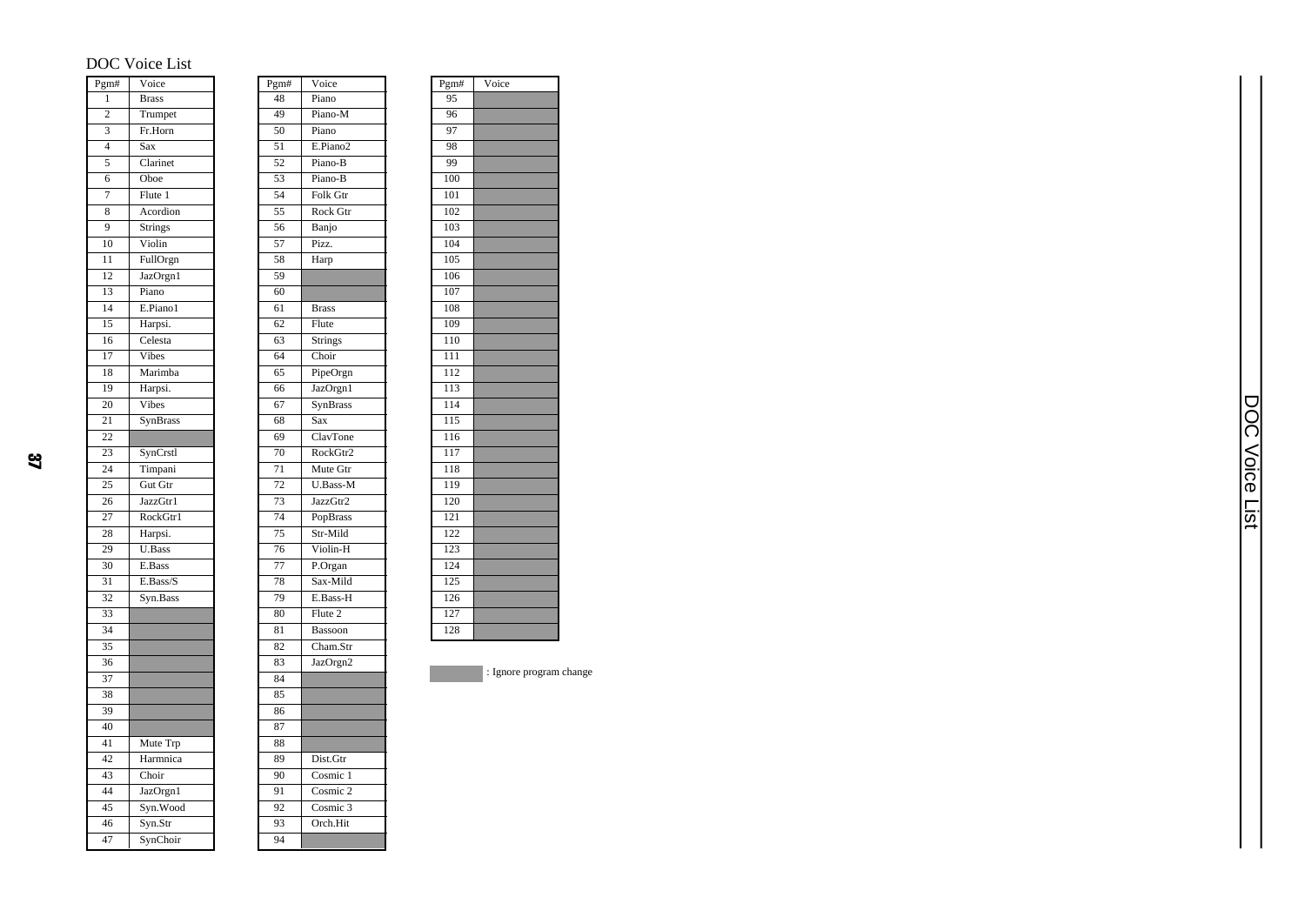# XG Drum Map

|                 |                                         |                    |                         | Bank Select MSB=Bank Number |                              | $LSB=000$  |                    |                 |                    |                |                    |                     |                    |                      |
|-----------------|-----------------------------------------|--------------------|-------------------------|-----------------------------|------------------------------|------------|--------------------|-----------------|--------------------|----------------|--------------------|---------------------|--------------------|----------------------|
|                 | Bank                                    |                    |                         | 127                         | 127                          | 127        | 127                | 127             | 127                | 127            | 127                | 127                 | 126                | 126                  |
|                 | Program#                                |                    |                         | $\mathbf{1}$                | $\overline{2}$               | 9          | 17                 | $\overline{25}$ | 26                 | 33             | 41                 | 49                  |                    | $\mathfrak{D}$       |
|                 |                                         | Key                | Alternate               |                             |                              |            |                    |                 |                    |                |                    |                     |                    |                      |
| Note#           | Note                                    | off                | assign                  | <b>Standard Kit</b>         | Standard <sub>2</sub> Kit    | Room Kit   | Rock Kit           | Electro Kit     | Analog Kit         | Jazz Kit       | <b>Brush Kit</b>   | Classic Kit         | SFX <sub>1</sub>   | SFX <sub>2</sub>     |
| 13              | $C# -1$                                 |                    | 3                       | Surdo Mute                  |                              |            |                    |                 |                    |                |                    |                     |                    |                      |
| 14              | $D -1$                                  |                    | $\overline{\mathbf{3}}$ | Surdo Open                  |                              |            |                    |                 |                    |                |                    |                     |                    |                      |
| 15              | $D# -1$                                 |                    |                         | Hi Q                        |                              |            |                    |                 |                    |                |                    |                     |                    |                      |
| 16              | $E - 1$                                 |                    |                         | Whip Slap                   |                              |            |                    |                 |                    |                |                    |                     |                    |                      |
| 17              | $F - 1$                                 |                    | 4                       | <b>Scratch Push</b>         |                              |            |                    |                 |                    |                |                    |                     |                    |                      |
| 18              | $F# -1$                                 |                    | $\overline{4}$          | ScratchPull                 |                              |            |                    |                 |                    |                |                    |                     |                    |                      |
| 19              | $G - 1$                                 |                    |                         | Finger Snap                 |                              |            |                    |                 |                    |                |                    |                     |                    |                      |
| 20              | $G# -1$                                 |                    |                         | <b>Click Noise</b>          |                              |            |                    |                 |                    |                |                    |                     |                    |                      |
| 21              | $A -1$                                  |                    |                         | <b>Metro Click</b>          |                              |            |                    |                 |                    |                |                    |                     |                    |                      |
| 22              | $A# -1$                                 |                    |                         | Metro Bell                  |                              |            |                    |                 |                    |                |                    |                     |                    |                      |
| 23              | $B - 1$                                 |                    |                         | Seq Click L                 |                              |            |                    |                 |                    |                |                    |                     |                    |                      |
| 24              | $\overline{C}$<br>$\overline{0}$        |                    |                         | Seq Click H                 |                              |            |                    |                 |                    |                |                    |                     |                    |                      |
| 25              | C# 0                                    |                    |                         | <b>Brush Tap</b>            |                              |            |                    |                 |                    |                |                    |                     |                    |                      |
| 26              | $\overline{0}$<br>D                     | $\overline{\circ}$ |                         | <b>BrushSwirl L</b>         |                              |            |                    |                 |                    |                |                    |                     |                    |                      |
| 27              | D# 0                                    |                    |                         | <b>Brush Slap</b>           |                              |            |                    |                 |                    |                |                    |                     |                    |                      |
| 28<br>29        | E<br>$\mathbf{0}$                       | $\circ$            |                         | <b>BrushSwirl H</b>         |                              |            |                    | ReversCymbal    | ReversCymbal       |                |                    |                     |                    |                      |
|                 | $\overline{0}$<br>$\mathbf{F}$          | $\overline{\circ}$ |                         | Snare Roll                  | Snare Roll 2                 |            |                    |                 |                    |                |                    |                     |                    |                      |
| 30              | F# 0                                    |                    |                         | Castanet                    |                              |            |                    | Hi Q            | Hi Q               |                |                    |                     |                    |                      |
| 31<br>32        | $G \quad 0$                             |                    |                         | Snare L<br><b>Sticks</b>    | Snare L <sub>2</sub>         |            | SD Rock M          | Snare M         | SD Rock H          |                | Brush Slap L       |                     |                    |                      |
| 33              | G# 0<br>A<br>$\overline{0}$             |                    |                         | Bass Drum L                 |                              |            | <b>Bass Drum M</b> | Bass Drum H4    | <b>Bass Drum M</b> |                |                    | Bass Drum L2        |                    |                      |
| 34              | A# 0                                    |                    |                         | Open RimShot                |                              |            |                    |                 |                    |                |                    |                     |                    |                      |
| $\overline{35}$ | $\overline{B}$<br>$\overline{0}$        |                    |                         | <b>Bass Drum M</b>          | OpenRimShot2<br>Bass Drum M2 |            | Bass Drum H3       | <b>BD</b> Rock  | <b>BD</b> Analog L |                |                    | <b>Gran Cassa</b>   |                    |                      |
| 36              | $\overline{C}$<br>$\overline{1}$        |                    |                         | <b>Bass Drum H</b>          | <b>Bass Drum H2</b>          |            | <b>BD</b> Rock     | <b>BD</b> Gate  | <b>BD</b> Analog H | <b>BD</b> Jazz | <b>BD</b> Soft     | <b>GranCasaMute</b> | GtrCutNoise        | Dial Tone            |
| 37              | $\overline{C#}$<br>$\overline{1}$       |                    |                         | Side Stick                  |                              |            |                    |                 | AnaSideStick       |                |                    |                     | GtrCutNoise2       | DoorCreaking         |
| 38              | D<br>$\mathbf{1}$                       |                    |                         | Snare M                     | Snare M2                     | SD Room L  | SD Rock            | SD Rock L       | Ana Snare L        |                | <b>Brush Slap</b>  | MarchingSn M        |                    | Door Slam            |
| 39              | D# 1                                    |                    |                         | Hand Clap                   |                              |            |                    |                 |                    |                |                    |                     | <b>String Slap</b> | Scratch              |
| 40              | E<br>-1                                 |                    |                         | Snare H                     | Snare H <sub>2</sub>         | SD Room H  | SD Rock Rim        | SD Rock H       | Ana Snare H        |                | <b>Brush Tap</b>   | MarchingSn H        |                    | Scratch <sub>2</sub> |
| 41              | $\mathbf{F}$<br>$\mathbf{1}$            |                    |                         | Floor Tom L                 |                              | Room Tom 1 | Rock Tom 1         | E Tom 1         | Analog Tom 1       | Jazz Tom 1     | Brush Tom 1        | Jazz Tom 1          |                    | Windchime            |
| 42              | F#<br>$\mathbf{1}$                      |                    |                         | Hi-HatClosed                |                              |            |                    |                 | AnaHHClosed1       |                |                    |                     |                    | TelephnRing2         |
| 43              | $\overline{G}$<br>$\mathbf{1}$          |                    |                         | Floor Tom H                 |                              | Room Tom 2 | Rock Tom 2         | E Tom 2         | Analog Tom 2       | Jazz Tom 2     | Brush Tom 2        | Jazz Tom 2          |                    |                      |
| 44              | G# 1                                    |                    | $\overline{1}$          | Hi-Hat Pedal                |                              |            |                    |                 | AnaHHClosed2       |                |                    |                     |                    |                      |
| 45              | A<br>-1                                 |                    |                         | Low Tom                     |                              | Room Tom 3 | Rock Tom 3         | E Tom 3         | Analog Tom 3       | Jazz Tom 3     | Brush Tom 3        | Jazz Tom 3          |                    |                      |
| 46              | A# 1                                    |                    | $\overline{1}$          | Hi-Hat Open                 |                              |            |                    |                 | Ana HH Open        |                |                    |                     |                    |                      |
| 47              | B<br>$\mathbf{1}$                       |                    |                         | Mid Tom L                   |                              | Room Tom 4 | Rock Tom 4         | E Tom 4         | Analog Tom 4       | Jazz Tom 4     | <b>Brush Tom 4</b> | Jazz Tom 4          |                    |                      |
| 48              | $\overline{C}$<br>$\overline{2}$        |                    |                         | Mid Tom H                   |                              | Room Tom 5 | Rock Tom 5         | E Tom 5         | Analog Tom 5       | Jazz Tom 5     | Brush Tom 5        | Jazz Tom 5          |                    |                      |
| 49              | $C#$ 2                                  |                    |                         | CrashCymbal1                |                              |            |                    |                 | Ana Cymbal         |                |                    | HandCymOpenL        |                    |                      |
| 50              | $\overline{2}$<br>D                     |                    |                         | High Tom                    |                              | Room Tom 6 | Rock Tom 6         | E Tom 6         | Analog Tom 6       | Jazz Tom 6     | Brush Tom 6        | Jazz Tom 6          |                    |                      |
| 51              | $\overline{2}$<br>D#                    |                    |                         | Ride Cymbal1                |                              |            |                    |                 |                    |                |                    | HandCymClosL        |                    |                      |
| 52              | $\overline{2}$<br>E                     |                    |                         | China Cymbal                |                              |            |                    |                 |                    |                |                    |                     | FL.Key Click       | <b>Engine Start</b>  |
| 53              | $\overline{2}$<br>$\overline{F}$        |                    |                         | RideCymbalCp                |                              |            |                    |                 |                    |                |                    |                     |                    | <b>Tire Screech</b>  |
| 54              | $F#$ 2                                  |                    |                         | Tambourine                  |                              |            |                    |                 |                    |                |                    |                     |                    | <b>Car Passing</b>   |
| 55              | $\overline{2}$<br>$\overline{G}$        |                    |                         | SplashCymbal                |                              |            |                    |                 |                    |                |                    |                     |                    | Crash                |
| 56              | $G#$ 2                                  |                    |                         | Cowbell                     |                              |            |                    |                 | Ana Cowbell        |                |                    |                     |                    | Siren                |
| 57              | $\overline{2}$<br>A                     |                    |                         | CrashCymbal2                |                              |            |                    |                 |                    |                |                    | HandCymOpenH        |                    | Train                |
| 58              | $A#$ 2                                  |                    |                         | Vibraslap                   |                              |            |                    |                 |                    |                |                    |                     |                    | Jetplane             |
| 59              | $\overline{2}$<br>$\overline{B}$        |                    |                         | Ride Cymbal2                |                              |            |                    |                 |                    |                |                    | HandCymClosH        |                    | Starship             |
| 60              | $\overline{\epsilon}$<br>$\overline{3}$ |                    |                         | Bongo H                     |                              |            |                    |                 |                    |                |                    |                     |                    | <b>Burst Noise</b>   |
| 61              | $\overline{\mathbf{3}}$<br>C#           |                    |                         | Bongo L                     |                              |            |                    |                 |                    |                |                    |                     |                    | Coaster              |
| 62              | D<br>$\overline{\mathbf{3}}$            |                    |                         | Conga H Mute                |                              |            |                    |                 | Ana Conga H        |                |                    |                     |                    | SbMarine             |
| 63              | $D#$ 3                                  |                    |                         | Conga H Open                |                              |            |                    |                 | Ana Conga M        |                |                    |                     |                    |                      |
| 64              | E<br>$\overline{\mathbf{3}}$            |                    |                         | Conga L                     |                              |            |                    |                 | Ana Conga L        |                |                    |                     |                    |                      |
| 65              | $\overline{\mathbf{3}}$<br>F            |                    |                         | Timbale H                   |                              |            |                    |                 |                    |                |                    |                     |                    |                      |
| 66              | F#                                      |                    |                         | Timbale L                   |                              |            |                    |                 |                    |                |                    |                     |                    |                      |
| 67              | $G \quad 3$                             |                    |                         | Agogo H                     |                              |            |                    |                 |                    |                |                    |                     |                    |                      |
|                 |                                         |                    |                         |                             | : Same as Standard Kit       |            |                    | : No Sound      |                    |                |                    |                     |                    |                      |

Drum List Drum List

38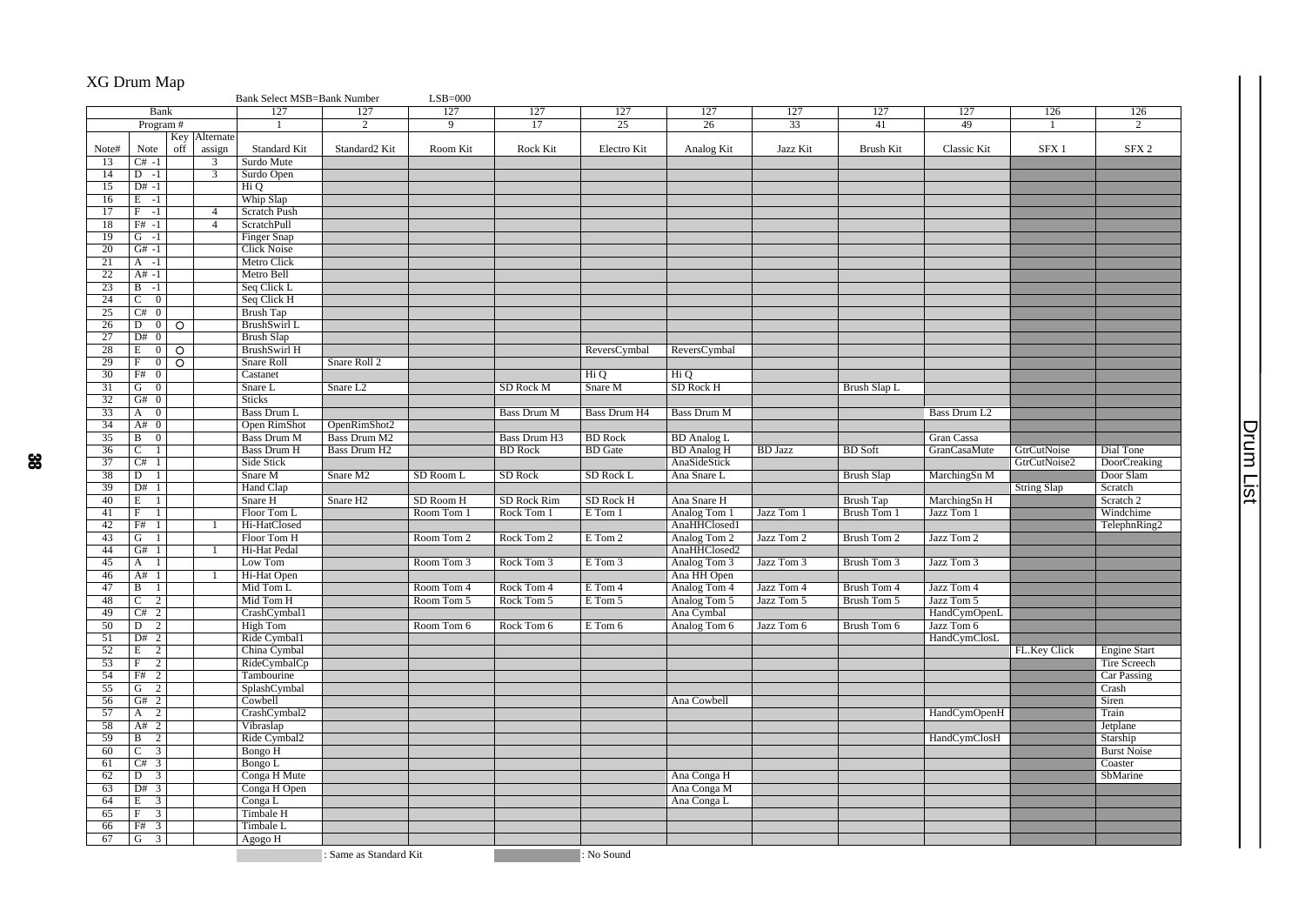|       |                            |         |                | Bank Select MSB=Bank Number |                           | $LSB=000$ |          |                 |                 |                 |                  |             |               |                  |
|-------|----------------------------|---------|----------------|-----------------------------|---------------------------|-----------|----------|-----------------|-----------------|-----------------|------------------|-------------|---------------|------------------|
|       | Bank                       |         |                | 127                         | 127                       | 127       | 127      | 127             | 127             | 127             | 127              | 127         | 126           | 126              |
|       | Program #                  |         |                |                             | 2                         | 9         | 17       | $\overline{25}$ | $\overline{26}$ | $\overline{33}$ | 41               | 49          | $\mathbf{1}$  | $\overline{2}$   |
|       |                            |         | Key Alternate  |                             |                           |           |          |                 |                 |                 |                  |             |               |                  |
| Note# | Note                       | off     | assign         | <b>Standard Kit</b>         | Standard <sub>2</sub> Kit | Room Kit  | Rock Kit | Electro Kit     | Analog Kit      | Jazz Kit        | <b>Brush Kit</b> | Classic Kit | SFX 1         | SFX <sub>2</sub> |
| 68    | $G#$ 3                     |         |                | Agogo L                     |                           |           |          |                 |                 |                 |                  |             | Rain          | Laughing         |
| 69    | 3<br>A                     |         |                | Cabasa                      |                           |           |          |                 |                 |                 |                  |             | Thunder       | Screaming        |
| 70    | $A#$ 3                     |         |                | Maracas                     |                           |           |          |                 | Ana Maracas     |                 |                  |             | Wind          | Punch            |
| 71    | B<br>3                     | $\circ$ |                | SambaWhistlH                |                           |           |          |                 |                 |                 |                  |             | Stream        | Heartbeat        |
| 72    | $\overline{C}$             | $\circ$ |                | SambaWhistlL                |                           |           |          |                 |                 |                 |                  |             | <b>Bubble</b> | Footsteps        |
| 73    | C#                         |         |                | Guiro Short                 |                           |           |          |                 |                 |                 |                  |             | Feed          |                  |
| 74    | D                          | $\circ$ |                | Guiro Long                  |                           |           |          |                 |                 |                 |                  |             |               |                  |
| 75    | D#                         |         |                | Claves                      |                           |           |          |                 | Ana Claves      |                 |                  |             |               |                  |
| 76    | Ε                          |         |                | Wood Block H                |                           |           |          |                 |                 |                 |                  |             |               |                  |
| 77    | F.                         |         |                | Wood Block L                |                           |           |          |                 |                 |                 |                  |             |               |                  |
| 78    | F#                         |         |                | Cuica Mute                  |                           |           |          | Scratch Push    | Scratch Push    |                 |                  |             |               |                  |
| 79    | $\overline{G}$<br>$\Delta$ |         |                | Cuica Open                  |                           |           |          | Scratch Pull    | Scratch Pull    |                 |                  |             |               |                  |
| 80    | G#                         |         | $\overline{2}$ | TriangleMute                |                           |           |          |                 |                 |                 |                  |             |               |                  |
| 81    | A<br>$\overline{4}$        |         | $\overline{2}$ | TriangleOpen                |                           |           |          |                 |                 |                 |                  |             |               |                  |
| 82    | $A#$ 4                     |         |                | Shaker                      |                           |           |          |                 |                 |                 |                  |             |               |                  |
| 83    | B                          |         |                | Jingle Bell                 |                           |           |          |                 |                 |                 |                  |             |               |                  |
| 84    | C<br>$\overline{5}$        |         |                | <b>Bell Tree</b>            |                           |           |          |                 |                 |                 |                  |             | Dog           | Machine Gun      |
| 85    | C#<br>5                    |         |                |                             |                           |           |          |                 |                 |                 |                  |             | Horse Gallop  | Laser Gun        |
| 86    | D<br>5                     |         |                |                             |                           |           |          |                 |                 |                 |                  |             | Bird 2        | Explosion        |
| 87    | D#<br>-5                   |         |                |                             |                           |           |          |                 |                 |                 |                  |             |               | FireWork         |
| 88    | Е<br>5                     |         |                |                             |                           |           |          |                 |                 |                 |                  |             |               |                  |
| 89    | F<br>$\sim$                |         |                |                             |                           |           |          |                 |                 |                 |                  |             |               |                  |
| 90    | F#<br>$\overline{5}$       |         |                |                             |                           |           |          |                 |                 |                 |                  |             | Ghost         |                  |
| 91    | $\overline{G}$<br>5        |         |                |                             |                           |           |          |                 |                 |                 |                  |             | Maou          |                  |

# TG300B Drum Map

|                 | Program #                        |                 |                        | $\overline{9}$ | 17                     | 25                   | 26                 | 33             | 41                 | 49             | 57                     | 128           |
|-----------------|----------------------------------|-----------------|------------------------|----------------|------------------------|----------------------|--------------------|----------------|--------------------|----------------|------------------------|---------------|
|                 |                                  | Alternate       |                        |                |                        |                      |                    |                |                    |                |                        |               |
| Note#           | Note                             | Assign          | <b>Standard Kit</b>    | Room Kit       | Power Kit              | Electro Kit          | Analog Kit         | Jazz Kit       | <b>Brush Kit</b>   | Orchestra Kit  | SFX Set                | C/M Kit       |
| 25              | C# 0                             |                 | Snare Roll             |                |                        |                      |                    |                |                    |                |                        |               |
| 26              | D<br>$\Omega$                    |                 | Finger Snap            |                |                        |                      |                    |                |                    |                |                        |               |
| 27              | D# 0                             |                 | Hi Q                   |                |                        |                      |                    |                |                    | Hi-Hat Closed  |                        |               |
| 28              | E<br>$\mathbf{0}$                |                 | Whip Slap              |                |                        |                      |                    |                |                    | Hi-Hat Pedal   |                        |               |
| 29              | F<br>$\Omega$                    | $7\phantom{.0}$ | <b>Scratch Push</b>    |                |                        |                      |                    |                |                    | Hi-Hat Open    |                        |               |
| 30              | F#<br>$\theta$                   | 7               | <b>Scratch Pull</b>    |                |                        |                      |                    |                |                    | Ride Cymbal 1  |                        |               |
| 31              | G<br>$\overline{0}$              |                 | <b>Sticks</b>          |                |                        |                      |                    |                |                    |                |                        |               |
| 32              | G# 0                             |                 | <b>Click Noise</b>     |                |                        |                      |                    |                |                    |                |                        |               |
| $\overline{33}$ | $\overline{0}$<br>A              |                 | <b>Metronome Click</b> |                |                        |                      |                    |                |                    |                |                        |               |
| 34              | A# 0                             |                 | Metronome Bell         |                |                        |                      |                    |                |                    |                |                        |               |
| $\overline{35}$ | B<br>$\mathbf{0}$                |                 | <b>Bass Drum M</b>     |                |                        |                      |                    |                |                    | <b>BD</b> Jazz |                        |               |
| $\overline{36}$ | $\overline{C}$                   |                 | <b>Bass Drum H</b>     |                | <b>BD</b> Power        | <b>BD</b> Electronic | <b>BD</b> Analog H | <b>BD</b> Jazz | <b>BD</b> Soft     | Gran Cassa     |                        |               |
| 37              | C#                               |                 | Side Stick             |                |                        |                      | Analog Side Stick  |                |                    |                |                        |               |
| 38              | D<br>$\mathbf{1}$                |                 | Snare M                |                | SD Power               | SD Electronic        | Analog Snare L     |                | <b>Brush Tap</b>   | Concert SD     |                        |               |
| 39              | D#                               |                 | Hand Clap              |                |                        |                      |                    |                | <b>Brush Slap</b>  | Castanet       | High-Q                 |               |
| 40              | Е                                |                 | Snare H                |                |                        | SD Power             |                    |                | <b>Brush Swirl</b> | Concert SD     | Slap                   | SD Electro    |
| 41              | F                                |                 | Floor Tom L            | Room Tom 1     | Room Tom 1             | $E$ Tom $1$          | Analog Tom 1       | Jazz Tom 1     | Jazz Tom 1         | Timpani F      | Scratch Push           |               |
| 42              | F#                               |                 | Hi-Hat Closed          |                |                        |                      | Analog HH Closed 1 |                |                    | Timpani F#     | <b>Scratch Pull</b>    |               |
| 43              | G                                |                 | Floor Tom H            | Room Tom 2     | Room Tom 2             | E Tom 2              | Analog Tom 2       | Jazz Tom 2     | Jazz Tom 2         | Timpani G      | <b>Sticks</b>          |               |
| 44              | G#<br>$\overline{1}$             |                 | Hi-Hat Pedal           |                |                        |                      | Analog HH Closed 2 |                |                    | Timpani G#     | <b>Square Click</b>    | Hi-Hat Open 1 |
| 45              | A                                |                 | Low Tom                | Room Tom 3     | Room Tom 3             | E Tom 3              | Analog Tom 3       | Jazz Tom 3     | Jazz Tom 3         | Timpani A      | <b>Metronome Click</b> |               |
| 46              | A#                               |                 | Hi-Hat Open            |                |                        |                      | Analog HH Open     |                |                    | Timpani A#     | Metronome Bell         | Hi-Hat Open 2 |
| 47              | B                                |                 | Mid Tom L              | Room Tom 4     | Room Tom 4             | E Tom 4              | Analog Tom 4       | Jazz Tom 4     | Jazz Tom 4         | Timpani B      | Guitar Fret Noise      |               |
| 48              | $\overline{2}$<br>$\overline{C}$ |                 | Mid Tom H              | Room Tom 5     | Room Tom 5             | E Tom 5              | Analog Tom 5       | Jazz Tom 5     | Jazz Tom 5         | Timpani C      | Guitar Cutting Down    |               |
| 49              | C#<br>$\overline{2}$             |                 | Crash Cymbal 1         |                |                        |                      | Analog Cymbal      |                |                    | Timpani C#     | Guitar Cutting Up      |               |
| 50              | 2<br>D                           |                 | High Tom               | Room Tom 6     | Room Tom 6             | E Tom 6              | Analog Tom 6       | Jazz Tom 6     | Jazz Tom 6         | Timpani D      | Ac Bass Slap           |               |
|                 |                                  |                 |                        |                | : Same as Standard Kit |                      |                    | : No Sound     |                    |                |                        |               |

39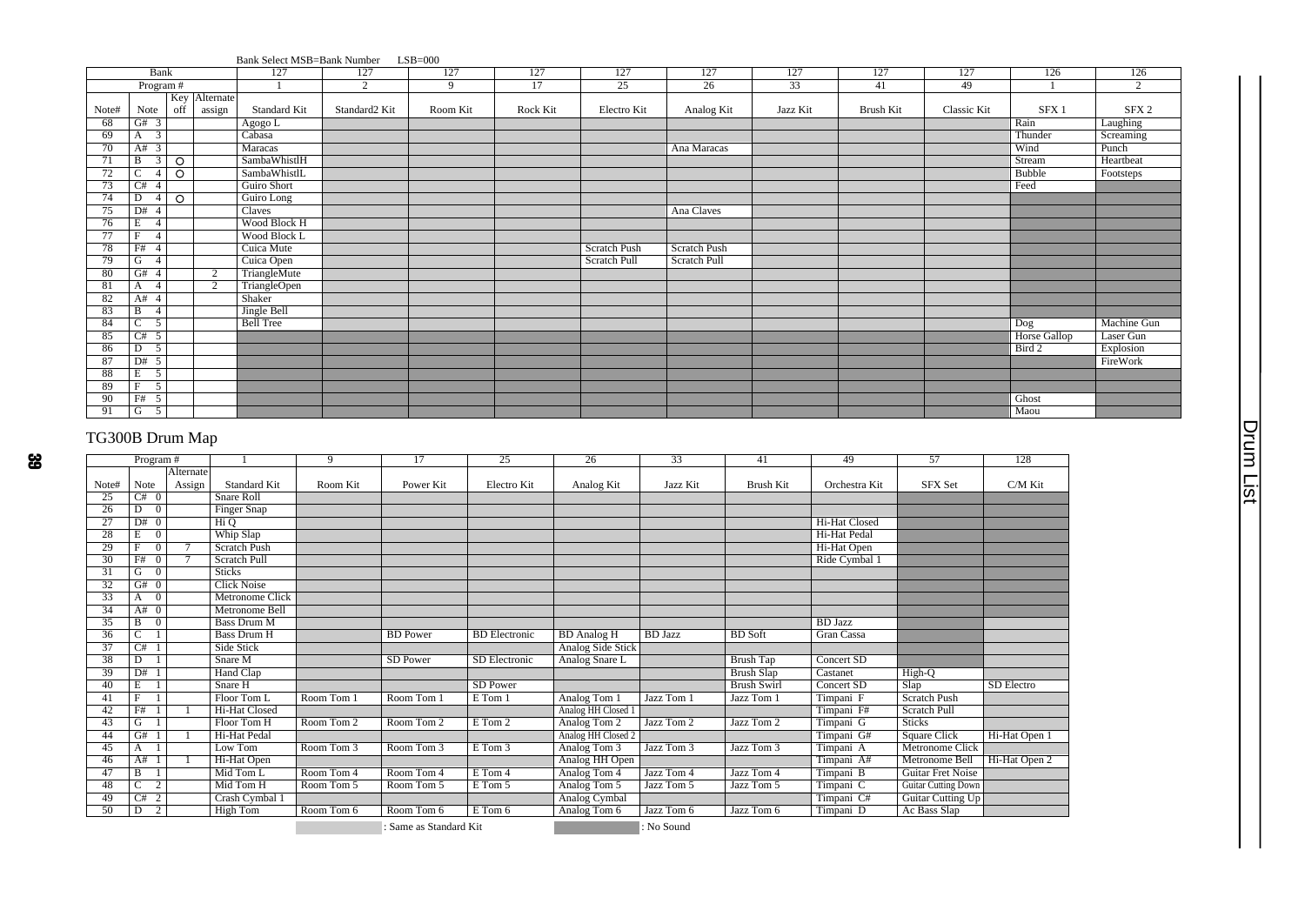|                 | Program #                                                   |                                  | $\overline{1}$         | $\overline{9}$         | $\overline{17}$ | $\overline{25}$ | $\overline{26}$       | 33       | 41               | 49            | $\overline{57}$            | 128                   |
|-----------------|-------------------------------------------------------------|----------------------------------|------------------------|------------------------|-----------------|-----------------|-----------------------|----------|------------------|---------------|----------------------------|-----------------------|
|                 |                                                             | Alternate                        |                        |                        |                 |                 |                       |          |                  |               |                            |                       |
| Note#           | Note                                                        | Assign                           | <b>Standard Kit</b>    | Room Kit               | Power Kit       | Electro Kit     | Analog Kit            | Jazz Kit | <b>Brush Kit</b> | Orchestra Kit | SFX Set                    | C/M Kit               |
| 51              | D# 2                                                        |                                  | Ride Cymbal 1          |                        |                 |                 |                       |          |                  | Timpani D#    | FL.Key Click               |                       |
| $\overline{52}$ | $\overline{2}$<br>$\overline{E}$                            |                                  | Chinese Cymbal         |                        |                 | Reverse Cymbal  |                       |          |                  | Timpani E     | Laughing                   |                       |
| 53              | $\overline{2}$<br>$\overline{\mathrm{F}}$                   |                                  | Ride Cymbal Cup        |                        |                 |                 |                       |          |                  | Timpani F     | <b>Screaming</b>           |                       |
| 54              | F#<br>$\overline{2}$                                        |                                  | Tambourine             |                        |                 |                 |                       |          |                  |               | Punch                      |                       |
| $\overline{55}$ | $\overline{2}$<br>$\overline{G}$                            |                                  | Splash Cymbal          |                        |                 |                 |                       |          |                  |               | Heartbeat                  |                       |
| 56              | $G#$ 2                                                      |                                  | Cowbell                |                        |                 |                 | <b>Analog Cowbell</b> |          |                  |               | Footsteps 1                |                       |
| 57              | $\overline{2}$<br>A                                         |                                  | Crash Cymbal 2         |                        |                 |                 |                       |          |                  | Hand Cym.1    | Footsteps 2                |                       |
| 58              | $A#$ 2                                                      |                                  | Vibraslap              |                        |                 |                 |                       |          |                  |               | Applause                   |                       |
| 59              | $\overline{2}$<br>$\overline{B}$                            |                                  | Ride Cymbal 2          |                        |                 |                 |                       |          |                  | Hand Cym.2    | Door Creaking              |                       |
| 60              | $\overline{\mathbf{3}}$<br>$\overline{c}$                   |                                  | Bongo H                |                        |                 |                 |                       |          |                  |               | Door Slam                  |                       |
| 61              | $C#$ 3                                                      |                                  | Bongo L                |                        |                 |                 |                       |          |                  |               | Scratch                    |                       |
| 62              | $\overline{3}$<br>$\overline{D}$                            |                                  | Conga H Mute           |                        |                 |                 | Analog Conga H        |          |                  |               | Windchime                  |                       |
| 63              | $D#$ 3                                                      |                                  | Conga H Open           |                        |                 |                 | Analog Conga M        |          |                  |               | <b>Engine Start</b>        |                       |
| 64              | $\overline{\mathbf{3}}$<br>Ε                                |                                  | Conga L                |                        |                 |                 | Analog Conga L        |          |                  |               | <b>Tire Screech</b>        |                       |
| 65              | $\overline{F}$                                              |                                  | Timbale H              |                        |                 |                 |                       |          |                  |               | <b>Car Passing</b>         |                       |
| 66              | $F#$ 3                                                      |                                  | Timbale L              |                        |                 |                 |                       |          |                  |               | Crash                      |                       |
| 67              | $\overline{G}$<br>$\overline{\mathbf{3}}$                   |                                  | Agogo H                |                        |                 |                 |                       |          |                  |               | Siren                      |                       |
| 68              | $G#$ 3                                                      |                                  | Agogo L                |                        |                 |                 |                       |          |                  |               | Train                      |                       |
| 69              | $\overline{\mathbf{3}}$<br>A                                |                                  | Cabasa                 |                        |                 |                 |                       |          |                  |               | Jetplane                   |                       |
| 70              | A# 3                                                        |                                  | Maracas                |                        |                 |                 | <b>Analog Maracas</b> |          |                  |               | Helicopter                 |                       |
| 71              | $\overline{B}$<br>$\overline{3}$                            | $\overline{2}$                   | Samba Whistle H        |                        |                 |                 |                       |          |                  |               | Starship                   |                       |
| 72<br>73        | $\overline{C}$<br>$\overline{4}$<br>$C#$ 4                  | $\overline{2}$                   | Samba Whistle L        |                        |                 |                 |                       |          |                  |               | Gunshot                    |                       |
| 74              | $\overline{D}$                                              | $\overline{\mathbf{3}}$          | Guiro Short            |                        |                 |                 |                       |          |                  |               | Machine Gun<br>Laser Gun   | Vibraslap             |
|                 | $\overline{4}$                                              | $\overline{\mathbf{3}}$          | Guiro Long             |                        |                 |                 |                       |          |                  |               |                            |                       |
| 75<br>76        | D# 4<br>$_{\rm E}$                                          |                                  | Claves<br>Wood Block H |                        |                 |                 | <b>Analog Claves</b>  |          |                  |               | Explosion                  |                       |
| $\overline{77}$ | $\overline{4}$<br>$\overline{\mathrm{F}}$<br>$\overline{4}$ |                                  | Wood Block L           |                        |                 |                 |                       |          |                  |               | Dog<br><b>Horse Gallop</b> | Laughing<br>Screaming |
| 78              | F#<br>$\overline{4}$                                        |                                  | Cuica Mute             |                        |                 |                 |                       |          |                  |               | <b>Bird Tweet</b>          | Punch                 |
| 79              | G<br>$\overline{4}$                                         | $\overline{4}$<br>$\overline{4}$ | Cuica Open             |                        |                 |                 |                       |          |                  |               | Rain                       | Heartbeat             |
| 80              | G#4                                                         | $\overline{5}$                   | <b>Triangle Mute</b>   |                        |                 |                 |                       |          |                  |               | Thunder                    | Footsteps 1           |
| 81              | A<br>$\overline{4}$                                         | 5                                | Triangle Open          |                        |                 |                 |                       |          |                  |               | Wind                       | Footsteps 2           |
| 82              | A# 4                                                        |                                  | Shaker                 |                        |                 |                 |                       |          |                  |               | Seashore                   | Applause              |
| 83              | $\overline{B}$<br>$\overline{4}$                            |                                  | Jingle Bell            |                        |                 |                 |                       |          |                  |               | Stream                     | Door Creaking         |
| 84              | $\overline{C}$<br>$\overline{5}$                            |                                  | <b>Bell Tree</b>       |                        |                 |                 |                       |          |                  |               | <b>Bubble</b>              | Door Slam             |
| 85              | C#<br>$\overline{5}$                                        |                                  | Castanet               |                        |                 |                 |                       |          |                  |               |                            | Scratch               |
| 86              | $\overline{5}$<br>$\overline{D}$                            | 6                                | Surdo Mute             |                        |                 |                 |                       |          |                  |               |                            | Windchime             |
| 87              | $D#$ 5                                                      | 6                                | Surdo Open             |                        |                 |                 |                       |          |                  |               |                            | <b>Engine Start</b>   |
| 88              | Ε<br>$\overline{5}$                                         |                                  |                        |                        |                 |                 |                       |          |                  | Applause      |                            | Tire Screech          |
| 89              | $\overline{\mathrm{F}}$<br>$\overline{5}$                   |                                  |                        |                        |                 |                 |                       |          |                  |               |                            | <b>Car Passing</b>    |
| 90              | F#<br>5                                                     |                                  |                        |                        |                 |                 |                       |          |                  |               |                            | Crash                 |
| 91              | $\overline{G}$<br>$\overline{5}$                            |                                  |                        |                        |                 |                 |                       |          |                  |               |                            | Siren                 |
| 92              | G# 5                                                        |                                  |                        |                        |                 |                 |                       |          |                  |               |                            | Train                 |
| 93              | $\overline{5}$<br>A                                         |                                  |                        |                        |                 |                 |                       |          |                  |               |                            | Jetplain              |
| 94              | A# 5                                                        |                                  |                        |                        |                 |                 |                       |          |                  |               |                            | Helicopter            |
| 95              | $\overline{5}$<br>$\overline{B}$                            |                                  |                        |                        |                 |                 |                       |          |                  |               |                            | Starship              |
| 96              | 6<br>$\overline{C}$                                         |                                  |                        |                        |                 |                 |                       |          |                  |               |                            | Gunshot               |
| 97              | C# 6                                                        |                                  |                        |                        |                 |                 |                       |          |                  |               |                            | Machine Gun           |
| 98              | $\overline{D}$<br>$\overline{6}$                            |                                  |                        |                        |                 |                 |                       |          |                  |               |                            | Laser Gun             |
| 99              | D# 6                                                        |                                  |                        |                        |                 |                 |                       |          |                  |               |                            | Explosion             |
| 100             | $_{\rm E}$<br>$\overline{6}$                                |                                  |                        |                        |                 |                 |                       |          |                  |               |                            | Dog                   |
| 101             | $\overline{F}$<br>$\overline{6}$                            |                                  |                        |                        |                 |                 |                       |          |                  |               |                            | <b>Horse Gallop</b>   |
| 102             | F#<br>6                                                     |                                  |                        |                        |                 |                 |                       |          |                  |               |                            | <b>Bird Tweet</b>     |
| 103             | G<br>6                                                      |                                  |                        |                        |                 |                 |                       |          |                  |               |                            | Rain                  |
| 104             | G# 6                                                        |                                  |                        |                        |                 |                 |                       |          |                  |               |                            | Thunder               |
| 105             | 6<br>A                                                      |                                  |                        |                        |                 |                 |                       |          |                  |               |                            | Wind                  |
| 106             | A# 6                                                        |                                  |                        |                        |                 |                 |                       |          |                  |               |                            | Seashore              |
| 107             | $\overline{B}$<br>$\overline{6}$                            |                                  |                        |                        |                 |                 |                       |          |                  |               |                            | Stream                |
| 108             | $\overline{7}$<br>C                                         |                                  |                        |                        |                 |                 |                       |          |                  |               |                            | <b>Bubble</b>         |
|                 |                                                             |                                  |                        | : Same as Standard Kit |                 |                 | : No Sound            |          |                  |               |                            |                       |

Drum List

Drum List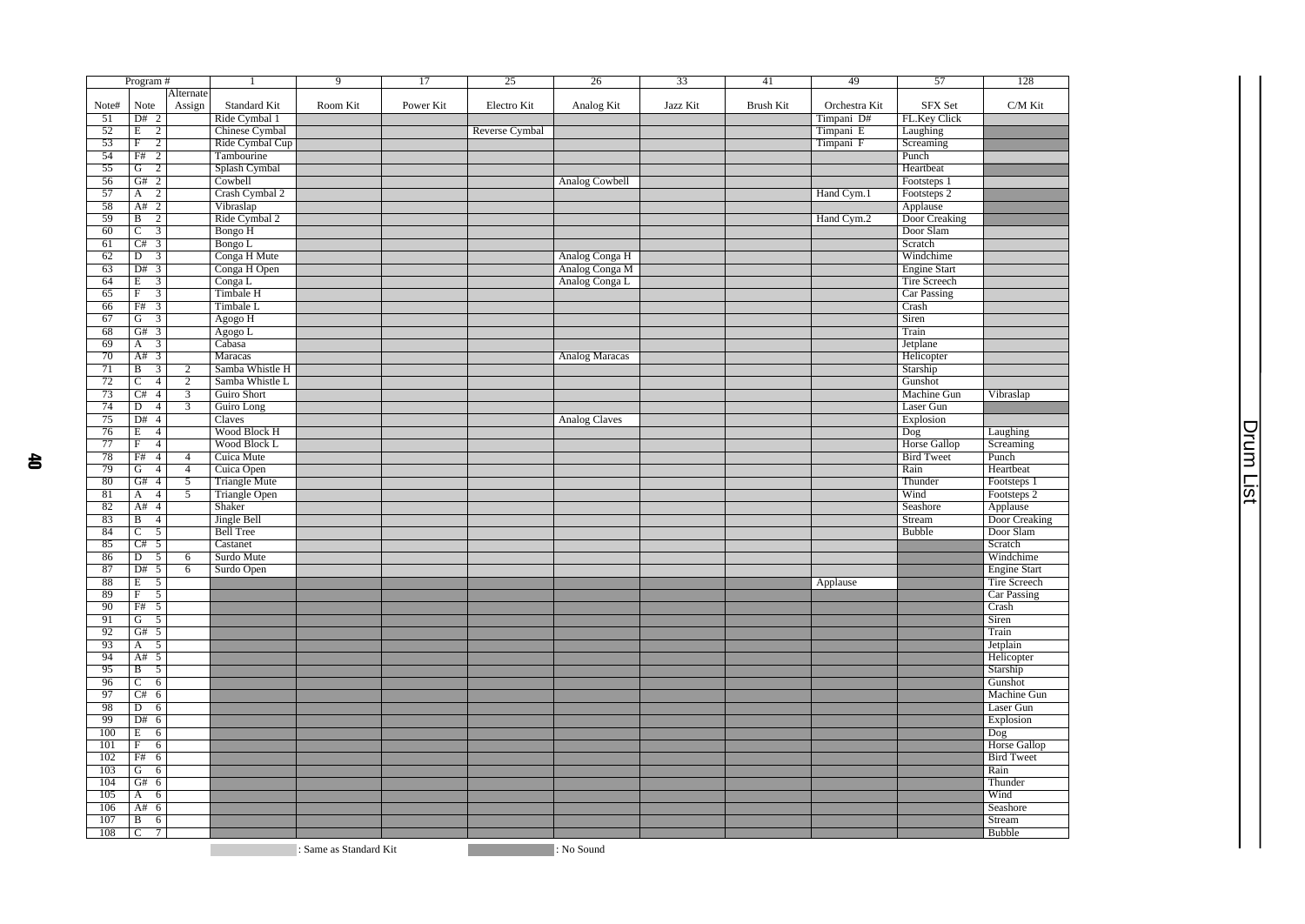# C/M Drum Map

| Note#           | Note                     | Alternate      | C/M Kit            |
|-----------------|--------------------------|----------------|--------------------|
|                 |                          | Assign         |                    |
| 35              | B <sub>0</sub>           |                | <b>Bass Drum M</b> |
| 36              | C1                       |                | <b>Bass Drum H</b> |
| 37              | C#1                      |                | <b>Side Stick</b>  |
| 38              | D1                       |                | Snare M            |
| 39              | D#1                      |                | <b>Hand Clap</b>   |
| 40              | E1                       |                | <b>SD</b> Electro  |
| 41              | F1                       |                | Floor Tom L        |
| 42              | F#1                      | 1              | Hi-Hat Closed      |
| 43              | G1                       |                | Floor Tom H        |
| 44              | G#1                      | 1              | Hi-Hat Open 1      |
| 45              | A <sub>1</sub>           |                | Low Tom            |
| 46              | A#1                      | 1              | Hi-Hat Open 2      |
| 47              | B1                       |                | Mid Tom L          |
| 48              | C <sub>2</sub>           |                | Mid Tom H          |
| 49              | C#2                      |                | Crash Cymbal 1     |
| $\overline{50}$ | D <sub>2</sub>           |                | <b>High Tom</b>    |
| 51              | D#2                      |                | Ride Cymbal 1      |
| 52              | E2                       |                |                    |
| 53              | $\overline{F2}$          |                |                    |
| 54              | F#2                      |                | Tambourine         |
| 55              | $\overline{G}2$          |                |                    |
| $\frac{1}{56}$  | G#2                      |                | Cowbell            |
| 57              | $\overline{A2}$          |                |                    |
| $5\overline{8}$ | A#2                      |                |                    |
| 59              | B <sub>2</sub>           |                |                    |
| 60              | C <sub>3</sub>           |                | Bongo H            |
| 61              | $\overline{\text{C}\#3}$ |                | Bongo L            |
| 62              | $\overline{D3}$          |                | Conga H Mute       |
| 63              | D#3                      |                | Conga H Open       |
| 64              | E <sub>3</sub>           |                | Conga <sub>L</sub> |
| 65              | F3                       |                | Timbale H          |
| 66              | F#3                      |                | Timbale L          |
| 67              | $\overline{G}$ 3         |                | Agogo H            |
| 68              | $\overline{G}$ #3        |                | Agogo L            |
| 69              | A <sub>3</sub>           |                | Cabasa             |
| 70              | A#3                      |                | Maracas            |
| 71              | B <sub>3</sub>           | $\overline{c}$ | Samba Whistle H    |
| 72              | C <sub>4</sub>           | $\overline{2}$ | Samba Whistle L    |
| $\overline{73}$ | C#4                      |                | Vibraslap          |
| 74              | D <sub>4</sub>           |                |                    |
| 75              | D#4                      |                | Claves             |
| 76              | E4                       |                | Laughing           |
| 77              | F <sub>4</sub>           |                | Screaming          |
| 78              | F#4                      |                | Punch              |
| 79              | G <sub>4</sub>           |                | Heartbeat          |
| 80              | G#4                      |                | Footsteps 1        |
| 81              | A <sub>4</sub>           |                | Footsteps 2        |

 $\mathbf{4}$ 

| Note# | Note           | Alternate | C/M Kit             |
|-------|----------------|-----------|---------------------|
|       |                | Assign    |                     |
| 82    | A#4            |           | Applause            |
| 83    | B4             |           | Door Creaking       |
| 84    | C <sub>5</sub> |           | Door Slam           |
| 85    | C#5            |           | Scratch             |
| 86    | D <sub>5</sub> |           | Windchime           |
| 87    | D#5            |           | <b>Engine Start</b> |
| 88    | E <sub>5</sub> |           | <b>Tire Screech</b> |
| 89    | F <sub>5</sub> |           | Car Passing         |
| 90    | F#5            |           | Crash               |
| 91    | G5             |           | Siren               |
| 92    | G#5            |           | Train               |
| 93    | A <sub>5</sub> |           | Jetplane            |
| 94    | A#5            |           | Helicopter          |
| 95    | <b>B5</b>      |           | Starship            |
| 96    | C <sub>6</sub> |           | Gunshot             |
| 97    | C#6            |           | Machine Gun         |
| 98    | D <sub>6</sub> |           | Laser Gun           |
| 99    | D#6            |           | Explosion           |
| 100   | E6             |           | Dog                 |
| 101   | F <sub>6</sub> |           | <b>Horse Gallop</b> |
| 102   | F#6            |           | <b>Bird Tweet</b>   |
| 103   | G6             |           | Rain                |
| 104   | G#6            |           | Thunder             |
| 105   | A6             |           | Wind                |
| 106   | A#6            |           | Seashore            |
| 107   | <b>B6</b>      |           | Stream              |
| 108   | C7             |           | <b>Bubble</b>       |
|       |                |           |                     |

: No Sound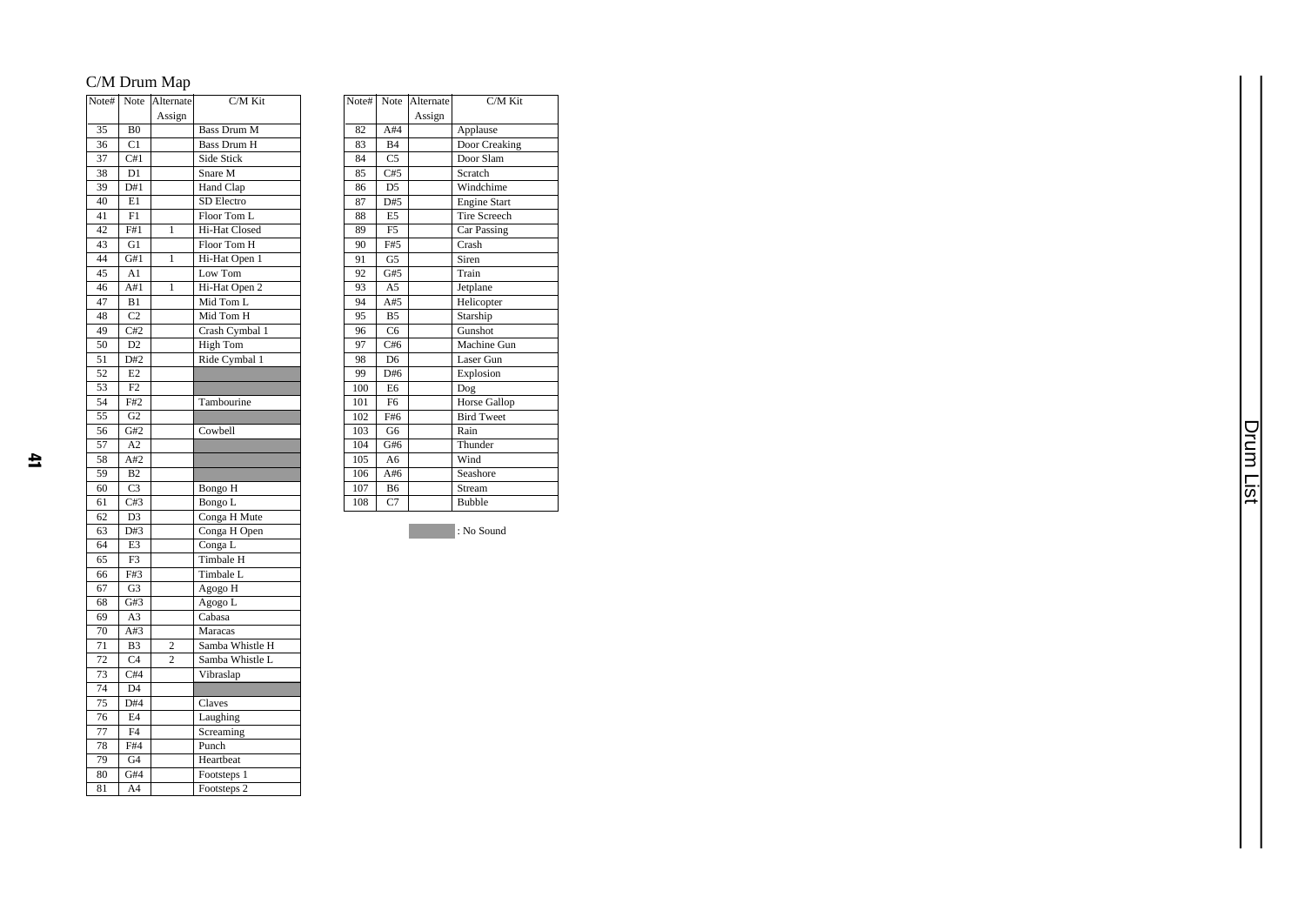# DOC Drum Map

| Note#           | Note            | Alternate      | C/M Kit             |
|-----------------|-----------------|----------------|---------------------|
|                 |                 | Assign         |                     |
| 21              | $A-1$           |                | Cymbal Mute         |
| 22              | $A#-1$          |                |                     |
| 23              | $B-1$           |                |                     |
| 24              | CO              |                |                     |
| 25              | C#0             |                |                     |
| 26              | D <sub>0</sub>  |                |                     |
| 27              | D#0             |                |                     |
| 28              | E <sub>0</sub>  |                |                     |
| 29              | F <sub>0</sub>  |                |                     |
| 30              | F#0             | 1              | <b>Brush Roll</b>   |
| 31              | G <sub>0</sub>  |                |                     |
| $3\overline{2}$ | G#0             | $\overline{2}$ | Hi-Hat closed heavy |
| 33              | A <sub>0</sub>  |                |                     |
| 34              | A#0             |                | Crash Cymbal light  |
| 35              | B <sub>0</sub>  |                | <b>BD</b> light     |
| 36              | C1              |                | SD+RIM heavy        |
| 37              | C#1             |                | Ride Cymbal cup     |
| 38              | D1              |                | SD+RIM light        |
| 39              | D#1             |                |                     |
| 40              | E1              |                |                     |
| 41              | F1              |                | BD norm             |
| 42              | F#1             |                | Rim Shot            |
| 43              | G1              |                | SD heavy            |
| 44              | G#1             | 1              | <b>Brush Shot</b>   |
| 45              | A <sub>1</sub>  |                | SD light            |
| 46              | A#1             | $\overline{c}$ | Hi-Hat pedal        |
| 47              | B1              |                | SD echo             |
| 48              | $\overline{C2}$ |                | Tom 4               |
| 49              | C#2             | $\overline{c}$ | Hi-Hat closed norm  |
| 50              | D <sub>2</sub>  |                | Tom 3               |
| 51              | D#2             | $\overline{2}$ | Hi-Hat open         |
| 52              | E <sub>2</sub>  |                | Tom <sub>2</sub>    |
| 53              | F <sub>2</sub>  |                | Tom 1               |
| 54              | F#2             |                | Ride Cymbal norm    |
| 55              | G <sub>2</sub>  |                | E.Tom 3             |
| 56              | G#2             |                | Crash Cymbal norm   |
| 57              | A2              |                | E.Tom 2             |
| 58              | A#2             |                | Crash Cymbal norm   |
| 59              | B <sub>2</sub>  | $\overline{c}$ | E.Tom 1             |
| 60              | C <sub>3</sub>  | $\overline{2}$ | Conga L             |
| 61              | C#3             |                | Cabasa              |
| 62              | D <sub>3</sub>  |                | Conga H             |
| 63              | D#3             |                | Metronome           |
| 64              | E3              |                | Bongo H             |
| 65              | F3              |                | Timbale L           |
| 66              | F#3             |                | Claves              |
| 67              | G3              |                | Timbale H           |
|                 |                 |                |                     |

 $\boldsymbol{t}$ 

| Note# | Note           | Alternate | $CM$ Kit          |
|-------|----------------|-----------|-------------------|
|       |                | Assign    |                   |
| 68    | G#3            |           | Castanets         |
| 69    | A <sub>3</sub> |           | Cuica L           |
| 70    | A#3            |           | Cowbell           |
| 71    | B <sub>3</sub> |           | Cuica H           |
| 72    | C <sub>4</sub> |           | Handclaps         |
| 73    | C#4            |           | Agogo L           |
| 74    | D <sub>4</sub> |           |                   |
| 75    | D#4            |           | Agogo H           |
| 76    | F <sub>4</sub> |           | Bongo L           |
| 77    | F <sub>4</sub> |           | Cuica L           |
| 78    | F#4            |           | Tambourine        |
| 79    | G4             |           | Crash Cymbal norm |
| 80    | G#4            | 3         | Triangle closed   |
| 81    | A <sub>4</sub> |           | <b>Brush Roll</b> |
| 82    | A#4            | 3         | Triangle open     |

: No Sound

DOC Drum List DOC Drum List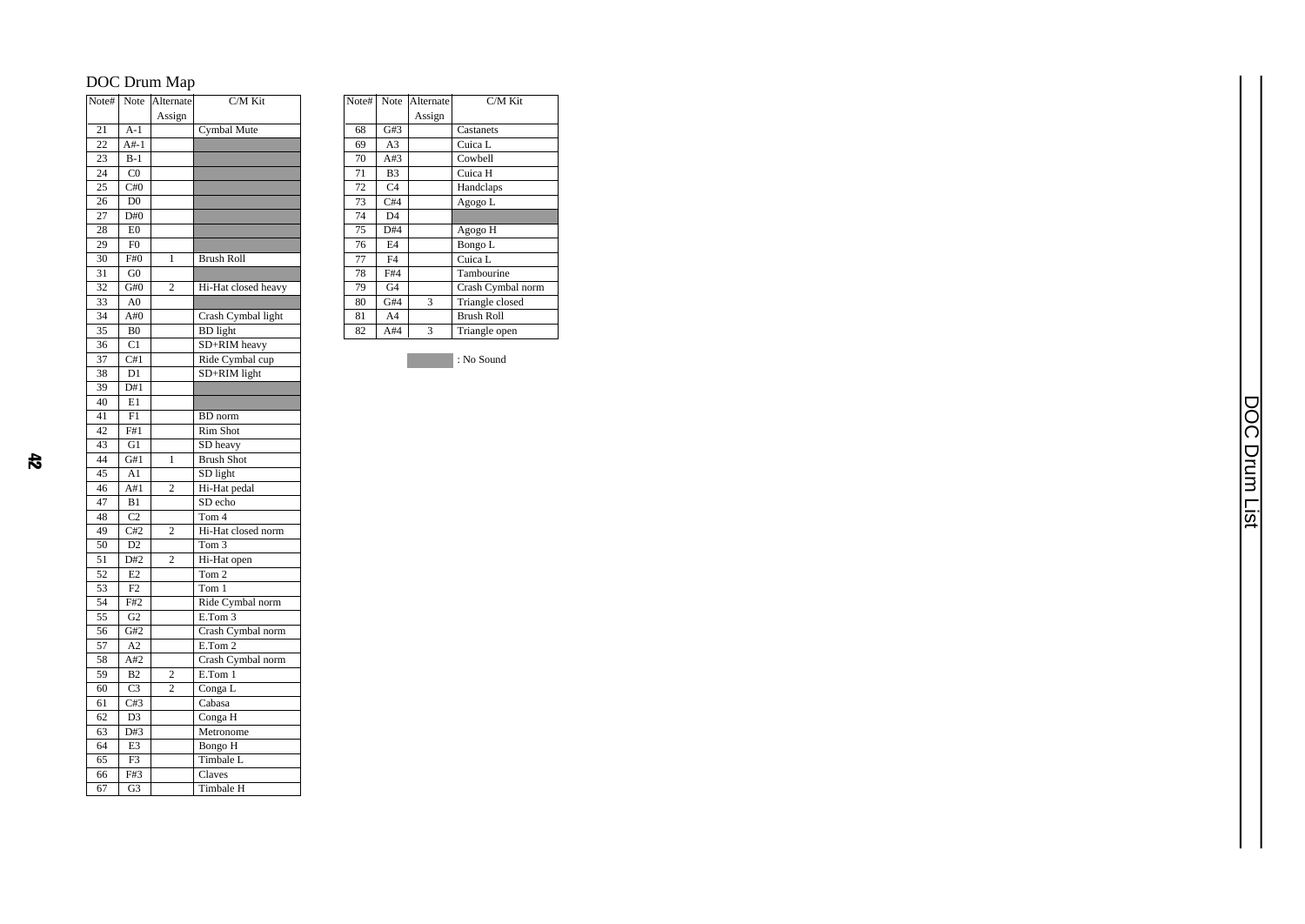# MU50 Performance List

| #              | Performance Name    | Layer          | Comment                                              |
|----------------|---------------------|----------------|------------------------------------------------------|
| $\mathbf{1}$   | LD: Whistlead       | $\overline{4}$ | Lead sound with whistle mixed in                     |
| $\overline{c}$ | CH:SynVox           | $\overline{c}$ | Synth chorus with distinctive high range             |
| 3              | <b>BA:KingBass</b>  | 3              | Synth bass for slow and medium tempos                |
| $\overline{4}$ | OR:Bright           | $\overline{2}$ | Bright organ through rotary speaker                  |
| 5              | EP:CP80             | $\mathbf{1}$   | CP80 revisited                                       |
| 6              | ST:Natural          | $\overline{4}$ | String voice; attack changes with velocity           |
| $\overline{7}$ | AP:Piano            | $\overline{2}$ | Full-sounding grand piano                            |
| 8              | PD:SnowyNite        | $\overline{c}$ | Snowy sound; use short, articulated key play         |
| 9              | <b>BR:Legend</b>    | 3              | Fat analog-synth brass                               |
| 10             | <b>SE:NASA-MW</b>   | $\overline{4}$ | Rockeet blastoff and space drift                     |
| 11             | ET:SouthEast        | 3              | Southeast-Asian sound                                |
| 12             | EP:Hammered         | $\overline{2}$ | Dry electric piano                                   |
| 13             | <b>GT:Distorted</b> | $\overline{4}$ | Distortion guitar with touch- and MW-driven feedback |
| 14             | LD:Obiees           | $\overline{c}$ | Mono analog-synth lead; also good as brass           |
| 15             | BA:Moogy            | 3              | Synth bass for fast tempos                           |
| 16             | OR:Rocker           | 3              | Rock organ                                           |
| 17             | AP:MIDIGrand        | $\overline{c}$ | Layered grand and electric pianos                    |
| 18             | MK:FunkyClav        | $\overline{c}$ | Funky clavinet with autowow and flanger              |
| 19             | ET:EthnicKit        | $\overline{4}$ | Left hand is small drum; right hand is bell          |
| 20             | ST:HiEnsembl        | $\overline{c}$ | Analog-synth string with distinctive high range      |
| 21             | CH:Natural          | 3              | Natural chorus                                       |
| 22             | OR:Church           | $\overline{4}$ | Church organ                                         |
| 23             | FX:ZHole            | $\overline{4}$ | Otherworldly pad sound                               |
| 24             | FX:DayBreak         | 3              | FX sound; image of daybreak                          |
| 25             | AP:Piano&Pad        | $\overline{c}$ | Layered piano and strings pad                        |
| 26             | <b>BR:PunchBRS</b>  | 3              | Punch brass; good for live performance               |
| 27             | FX:HiBeam           | $\overline{c}$ | Fat decay sound with brassy color                    |
| 28             | EP:EP&HiVCE         | 3              | Layered electric piano and chorus                    |
| 29             | ST:PhazedPad        | $\overline{2}$ | Synth pad through phaser                             |
| 30             | SE:TerrorSE         | $\overline{4}$ | Horror-type lower-depths sound effect                |
| 31             | KS:JazzClub         | 3              | Split: wood bass and piano                           |
| 32             | <b>BR:Festival</b>  | $\overline{c}$ | Fanfare brass; good for single-note play             |

Performance bank selects are as follows. PRE : MSB = 01, LSB = 00  $\text{INT}: \text{MSB} = 02, \text{LSB} = 00$ 

AP:acoustic piano BA:bass BR:brass CH:choir ET:ethnic EP:electric piano FX:synth SFX GT:guitar KS:keyboard split LD:synth lead MK:misc. piano/keyboard OR:organ PD:synth pad SE:sound effcts ST:strings/orchestra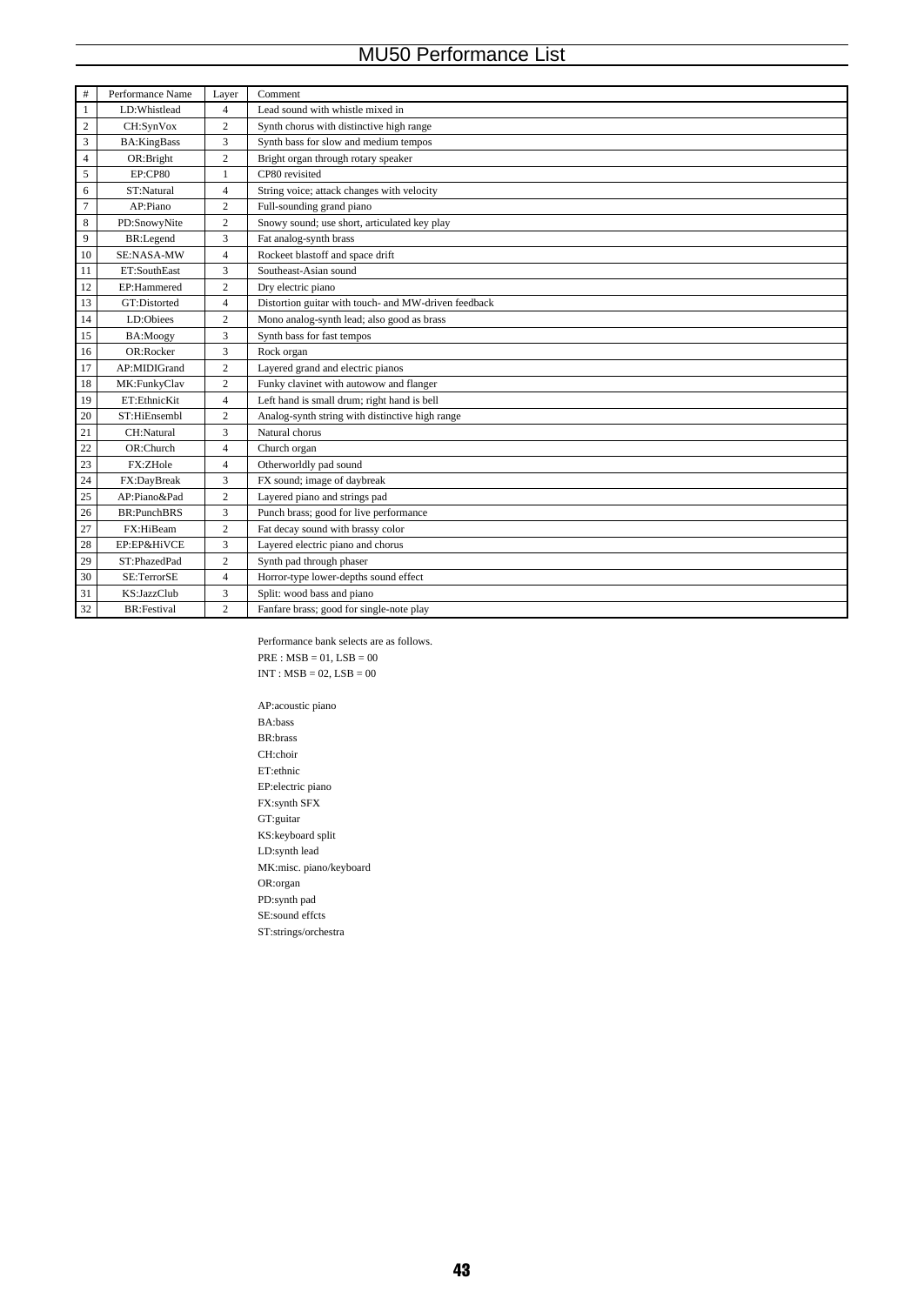| YAMAHA                    | [ Tone Generator ]                                                                                                                  | Model MU50 MIDI Implementation Chart                                                                                                              |                                                                                                                      | Date: 16-FEB-1995<br>Version : 1.0                                                                                                                                      |
|---------------------------|-------------------------------------------------------------------------------------------------------------------------------------|---------------------------------------------------------------------------------------------------------------------------------------------------|----------------------------------------------------------------------------------------------------------------------|-------------------------------------------------------------------------------------------------------------------------------------------------------------------------|
|                           | Function                                                                                                                            | Transmitted                                                                                                                                       | Recognized                                                                                                           | Remarks                                                                                                                                                                 |
| Basic<br>Channel          | Default<br>Changed                                                                                                                  | х<br>X                                                                                                                                            | $1 - 16$<br>$1 - 16$                                                                                                 | memorized                                                                                                                                                               |
| Mode                      | Default<br>Messages<br>Altered                                                                                                      | х<br>X<br>**************                                                                                                                          | 3<br>$*2$<br>$3,4(m = 1)$<br>X                                                                                       |                                                                                                                                                                         |
| Note                      | Number : True voice                                                                                                                 | x<br>**************                                                                                                                               | $0 - 127$<br>$-127$<br>$\Omega$                                                                                      |                                                                                                                                                                         |
|                           | Velocity Note ON<br>Note OFF                                                                                                        | х<br>X                                                                                                                                            | $9nH, v=1-127$<br>$\circ$<br>x                                                                                       |                                                                                                                                                                         |
| After Key's<br>Touch      | Ch's                                                                                                                                | х<br>X                                                                                                                                            | $*1$<br>O<br>$*1$<br>$\circ$                                                                                         |                                                                                                                                                                         |
| Pitch Bender              |                                                                                                                                     | х                                                                                                                                                 | $0 - 24$ semi *1                                                                                                     |                                                                                                                                                                         |
| Control<br>Change         | 0, 32<br>1, 5, 7, 10, 11<br>6,38<br>$64 - 67$<br>$71 - 74$<br>84<br>91,93,94<br>$96 - 97$<br>$98 - 99$<br>$100 - 101$<br>120<br>121 | х<br>x<br>$\mathbf x$<br>X<br>X<br>X<br>X<br>x<br>$\mathbf x$<br>X<br>X<br>X                                                                      | $*1$<br>O<br>$*1$<br>O<br>O<br>$*1$<br>O<br>O<br>O<br>O<br>$*1$<br>O<br>$*1$<br>O<br>$*1$<br>O<br>$\circ$<br>$\circ$ | Bank Select<br>Data Entry<br>Sound Controller<br>Portamento Cntrl<br>Effect Depth<br>RPN Inc, Dec<br>NRPN LSB, MSB<br>RPN LSB, MSB<br>All Sound Off<br>Reset All Cntrls |
| Prog<br>Change : True $#$ |                                                                                                                                     | x<br>**************                                                                                                                               | $0 - 127$                                                                                                            |                                                                                                                                                                         |
| System Exclusive          |                                                                                                                                     | $*3$<br>$\circ$                                                                                                                                   | $*3$<br>$\circ$                                                                                                      |                                                                                                                                                                         |
| Common : Tune             | System: Song Pos.<br>: Song Sel.                                                                                                    | х<br>X<br>X                                                                                                                                       | x<br>X<br>x                                                                                                          |                                                                                                                                                                         |
|                           | System : Clock<br>Real Time : Commands                                                                                              | X<br>X                                                                                                                                            | х<br>x                                                                                                               |                                                                                                                                                                         |
| sages: Reset              | Aux :Local ON/OFF<br>:All Notes OFF<br>Mes- :Active Sense                                                                           | X<br>X<br>x<br>х                                                                                                                                  | x<br>$o(123-127)$<br>O<br>х                                                                                          |                                                                                                                                                                         |
|                           | $*3$                                                                                                                                | Notes: *1 ; receive if switch is on.<br>*2 ; m is always treated as "1" regardless of its value.<br>; transmit/receive if exclusive switch is on. |                                                                                                                      |                                                                                                                                                                         |
|                           | Mode 1 : OMNI ON, POLY<br>Mode 3 : OMNI OFF, POLY                                                                                   |                                                                                                                                                   | Mode 2: OMNI ON, MONO<br>Mode $4:$ OMNI OFF, MONO                                                                    | o: Yes<br>x : No                                                                                                                                                        |